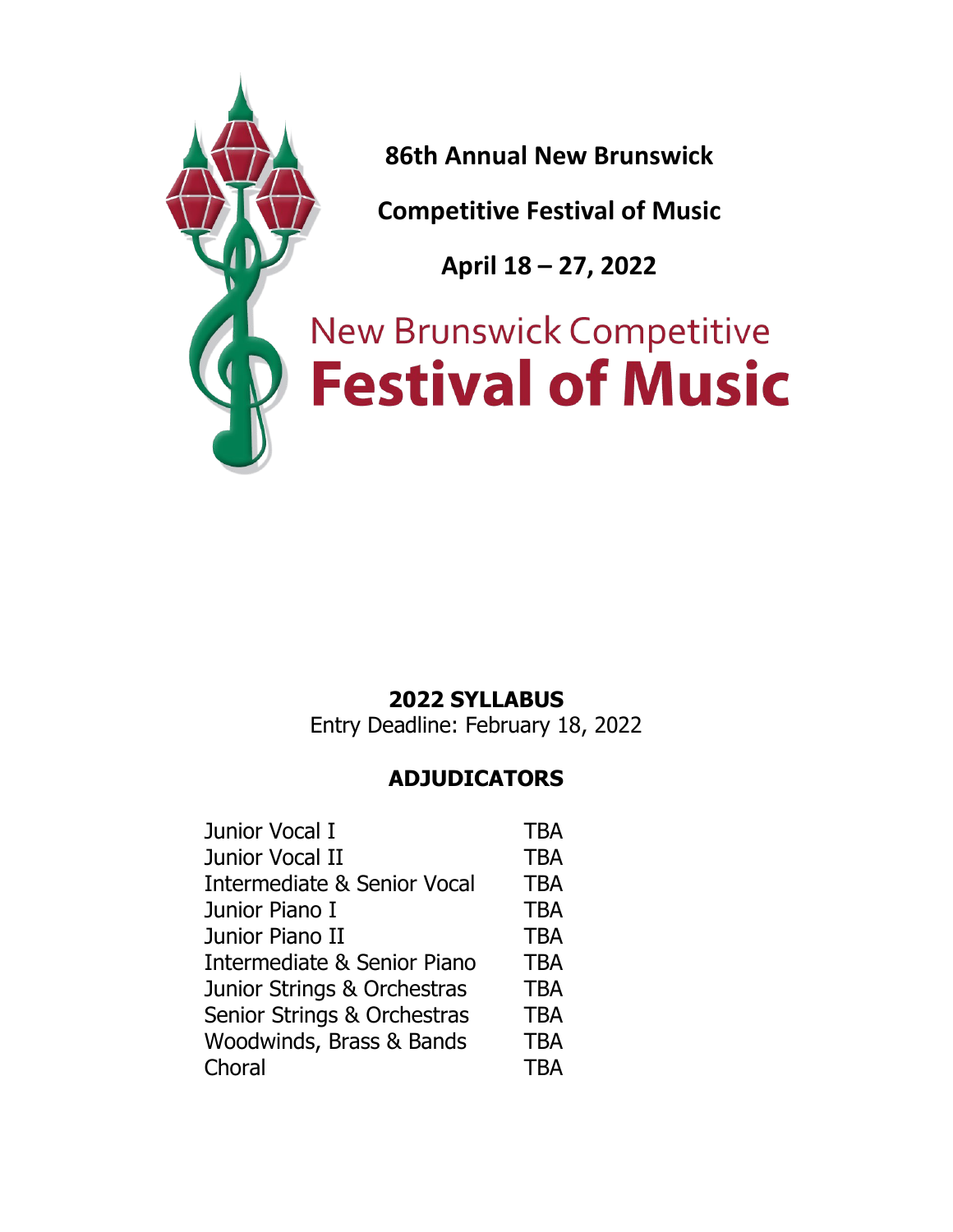#### **MUSIC IS AVAILABLE FROM THE FOLLOWING**

Long & McQuade Tony's Music Box 569 Rothesay Avenue 396 Queen Street 506-672-2937 506-458-8286

Saint John, NB E2H 2G9 Fredericton, NB E3B 1B2

#### **PUBLISHERS**

Alfred Publishing Co., Inc. (including Warner Bros. publications) 1-305-620-1500 Van Nuys, California, USA

Boosey & Hawkes Ltd. 1-212-979-1090 / 1-800-854-8879 (N.Y.) 52 Cooper Square New York, New York, USA 10003-7102

Canadian Choral Centre 1-800-665-8995 380-550 Century Street Winnipeg, Manitoba R3H 0Y1

Canadian Music Centre 20 St. Joseph Street Toronto, Ontario M4Y 1J9

F.J.H. Music Company Inc. 1-954-382-6061 2525 Davie Road, Suite 300 Ft. Lauderdale, Florida 333-17-7424

Frederick Harris Music Co. Ltd. 1-800-387-4013 / 1-905-501-1595 1-905-501-0929 (FAX) 5865 McLaughlin Road, Unit 1 Mississauga, Ontario L5R 1B8

G. Schirmer Inc. 866 Third Avenue New York, New York, USA 10022 Hal Leonard 1-414-774-3630 1-414-774-3259 (FAX) www.halleonard.com

Julyn / Wanless Music Publications 1-519-343-5724 Palmerston, Ontario

Jarman Publications Ltd. 435 Midwest Road, 3A-4A Scarborough, Ontatio M1P 3A6

Leslie Music Supply PO Box 471 Oakville, Ontario L6J 5A8

Long and McQuade 1-800-661-3761 412 W. Hastings Street Vancouver, British Columbia V1R 1L3

Remenyi Music Book Store 1-800-667-6925

Waterloo Music Ltd. 1-519-886-4990 3 Regina Street North Waterloo, Ontario N2J 4A5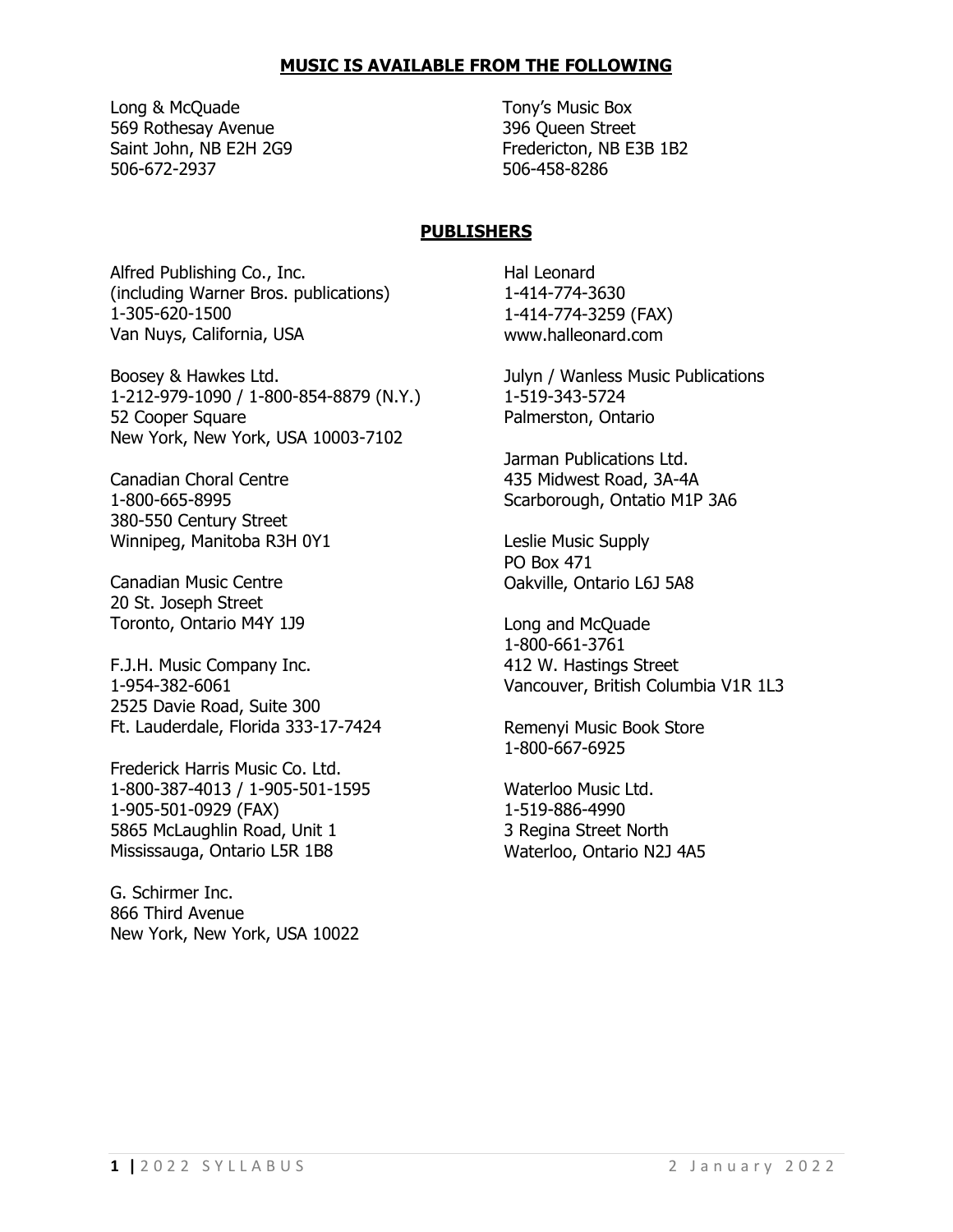#### **WHAT'S NEW IN THE 2022 SYLLABUS**

**NOTE - The New Brunswick Competitive Festival of Music committee plans to host an in-person festival in 2022.** 

**It is possible, however, that Public Health directives may not permit this format in the Spring. If that is the case, rather than cancelling, we will move to a virtual format. Any such decision will be made by early March to allow time for participants to submit recordings and scores. We will not be offering refunds for a change in format. Any changes will be posted on this website.** 

**The New Brunswick Competitive Festival of Music will follow Public Health guidelines for indoor public events. This will apply to competitors, volunteers, audience members, and adjudicators.**

Registration Deadline is February 18, 2022. No late entries will be accepted!

**Registration for 2022 will be Online ONLY using the Music Festival Suite.** You can find the registration site at **[http://nbfm.musicfestivalsuite.com.](http://nbfm.musicfestivalsuite.com/)**

**For detailed tutorial on how to complete your registration, please see the following tutorial video prepared by Valerie Dingee:<https://youtu.be/avRL4lhQfZM>**

Entries received by mail will be subject to a **\$10 Processing Fee** (included on the Paper Entry Form).

**Masterclasses –** Again this year, competitors can sign-up for masterclasses in advance of the festival. Masterclasses will provide competitors with a 20-minute mini-lesson via Zoom with their adjudicator at the completion of their competition. See the following pages to register: Voice – Page 27 Piano – Page 45 Strings – Page 71 Woodwinds – Page 85 Brass – Page 95 Percussion – Page 99

**Provincial Classes** – Provincial Classes have been added for all Intermediate Disciplines and Junior Disciplines. To be considered for the Provincial Music Festival Finals, you must enter the corresponding Provincial Class.

**FCMF National Music Festival** – Intermediate & Junior Classes have been added for all disciplines at the 2022 FCMF National Music Festival. Please see the Provincial Music Festival Finals Syllabus (www.nbfmf.org) or National Music Festival Syllabus (www.fcmf.org) for full information.

Questions about any rules contained within the 2022 Syllabus should be emailed to [info@nbfestivalofmusic.ca.](mailto:info@nbfestivalofmusic.ca)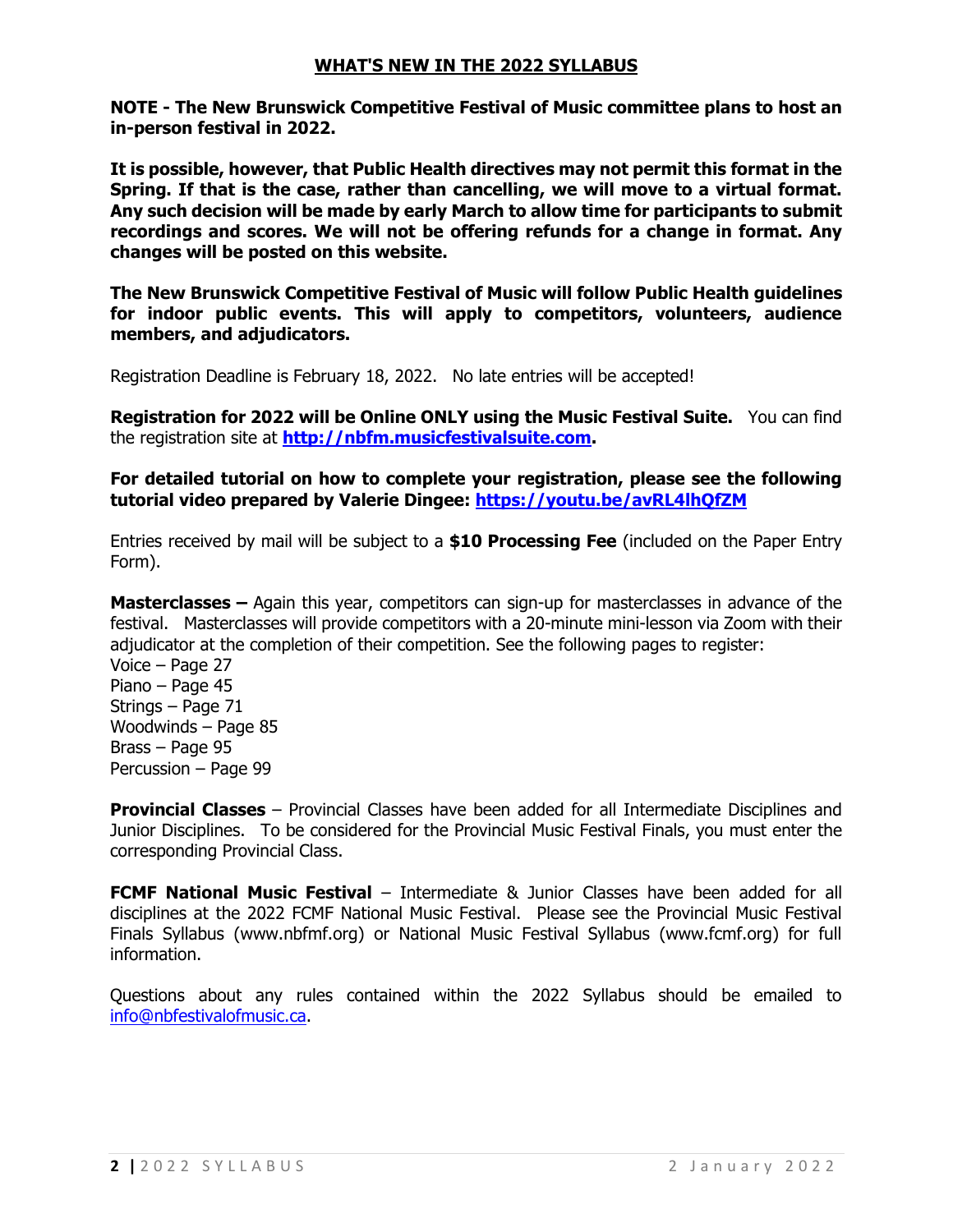## **RULES AND REGULATIONS**

Rules that are new this year are in bold for easy reference.

## **1. MANAGEMENT OF FESTIVAL**

- 1.1 The competitions shall be under the working management of the Executive Committee, which is hereafter called the "Committee". Any questions not dealt with in these Rules shall be referred to the Committee, whose decision on such matters shall be final and binding to all concerned.
- 1.2 Recommendations for changes in the Syllabus must be submitted in writing to the Syllabus Committee at the Festival mailing address. **Deadline for these submissions for the 2023 Festival is September 30, 2022. No changes can be made in the present Syllabus.** Questions may be directed to Nadine Lane, Festival Administrator: [info@nbfestivalofmusic.ca](mailto:info@nbfestivalofmusic.ca) or 506-647-0253
- 1.3 All written communication should be directed to the Festival Address:

New Brunswick Festival of Music 5 Heritage Gardens Saint John, NB E2M 5R7 E-mail: info@nbfestivalofmusic.ca Website: www.nbfestivalofmusic.ca

## **2. ELIGIBILITY**

- 2.1 Professionals may perform in Choral Societies, Choirs, Orchestras and Bands provided they are bona fide members of the group.
- 2.2 An amateur shall be deemed as follows: Any person whose principal means of livelihood is not obtained from musical work, even if he or she from time to time accepts remuneration for musical services rendered.
- 2.3 Competitors shall not be over the specified age limits on January 1, 2022.

| 9 years and under(born 2012 or later) |  |
|---------------------------------------|--|
|                                       |  |
|                                       |  |
|                                       |  |
|                                       |  |
|                                       |  |
|                                       |  |
|                                       |  |
|                                       |  |
|                                       |  |
|                                       |  |
|                                       |  |

- 2.4 Conductors may conduct any number of groups in the same class.<br>2.5 Competitors may not enter solo classes for a single instrument a
- Competitors may not enter solo classes for a single instrument at more than one age, grade or performance level.
- 2.6 Competitors who enter a specific class level in the music festival may not enter a lower age group the following year, even if the student is age appropriate.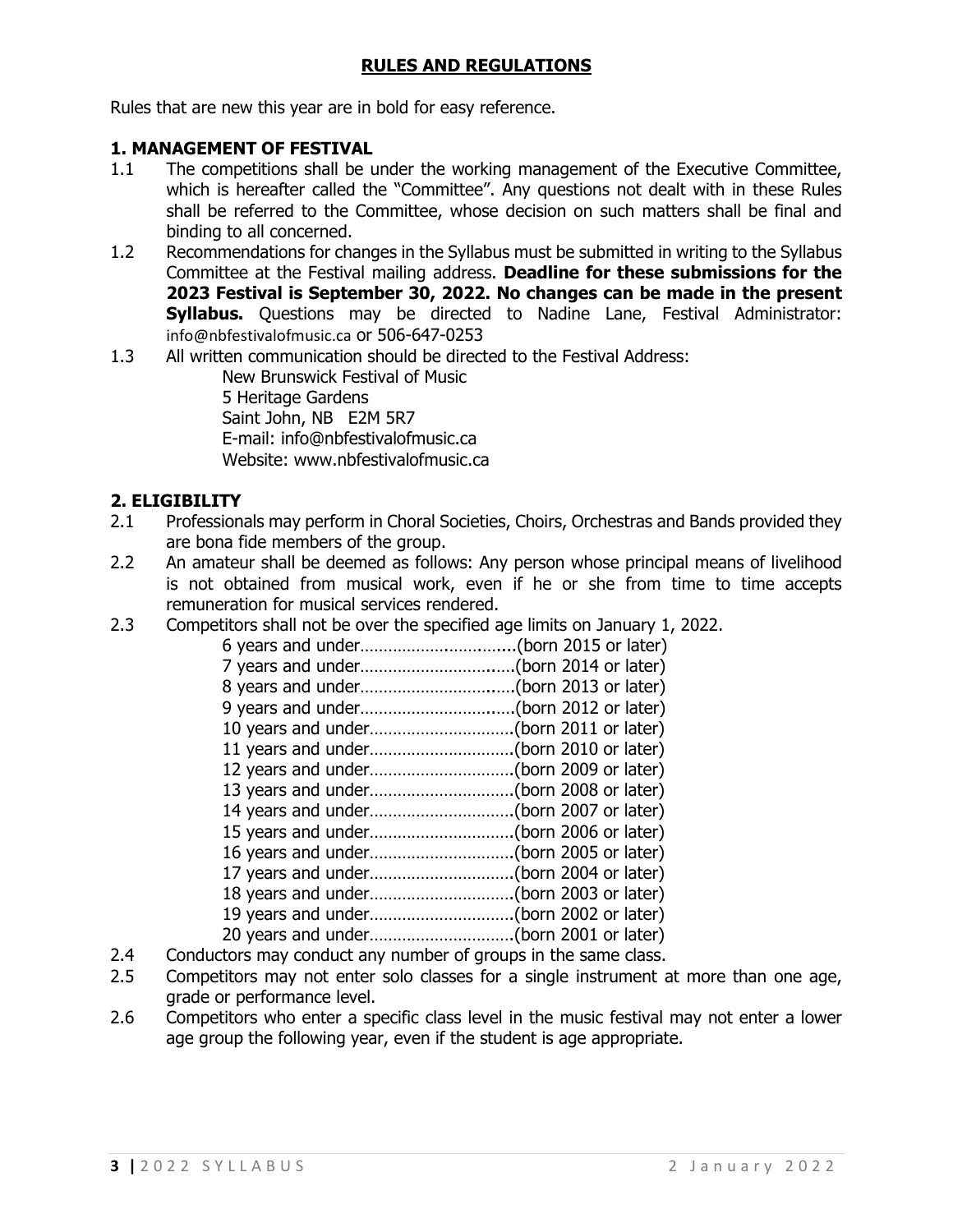2.7 For the competition for the Lincoln and Mathieson Trophies the following rule is laid down by the Federation of Canadian Music Festivals: "A Junior Choir shall be composed of members 19 years and under, and a Senior Choir of members 19 years and over, with an allowance of up to six Choristers that do not conform to the age limit, providing each is a bona fide member of the choir, and that Men's and Boy's choirs shall be eligible in the latter category".

## **3. ENTRIES AND ENTRY FORMS**

- 3.1 Correct entries are the sole responsibility of the competitor.
- 3.2 **Entries must be postmarked no later than February 18, 2022. Late entries will not be accepted.**
- 3.3 Entries will be accepted by Online ONLY (<http://nbfm.musicfestivalsuite.com/>) Payment (PayPal, E-transfer, cheque or money order) must be included in full with your entry. Postdated cheques will NOT be accepted. **Entries sent by mail will be subject to a \$10 Processing Fee.** Send entries to: New Brunswick Competitive Festival of Music, 5 Heritage Gardens, Saint John, NB, E2M 5R7 marked ENTRY FORM. Questions with regards to rules in the syllabus must be submitted by email to: info@nbfestivalofmusic.ca
- 3.4 Entry Form must specify Title, Composer, Grade Level and/or Source and Performance Time of any OWN CHOICE selections. Incomplete entries (including accompanist information) will not be accepted. Information must include the participant's contact and mailing information as well as the teacher and accompanist information, even if the teacher wishes to receive the confirmation letters.
- 3.5 To withdraw from a class, the participant must notify: Nadine Lane, Festival Administrator 506-647-0253 or in writing to the Festival address.
- 3.6 A refund of class fees will be provided only under the following conditions: due to medical reasons or due to a conflict with another Festival class. The Festival makes every effort to accommodate personal schedules so conflicts such as exams do not qualify for a refund. Refunds must be requested in writing to the Festival address.
- 3.7 Choirs, orchestras, bands and service clubs must state the number of members participating on the Entry Form. All participants must have been bona fide members for at least one month prior to the deadline set for entries. All members must be enrolled in the school which they represent.
- 3.8 No entry will be considered unless accompanied by the Entry Fee and made on the correct Entry Form. No Postdated cheques will be accepted.
- 3.9 A list of publishers to assist teachers may be found on page 2. Please contact your local dealer regarding availability.

## **4. REPERTOIRE & SIGHT READING/QUICK STUDY**

- 4.1 Repeats are to be omitted except in D.C., D.S., and Minuet and Trio form, and if there is a note below the music stating that repeats are to be played.
- 4.2 Folk songs may be sung in any language, but a translation must be provided for the adjudicator.
- 4.3 TRANSPOSITION: In choir and vocal classes, test pieces should be sung in the key in which the piece is written. All own choice music, including Hymn and Folk Songs, may be transposed one tone. Musical Theatre class participants may transpose the selection to the key which best suits the voice of the student.
- 4.4 For all choral classes, teachers are asked to announce selections from the stage. Information about **Own Choice selections MUST be provided to the Festival Administrator no later than April 8, 2022**.
- 4.5 A copy of Own Choice music for the use of the adjudicator must be delivered to the Hall Convenor 30 minutes before the class. This is the sole responsibility of the Competitor and this music must be picked up immediately following the class. The Festival will not be responsible after that time.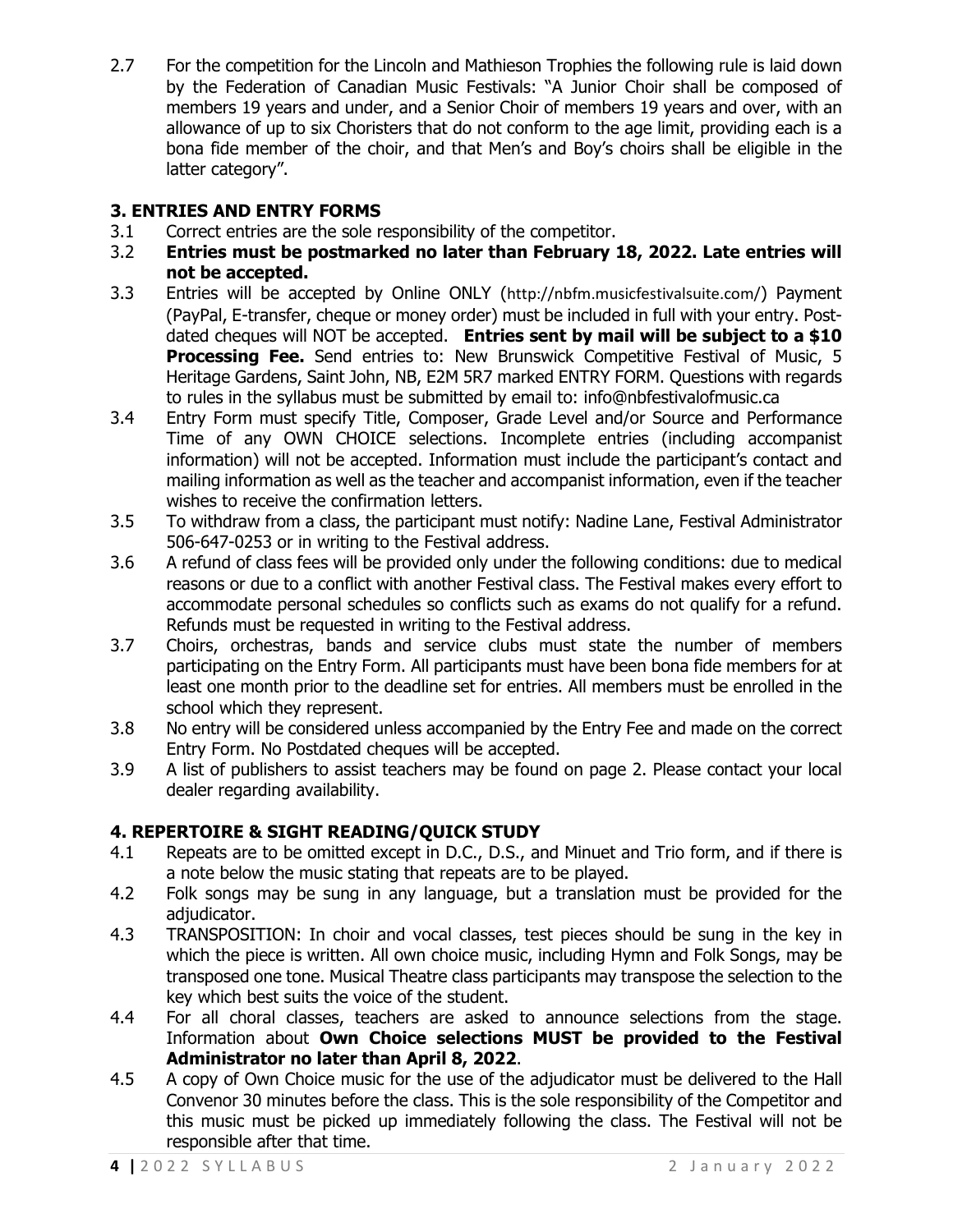- 4.6 Own Choice music must bear the name of the owner and the number of the class in which it is being performed.
- 4.7 Where there are two selections, they MUST be contrasting.
- 4.8 Own choice selections must not be a selection used by the Contestant in the three previous Festivals, or a selection already included in the current Syllabus.
- 4.9 Quick Study participants will receive the music 48 hours in advance of their class. This class is intended to be an independent study but assistance from the competitor's teacher and rehearsal in advance for the class is permitted.
- 4.10 Sight Reading will be conducted with only the adjudicator and participant in the performance hall. All other audience members/volunteers will be asked to wait in the hall. The adjudicator will allow time for the student to review the excerpt before beginning the sight reading. In the case of vocal sight reading, the starting pitch and tonic chord will be played.

## **5. PROGRAM PROCEDURE**

- 5.1 THE ADJUDICATOR'S DECISION IS FINAL.
- 5.2 Competitors are not permitted to rehearse in the official halls during the Festival or in the two weeks leading up to the Festival. Competitors risk disqualification if this occurs.
- 5.3 All competitors must report their presence in the hall specified a full half-hour before their scheduled performance.
- 5.4 Competitors will be designated from the platform in order according to the official program.<br>5.5 The chord may be given on the piano at the commencement of each piece of
- The chord may be given on the piano at the commencement of each piece of unaccompanied music.
- 5.6 In Junior String classes, competitors may have their instrument tuned by a teacher or other person.
- 5.7 The adjudicator's written report will be given to every competitor at the end of each class.
- 5.8 Coaching or directing from the hall by teachers during a student's performance will NOT be tolerated and anyone found doing so will be asked to leave the Hall.
- 5.9 First, second and third place winners of each class will be announced at the adjudicator's discretion, but first place must be announced.
- 5.10 Competitors, teachers, directors and parents are asked not to communicate with the adjudicator regarding a performance until the individual or group has completed all classes of competition. Anyone doing so risks disqualification or adjudication without a mark. Questions or required information may be directed to the adjudicator's secretary, who will inform or consult with the adjudicator and, if necessary, convey that information back to the person concerned.
- 5.11 Choirs may change the order of the pieces they are singing within individual classes, however, the actual class order as listed in the program may NOT be changed.
- 5.12 Memorization of pieces to be performed in the Festival is strongly encouraged.
- 5.13 Where there are discrepancies between class specifications as outlined in the Syllabus and selections of repertoire entered in Own Choice classes, contestants will be allowed, in such case, to perform and will receive an adjudication but no mark.
- 5.14 Competitors may enter in one age group only in any Duet class for a particular instrument. For example, a competitor cannot enter in the 10 and under piano duets AND 11 and under piano duets. He can, however, enter 10 and under Vocal duets and 11 and under Piano duets.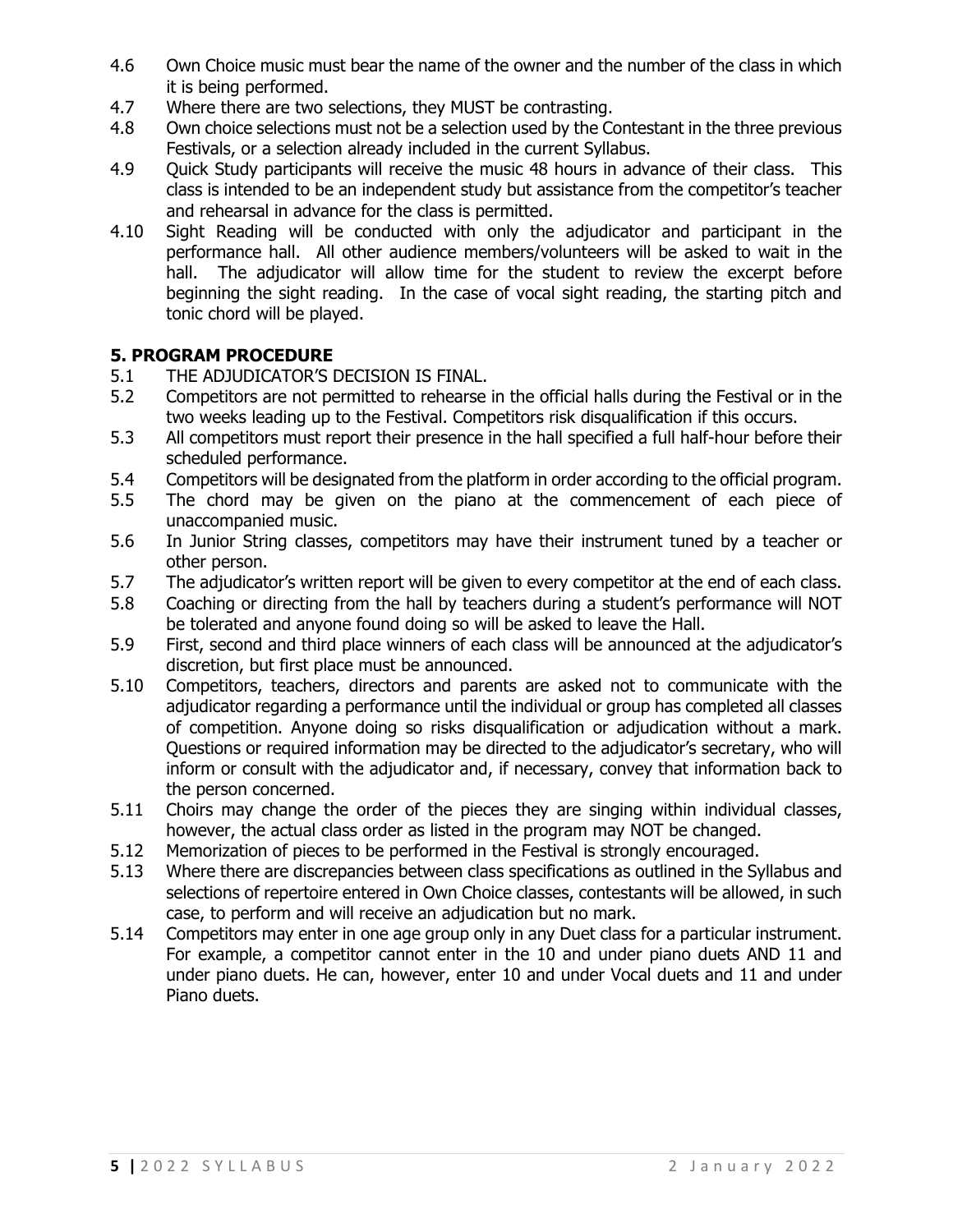## **6. MUSIC AND PHOTOCOPIES**

- 6.1 Photocopies are not acceptable and performers using such will be disqualified. The Executive Committee and the Board of Directors of the New Brunswick Competitive Festival of Music wish to advise all Participants that in keeping with the Canadian Copyright Law it is illegal to copy any substantial portion of music or musical text bearing copyright without written permission from the copyright holder. As such, no copies of copyright music will be accepted at this Festival and presentment of any such copy by or on behalf of a participant will result in the participant's immediate disqualification.
- 6.2 Accompanists, string players and instrumentalists may use copies for page turning purposes ONLY provided originals are also present.
- 6.3 Music that is legally downloaded from an online music store for use by a competitor is allowed provided the competitor has proof of payment (music store download receipt) and presents the receipt to enable them to qualify for competition in the Festival. Failure to provide proof of payment will result in the competitor being disqualified.
- 6.4 Accompanists, conductors, string players and instrumentalists will be permitted to use tablets (iPad, PlayBook, etc.) throughout competition provided that original scores are also present in the hall.

## **7. PROTESTS**

7.1 Complaints or protests must be made to the Festival Executive in writing, during the Festival and must be accompanied by a fee equivalent to the amount of the Entry Fee of the class protested. If the protest is sustained, the fee will be refunded.

## **8. ACCOMPANISTS**

- 8.1 All, Vocal, String and Woodwind participants must have an accompanist unless the class is specified as "Unaccompanied" in the Syllabus.
- 8.2 Accompanists must use original copies of all music in accordance with Section 6 in the Rules and Regulations.
- 8.3 Competitors are responsible for providing their own accompanists.

## **9. CONCERTS**

- 9.1 **To be eligible for concert participation,** individual competitors must perform in two or more classes, (where applicable) PLUS Sight Reading or Quick Study, where applicable. String players must include the Concerto or Sonata class, a Solo and Sight Reading. Woodwind and Brass instrument players who wish to qualify are to play the two Own Choice contrasting pieces and Sight Reading.
- 9.2 The adjudicators will make the decision as to who will perform at the Junior, Intermediate and Founder's Night Concerts. The selection(s) to be performed will be chosen by the adjudicator in consultation with the performer and/or teacher.
- 9.3 A maximum of six (6) performers will be selected to participate in the Intermediate Concert. Each performer will be limited to one selection not longer than 6 minutes. Performances longer than the imposed time limit risk disqualification.
- 9.4 A maximum of seven (7) solo performers will be selected to participate in the Founder's Night Concert. Each performer will be limited to a selection of not longer than 10 minutes. Where a selected piece is less than 6 minutes, a second piece may be added as long as the time limit is respected. Performances longer than the imposed time limit risk disqualification.
- 9.5 A maximum of five (6) group performances will be included in the Founder's Night Concert. The groups will be chosen at the discretion of the adjudicators. Each group will be limited to a performance of no longer than 8 minutes. Performances longer than the imposed time limit risk disqualification. Groups are not eligible to be named Star of the Festival.
- 9.6 Only repertoire up to and including Grade 6 will be allowed for the Junior Concert. This applies to all disciplines.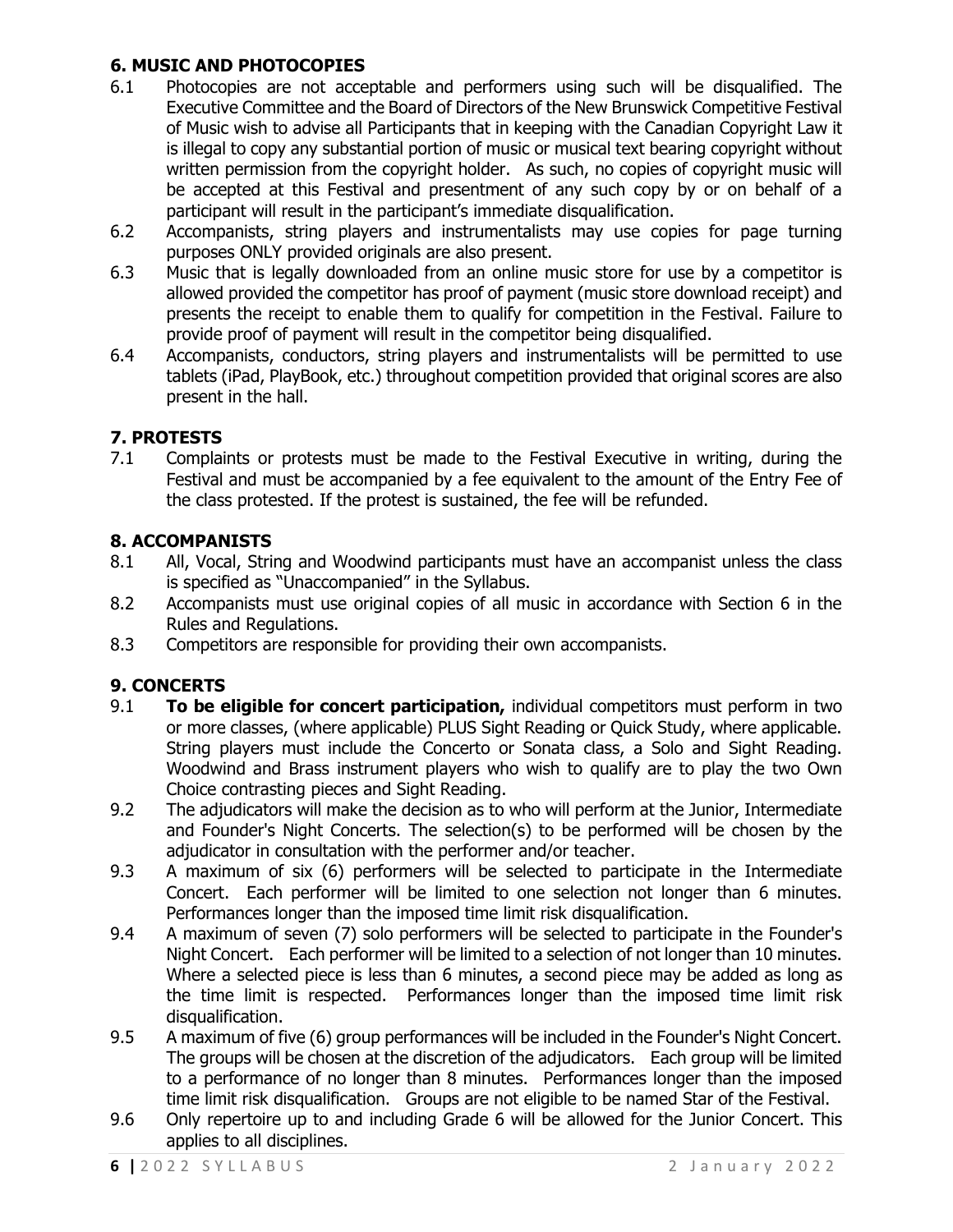- 9.7 Competitors in classes using the gold/silver/bronze marking system will still be considered for participation in the junior Concert.
- 9.8 Adjudicators' decisions are final. Adjudicators' reserve the right to override time limit and participant restrictions.

## **10. CERTIFICATES, AWARDS, AND TROPIES**

- 10.1 The selection of recipients for awards is at the discretion of the adjudicators. The decision of the adjudicators is final.
- 10.2 **To be eligible for awards and/or concert participation**, individual competitors must perform in two or more classes, (where applicable) PLUS Sight Reading or Quick Study, where applicable. String players must include the Concerto or Sonata class, a Solo and Sight Reading. Woodwind and Brass instrument players who wish to qualify are to play the two Own Choice contrasting pieces and Sight Reading.
- 10.3 In Sight Reading classes, competitors must attain a mark of at least 60%. The mark will not be counted in the consideration for awards (except the Lillian Clarke Award, Piano 14 years, and specifically designated Sight Reading awards, in which it will be included).
- 10.4 If, in the opinion of the adjudicator, a sufficiently high standard has not been met, no award will be made.
- 10.5 The following classes will receive certificates of merit for their participation in the Festival. Competitors will receive certificates with Gold, Silver, Bronze, Merit and Participation designations. First, second and third place winners will be announced.

Original composition Piano classes – 6 & under, 7 & under, and 8 & under Vocal classes – 6 & under, 7 & under, and 8 & under String classes – Preparatory and Level 1 Instrumental classes – Beginner classes All competitive elementary school choir classes All competitive band classes All competitive orchestra classes.

Gold, Silver, Bronze marking system: Gold 90 and above Silver 85 – 89 Bronze 80 – 84

The Gold, Silver and Bronze certificates do not indicate a 1st, 2nd or 3rd place standing in a class. They represent a performance achievement.

There is no set number of Gold, Silver or Bronze certificates allotted for each class. By way of example: in a class, five may receive Gold certificates and the remainder receives Silver and Bronze. The participant with the highest Gold "wins" the class. The same class may receive no Gold, only Silver and Bronze, in which case the participant with the highest Silver "wins" the class.

## **11. PHOTOGRAPHY & VIDEOGRAPHY**

11.1 Photography & Videography are permitted from the designated area of the hall. No use of flash is permitted. Audience members may only photograph or video performances with the competitor's permission. Adjudicator workshops may not be recorded.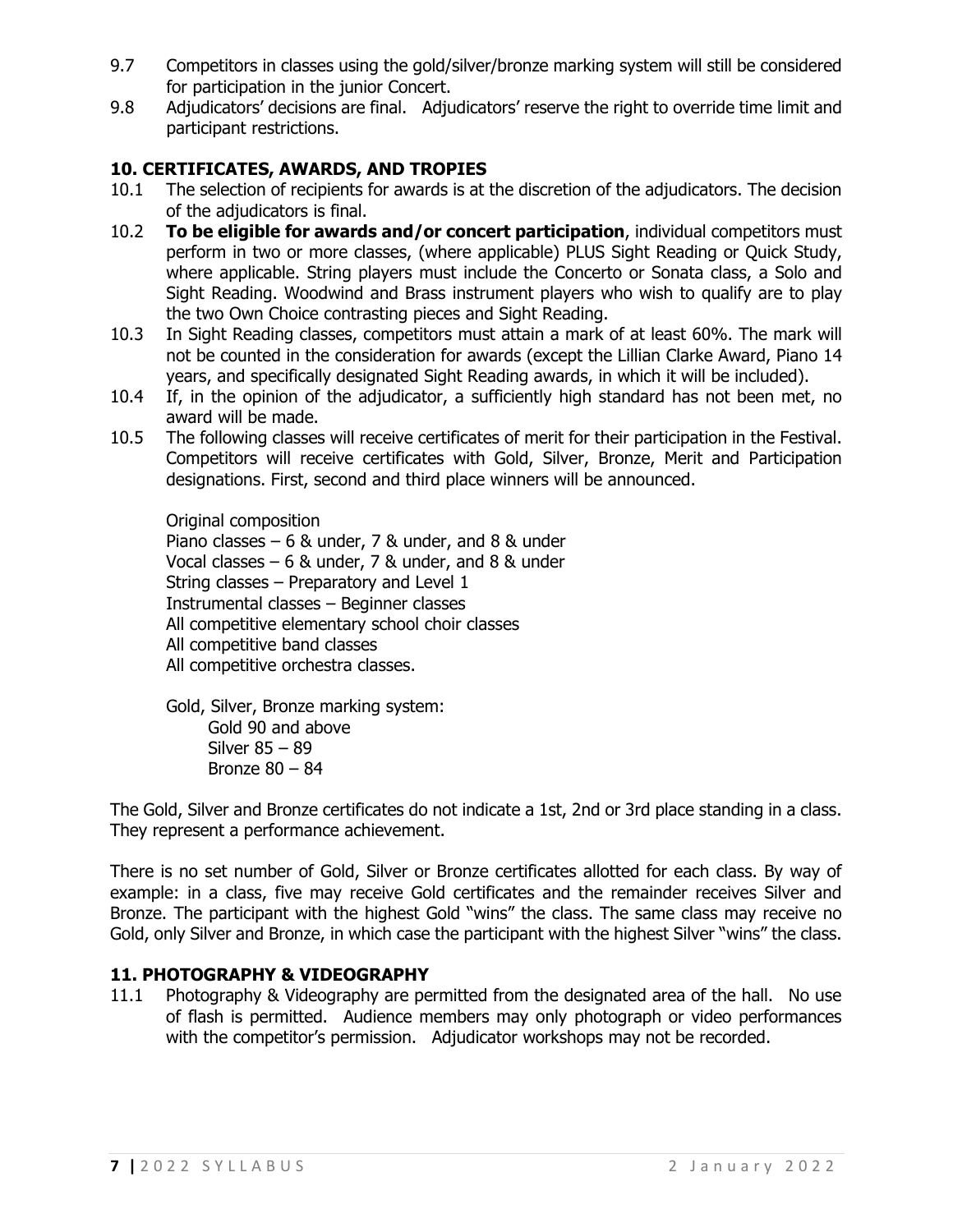## **MUSIC FESTIVAL CLASS SCHEDULING GUIDELINES**

The Music Festival tries very hard to accommodate all participants, but it is an extremely difficult task, and rarely does it work out so that everyone is satisfied. In an attempt to regulate it so that both the scheduling committee and the participants, teachers and parents understand the process, we have attempted to outline the parameters within which the scheduling committee is required to work within as approved by the NB Competitive Festival of Music Inc. Board of Directors.

The following are what the Music Festival will use as a guide when scheduling classes. They are listed in order of priority. Changes may occur to this outline if or as needs arise. Individual requests will not be accepted at any time.

- 1. The classes must be scheduled to be most economical in terms of the adjudicators. When adjudicators are in Saint John working for the festival, they should be working a minimum of 4-6 hours each day with an 8-hour day being preferable. There are also National guidelines we must adhere to which do not allow us to schedule them more than two sessions in a row.
- 2. Attempts will be made to arrange the schedule so that people participating in more than one instrument will be able to make all their classes. However, it is not always possible, and the participant may be required to choose which class they wish to enter if a conflict cannot be resolved.
- 3. Attempts will be made to accommodate International Baccalaureate (IB) and Advanced Placement (AP) exams.

The following are potential conflicts which the Music Festival will not consider when drafting the class schedule.

- A. Extracurricular school or non-school activities such as sports practices/games, musicals/drama programs, non-IB or AP tests or exams.
- B. Conflicts with accompanist.

## Refunds

If there is a conflict that cannot be resolved a refund may be issued. Refund requests must be submitted in writing to the Festival Administrator BEFORE the first day of the music festival. Requests received after the festival starts will not be considered. Requests will be evaluated by the Festival Administrator.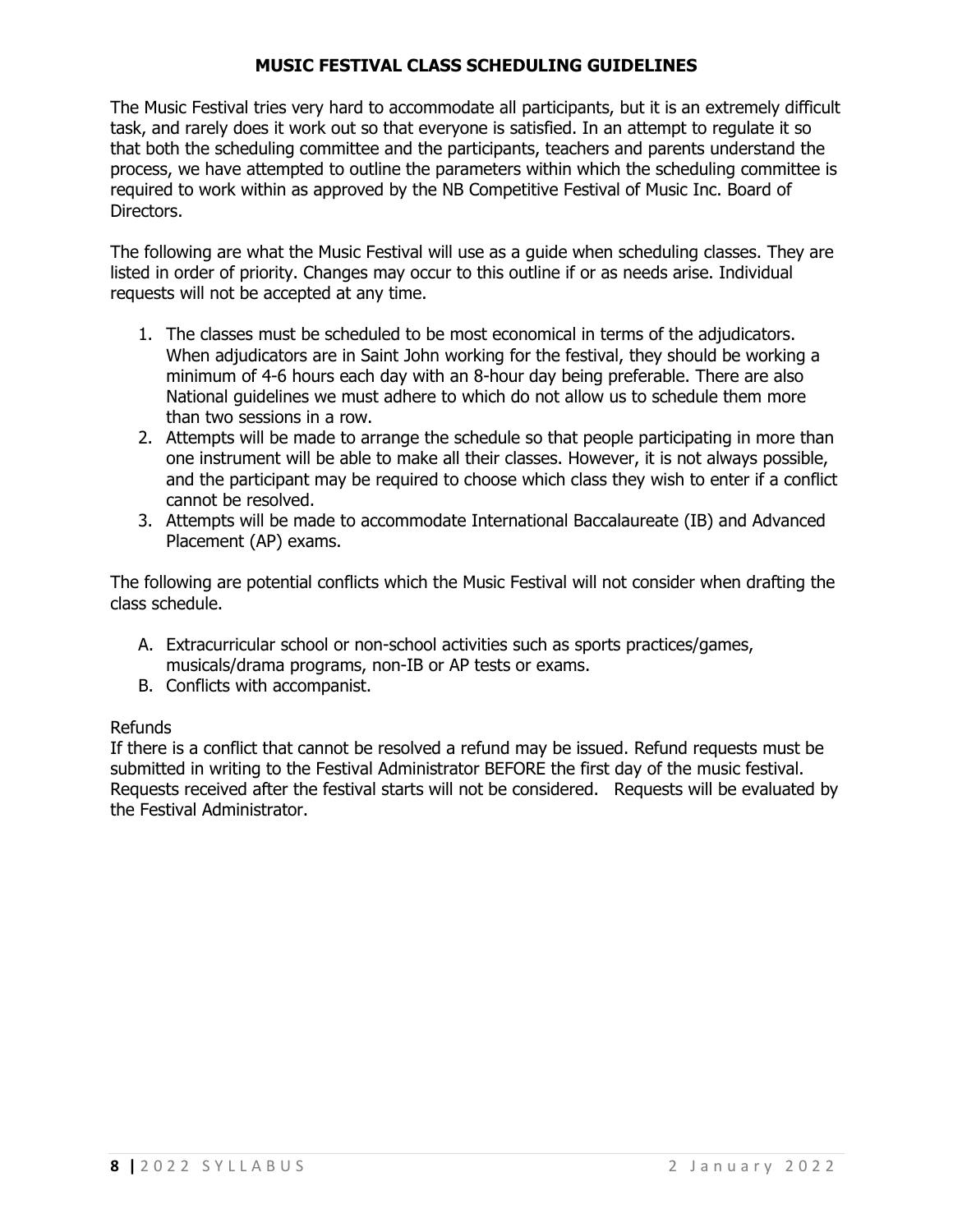## **2021-2022 BOARD OF DIRECTORS**

President – Henriette Hull Vice-President – Valerie Dingee Secretary – Marilyn Duplacey Treasurer – Christopher Lane Past President – Vacant Festival Administrator – Nadine Lane

**DIRECTORS** Sister Mary Ann Maxwell, Michael Smith

COMMITTEES Adjudicators – Nadine Lane Advertising – Nadine Lane Awards – Henriette Hull, Christopher Lane, Sister Mary Ann Maxwell Concerts – Nadine Lane, Christopher Lane Finance – Christopher Lane, Henriette Hull, Sister Mary Ann Maxwell Fundraising – Christopher Lane, Henriette Hull Program/Scheduling – Christopher Lane School Music Liason – Andrea Lewis Volunteers – Nadine Lane

Accountant – Reid Middleton, Middleton & Associates Legal Counsel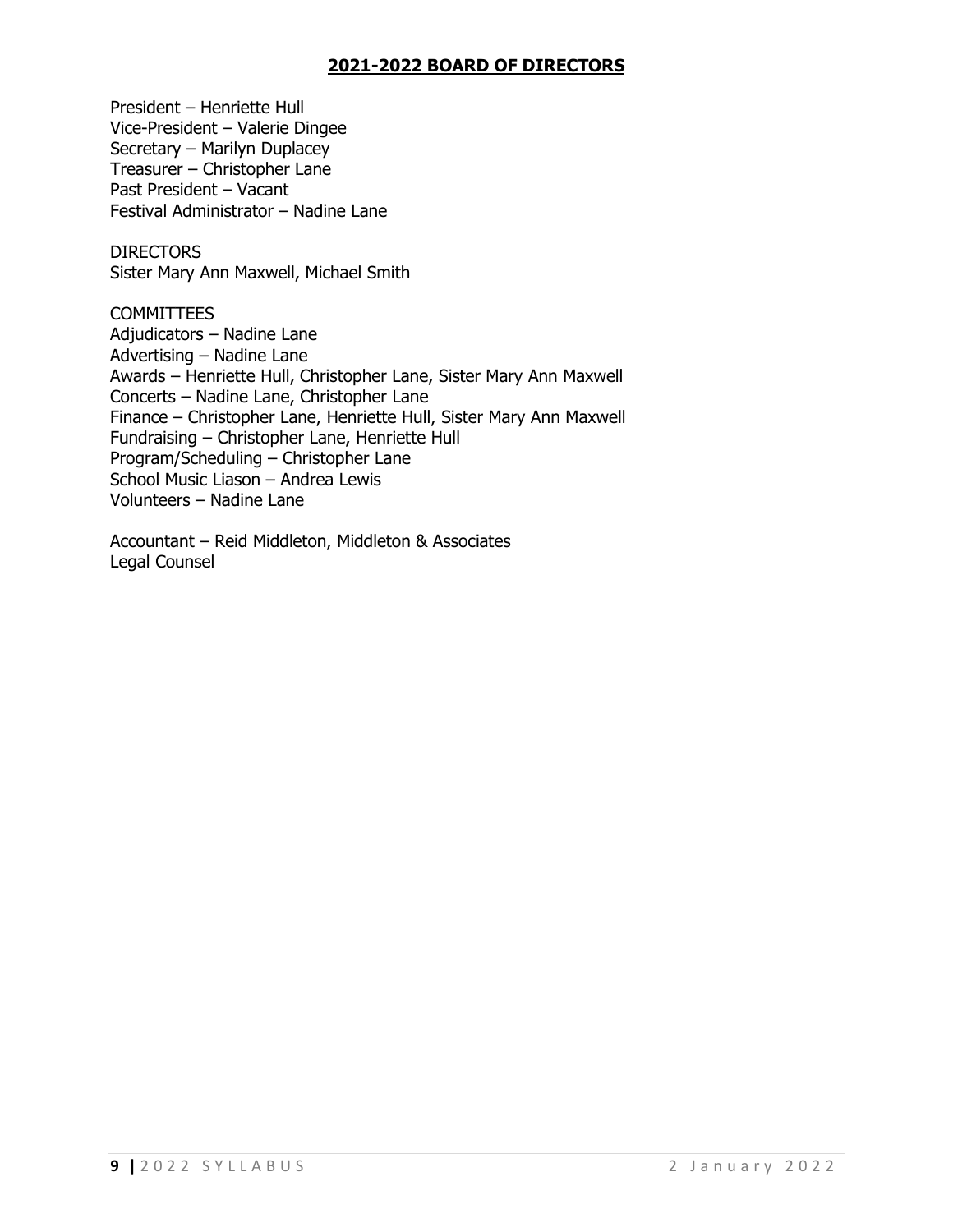## **PRIZES AND AWARDS**

Each year, the generosity of individuals and firms from the community allows the Festival to offer awards, trophies and plaques for merit on the recommendation of the adjudicators. To ensure eligibility for prizes and awards, competitors should refer to the rules and regulations in their specific discipline. The Awards Committee reserves the right to withhold presentation of any award, if, in the opinion of the adjudicators, a sufficiently high standard of performance has not been achieved or if there are no competitors meeting the criteria of the specific award.

## **MAJOR TROPHIES & AWARDS**

The following awards are selected by the adjudicators based on performances at the final concert in each age group. The major awards are generated from the interest of their respective trust funds.

## **SENIOR STAR AWARDS**

#### **FOUNDERS' TROPHY**

On the 20th anniversary of the New Brunswick Competitive Festival of Music, as a tribute to its founders, a trophy known as the Founders' Trophy was presented by the President, D.M. Wathen, for annual presentation to the Star of the Festival at the close of the Founders' Night Concert. A Keeper Trophy remains in the permanent possession of the STAR. The winner is not eligible to be named STAR more than TWICE.

This concert is held on the final evening and presents, in competition, the outstanding performers of the entire week, who will be judged by the team of adjudicators. The individual chosen as the most outstanding performer, the Star of the Festival, will receive the Founders' Trophy and a cash award. The runner-up will also receive a cash award.

The choice of Founders' Night competitors is the decision of the adjudicators. To qualify, an individual must have participated in a minimum of three classes, one of which must be Sight Reading.

#### **SMITH-MACLAREN MEMORIAL AWARDS**

Rothesay resident and long-time supporter of the Festival, Aileen (Smith) MacLaren, bequeathed the Festival a significant contribution to be used on an annual basis to fund the Smith-MacLaren prize. Previously a \$500 cross-discipline prize, in 2013, the Board of Directors established the Smith-MacLaren Memorial Awards to be awarded to the top three senior competitors in the Founders' Night Concert.

## **INTERMEDIATE STAR AWARDS**

## **CITIZENS FOR FORT LATOUR DUMONTS-CHAMPLAIN EXPEDITION TROPHY**

This trophy was presented by the Citizens for Fort LaTour to observe the arrival of the Dumonts and Champlain expedition of June 24, 1604. The trophy, which marks the 400th anniversary of that event, will be given to the Intermediate Star of the Festival.

#### **NBTEL/BELL ALIANT TRUST INTERMEDIATE STAR AWARDS**

A long-time supporter of the Music Festival, the NBTel/Bell Aliant Trust Fund supports the winner and runners-up of the Intermediate category, ages 14-17. These awards are presented at the Founders' Night Concert to the top three performers based on their performances at the concert.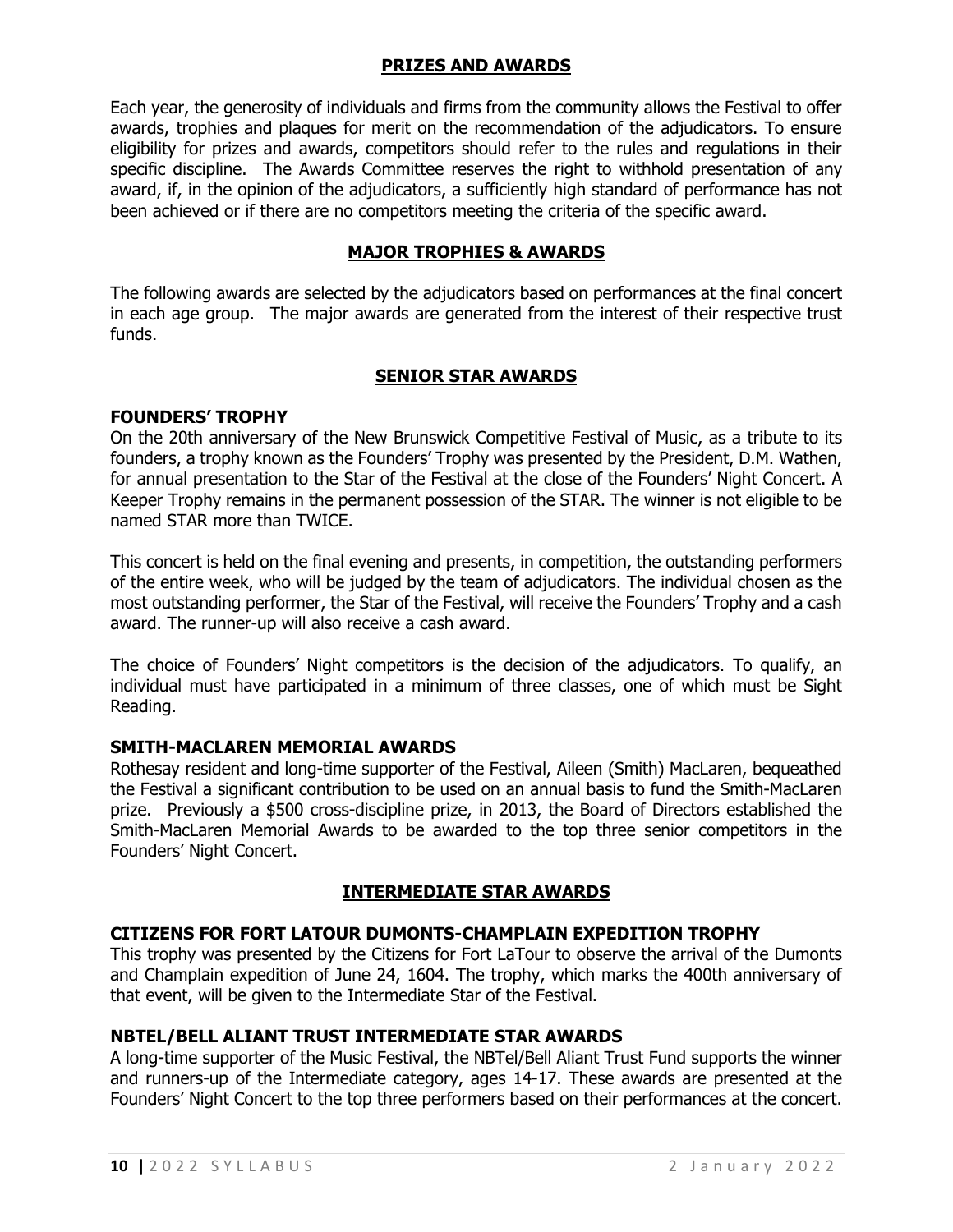## **JUNIOR STAR AWARDS**

#### **DR. JOYCE LUMB JUNIOR STAR PLAQUE**

The plaque for the Junior Star is awarded to an individual competitor who is 14 years of age or under, and who has competed in at least two classes in his or her age group plus Sight Reading, where applicable. Eligibility to perform for Junior Star will be on the approval of the adjudicators. Sonatina classes will be considered in the average. Pieces up to and including Grade 6 are eligible for the Jr. Concert.

The winner of the plaque will be decided by the Adjudicators, based on Festival participation and on performance at the Junior Concert. The winner is not eligible to be named STAR more than twice.

#### **APRIL MILLS MEMORIAL AWARDS**

In memory of April Mills, a founding member of the Friends of Music, elementary teacher and the convenor and founder of the Junior Concert, cash awards will be presented to the top three performers based on their performances at the April Mills Junior Concert.

## **ENSEMBLE STAR AWARDS**

#### **A.C. JESSIE AND AGNES GLENNIE MEMORIAL PLAQUE**

The A.C. Jessie and Agnes Glennie Memorial Plaque, as well as a cash award, will be presented to the most outstanding ensemble of two or more members. Ensembles will be selected by the adjudicators to perform in the Founders' Night Concert. The winner will be determined by the panel of adjudicators.

#### **BENJAMIN R. GUSS TROPHY**

This trophy was donated by the Honourary President of the New Brunswick Competitive Festival of Music, Judge Benjamin R. Guss, in memory of his brother, Joseph Guss. It is presented annually to the most outstanding New Brunswick school choir, Grades 1-5 inclusive, subject to terms and rules as stated in the School Choir section of the Syllabus.

#### **GRETCHEN BETTS TROPHY**

The Gretchen Betts Trophy was presented to the New Brunswick Festival of Music by the Winter Street/Rockwood Park Home and School Association in recognition and appreciation of Miss Betts' contribution to school music in the New Brunswick Festival from 1937 until her retirement in 1955. The Trophy will be presented to the teacher of the highest-ranking elementary school choir entered in school choir classes in the New Brunswick Festival, and will be awarded annually.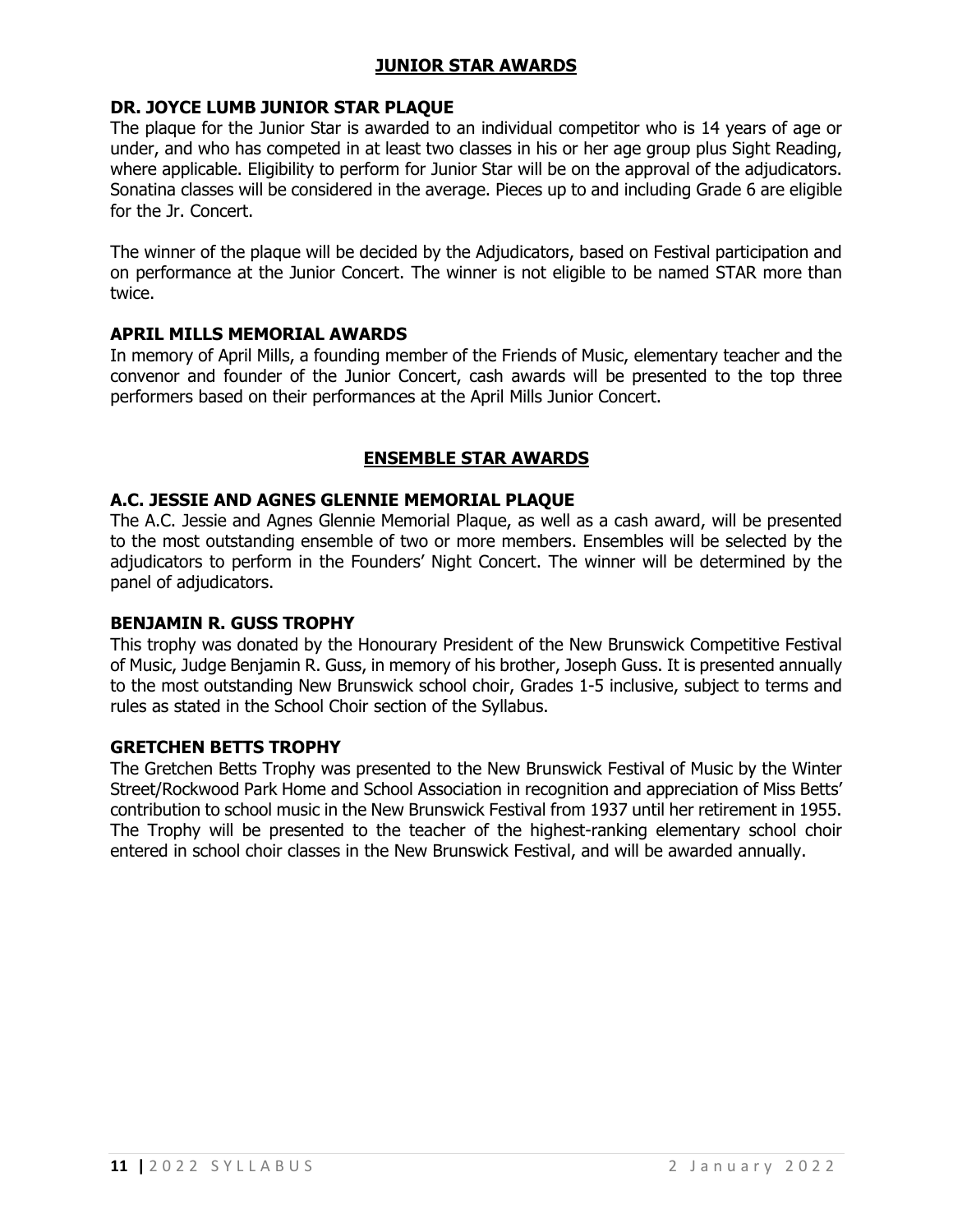## **TROPIES AND PLAQUES IN COMPETITION**

#### **ALLEN W. BUSTIN PLAQUE**

Allen Bustin was a beloved piano teacher, organist and choir director in Saint John for over 40 years. As a piano teacher, he worked with students of all ages often starting with them when they were very young. He was also a founding member of the Men of Fundy and the Friends of Music. Mr. Bustin's students and choirs actively participated in the New Brunswick Competitive Music Festival over the years. This plaque is awarded annually to the most outstanding competitors in Junior Piano I and Junior Piano II.

### **CITY OF SAINT JOHN MAYOR'S TROPHY**

The City of Saint John Mayor's Trophy is presented annually to the highest-ranking North End School Choir performing in the New Brunswick Competitive Festival of Music. This trophy is also subject to the rules governing the awarding of school trophies and plaques.

#### **DOUGLAS D. MAJOR PLAQUE**

The Douglas D. Major Plaque and Award will be presented annually to a choir with the best performance of a folk song. It is named in honour of Mr. Major, a former organist, conductor, composer and public school teacher in the Saint John area. He is perhaps best remembered for his regional folk song compositions including: "Down the River Saint John" and "Deer Island".

## **DAVID THOMSON TROPHIES**

The David Thomson Trophies are presented to the New Brunswick Competitive Festival of Music by the Department of Education in recognition of Mr. Thomson's outstanding contribution to music especially as a Choral Director and as School Music Supervisor for the Province of New Brunswick for several years. One Trophy is to be presented to the highest-ranking Elementary School Choir (Grades 1 to 3). This trophy is subject to the rules and terms as outlined in the School Choir section. The second trophy is awarded to an outstanding Senior Choral Group.

#### **GLADYS W. SMITH TROPHY**

The Gladys W. Smith Trophy is given by sisters Mrs. Treva M. Drake and Miss Lois P. Smith and is to be awarded annually to the highest-ranking Middle School Choir (Grades 6-8) Hymn Class.

#### **GLORIA RICHARD PLAQUE**

The Gloria Richard Plaque, given by the former School District 52 is to be awarded annually for the highest-ranking School Choir in Classes 504-507.

#### **JESSIE WARD BARKER MEMORIAL PLAQUE**

Given by the Festival in memory of a dedicated teacher of stringed instruments, this plaque is awarded annually to the most outstanding competitor in Junior Strings.

#### **DR. JOYCE LUMB MEMORIAL PLAQUE & AWARD**

This plaque and award is presented to a choir for the best performance of a choral composition by a Canadian Composer.

#### **JUDY MCINNIS MEMORIAL PLAQUE**

Given by New Brunswick Competitive Festival of Music in 2014, this plaque is awarded annually to the most outstanding competitor in Junior Instrumental. Judy McInnis was a flute and piccolo player in the Greater Saint John area. She was a member of Symphony New Brunswick and its predecessor the Saint John Symphony. She was also a member of the 3<sup>rd</sup> Field Regiment Artillery Band and St. Mary's Band.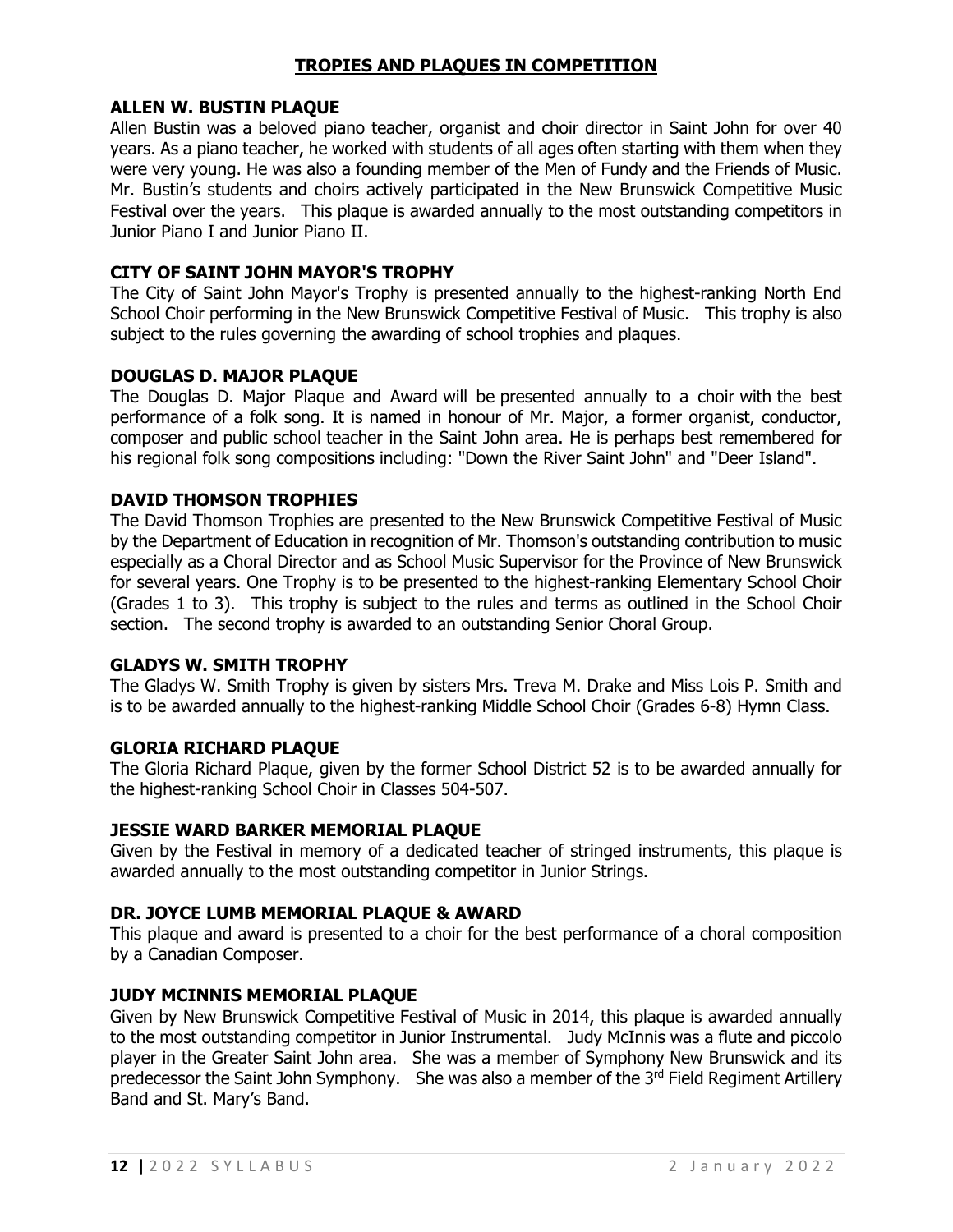## **DR. KEVIN LANGFORD SAINT JOHN HIGH SCHOOL ALUMNI PLAQUE**

Presented by the alumni of Saint John High School in honour of Dr. Kevin Langford's ('75) commitment to youth and choral music in the Greater Saint John area. This plaque is awarded to the best Youth Choir participating in the New Brunswick Competitive Festival of Music.

## **KIWANIS CENTENNIAL PLAQUE**

In 1967 the Kiwanis Division No. 16 (N.B.) donated a specially designed plaque for annual competition by High School Choirs. These schools are Grades 9-12 inclusive. This imaginative trophy bears the Centennial symbol with each of the eleven sections made of wood native to one of the eleven Canadian divisions. Small shields have been added, on which will be annually inscribed the name of the winning choir.

## **KIWANIS WESTERN KINGS RIVER VALLEY PLAQUE**

This Kiwanis Award is presented annually to the best school choir in the Western Kings River Valley performing in the New Brunswick Competitive Festival of Music. This plaque is also subject to the rules governing the awarding of school trophies and plaques.

## **MARSHALL STOUT TROPHY**

Donated in 1959 by the Policy Committee of the New Brunswick Festival of Music as a tribute of esteem and appreciation to the late Mr. Marshall Stout, Honourary Life Patron and Honourary Vice-President. His wise judgment and leadership contributed in a large measure to the successful development of our Festival. This Trophy will be awarded to the highest-ranking Middle School Choir, Grades 6-8 inclusive and is subject to the criteria for the awarding of school trophies and plaques, as outlined in the School Choir Section.

## **NEW BRUNSWICK MUSICIANS' ASSOCIATION TROPHY**

The New Brunswick Musicians' Association, Local 815 of the American Federation of Musicians, has donated a Trophy and an award of \$100 for annual competition by New Brunswick bands and/or orchestras. These will be awarded to the band or orchestra attaining the highest mark in the New Brunswick Competitive Festival of Music. In the event of a tie the decision will be made by the adjudicators.

Eligibility:

- (1) For bands and orchestras of New Brunswick schools only;
- (2) When competing for this Trophy, members must perform in the band/orchestra which is representing the school or schools in which he member is presently enrolled and attending;
- (3) A member may perform in only one band/orchestra for this Trophy.

## **RCCO (ROYAL CANADIAN COLLEGE OF ORGANISTS) PLAQUE**

Given by the Saint John Centre of the Royal Canadian College of Organists in memory of Charter Members, this plaque is to be awarded to the choir from the Greater Saint John area, for the most outstanding performance of a piece of sacred choral music.

## **SAINT JOHN ENERGY TROPHY**

The Saint John Energy Trophy is presented annually to the highest-ranking West Side School Choir performing in the New Brunswick Competitive Festival of Music. This trophy is also subject to the rules governing the awarding of school trophies and plaques.

## **SAINT JOHN ROTARY CLUB TROPHY**

The Saint John Rotary Club has donated this trophy to be presented to the best boys' choir, unchanged voices.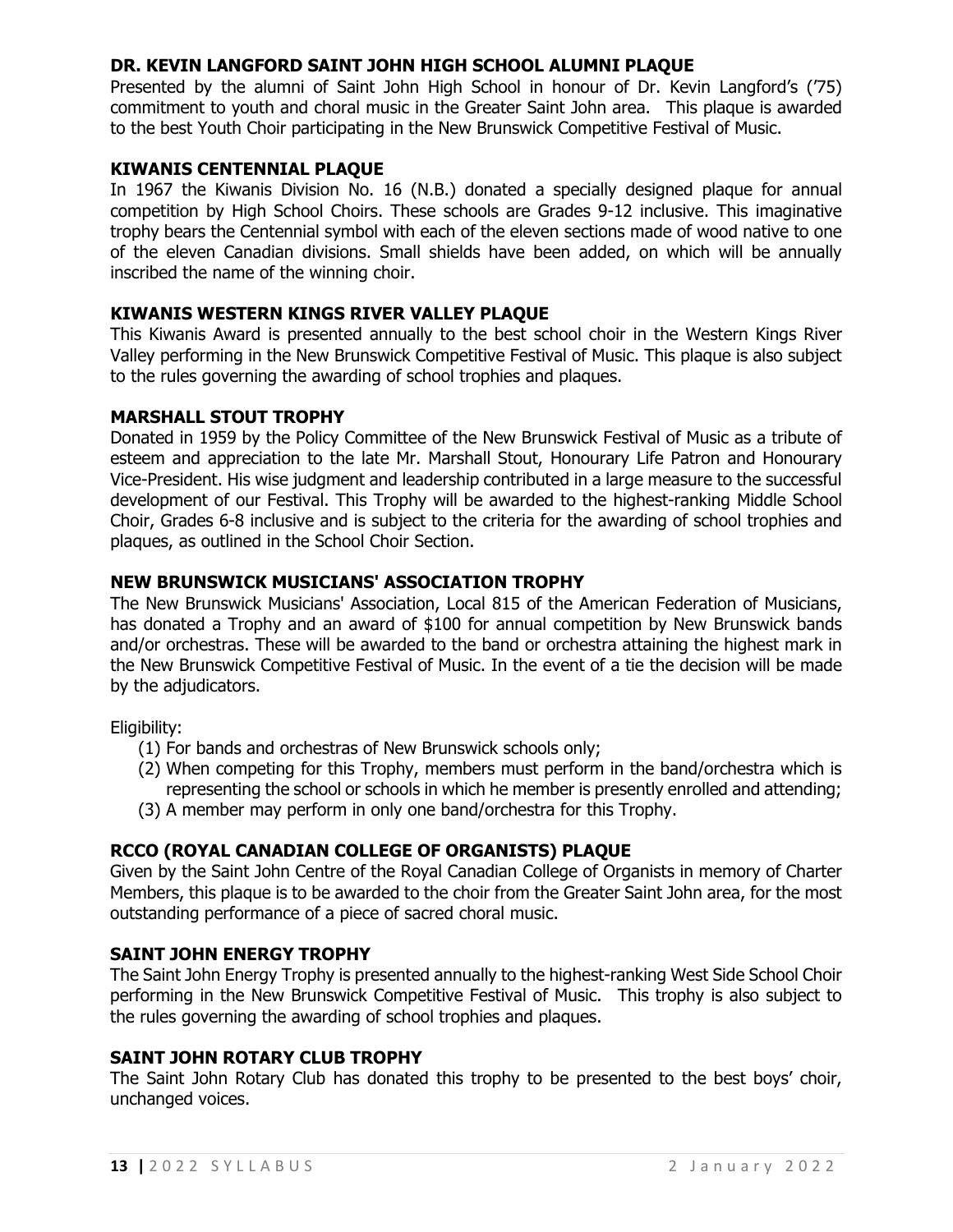## **SAINT JOHN TRANSIT PLAQUE**

Given by Saint John Transit, this plaque is awarded annually to most outstanding competitor in Junior Vocal I and Junior Vocal II.

## **SHIRLEY DYSART MEMORIAL PLAQUE**

The Shirley Dysart Memorial Plaque and Award will be presented annually to the highest-ranking South/Central Peninsula School Choir performing in the New Brunswick Competitive Festival of Music. This plaque will also be subject to the rules governing the awarding of school trophies and plaques. Mrs. Dysart was a prominent educator and politician in Saint John. She was the first female Speaker of the New Brunswick Legislative Assembly, first female Minister of Education and served as the first female president of the New Brunswick Competitive Festival of Music from 1991 to 2000. She continued to support the Festival as a keen volunteer for many years.

#### **SIMONDS TROPHY**

Given by the board of the former Simonds School District to the highest-ranking school choir from the Simonds area. This trophy is subject to the rules and terms as outlined in the School Choir section.

#### **TOWN OF QUISPAMSIS MAYOR'S TROPHY**

The Town of Quispamsis Mayor's Trophy is presented annually to the highest-ranking school ensemble (any level) from the Kennebecasis Valley area. This trophy is also subject to the rules governing the awarding of school trophies.

## **PERPETUAL TRUST AWARDS**

All of the following are invested with BMO Nesbitt Burns with the annual interest being used to generate awards for each Trust Fund.

#### **JESSIE WARD BARKER MEMORIAL AWARD**

Created by the New Brunswick Competitive Festival of Music in memory of Jessie Ward Barker, a dedicated teacher of stringed instruments, this award accompanies the Jessie Ward Barker Plaque for an outstanding Junior string competitor.

#### **ISABELLA BELYEA MEMORIAL AWARD**

The Festival is grateful for the contribution from Mrs. Isabella Belyea. The history of this award is unknown, and the Board of Directors would welcome any information about its history. The funds from this trust are used for an award to be presented to a competitor in Piano classes 416.

#### **MARGARET BENOIT AYERST MEMORIAL AWARDS**

To honour a great Canadian lady, and to encourage young people to take up the art of a true musician, these awards are offered to assist in their musical studies. Winners of these awards must have been a resident of the Atlantic Provinces for at least three years and have studied with a resident teacher for at least one year. The first award to an exceptionally fine female voice in Senior Solo classes: Concert, Oratorio and/or Operatic. The second award for an exceptionally fine Senior performer in Violin, Cello, or Clarinet.

#### **PAULINE BIEDERMAN MEMORIAL AWARD**

The Festival is grateful for the contribution from Pauline Biederman. The history of this award is unknown, and the Board of Directors would welcome any information about its history. The funds from this trust are used for an award to be presented annually to an intermediate competitor in Baroque Piano classes (415A, 416B, 417B).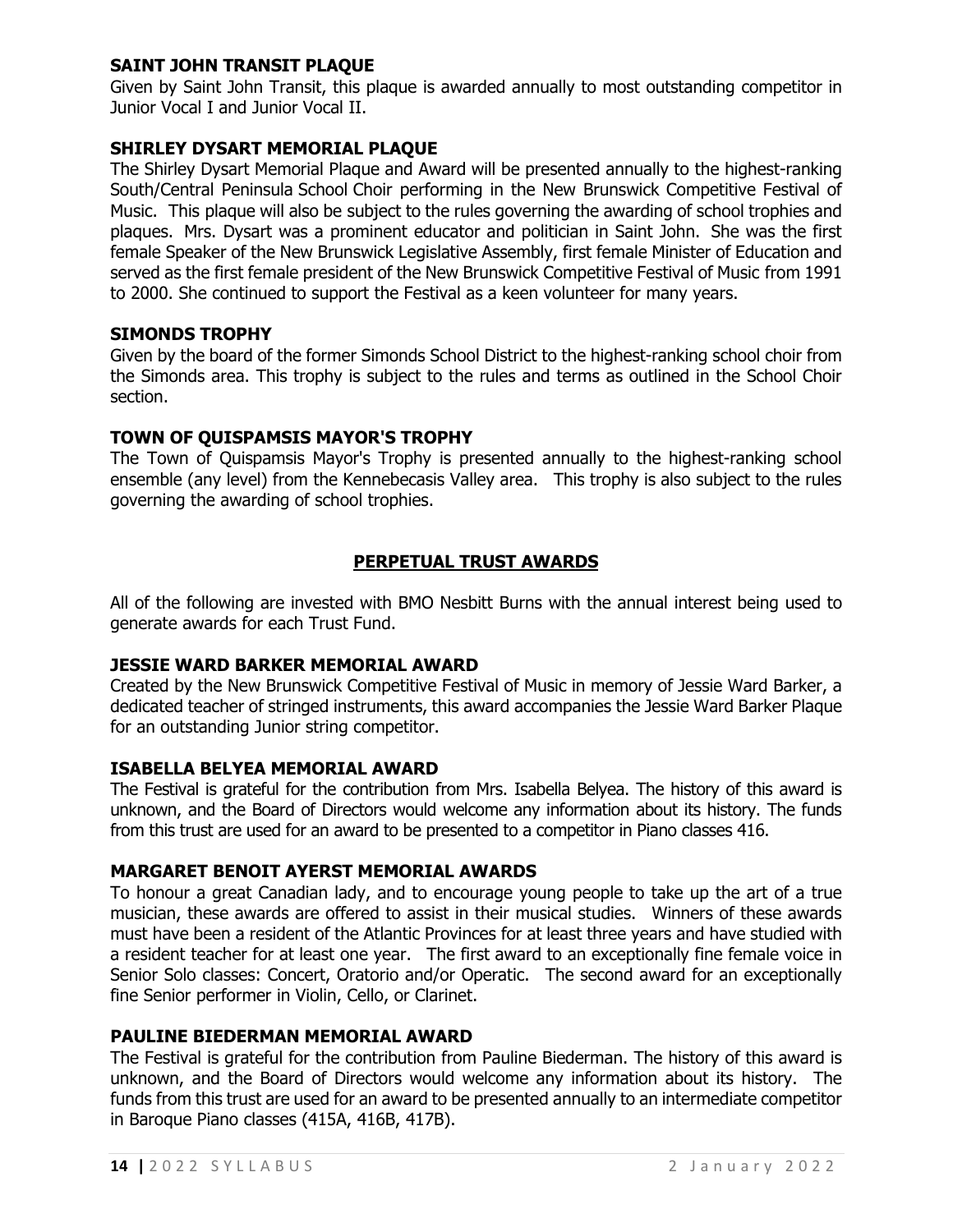#### **JAMES E. BROWN MEMORIAL AWARDS**

The Festival is grateful for the contribution from James E. Brown. The history of this trust is unknown, and the Board of Directors would welcome any information about its history. The funds from this trust are used for awards to deserving, Intermediate competitors and for the general operation of the Festival.

## **VAN BURDON MEMORIAL AWARDS**

Van Burdon was a well-known cellist who competed in the New Brunswick Competitive Festival of Music as a young musician. He went on to play professionally in the United Kingdom and South Africa, and was a regular chamber and orchestra pit player following his return to Saint John in the 2000s. Following his unexpected passing in 2017, friends and family created the Van Burdon Memorial Trust Fund through the NB Competitive Festival of Music to support aspiring intermediate and senior string players, especially cellists, to share Van's passion for string music.

## **ALLEN BUSTIN MEMORIAL AWARDS**

Mr. Bustin was a well-known organist and choir director in the Saint John area, serving specifically at Silver Falls United Church and Carleton-Kirk United Church. He was a former vice-president of the New Brunswick Choral Federation and worked as accompanist for Port City Dance Academy. The funds from this trust are used for awards to be presented to deserving Junior Piano or Junior Organ competitors.

## **GRETA CAMERON MEMORIAL AWARD**

The Festival is grateful for the contribution from the Greta Cameron Estate. The history of this award is unknown, and the Board of Directors would welcome any information about its history. The funds from this trust are used for two Band awards.

## **LILLIAN CLARK MEMORIAL AWARD**

The Festival is grateful for the contribution from Lillian Clark. The history of this award is unknown, and the Board of Directors would welcome any information about its history. The funds from this trust are used for an award to be presented annually to a junior competitor with the highest average in any four piano classes, including Sight Reading and Sonatina classes, 14 years and under.

#### **RUTH CLARKE MEMORIAL AWARD**

Ruth Clarke was a respected and well-known organist in the Greater Saint John area. Originally created as an organ award, the award is given annually to a competitor in Organ and/or Piano classes with preference given to an Organ competitor.

## **MAUD COWAN CORMIER MEMORIAL AWARD**

Maud Cowan Cormier was a member of the Ladies' Morning Musical Club that met with Sir Hugh Roberton in 1936. This meeting resulted in the founding of the New Brunswick Competitive Festival of Music. The funds from this trust are used for an award for a deserving Intermediate String competitor.

## **JUSTICE W.H. HARRISON MEMORIAL AWARD**

A former dean of the University of New Brunswick Law School and a New Brunswick Supreme Court Judge, the Justice Harrison Estate bequeathed a trust fund to create an annual award for a Vocal competitor.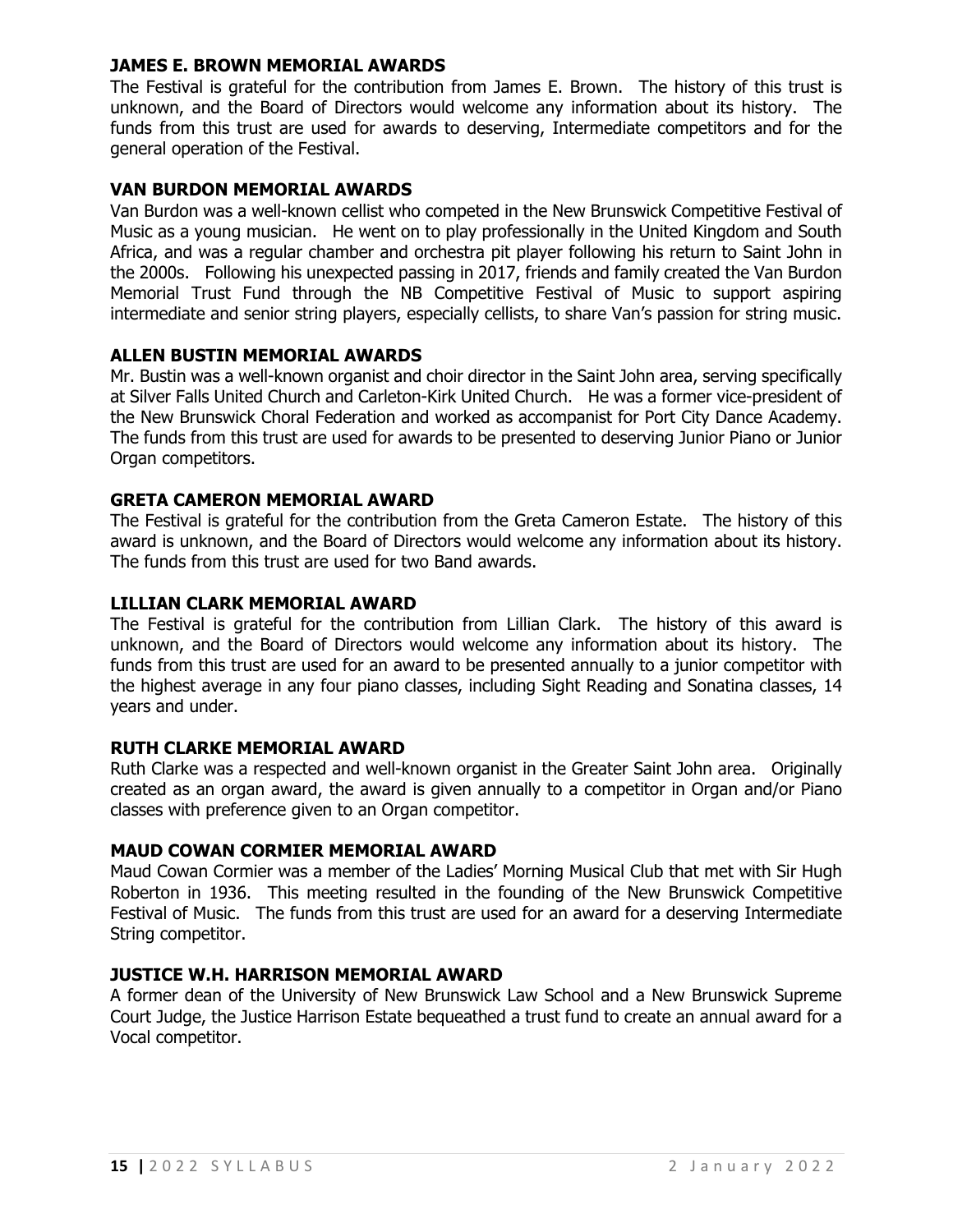## **ETHEL LIKELY MEMORIAL SCHOLARSHIPS**

Ethel Likely, one of the founders of The New Brunswick Competitive Festival of Music, believing that good teaching is essential to the well-being of our musical community, left a portion of her estate to the Festival with the intent that the annual income provide worthy contestants with the means to continue or complete his/her musical studies. Since her death, her family has continued to contribute to the Ethel Likely Memorial Scholarship Trust Fund. These four scholarships will be awarded annually to an Outstanding Performer in each of the Senior disciplines.

## **DOUGLAS D. MAJOR MEMORIAL AWARD**

Douglas Major was an organist, conductor, composer and teacher in the Saint John area in the mid-20<sup>th</sup> Century. He was organist at St. Paul's (Valley) Anglican Church, associate conductor of the Carriden Choir and wrote regional folk music such as *Down the River Saint John* and *Deer* Island. The funds from this trust are used towards the Douglas D. Major Choral Plaque.

## **JUDY MCINNIS MEMORIAL AWARD**

Judy McInnis was a well-known flautist in the Greater Saint John area. The funds from this trust are used for award to accompany the Judy McInnis Memorial Plaque for an Outstanding Junior Instrumental competitor.

## **MAURICE & AUDREY MACINTYRE MEMORIAL AWARD**

Maurice MacIntyre was a well-known organist in the Saint John area having served for many years at St. Mark's United Church. He was an active choral director and handbell conductor. The funds from this trust are used for an award for a deserving Intermediate Vocal competitor.

#### **CATHERINE PHILLIPS MEMORIAL AWARD**

Catherine (Hawkes) Phillips was raised in the Dorchester area where she enjoyed playing piano. A graduate of Mount Allison University, Mrs. Phillips later moved to BC and Northern Ontario. The trust in her memory was created by her niece, Helen M. Petchey, a Saint John area school teacher and author. The funds from this trust are used for an award in her memory for an Outstanding Junior Piano competitor.

#### **PEARL PRINCE MEMORIAL AWARDS**

An annual award will be presented to the Outstanding Intermediate Piano competitor. The money for this trust fund was donated by Mr. Kilburn London, whose wife competed in the New Brunswick Competitive Festival of Music in the 1930's.

## **MINNIE SCOTT MEMORIAL AWARD**

Mrs. Scott had a long association with the Festival, having been a vice-president during the early years. For many years, she also served as an Official Accompanist. She was a graduate of Acadia University and was a piano teacher in Saint John. The funds from this trust are used for deserving Junior Piano and Junior Vocal competitors in her memory.

#### **F. JEAN STANTON MEMORIAL AWARD**

Jean Stanton was an organist and music teacher at Saint John Vocational School (now Harbour View High School). Following her death, Ms. Stanton bequeathed funds to the Festival to be used for a deserving competitor in Junior Organ or Junior Piano classes.

#### **SISTER M. ANNETTE SYMONS MEMORIAL AWARD**

The Festival is grateful for the contribution from Sister Symons. The history of this award is unknown, and the Board of Directors would welcome any information about its history. The funds from this trust are used for an award to be presented annually to a Junior Piano competitor with the highest overall ranking in Classes 413A – 413J.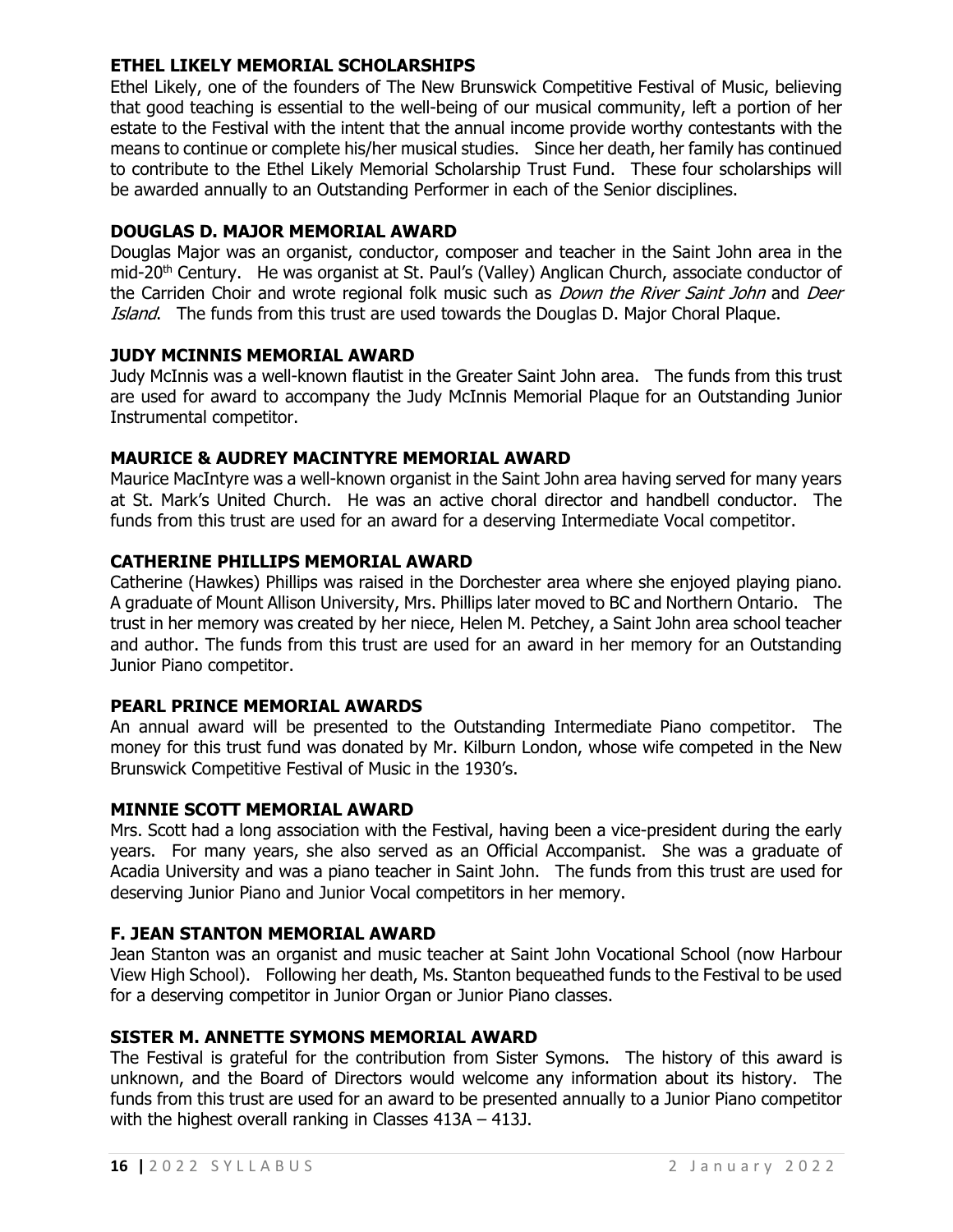#### **WINIFRED TURNER MEMORIAL AWARDS**

Winifred Turner was a faithful volunteer for the New Brunswick Competitive Music Festival for many years. She was always very interested in young musicians. To ensure these musicians were supported and encouraged for years to come, she graciously left the Festival money to be distributed as awards to outstanding musicians.

#### **DUNCAN WATHEN MEMORIAL PRESIDENT'S AWARD**

Duncan Wathen was the founding president of the Saint John Boys and Girls Club. He was active with Saint John Rotary Club as a Governor's Representative. He served as the president of the New Brunswick Competitive Festival of Music in the early years of its development. The funds from this trust are used for an award to accompany the Kiwanis Centennial Plaque.

#### **ELIZABETH WEST MEMORIAL TRUST AWARDS**

Elizabeth West, mother of local Saint John area piano teacher Linda Hazen, was an amateur pianist who found time in her busy schedule while living in Toronto to study piano. Her dedication to practice and playing was integral in Mrs. Hazen's musical development. The funds from this trust are used for five awards for deserving Junior competitors.

#### **MAUD WETMORE MEMORIAL AWARD**

The Festival is grateful for the contribution from Maude Wetmore. The history of this award is unknown, and the Board of Directors would welcome any information about its history. The funds from this trust are used for an award in her memory for a deserving Junior competitor.

#### **HILLMAN & ALICE-MAY (ECCLES) WRIGHT MEMORIAL AWARD**

Hillman West Wright was a well-known piano tuner in the Greater Saint John area. His wife, Alice-May (Eccles) Wright was a trained concert pianist at the Royal Academy of Music in London, England. From 1940-1960 she was a regular performer on CBC Radio and maintained an active performance schedule. An active teacher, she taught piano, violin, viola, cello, and bass to countless students in Southern New Brunswick and was a driving force behind the formation of the New Brunswick Youth Orchestra. The funds from this trust are used for an award in their memory for a deserving Junior String competitor.

#### **ANNUAL FOUNDATION AWARDS**

The following foundations have designated funds to the New Brunswick Competitive Festival of Music to be used for awards.

#### **JAMES VENNER RUSSELL FOUNDATION**

Mary McKean was a teacher at Saint John High School for many years. She was avidly interested in the Music Festival and several other arts groups in the city. Miss McKean generously left money in trust to the James Venner Russell Foundation to be distributed to various arts groups in the city and province.

#### **HELEN M PETCHEY FOUNDATION AT THE STRATEGIC CHARITABLE GIVING FOUNDATION**

Helen M. Petchey was a school teacher and librarian at Simonds High School. A noted author who was raised in the Dorchester area, she was an active chorister during her time teaching in Saint John. She and her mother were regular attendees at the Music Festival. The funds provided by this Foundation are used to support the Catherine Phillips Memorial Awards, named in honour of Ms. Petchey's aunt.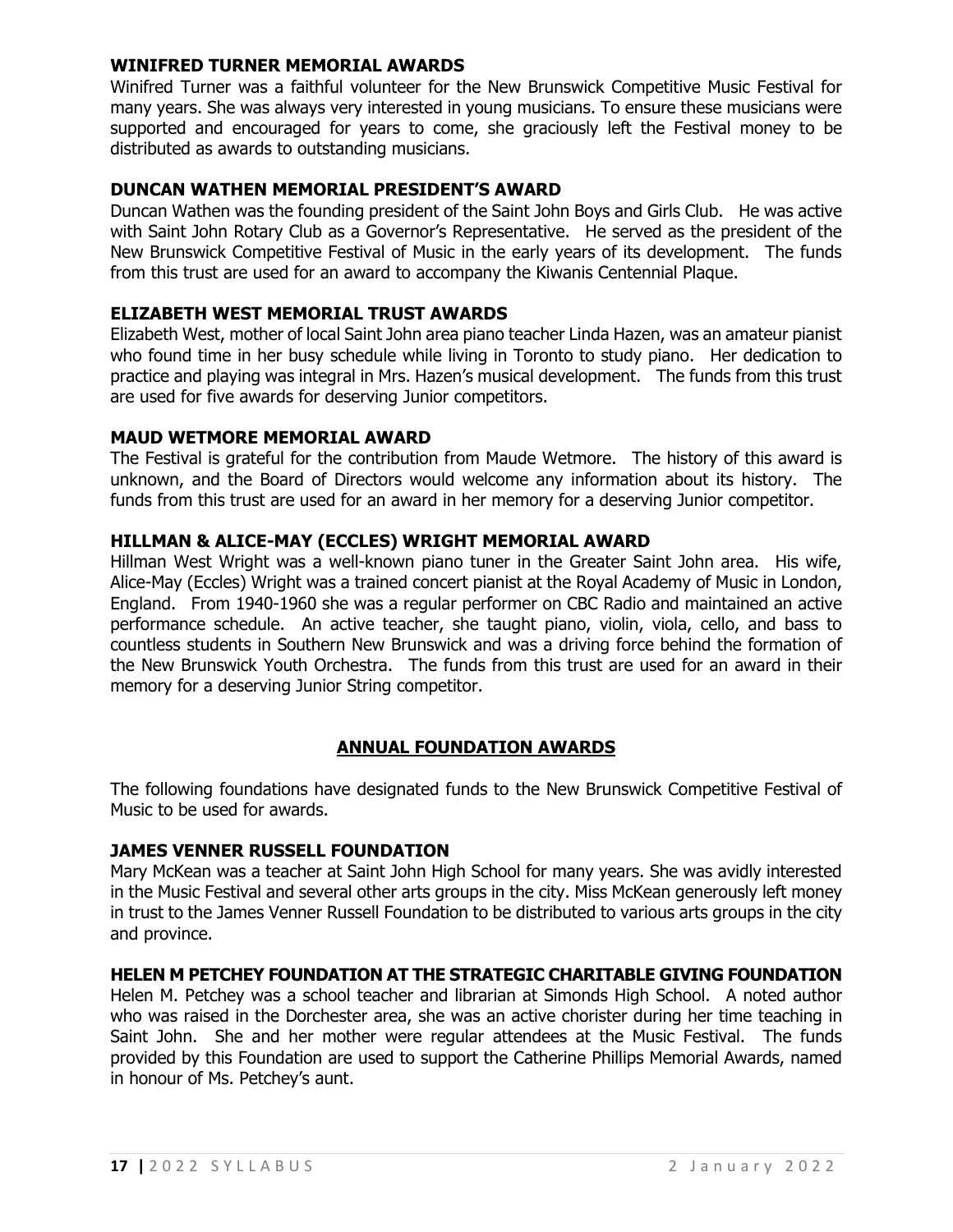## **AWARDS DONATED FOR THE 2021 FESTIVAL**

The following awards were donated by individuals and businesses to fund additional awards for the 2021 Festival. (Names in brackets represent the donor.)

Sisters of Charity Awards John Stewart Wright MacMurray Memorial Award (New Brunswick Youth Orchestra) Nan McLellan Memorial Award (New Brunswick Youth Orchestra) Elizabeth West Memorial Awards Mount Allison University Scholarship Awards Early Music Awards (Tim Blackmore) David Thomson Memorial Awards (Kiwanis Club of Saint John) Beta Sigma Phi Shirley Cunningham Memorial Award (Beta Sigma Phi – SJ City Council Chapter) Catherine Gale Memorial Award (Beta Sigma Phi - SJ City Council Chapter) Amelia Zed Memorial Award (Dr. Ellen Barry) David & Joan Stilwell Memorial Award (Christopher Lane & Nadine Lane) Music from the Heart Awards (Elaine Boulanger) Anonymous Awards David Johnston Award Hildreth Sprague Memorial Award (Lancaster Kiwanis Club) Hon. D.D. Patterson Memorial Award (Donald Patterson)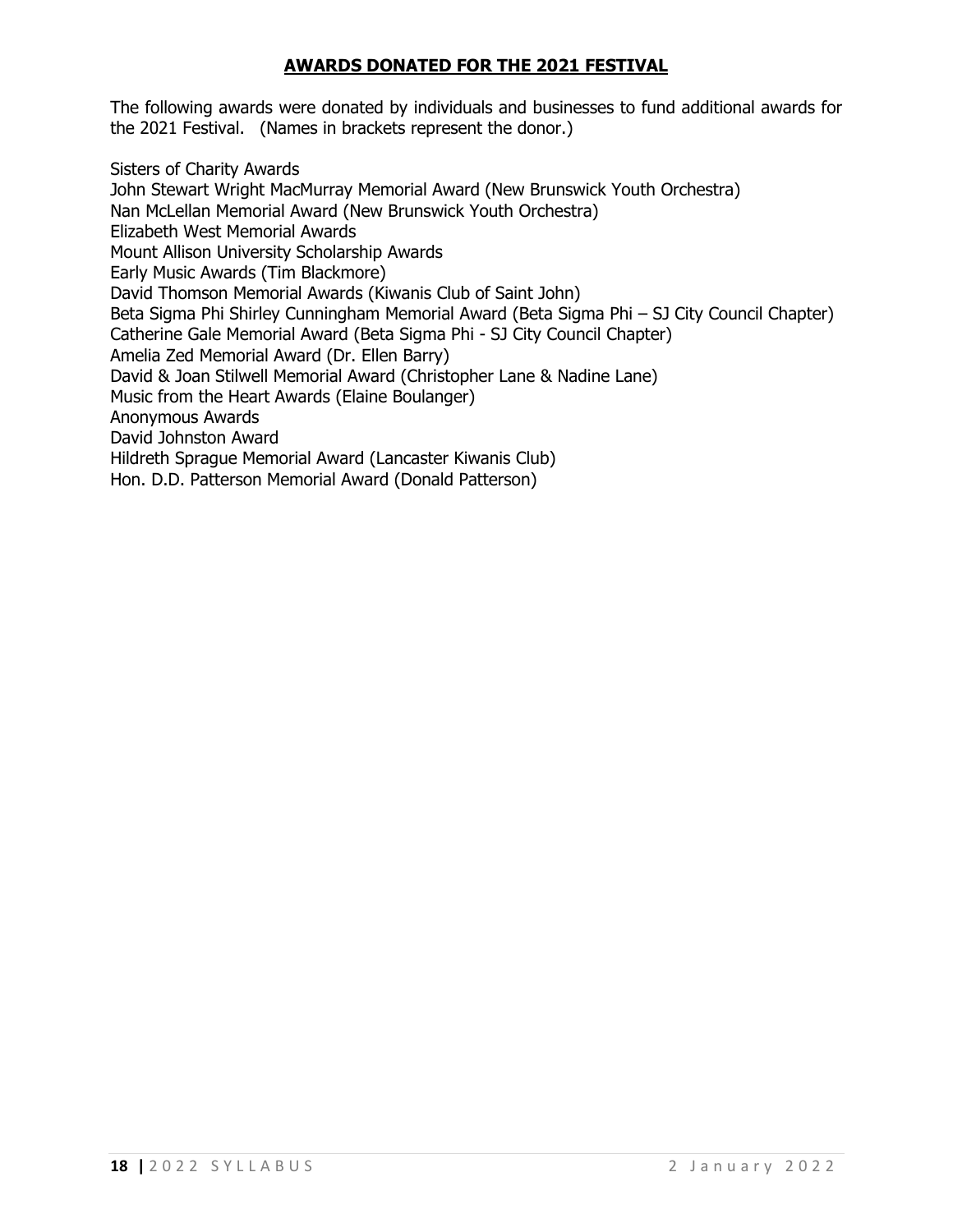### **VOCAL**

#### **JUNIOR VOCAL**

**To be considered for competition in the Junior Concert and awards, the competitor MUST enter two classes plus Sight Reading/Quick Study, where applicable.** For the purposes of this syllabus, a folk song is one whose origins are unknown or uncertain A selection does not satisfy those criteria if its authorship is known. Folk songs are not to be confused with ballads or popular songs. Selections performed in specifically designated Own Choice classes shall be classical in style from the baroque, classical, romantic, modern or contemporary periods. Pop and Folk Song selections are to be performed only in the Pop and Folk Song categories. Folk songs may be accompanied (piano, guitar or violin), unaccompanied or self-accompanied.

| 11061 | Vocal - 6 years and under<br>Two contrasting selections               | \$16.00 |
|-------|-----------------------------------------------------------------------|---------|
| 11062 | Vocal - 6 years and under<br>Canadian                                 | \$16.00 |
| 11071 | Vocal - 7 years and under<br>Two contrasting selections               | \$16.00 |
| 11072 | Vocal - 7 years and under<br>Canadian                                 | \$16.00 |
| 11081 | Vocal - 8 years and under<br>Own Choice – List A, not a folk song     | \$16.00 |
| 11082 | Vocal - 8 years and under<br>Own Choice - List B                      | \$16.00 |
| 11083 | Vocal - 8 years and under<br>Canadian                                 | \$16.00 |
| 11084 | Vocal - 8 years and under<br>Sacred - not an oratorio                 | \$16.00 |
| 11085 | Vocal - 8 years and under<br>Own Choice - language other than English | \$16.00 |
| 11086 | Vocal - 8 years and under<br>Folk Song                                | \$16.00 |
| 11091 | Vocal - 9 years and under<br>Own Choice $-$ List A, not a folk song   | \$16.00 |
| 11092 | Vocal - 9 years and under<br>Own Choice - List B                      | \$16.00 |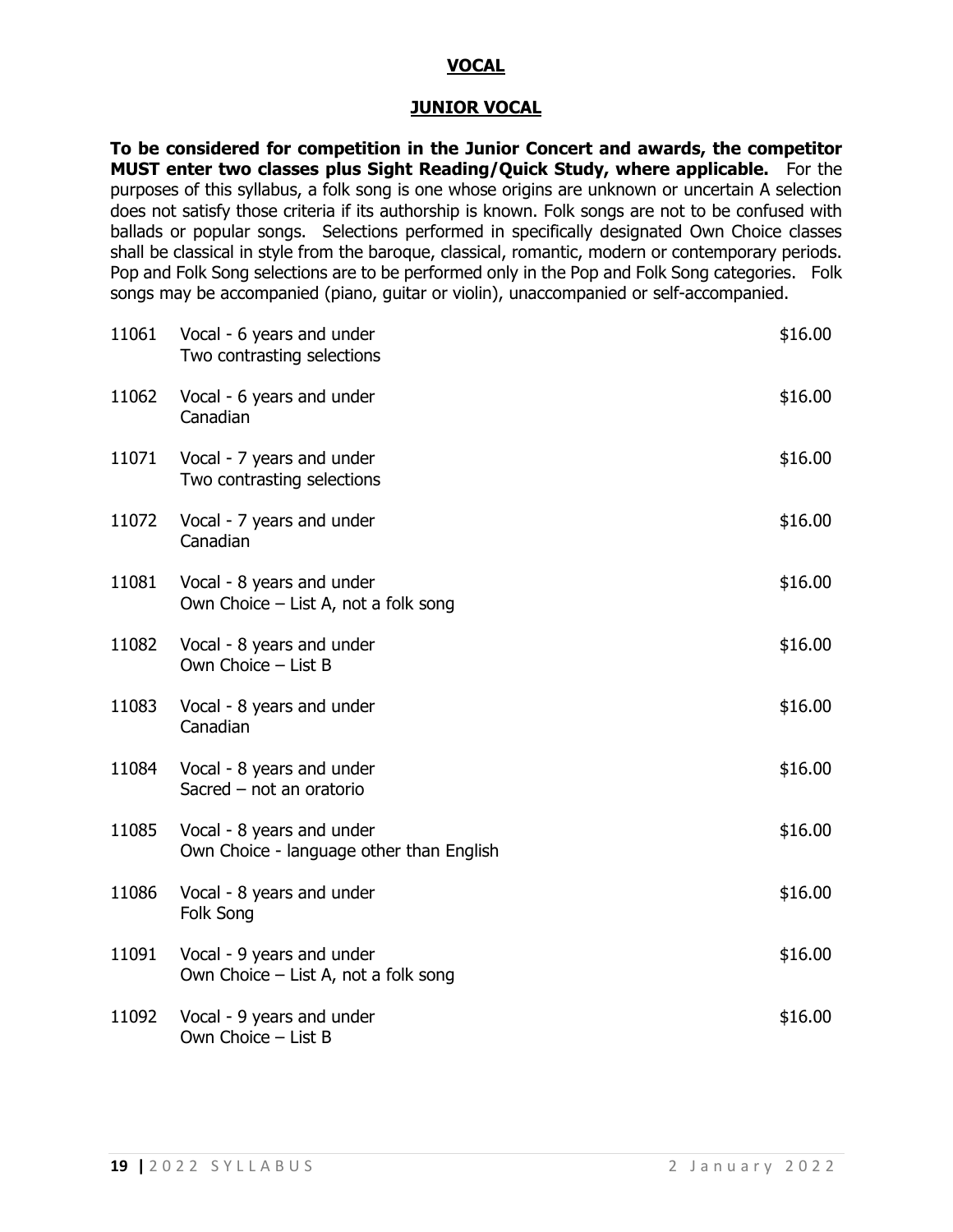| 11093 | Vocal - 9 years and under<br>Canadian                                  | \$16.00 |
|-------|------------------------------------------------------------------------|---------|
| 11094 | Vocal - 9 years and under<br>Sacred - not an oratorio                  | \$16.00 |
| 11095 | Vocal - 9 years and under<br>Own Choice - language other than English  | \$16.00 |
| 11096 | Vocal - 9 years and under<br>Folk Song                                 | \$16.00 |
| 11101 | Vocal - 10 years and under<br>Own Choice - List A, not a folk song     | \$16.00 |
|       | 11102 Vocal - 10 years and under<br>Own Choice - List B                | \$16.00 |
| 11103 | Vocal - 10 years and under<br>Canadian                                 | \$16.00 |
|       | 11104 Vocal - 10 years and under<br>Sacred - not an oratorio           | \$16.00 |
| 11105 | Vocal - 10 years and under<br>Own Choice - language other than English | \$16.00 |
| 11106 | Vocal - 10 years and under<br>Folk Song                                | \$16.00 |
|       | 11107 Vocal - 10 years and under<br>Sight Reading                      | \$16.00 |
|       | 11108 Vocal - 10 years and under<br>Quick Study                        | \$16.00 |
| 11111 | Vocal - 11 years and under<br>Own Choice - List A, not a folk song     | \$16.00 |
| 11112 | Vocal - 11 years and under<br>Own Choice - List B                      | \$16.00 |
| 11113 | Vocal - 11 years and under<br>Canadian                                 | \$16.00 |
| 11114 | Vocal - 11 years and under<br>Sacred $-$ not an oratorio               | \$16.00 |
| 11115 | Vocal - 11 years and under<br>Own Choice - language other than English | \$16.00 |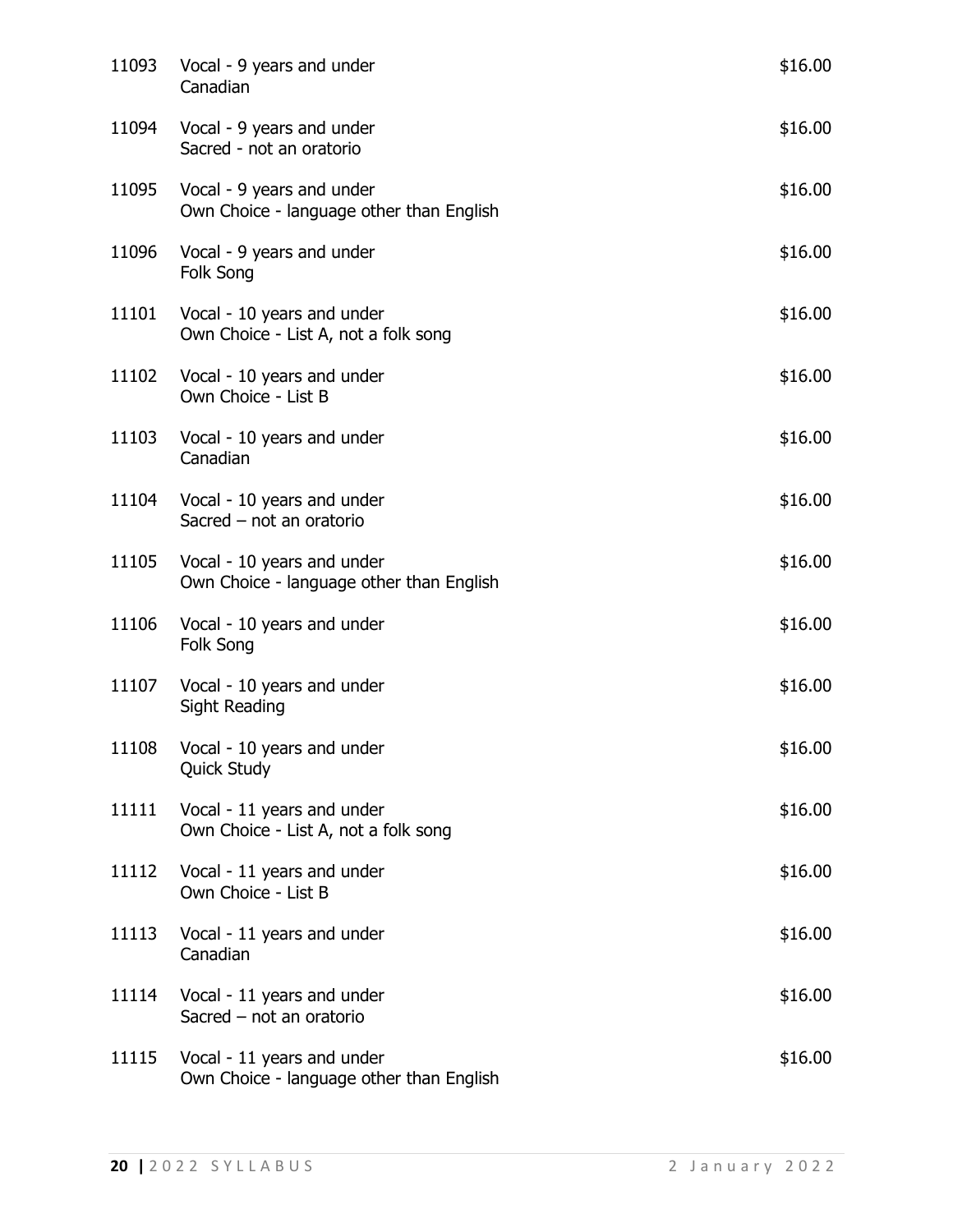| 11116 | Vocal - 11 years and under<br>Folk Song                                      | \$16.00 |
|-------|------------------------------------------------------------------------------|---------|
| 11117 | Vocal - 11 years and under<br>Sight Reading                                  | \$16.00 |
| 11118 | Vocal - 11 years and under<br><b>Quick Study</b>                             | \$16.00 |
| 11121 | Vocal - 12 years and under<br>Own Choice - List A, not a folk song           | \$16.00 |
|       | 11122 Vocal - 12 years and under<br>Own Choice - List B                      | \$16.00 |
| 11123 | Vocal - 12 years and under<br>Canadian                                       | \$16.00 |
| 11124 | Vocal - 12 years and under<br>Sacred - not an oratorio                       | \$16.00 |
|       | 11125 Vocal - 12 years and under<br>Own Choice - language other than English | \$16.00 |
| 11126 | Vocal - 12 years and under<br>Folk Song                                      | \$16.00 |
| 11127 | Vocal - 12 years and under<br>Sight Reading                                  | \$16.00 |
| 11128 | Vocal - 12 years and under<br><b>Quick Study</b>                             | \$16.00 |
|       | 11131 Vocal - 13 years and under<br>Own Choice - List A, not a folk song     | \$16.00 |
| 11132 | Vocal - 13 years and under<br>Own Choice - List B                            | \$16.00 |
| 11133 | Vocal - 13 years and under<br>Canadian                                       | \$16.00 |
| 11134 | Vocal - 13 years and under<br>Sacred - not an oratorio                       | \$16.00 |
| 11135 | Vocal - 13 years and under<br>Own Choice - language other than English       | \$16.00 |
| 11136 | Vocal - 13 years and under<br>Folk Song                                      | \$16.00 |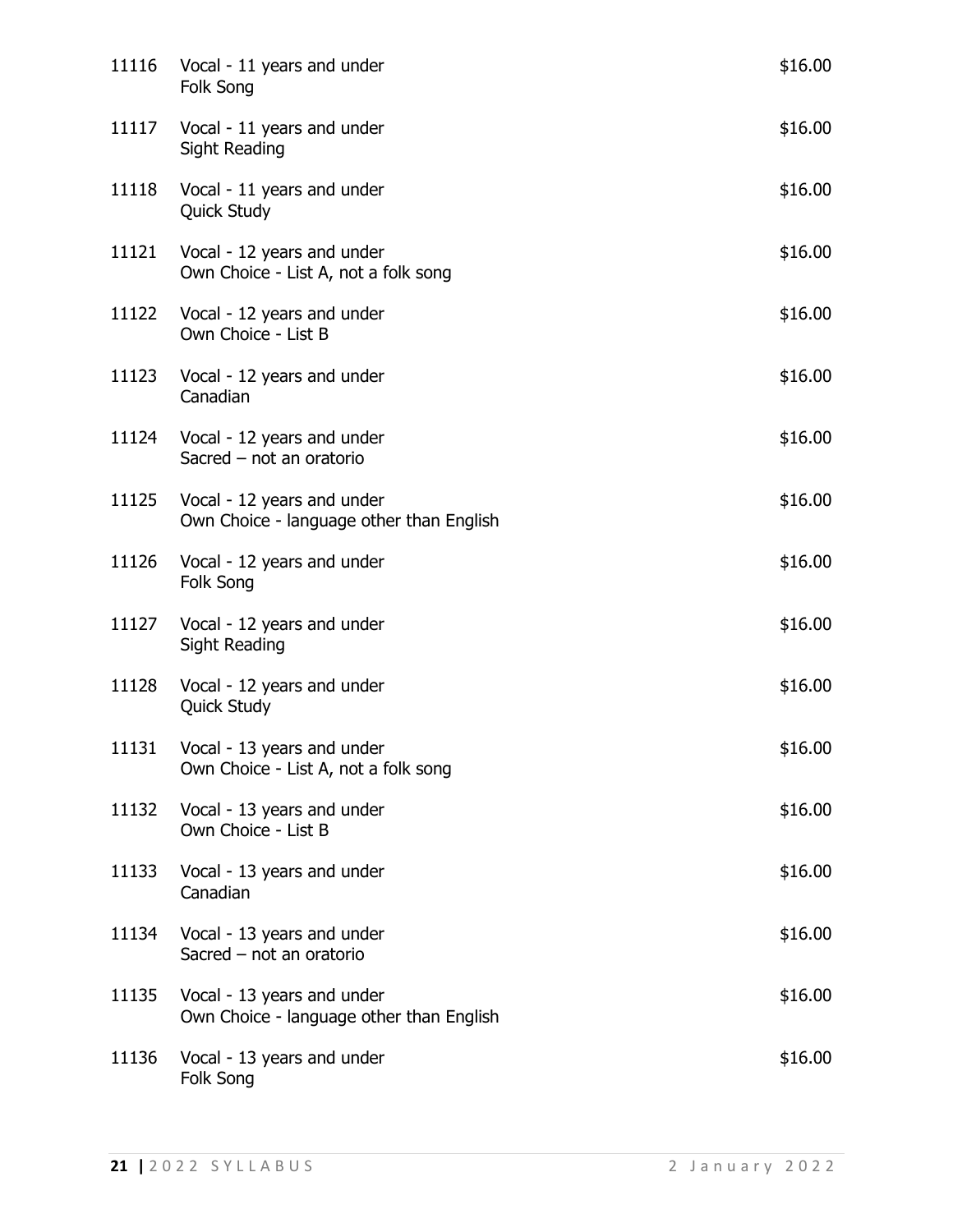|       | 11137 Vocal - 13 years and under<br><b>Sight Reading</b>               | \$16.00 |
|-------|------------------------------------------------------------------------|---------|
| 11138 | Vocal - 13 years and under<br>Quick Study                              | \$16.00 |
| 11141 | Vocal - 14 years and under<br>Own Choice - List A, not a folk song     | \$16.00 |
| 11142 | Vocal - 14 years and under<br>Own Choice - List B                      | \$16.00 |
| 11143 | Vocal - 14 years and under<br>Canadian                                 | \$16.00 |
| 11144 | Vocal - 14 years and under<br>Sacred - not an oratorio                 | \$18.00 |
| 11145 | Vocal - 14 years and under<br>Own Choice - language other than English | \$16.00 |
| 11146 | Vocal - 14 years and under<br>Folk Song                                | \$16.00 |
| 11147 | Vocal - 14 years and under<br>Sight Reading                            | \$16.00 |
| 11148 | Vocal - 14 years and under<br>Quick Study                              | \$16.00 |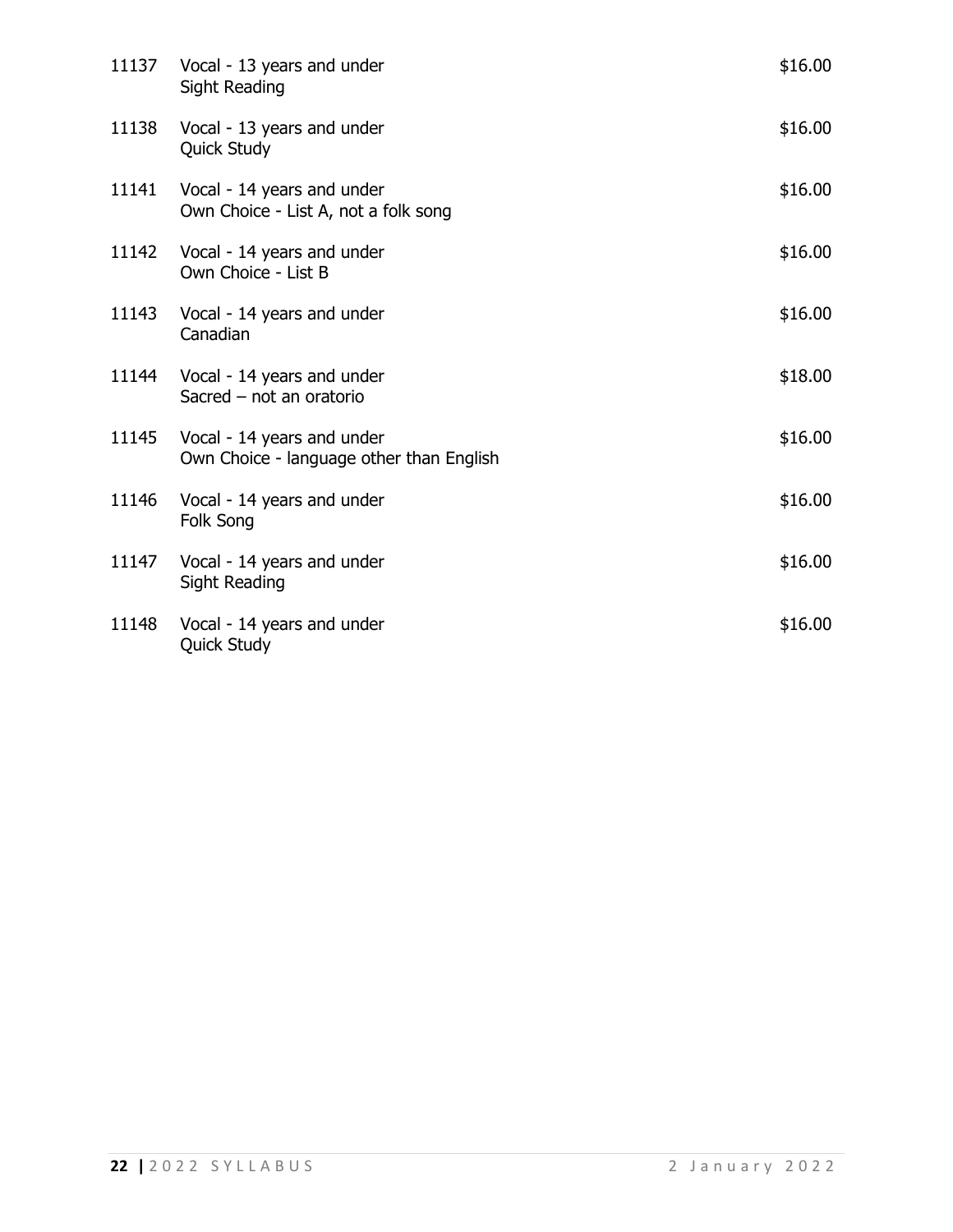## **INTERMEDIATE VOCAL**

To be considered for competition in the Provincials and/or Intermediate Concert at Founder's Night, pieces performed must be from at least RCM or CC Grade 5.

For the purposes of this syllabus, a folk song is one whose origins are unknown or uncertain and which was originally transmitted orally from generation to generation. A selection does not satisfy those criteria if its authorship is known. Folk songs are not to be confused with ballads or popular songs. Selections performed in specifically designated Own Choice classes shall be classical in style from the baroque, classical, romantic, modern or contemporary periods. Pop and Folk Song selections are to be performed only in the Pop and Folk Song categories. Folk songs may be accompanied (piano, guitar or violin), unaccompanied or self-accompanied.

| 11151 | Vocal - 15 years and under<br>Secular - own choice, not folk            | \$18.00 |
|-------|-------------------------------------------------------------------------|---------|
| 11152 | Vocal - 15 years and under<br>Lieder                                    | \$18.00 |
| 11153 | Vocal - 15 years and under<br>French Art Song                           | \$18.00 |
| 11154 | Vocal - 15 years and under<br>Art Song – any language other than French | \$18.00 |
| 11155 | Vocal - 15 years and under<br>Sacred - not an oratorio                  | \$18.00 |
| 11156 | Vocal - 15 years and under<br>Canadian                                  | \$18.00 |
| 11157 | Vocal - 15 years and under<br>Folk Song                                 | \$18.00 |
| 11158 | Vocal - 15 years and under<br><b>Sight Reading</b>                      | \$18.00 |
| 11159 | Vocal - 15 years and under<br><b>Quick Study</b>                        | \$18.00 |
| 11160 | Vocal - 16 years and under<br>Secular - own choice, not folk            | \$18.00 |
| 11161 | Vocal - 16 years and under<br>Lieder                                    | \$18.00 |
| 11162 | Vocal - 16 years and under<br>French Art Song                           | \$18.00 |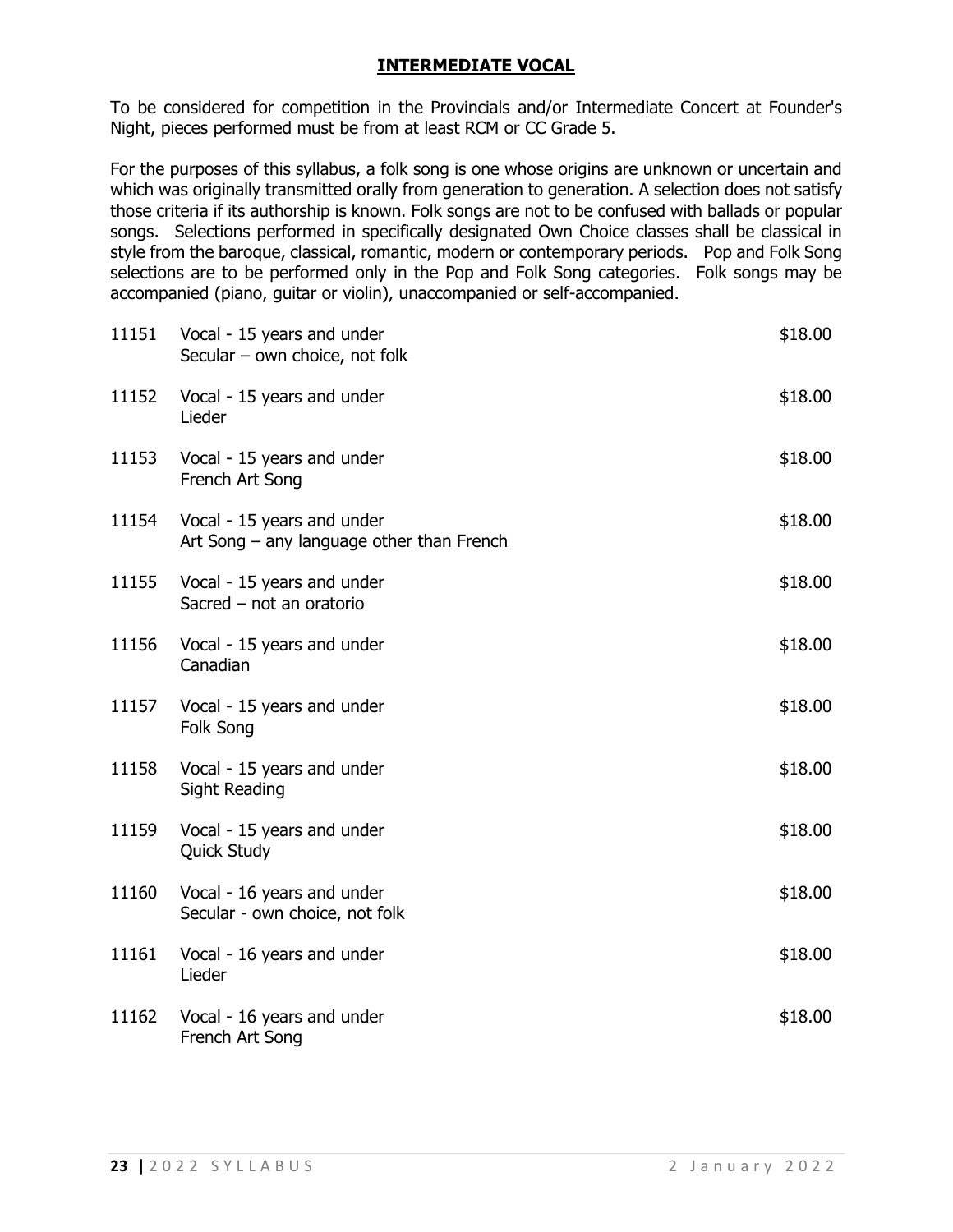| 11163 | Vocal - 16 years and under<br>Art Song $-$ any language other than French                                | \$18.00 |
|-------|----------------------------------------------------------------------------------------------------------|---------|
|       | 11164 Vocal - 16 years and under<br>Sacred - not an oratorio                                             | \$18.00 |
| 11165 | Vocal - 16 years and under<br>Oratorio Aria $-$ if there is a preceding recitative, it must be included. | \$18.00 |
| 11166 | Vocal - 16 years and under<br>Canadian                                                                   | \$18.00 |
| 11167 | Vocal - 16 years and under<br>Folk Song                                                                  | \$18.00 |
| 11168 | Vocal - 16 years and under<br>Sight Reading                                                              | \$18.00 |
| 11169 | Vocal - 16 years and under<br><b>Quick Study</b>                                                         | \$18.00 |
| 11170 | Vocal - 17 years and under<br>Secular - own choice, not folk                                             | \$18.00 |
| 11171 | Vocal - 17 years and under<br>Lieder                                                                     | \$18.00 |
| 11172 | Vocal - 17 years and under<br>French Art Song                                                            | \$18.00 |
|       | 11173 Vocal - 17 years and under<br>Art Song $-$ any language other than French                          | \$18.00 |
|       | 11174 Vocal - 17 years and under<br>Sacred - not an oratorio                                             | \$18.00 |
| 11175 | Vocal - 17 years and under<br>Oratorio Aria $-$ if there is a preceding recitative, it must be included. | \$18.00 |
| 11176 | Vocal - 17 years and under<br>Canadian                                                                   | \$18.00 |
| 11177 | Vocal - 17 years and under<br>Folk Song                                                                  | \$18.00 |
| 11178 | Vocal - 17 years and under<br>Sight Reading                                                              | \$18.00 |
| 11179 | Vocal - 17 years and under<br>Quick Study                                                                | \$18.00 |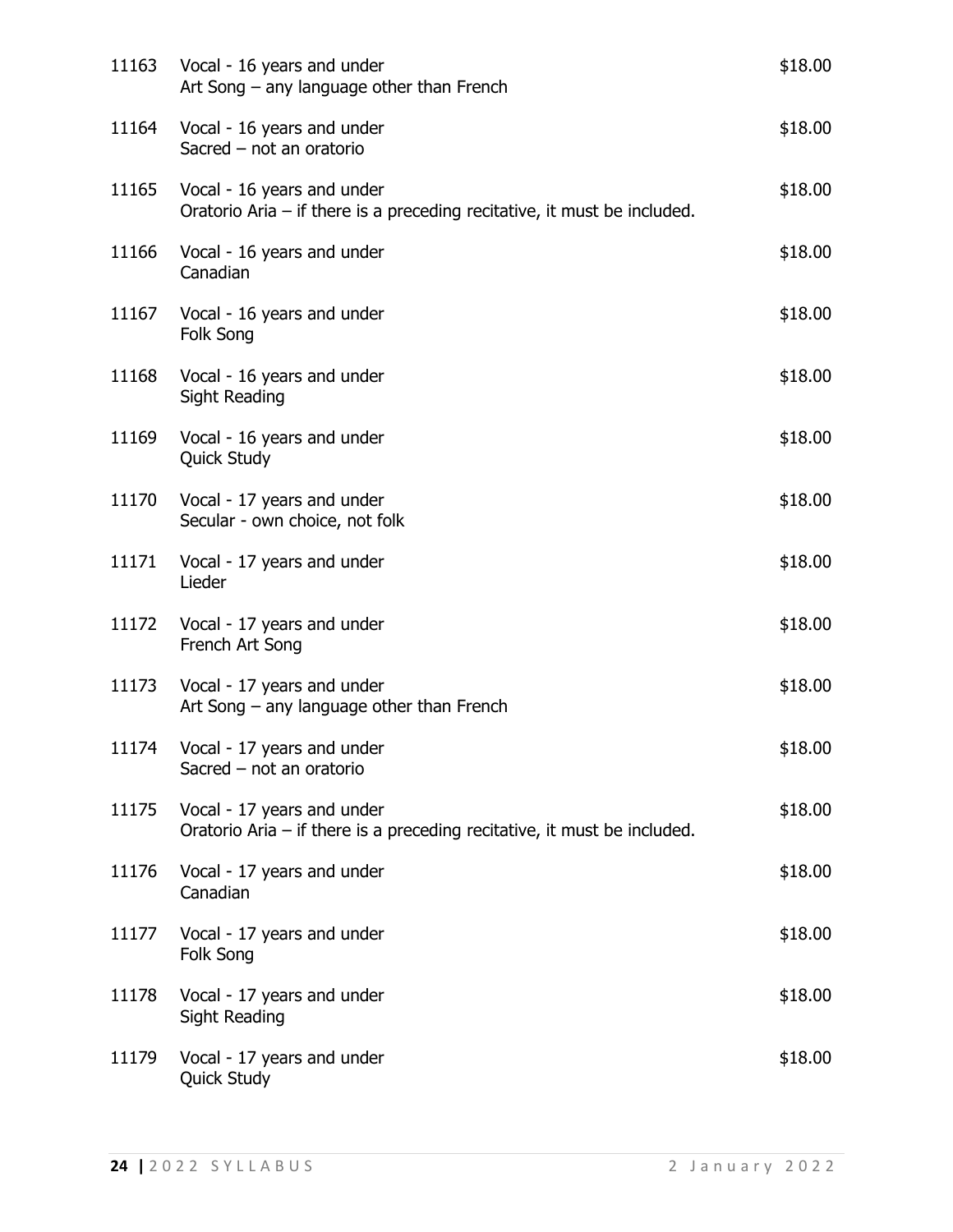### **SENIOR VOCAL**

For the purposes of this syllabus, a folk song is one whose origins are unknown or uncertain and which was originally transmitted orally from generation to generation. A selection does not satisfy those criteria if its authorship is known. Folk songs are not to be confused with ballads or popular songs. Selections performed in specifically designated Own Choice classes shall be classical in style from the baroque, classical, romantic, modern or contemporary periods. Pop and Folk Song selections are to be performed only in the Pop and Folk Song categories. Folk songs may be accompanied (piano, guitar or violin), unaccompanied or self-accompanied.

| 11180 | Vocal - 18 years and under<br>Secular - Own choice, not folk                                           | \$22.00 |
|-------|--------------------------------------------------------------------------------------------------------|---------|
| 11181 | Vocal - 18 years and under<br><b>Baroque</b>                                                           | \$22.00 |
| 11182 | Vocal - 18 years and under<br>Classical (to end of Mozart)                                             | \$22.00 |
| 11183 | Vocal - 18 years and under<br>Lieder                                                                   | \$22.00 |
| 11184 | Vocal - 18 years and under<br>French Art Song                                                          | \$22.00 |
| 11185 | Vocal - 18 years and under<br>Art Song – any language other than French                                | \$22.00 |
| 11186 | Vocal - 18 years and under<br>Sacred - not an oratorio                                                 | \$22.00 |
| 11187 | Vocal - 18 years and under<br>Oratorio Aria - if there is a preceding recitative, it must be included. | \$22.00 |
| 11188 | Vocal - 18 years and under<br>Canadian                                                                 | \$22.00 |
| 11189 | Vocal - 18 years and under<br>Modern/Contemporary                                                      | \$22.00 |
| 11190 | Vocal - 18 years and under<br>Opera Aria $-$ if there is a preceding recitative, it must be included.  | \$22.00 |
| 11191 | Vocal - 18 years and under<br>Folk Song                                                                | \$22.00 |
| 11192 | Vocal - 18 years and under<br>Concert Group - Three contrasting selections                             | \$30.00 |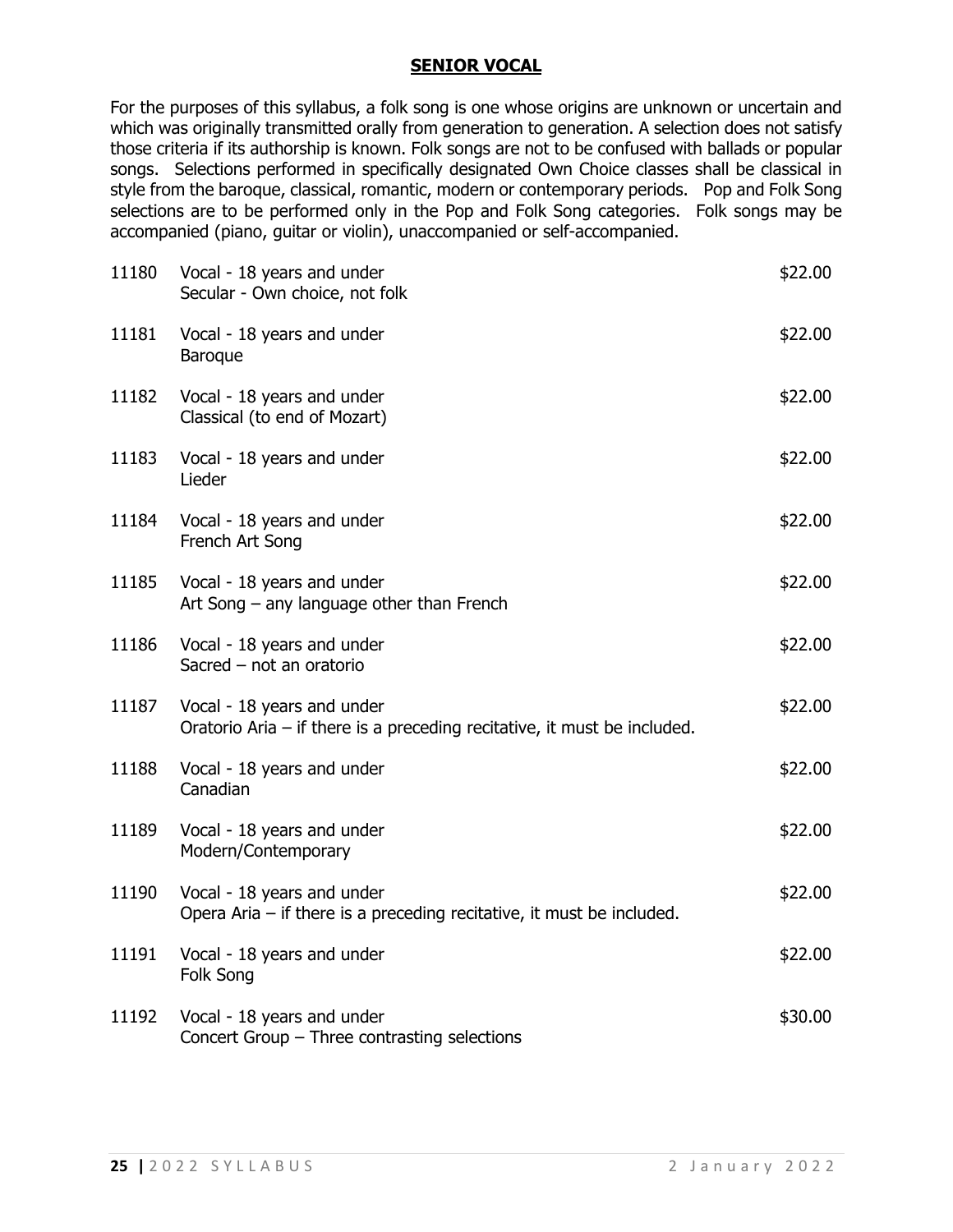| 11193 | Vocal - 18 years and under<br>Sight Reading                                                             | \$22.00 |
|-------|---------------------------------------------------------------------------------------------------------|---------|
| 11194 | Vocal - 18 years and under<br><b>Quick Study</b>                                                        | \$22.00 |
| 11200 | Vocal - 19 years and over<br>Secular - Own Choice                                                       | \$22.00 |
| 11201 | Vocal - 19 years and over<br><b>Baroque</b>                                                             | \$22.00 |
|       | 11202 Vocal - 19 years and over<br>Classical (to end of Mozart)                                         | \$22.00 |
| 11203 | Vocal - 19 years and over<br>Lieder                                                                     | \$22.00 |
| 11204 | Vocal - 19 years and over<br>French Art Song                                                            | \$22.00 |
|       | 11205 Vocal - 19 years and over<br>Art Song $-$ any language other than French                          | \$22.00 |
| 11206 | Vocal - 19 years and over<br>Sacred - not an oratorio                                                   | \$22.00 |
| 11207 | Vocal - 19 years and over<br>Oratorio Aria $-$ if there is a preceding recitative, it must be included. | \$22.00 |
| 11208 | Vocal - 19 years and over<br>Canadian                                                                   | \$22.00 |
|       | 11209 Vocal - 19 years and over<br>Modern/Contemporary                                                  | \$22.00 |
| 11210 | Vocal - 19 years and over<br>Opera Aria $-$ if there is a preceding recitative, it must be included.    | \$22.00 |
| 11211 | Vocal - 19 years and over<br>Folk Song                                                                  | \$22.00 |
| 11212 | Vocal - 19 years and over<br>Concert Group - Three contrasting selections                               | \$30.00 |
| 11213 | Vocal - 19 years and over<br><b>Sight Reading</b>                                                       | \$22.00 |
| 11214 | Vocal - 19 years and over<br>Quick Study                                                                | \$22.00 |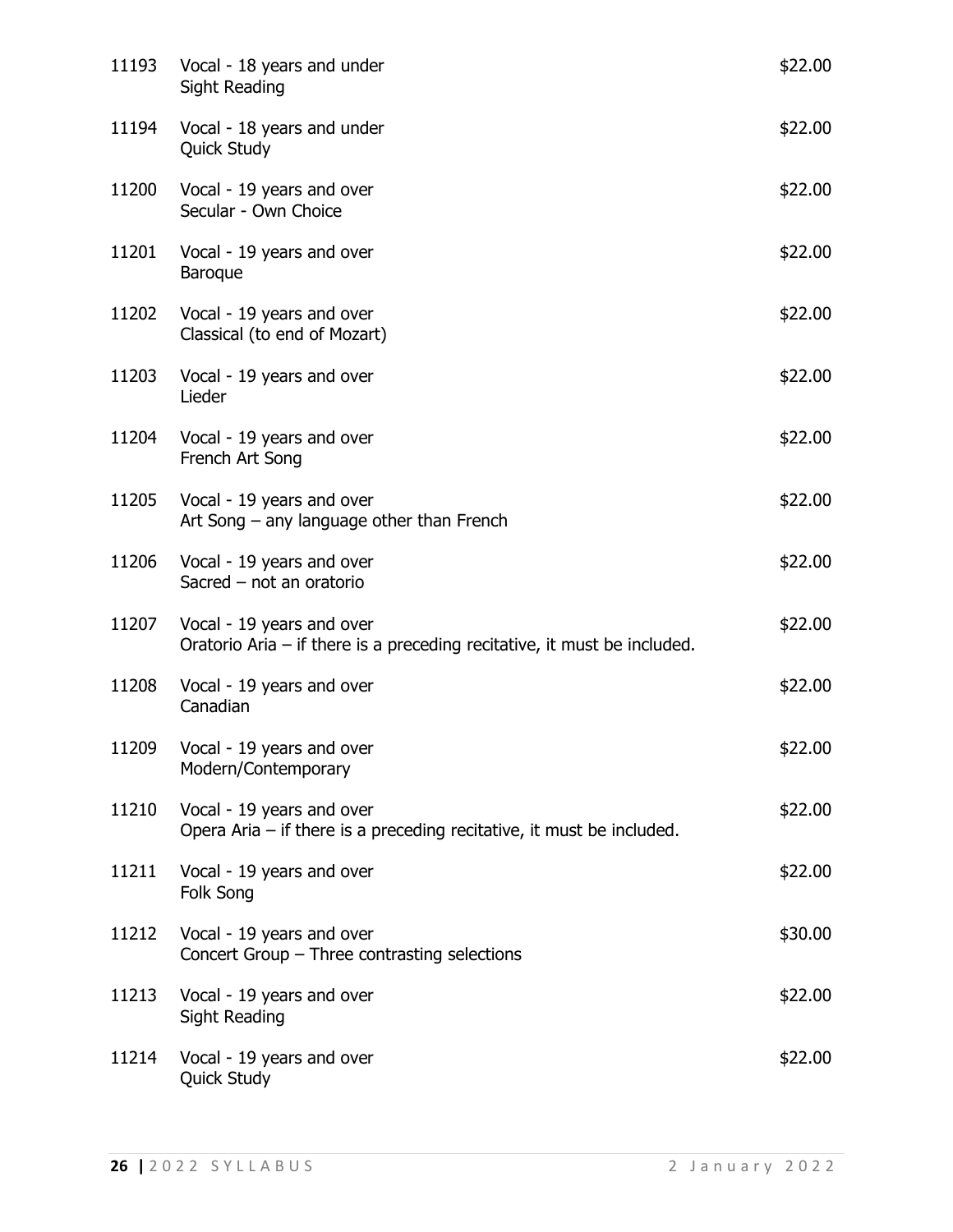| 11220 | Vocal - Open - not at university<br>Competitive - Own Choice - Two contrasting selections     | \$22.00 |  |
|-------|-----------------------------------------------------------------------------------------------|---------|--|
| 11221 | Vocal - Open - not at university<br>Sight Reading                                             | \$22.00 |  |
|       | <b>VOCAL OLDER BEGINNER</b>                                                                   |         |  |
| 11255 | Vocal $-15$ years and under $-$ Non-Competitive<br>Own Choice - Two contrasting selections    | \$18.00 |  |
| 11256 | Vocal $-16$ years and under $-$ Non-Competitive<br>Own Choice - Two contrasting selections    | \$18.00 |  |
| 11257 | Vocal $-17$ years and under $-$ Non-Competitive<br>Own Choice - Two contrasting selections    | \$18.00 |  |
| 11258 | Vocal $-18$ years and under $-$ Non-Competitive<br>Own Choice - Two contrasting selections    | \$18.00 |  |
| 11259 | Vocal $-19$ years and under $-$ Non-Competitive<br>Own Choice - Two contrasting selections    | \$18.00 |  |
| 11260 | Vocal - Open - not at university - Non-Competitive<br>Own Choice - Two contrasting selections | \$22.00 |  |
|       | <b>VOCAL MASTERCLASSES</b>                                                                    |         |  |
| 11334 | Vocal Masterclass – Ages 12 to 14<br>20-minute mini-lesson with the adjudicator               | \$16.00 |  |
| 11356 | Vocal Masterclass - Ages 15 to 16<br>20-minute mini-lesson with the adjudicator               | \$18.00 |  |
| 11378 | Vocal Masterclass - Ages 17 to 18<br>20-minute mini-lesson with the adjudicator               | \$18.00 |  |

 $11390$  Vocal Masterclass – 19 years +  $$22.00$ 20-minute mini-lesson with the adjudicator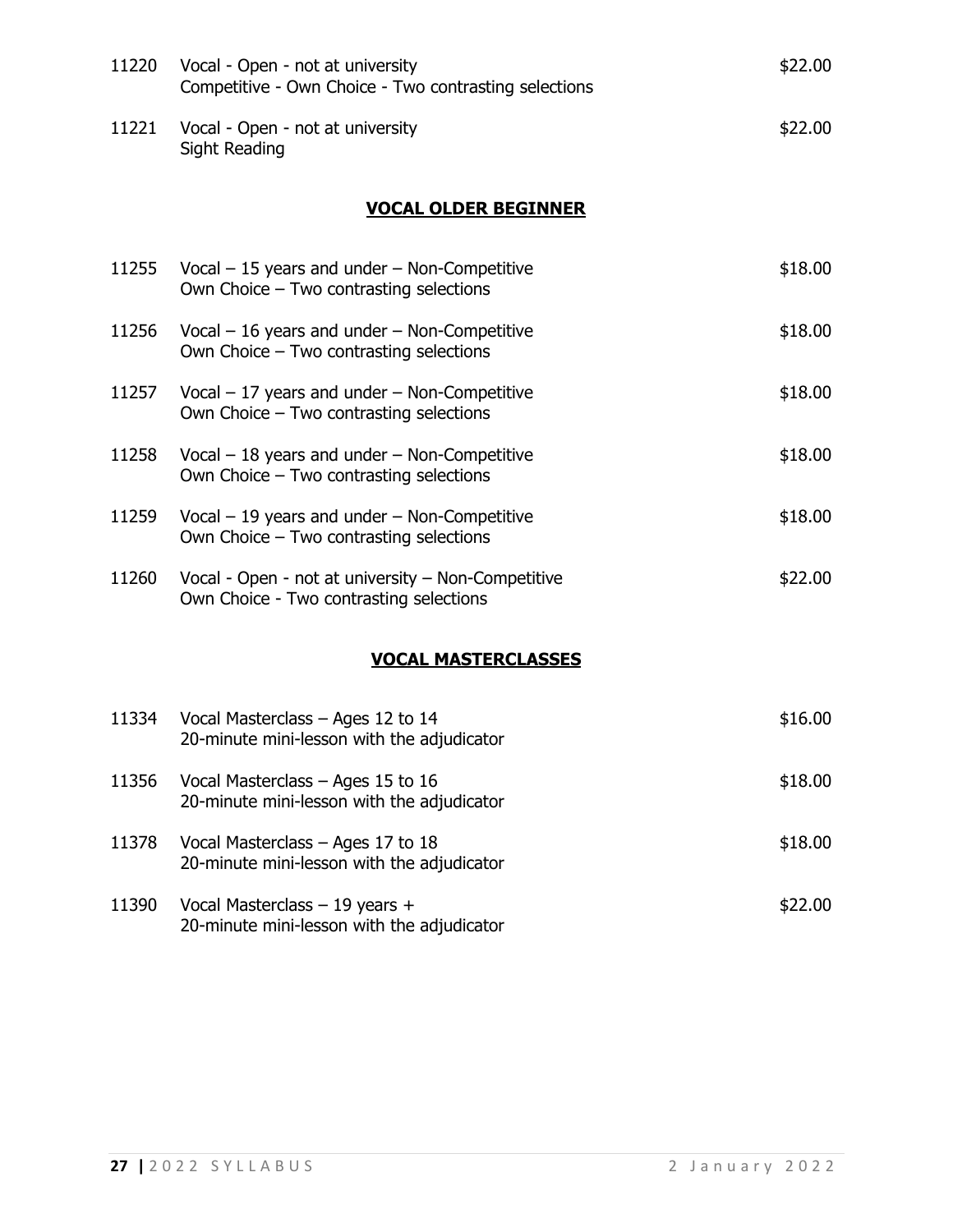## **GILBERT & SULLIVAN**

| 11412 | Gilbert & Sullivan - 12 years and under<br>One solo selection from any Gilbert & Sullivan work | \$16.00 |
|-------|------------------------------------------------------------------------------------------------|---------|
| 11414 | Gilbert & Sullivan - 14 years and under<br>One solo selection from any Gilbert & Sullivan work | \$16.00 |
| 11416 | Gilbert & Sullivan - 16 years and under<br>One solo selection from any Gilbert & Sullivan work | \$18.00 |
| 11418 | Gilbert & Sullivan - 18 years and under<br>One solo selection from any Gilbert & Sullivan work | \$22.00 |
| 11420 | Gilbert & Sullivan - Open<br>One solo selection from any Gilbert & Sullivan work               | \$22.00 |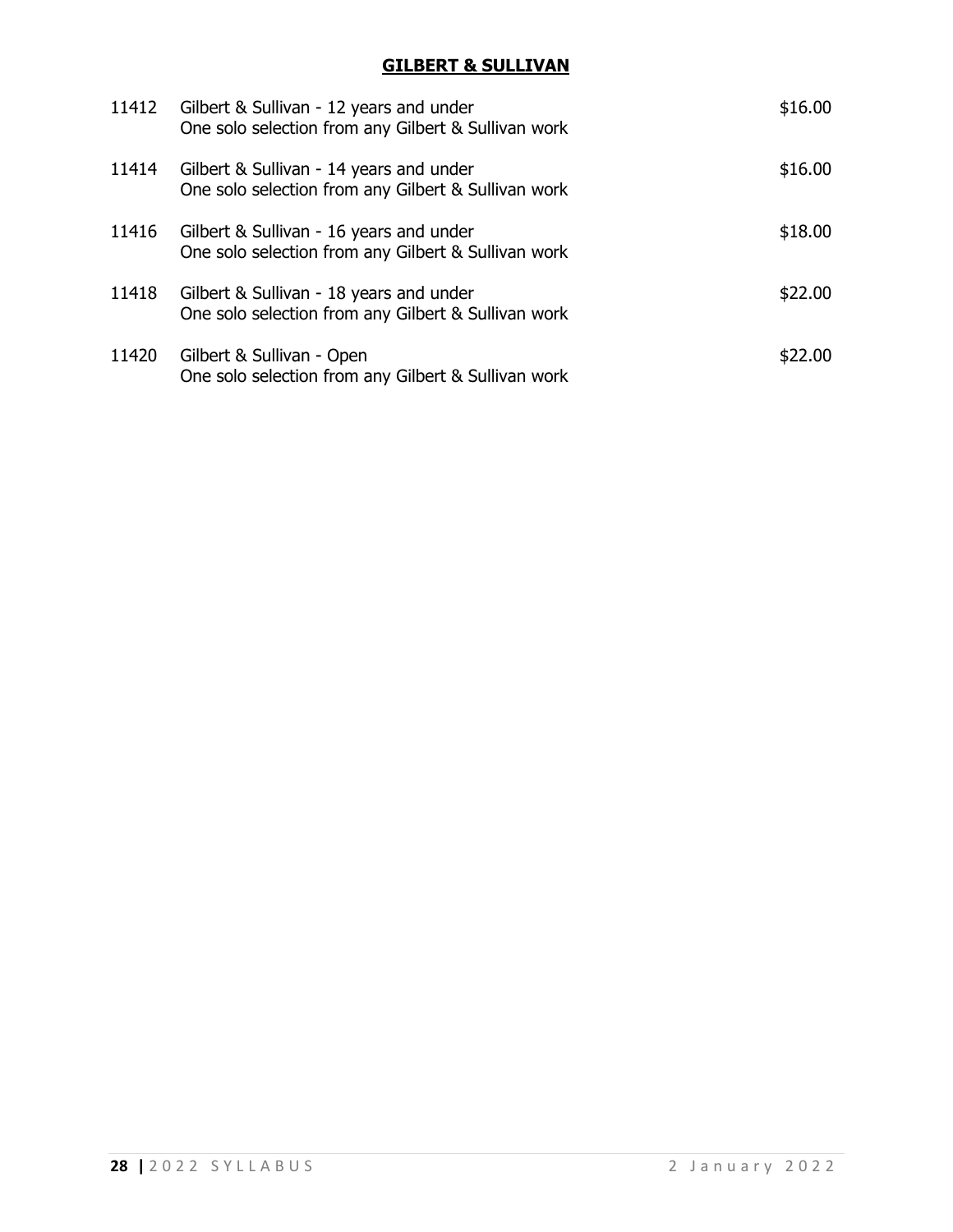#### **SOLO SPEECH ARTS**

Information for grade levels and repertoire for the Speech Arts classes is available in the RCM<br>Speech Arts & Drama Syllabus (2011 Edition). It can be found at: Drama Syllabus (2011 Edition). It can be found at: [http://www.nbfestivalofmusic.ca/wp-content/uploads/2015/12/speecharts\\_syllabus\\_2011.pdf](http://www.nbfestivalofmusic.ca/wp-content/uploads/2015/12/speecharts_syllabus_2011.pdf)

| 11500 | Speech Arts $-6$ years and under<br>RCM Preparatory - Own Choice        | \$16.00 |
|-------|-------------------------------------------------------------------------|---------|
| 11501 | Speech Arts $-8$ years and under<br>RCM Grade 1 or 2 - List A: Poem     | \$16.00 |
| 11502 | Speech Arts $-8$ years and under<br>RCM Grade 1 or 2 - List B: Prose    | \$16.00 |
| 11503 | Speech Arts $-10$ years and under<br>RCM Grade 3 or 4 - List A: Poem    | \$16.00 |
| 11504 | Speech Arts $-10$ years and under<br>RCM Grade 3 or 4 - List B: Prose   | \$16.00 |
| 11505 | Speech Arts $-12$ years and under<br>RCM Grade 5 or $6 -$ List A: Poem  | \$16.00 |
| 11506 | Speech Arts $-12$ years and under<br>RCM Grade 5 or $6$ – List B: Prose | \$16.00 |
| 11507 | Speech Arts $-14$ years and under<br>RCM Grade 7 or 8 - List A: Poem    | \$16.00 |
| 11508 | Speech Arts $-14$ years and under<br>RCM Grade 7 or 8 - List B: Prose   | \$16.00 |
| 11509 | Speech Arts $-16$ years and under<br>RCM Grade 9 - List A: Poem         | \$18.00 |
| 11510 | Speech Arts $-16$ years and under<br>RCM Grade 9 - List B: Prose        | \$18.00 |
| 11511 | Speech Arts $-16$ years and under<br>RCM Grade 9 - List C: Shakespeare  | \$18.00 |
| 11512 | Speech Arts $-18$ years and under<br>RCM Grade 10 - List A: Poem        | \$22.00 |
| 11513 | Speech Arts $-18$ years and under<br>RCM Grade 10 - List B: Prose       | \$22.00 |
| 11514 | Speech Arts $-18$ years and under<br>RCM Grade 10 - List C: Shakespeare | \$22.00 |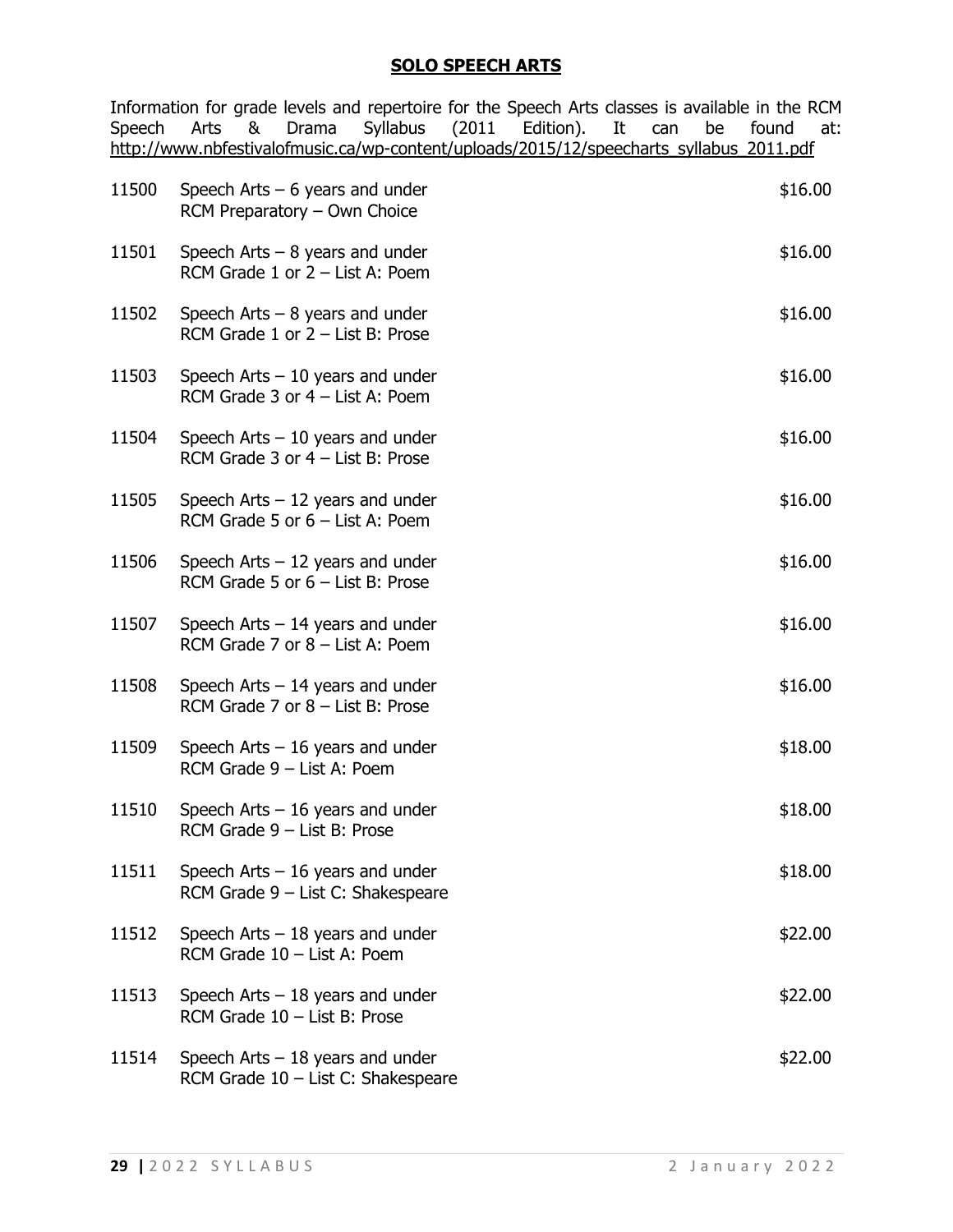## **VOCAL DUETS**

|       | 11610 Vocal Duets - 10 years and under<br>Own Choice | \$16.00 |
|-------|------------------------------------------------------|---------|
| 11612 | Vocal Duets - 12 years and under<br>Own Choice       | \$16.00 |
| 11614 | Vocal Duets - 14 years and under<br>Own Choice       | \$16.00 |
| 11616 | Vocal Duets - 16 years and under<br>Own Choice       | \$18.00 |
| 11618 | Vocal Duets - 18 years and under<br>Own Choice       | \$22.00 |
| 11620 | Vocal Duets - Open<br>Own Choice                     | \$22.00 |
|       | <b>VOCAL TRIOS</b>                                   |         |
| 11710 | Vocal Trios - 10 years and under<br>Own Choice       | \$16.00 |
|       | 11712 Vocal Trios - 12 years and under<br>Own Choice | \$16.00 |
|       | 11714 Vocal Trios - 14 years and under<br>Own Choice | \$16.00 |
|       | 11716 Vocal Trios - 16 years and under<br>Own Choice | \$18.00 |
|       | 11718 Vocal Trios - 18 years and under<br>Own Choice | \$22.00 |
| 11720 | Vocal Trios - Open<br>Own Choice                     | \$22.00 |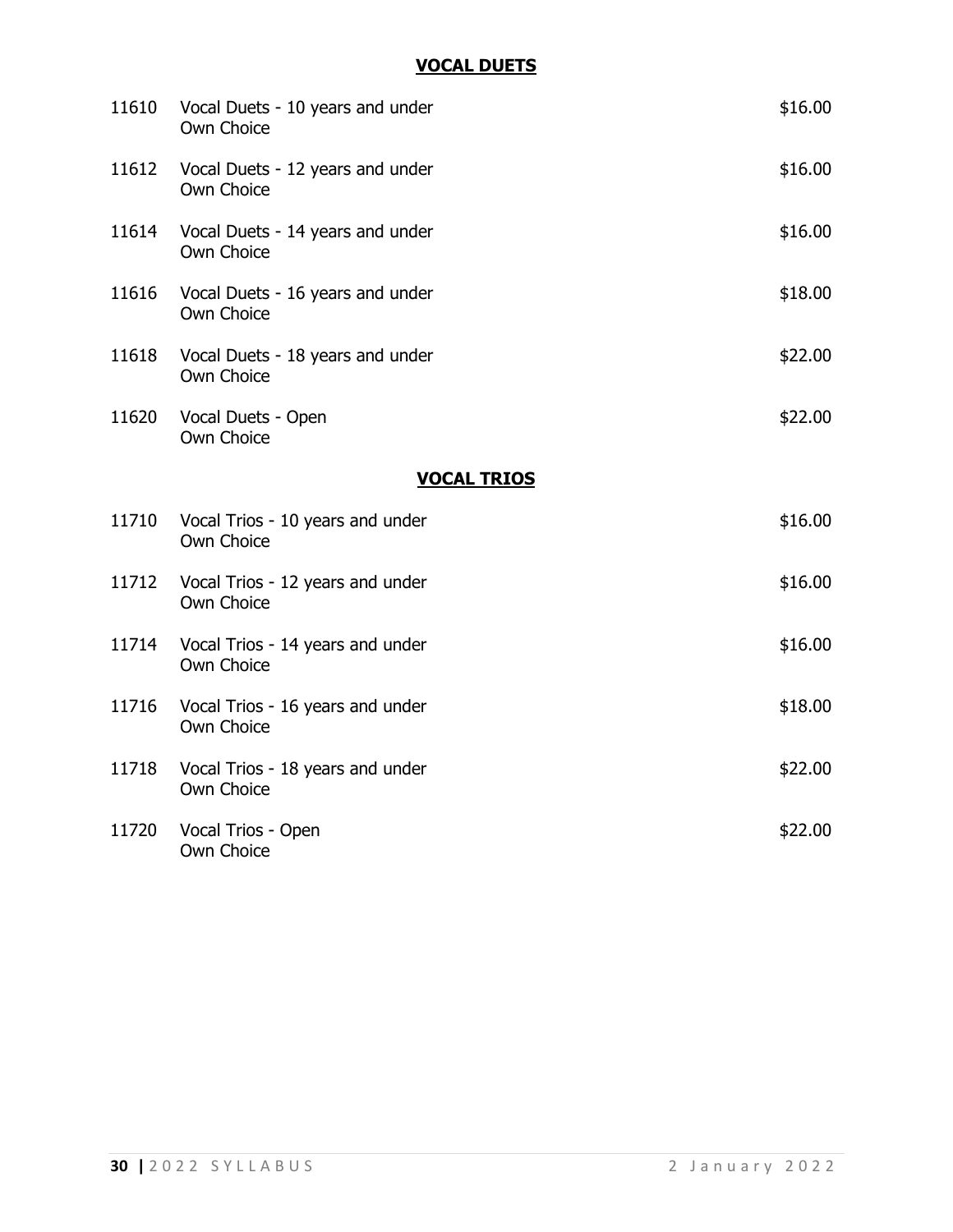## **VOCAL QUARTETS**

| 11810 | Vocal Quartets - 10 years and under<br>Own Choice | \$16.00 |
|-------|---------------------------------------------------|---------|
| 11812 | Vocal Quartets - 12 years and under<br>Own Choice | \$16.00 |
| 11814 | Vocal Quartets - 14 and under<br>Own Choice       | \$16.00 |
| 11816 | Vocal Quartets - 16 and under<br>Own Choice       | \$18.00 |
| 11818 | Vocal Quartets - 18 and under<br>Own Choice       | \$22.00 |
| 11820 | Vocal Quartets - Open<br>Own Choice               | \$22.00 |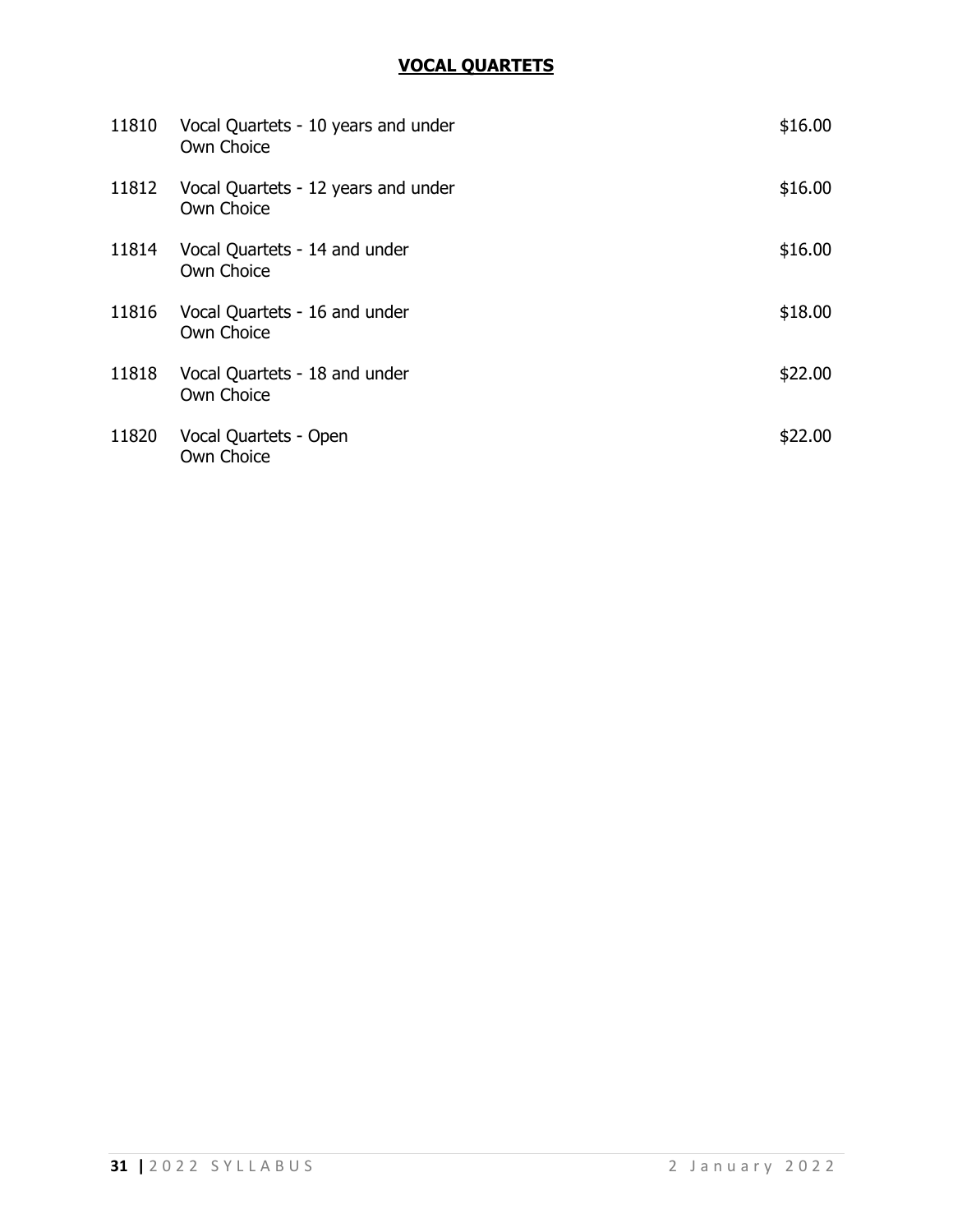## **PROVINCIAL VOCAL (1100) CLASSES**

**NOTE: In order to be considered for Provincial Finals, competitors MUST enter the appropriate Provincial Class listed below PLUS at least one other class AND Sight Reading/Quick Study. Repertoire performed in this class will be the repertoire performed if chosen to move on to the Provincial Finals.**

**Repertoire in the Vocal discipline may not include selections from the Musical Theatre repertoire**

#### **Memorization is compulsory**

| 11997 | Provincial Vocal Class - Junior<br>18 years of age and under<br>Repertoire comparable to RCM/CC levels 5-7<br>Maximum time - 10 minutes<br>Performance in more than one language is permissable<br>Two contrasting selections*       | \$20.00 |
|-------|--------------------------------------------------------------------------------------------------------------------------------------------------------------------------------------------------------------------------------------|---------|
| 11998 | Provincial Vocal Class - Intermediate<br>18 years of age and under<br>Repertoire comparable to RCM/CC levels 8-10<br>Maximum time - 20 minutes<br>Performance MUST be in different languages<br>At least two contrasting selections* | \$25.00 |
| 11999 | Provincial Vocal Class - Senior<br>28 years of age and under<br>Advanced concert repertoire<br>Maximum time - 30 minutes<br>3 or more languages to be used<br>At least three advanced selections*                                    | \$35.00 |

Note: A multi-movement/song cycle is required for advancement to the FCMF National Music Festival.

\* A selection is defined as "a single movement composition or one or more movements of a multi-movement composition".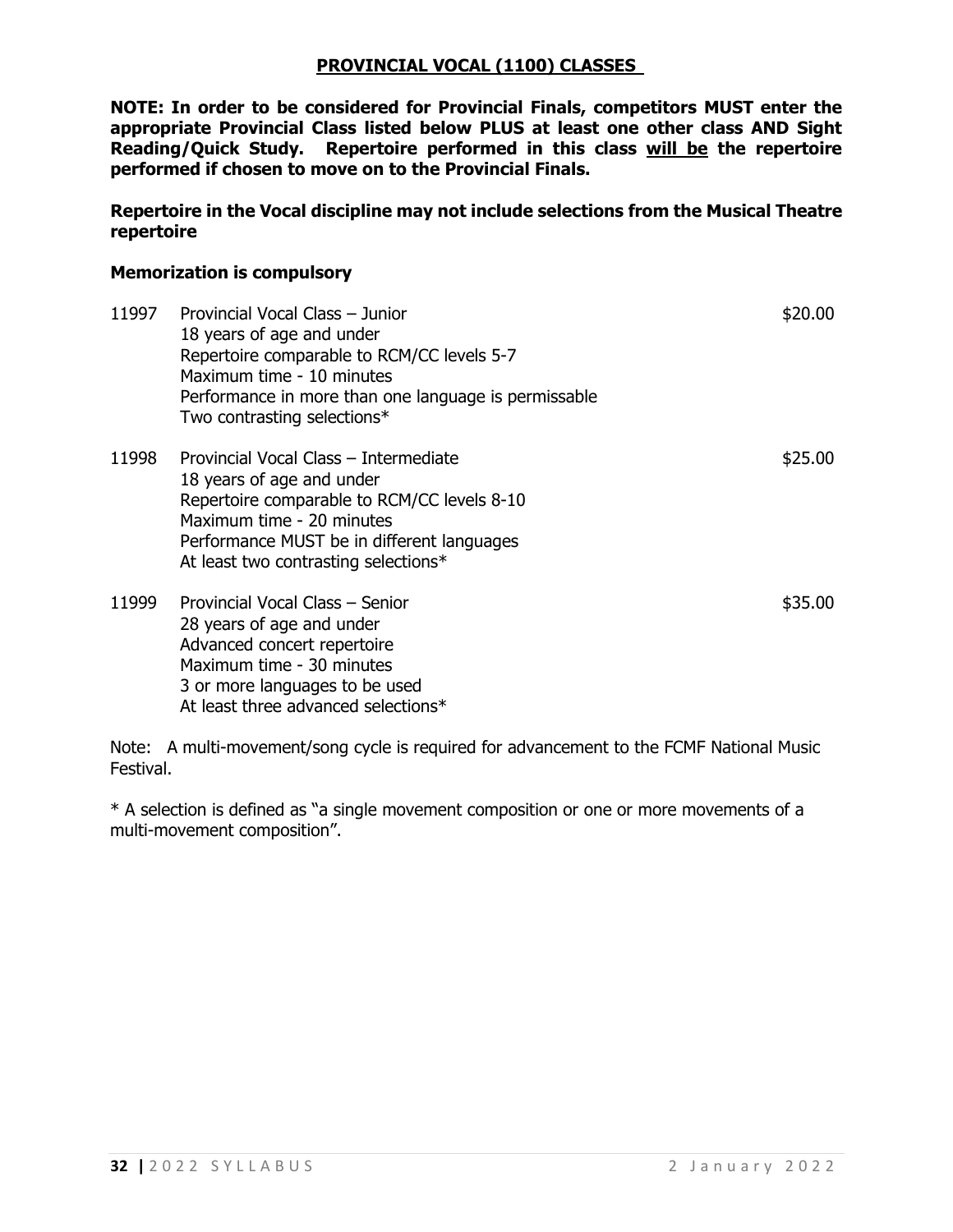#### **PIANO**

## **JUNIOR PIANO**

To be considered for competition in the Junior Concert and awards, the competitor MUST enter two classes plus Sight Reading/Quick Study where applicable.

|                | Own Choice                                                                                                        |                    |
|----------------|-------------------------------------------------------------------------------------------------------------------|--------------------|
| 12013<br>12014 | Piano $-9$ years and under<br>Own Choice Study - RCM 1 (2015) or CC 1<br>Piano - 9 years and under                | \$16.00<br>\$16.00 |
|                | 12012 Piano - 9 years and under<br>Own Choice - Northern Lights 1A or 1B                                          | \$16.00            |
| 12011          | Piano - 9 years and under<br>Own Choice – List B RCM 1 (2015) or CC 1                                             | \$16.00            |
| 12010          | Piano - 9 years and under<br>Own Choice – List A RCM 1 (2015) or CC 1                                             | \$16.00            |
| 12009          | Piano $-8$ years and under<br>Own Choice                                                                          | \$16.00            |
| 12008          | Piano $-8$ years and under<br>Own Choice from Northern Lights Pre A or Pre B                                      | \$16.00            |
| 12007          | Piano - 8 years and under<br>Own Choice RCM Celebration Series Preparatory B (Book or 2015 Syllabus)              | \$16.00            |
| 12006          | Piano - 8 years and under<br>Drum Beats or All Alone - Wynn Anne Rossi from Surprising Solos Book 1 (FF1295)      | \$16.00            |
| 12005          | Piano $-7$ years and under<br>Own Choice                                                                          | \$16.00            |
| 12004          | Piano - 7 years and under<br>Own Choice RCM Celebration Series Preparatory A (Book or 2015 Syllabus)<br>(CSPREPA) | \$16.00            |
| 12003          | Piano - 7 years and under<br>Choose any 1 selection from My Friends at the Zoo (FF1127) - Carol Matz              | \$16.00            |
| 12002          | Piano $-6$ years and under<br>Own Choice                                                                          | \$16.00            |
| 12001          | Piano - 6 years and under<br>Choose any ONE from Northern Lights Primer 2 (NL0P2)                                 | \$16.00            |
| 12000          | Piano - 6 years and under<br>Rise and Shine or Happy Dreams - Anne Crosby-Gaudet from Rise and Shine<br>(BP07)    | \$16.00            |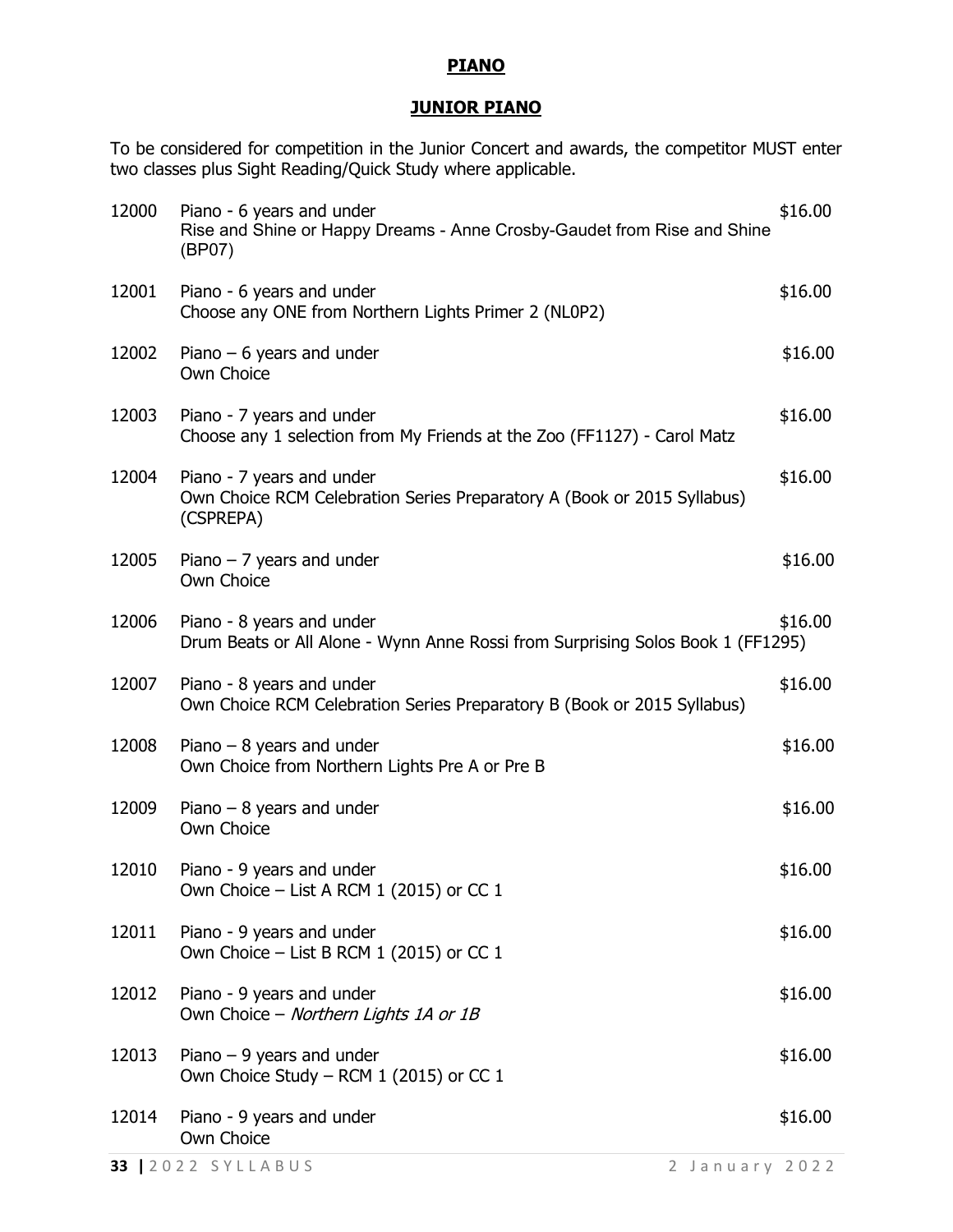| 12015 | Piano - 9 years and under<br>On the Light Side - Any one from RCM Popular Selection List - Grade 1   | \$16.00 |
|-------|------------------------------------------------------------------------------------------------------|---------|
| 12020 | Piano - 10 years and under<br>Own Choice - List A RCM 2 (2015) or CC 2                               | \$16.00 |
| 12021 | Piano - 10 years and under<br>Own Choice - List B RCM 2 (2015) or CC 2                               | \$16.00 |
| 12022 | Piano - 10 years and under<br>Own Choice - Northern Lights 2A or 2B                                  | \$16.00 |
| 12023 | Piano $-10$ years and under<br>Own Choice Study - RCM 2 (2015) or CC 2                               | \$16.00 |
| 12024 | Piano - 10 years and under<br>Own Choice                                                             | \$16.00 |
| 12025 | Piano $-10$ years and under<br>On the Light Side - Any one from RCM Popular Selection List - Grade 2 | \$16.00 |
| 12026 | Piano - 10 years and under - Sight Reading                                                           | \$16.00 |
| 12027 | Piano - 10 years and under - Quick Study                                                             | \$16.00 |
| 12030 | Piano - Grade 3<br>Own Choice - List A RCM 3 (2015) or CC 3                                          | \$16.00 |
| 12031 | Piano - Grade 3<br>Own Choice - List B RCM 3 (2015) or CC 3                                          | \$16.00 |
| 12032 | Piano - Grade 3<br>Own Choice - List C RCM 3 (2015) or CC 3                                          | \$16.00 |
| 12033 | Piano - Grade 3<br>Own Choice - Northern Lights 3A or 3B                                             | \$16.00 |
| 12034 | Piano – Grade $3$<br>Own Choice Study – RCM 3 (2015) or CC 3                                         | \$16.00 |
| 12035 | Piano - Grade 3<br>Own Choice from Christopher Norton Connections 3 Repertoire                       | \$16.00 |
| 12036 | Piano - Grade 3<br>On the Light Side - Any one from RCM Popular Selection List - Grade 3             | \$16.00 |
| 12037 | Piano<br>Own Choice - Non-graded                                                                     | \$16.00 |
| 12038 | Piano - Grade 3 - Sight Reading                                                                      | \$16.00 |
| 12039 | Piano – Grade 3 - Quick Study                                                                        | \$16.00 |
|       |                                                                                                      |         |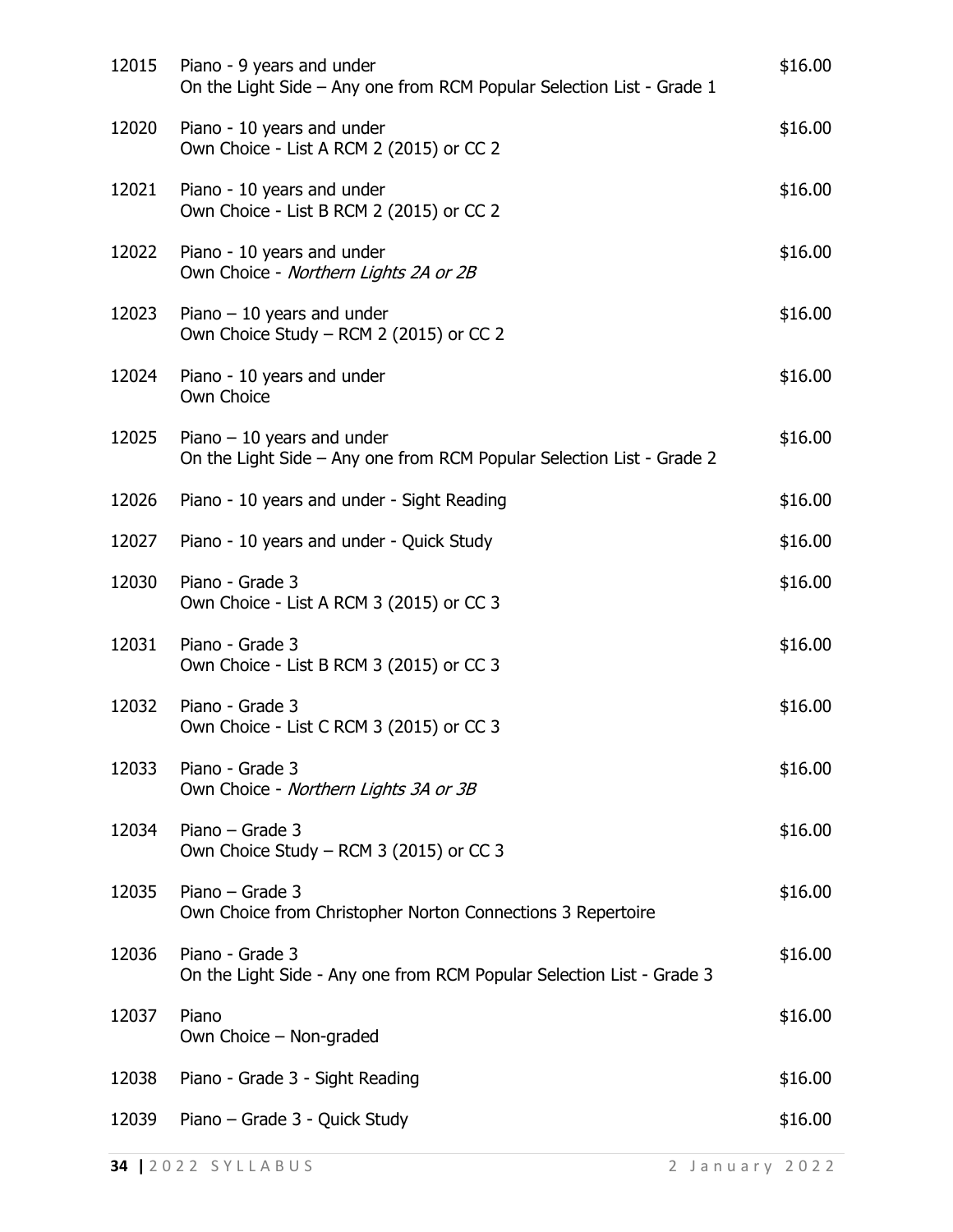| 12040 | Piano - Grade 4<br>Own Choice - List A RCM 4 (2015) or CC 4                              | \$16.00 |
|-------|------------------------------------------------------------------------------------------|---------|
| 12041 | Piano - Grade 4<br>Own Choice - List B RCM 4 (2015) or CC 4                              | \$16.00 |
| 12042 | Piano - Grade 4<br>Own Choice - List C RCM 4 (2015) or CC 4                              | \$16.00 |
| 12043 | Piano - Grade 4<br>Own Choice - Northern Lights 4A or 4B                                 | \$16.00 |
| 12044 | Piano - Grade 4<br>Own Choice Study – RCM 4 (2015) or CC 4                               | \$16.00 |
| 12045 | Piano - Grade 4<br>Own Choice from Christopher Norton Connections 4 Repertoire           | \$16.00 |
| 12046 | Piano - Grade 4<br>On the Light Side - Any one from RCM Popular Selection List - Grade 4 | \$16.00 |
| 12047 | Piano<br>Own Choice - Non-graded                                                         | \$16.00 |
| 12048 | Piano - Grade 4 - Sight Reading                                                          | \$16.00 |
| 12049 | Piano – Grade 4 - Quick Study                                                            | \$16.00 |
| 12050 | Piano - Grade 5<br>Own Choice - List A RCM 5 (2015) or CC 5                              | \$16.00 |
| 12051 | Piano - Grade 5<br>Own Choice - List B RCM 5 (2015) or CC 5                              | \$16.00 |
| 12052 | Piano - Grade 5<br>Own Choice - List C RCM 5 (2015) or CC 5                              | \$16.00 |
| 12053 | Piano - Grade 5<br>Own Choice - Northern Lights 5A or 5B                                 | \$16.00 |
| 12054 | Piano - Grade 5<br>Own Choice Study - RCM 5 (2015) or CC 5                               | \$16.00 |
| 12055 | Piano - Grade 5<br>Own Choice from Christopher Norton Connections 5 Repertoire           | \$16.00 |
| 12056 | Piano - Grade 5<br>On the Light Side - Any one from RCM Popular Selection List - Grade 5 | \$16.00 |
| 12057 | Piano<br>Own Choice - Non-graded                                                         | \$16.00 |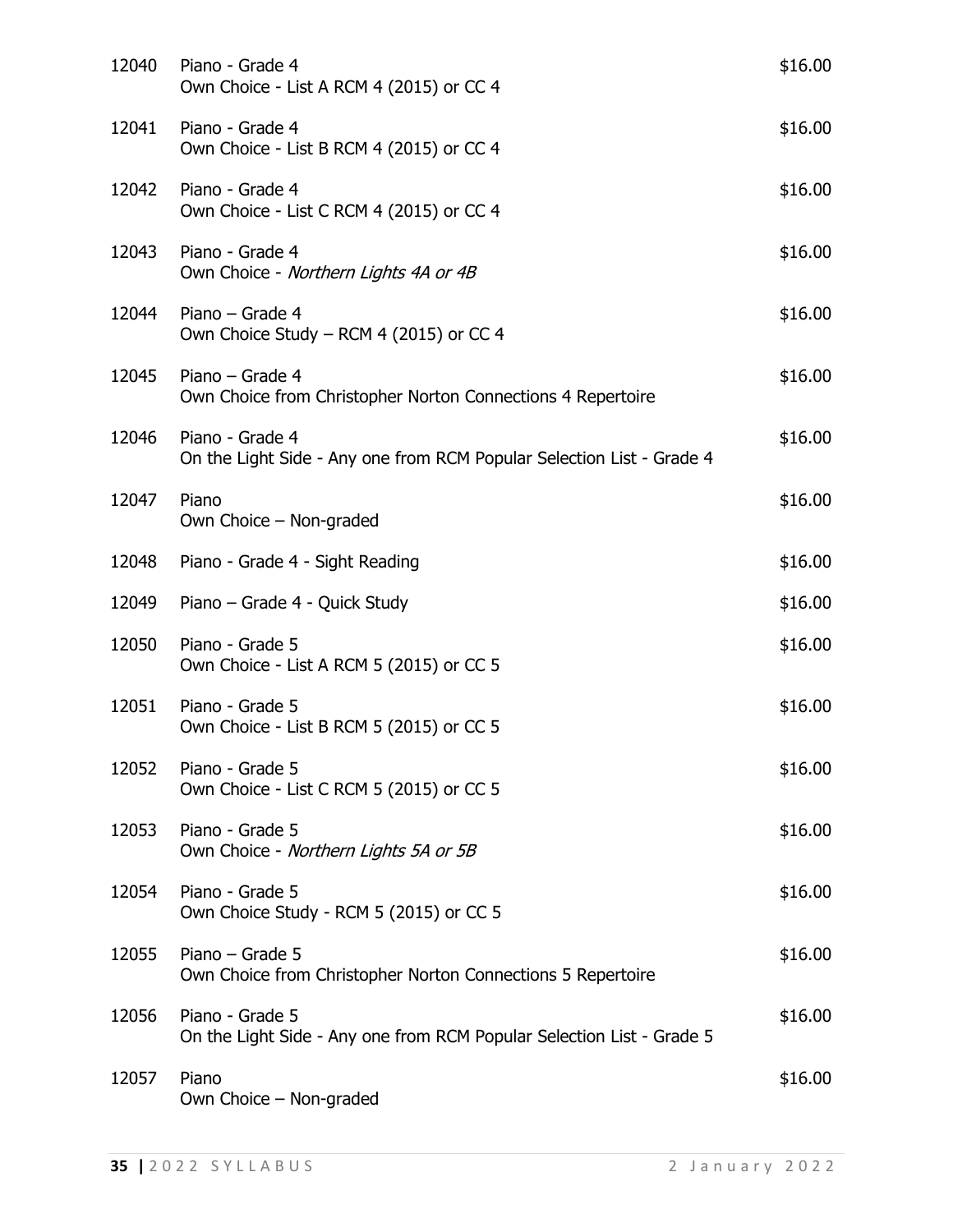| 12058 | Piano - Grade 5 - Sight Reading                                                          | \$16.00 |
|-------|------------------------------------------------------------------------------------------|---------|
| 12059 | Piano – Grade 5 - Quick Study                                                            | \$16.00 |
| 12060 | Piano - Grade 6<br>Own Choice - List A RCM 6 (2015) or CC 6                              | \$16.00 |
| 12061 | Piano - Grade 6<br>Own Choice - List B RCM 6 (2015) or CC 6                              | \$16.00 |
| 12062 | Piano - Grade 6<br>Own Choice - List C RCM 6 (2015) or CC 6                              | \$16.00 |
| 12063 | Piano - Grade 6<br>Own Choice - Northern Lights 6A or 6B                                 | \$16.00 |
| 12064 | Piano - Grade 6<br>Own Choice Study, RCM 6 (2015) or CC 6                                | \$16.00 |
| 12065 | Piano - Grade 6<br>Own Choice from Christopher Norton Connections 6 Repertoire           | \$16.00 |
| 12066 | Piano - Grade 6<br>On the Light Side - Any one from RCM Popular Selection List - Grade 6 | \$16.00 |
| 12067 | Piano<br>Own Choice – Non-graded                                                         | \$16.00 |
| 12068 | Piano - Grade 6 - Sight Reading                                                          | \$16.00 |
| 12069 | Piano - Grade 6 - Quick Study                                                            | \$16.00 |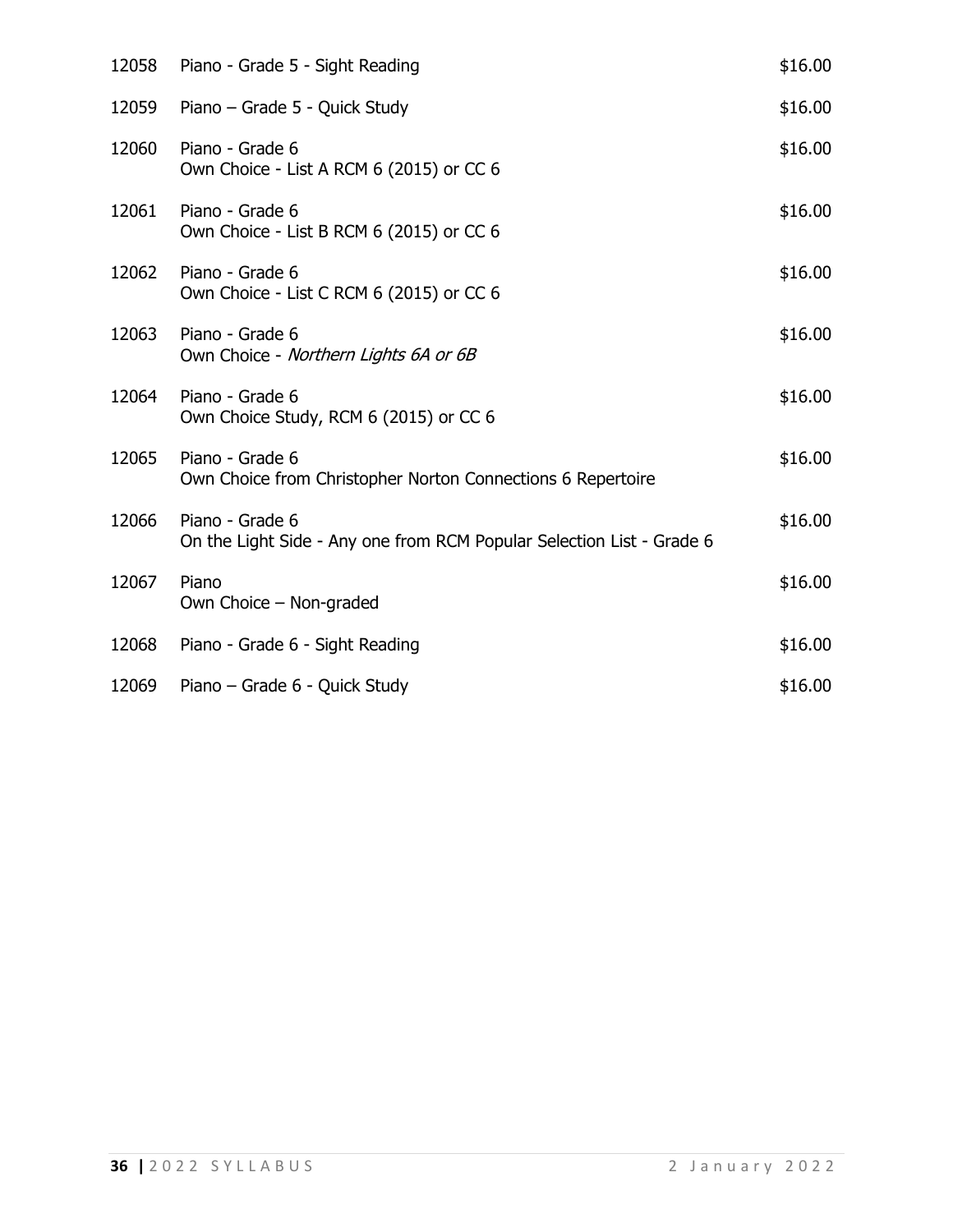### **INTERMEDIATE PIANO**

To be considered for competition in the Provincials and/or Intermediate Concert at Founder's Night, pieces performed MUST be at the appropriate level (415 - Grade 7/8, 416 - Grade 8/9, 417 - Grade 8/9). To ensure eligibility, competitors should select pieces from Conservatory Canada (1999) and /or RCM (2015) Syllabi to ensure the level of the piece can be validated by the Festival.

| 12070 | Piano - Grade 7<br>Own Choice - List A                                                   | \$18.00 |
|-------|------------------------------------------------------------------------------------------|---------|
| 12071 | Piano - Grade 7<br>Own Choice - List B                                                   | \$18.00 |
| 12072 | Piano - Grade 7 or 8<br>Own Choice - List C                                              | \$18.00 |
| 12074 | Piano - Grade 7<br>Own Choice - Canadian                                                 | \$18.00 |
| 12075 | Piano - Grade 7<br>Own Choice - Any Study                                                | \$18.00 |
| 12076 | Piano - Grade 7<br>On the Light Side - Any one from RCM Popular Selection List - Grade 7 | \$18.00 |
| 12077 | Piano<br>Own Choice - Non-graded                                                         | \$18.00 |
| 12078 | Piano - Grade 7 - Sight Reading                                                          | \$18.00 |
| 12079 | Piano - Grade 7 - Quick Study                                                            | \$18.00 |
| 12080 | Piano - Grade 8<br>Own Choice - List A                                                   | \$18.00 |
| 12081 | Piano - Grade 8<br>Own Choice - List B                                                   | \$18.00 |
| 12082 | Piano - Grade 8 or 9<br>Own Choice - List C                                              | \$18.00 |
| 12083 | Piano - Grade 8 or 9<br>Own Choice - List D                                              | \$18.00 |
| 12084 | Piano - Grade 8<br>Own Choice - Canadian                                                 | \$18.00 |
| 12085 | Piano - Grade 8<br>Own Choice - Non-graded                                               | \$18.00 |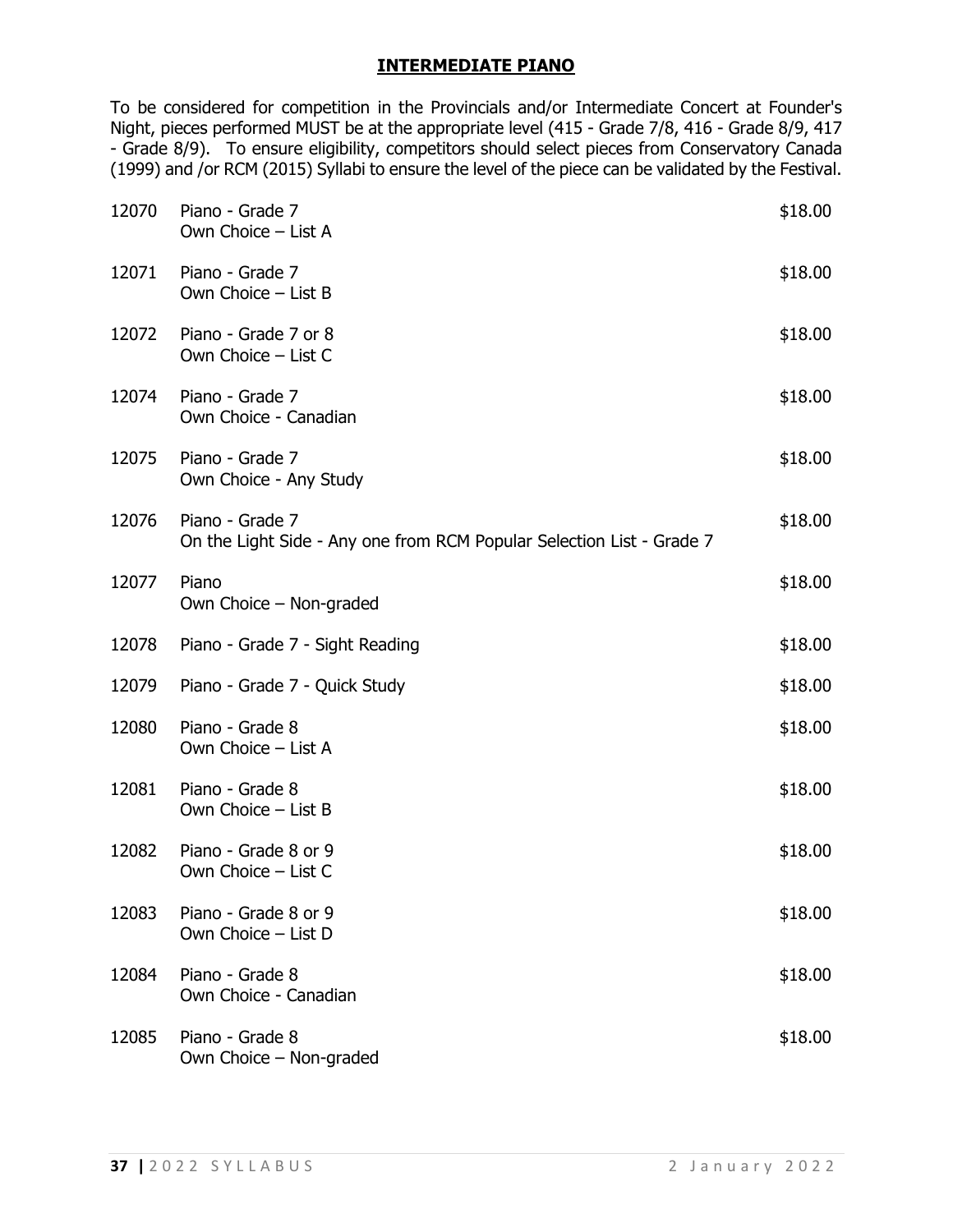| 12086 | Piano - Grade 8<br>Own Choice - Any Study                                                | \$18.00 |
|-------|------------------------------------------------------------------------------------------|---------|
| 12087 | Piano - Grade 8<br>On the Light Side - Any one from RCM Popular Selection List - Grade 8 | \$18.00 |
| 12088 | Piano - Grade 8 - Sight Reading                                                          | \$18.00 |
| 12089 | Piano - Grade 8 - Quick Study                                                            | \$18.00 |
| 12090 | Piano - Grade 9<br>Own Choice - List A                                                   | \$18.00 |
| 12091 | Piano - Grade 9<br>Own Choice - List B                                                   | \$18.00 |
| 12092 | Piano - Grade 9 or 10<br>Own Choice - List C                                             | \$18.00 |
| 12093 | Piano - Grade 9 or 10<br>Own Choice - List D                                             | \$18.00 |
| 12094 | Piano - Grade 9<br>Own Choice - Canadian                                                 | \$18.00 |
| 12095 | Piano - Grade 9<br>Own Choice - Any Study                                                | \$18.00 |
| 12096 | Piano - Grade 9<br>On the Light Side - Any one from RCM Popular Selection List - Grade 9 | \$18.00 |
| 12097 | Piano - Grade 9<br>Own Choice - Non-graded                                               | \$18.00 |
| 12098 | Piano - Grade 9 - Sight Reading                                                          | \$18.00 |
| 12099 | Piano - Grade 9 - Quick Study                                                            | \$18.00 |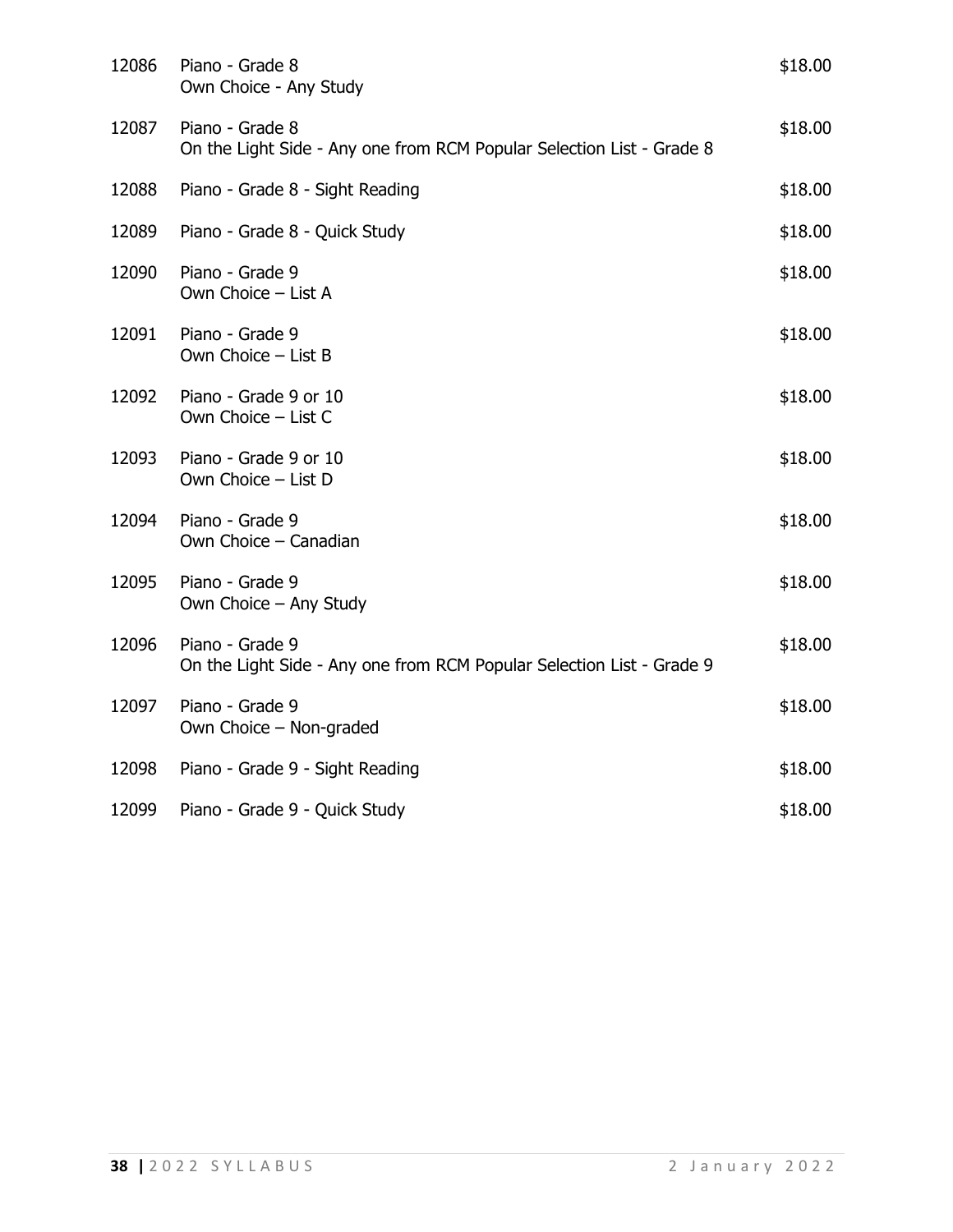#### **SENIOR PIANO**

To be considered for competition in the Founder's Night Concert, pieces performed MUST be at the appropriate level (Grade 10 or higher). To ensure eligibility, competitors should select pieces from Conservatory Canada (1999) and /or RCM (2015) Syllabi to ensure the level of the piece can be validated by the Festival.

| 12100 | Piano $-$ Bach $-$ up to and including high school age<br>Any three myts from a Partita, French or English Suite or Prelude & Fugue                | \$22.00 |
|-------|----------------------------------------------------------------------------------------------------------------------------------------------------|---------|
| 12101 | Piano – Sonata – up to and including high school age<br>At least 2 movements of any sonata by Haydn, Mozart, Beethoven,<br>Schubert, Post-Schubert | \$22.00 |
| 12102 | Piano – Romantic – up to and including high school age<br>Own Choice, except Chopin/Liszt Etudes                                                   | \$22.00 |
| 12103 | Piano – Post-Romantic/Early $20th$ Century – up to and including high school age<br>Own Choice                                                     | \$22.00 |
| 12104 | Piano – Modern – up to and including high school age<br>Own Choice                                                                                 | \$22.00 |
| 12105 | Piano – Canadian – up to and including high school age<br>Own Choice                                                                               | \$22.00 |
| 12106 | Piano $-$ Any Etude $-$ up to and including high school age<br>Chopin or Liszt                                                                     | \$22.00 |
| 12107 | Piano - Concert Group – up to and including high school age<br>Two Contrasting Selections, not a Sonata movement                                   | \$22.00 |
| 12108 | Piano $-$ Sight Reading $-$ up to and including high school age                                                                                    | \$22.00 |
| 12109 | Piano – Quick Study – up to and including high school age                                                                                          | \$22.00 |
| 12110 | Piano - Bach - students of post-secondary age<br>Any three myts from a Partita, French or English Suite or Prelude & Fugue                         | \$22.00 |
| 12111 | Piano $-$ Sonata $-$ students of post-secondary age<br>At least 2 movements of any sonata by Haydn, Mozart, Beethoven,<br>Schubert, Post-Schubert  | \$22.00 |
| 12112 | Piano – Romantic – students of post-secondary age<br>Own Choice, except Chopin/Liszt Etudes                                                        | \$22.00 |
| 12113 | Piano - Post-Romantic/Early $20th$ Century - students of post-secondary age<br>Own Choice                                                          | \$22.00 |
| 12114 | Piano – Modern – students of post-secondary age<br>Own Choice                                                                                      | \$22.00 |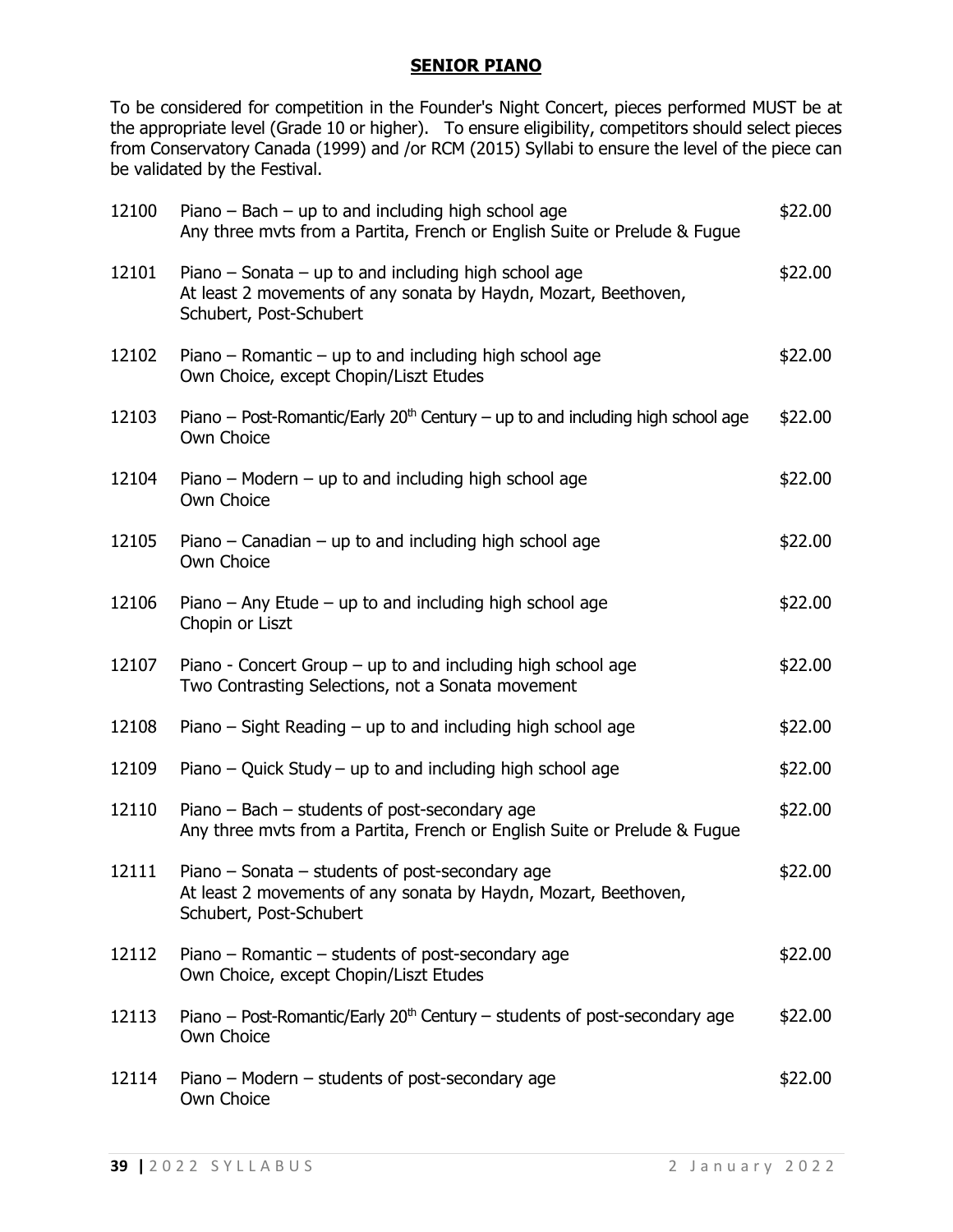| 12115 | Piano – Canadian – students of post-secondary age<br>Own Choice                                             | \$22.00 |
|-------|-------------------------------------------------------------------------------------------------------------|---------|
| 12116 | Piano $-$ Any Etude $-$ students of post-secondary age<br>Chopin or Liszt                                   | \$22.00 |
| 12117 | Piano - Concert Group – students of post-secondary age<br>Two Contrasting Selections, not a Sonata movement | \$22.00 |
| 12118 | Piano $-$ Sight Reading $-$ students of post-secondary age                                                  | \$22.00 |
| 12119 | Piano – Quick Study – students of post-secondary age                                                        | \$22.00 |
| 12200 | Piano - 18+ not studying at University<br>Competitive - Two contrasting selections - Own Choice             | \$22.00 |
| 12201 | Piano - 18+ not studying at University<br>Non-Competitive - Two contrasting selections - Own Choice         | \$22.00 |
| 12202 | Piano - $18+$ not studying at University<br>Sight Reading                                                   | \$22.00 |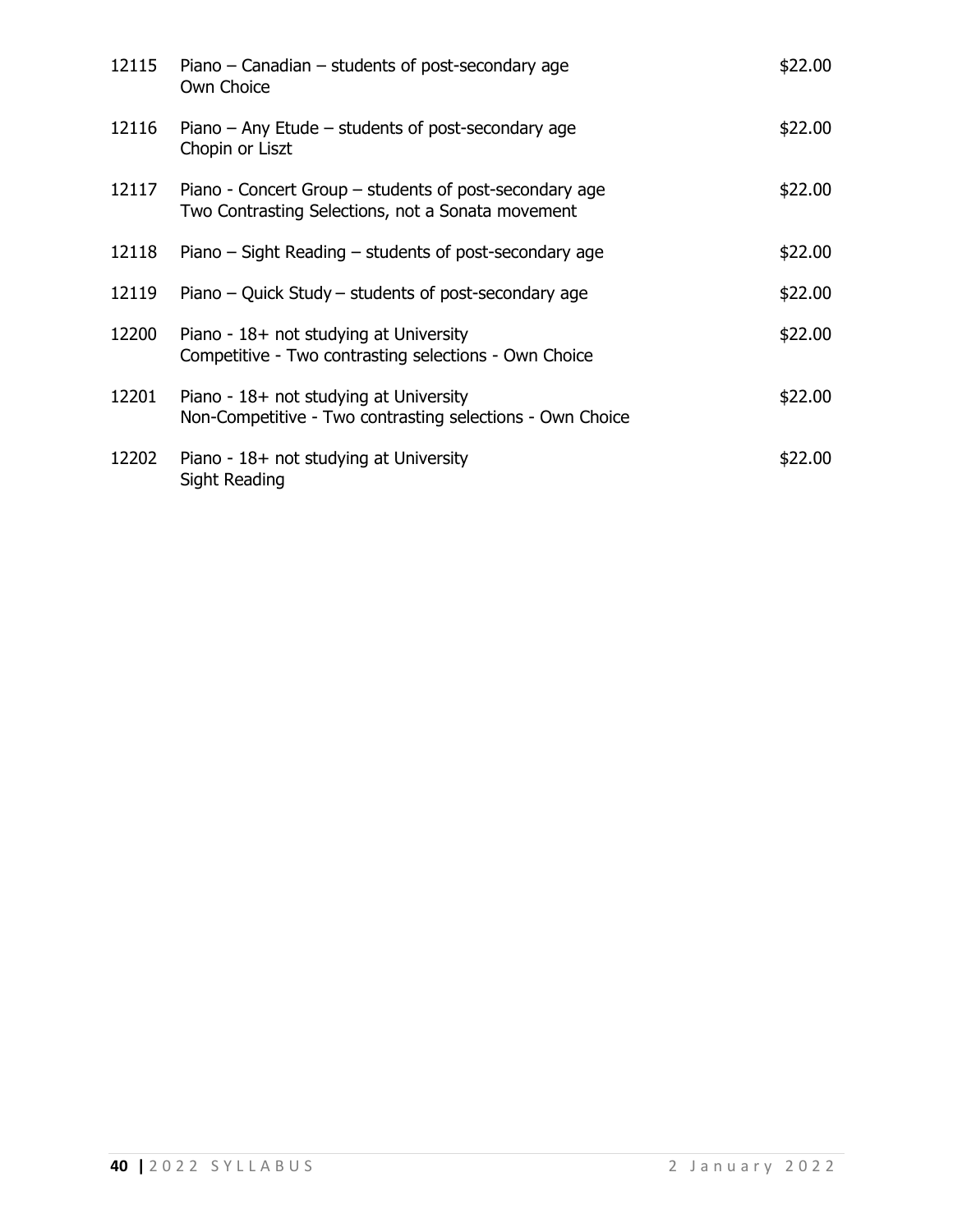## **NON-GRADED PIANO SOLO**

Non-graded classes are competitive classes intended ONLY for competitors who are not eligible to enter the grade level solo classes because of age restrictions. Students are not permitted to enter the graded Piano classes and the Non-Graded Piano Solos.

| 12210 | Piano $-9$ years old<br>Own Choice            | \$16.00 |
|-------|-----------------------------------------------|---------|
| 12211 | Piano $-9$ years old<br>Own Choice            | \$16.00 |
| 12212 | Piano $-10$ years old<br>Own Choice           | \$16.00 |
| 12213 | Piano $-10$ years old<br>Own Choice           | \$16.00 |
| 12214 | Piano $-10$ years old<br><b>Sight Reading</b> | \$16.00 |
| 12215 | Piano $-11$ years old<br>Own Choice           | \$16.00 |
| 12216 | Piano $-11$ years old<br>Own Choice           | \$16.00 |
| 12217 | Piano $-11$ years old<br><b>Sight Reading</b> | \$16.00 |
| 12218 | Piano $-12$ years old<br>Own Choice           | \$16.00 |
| 12219 | Piano $-12$ years old<br>Own Choice           | \$16.00 |
| 12220 | Piano - 12 years old<br><b>Sight Reading</b>  | \$16.00 |
| 12221 | Piano - 13 years old<br>Own Choice            | \$16.00 |
| 12222 | Piano - 13 years old<br>Own Choice            | \$16.00 |
| 12223 | Piano - 13 years old<br>Sight Reading         | \$16.00 |
| 12224 | Piano - 14 years old<br>Own Choice            | \$16.00 |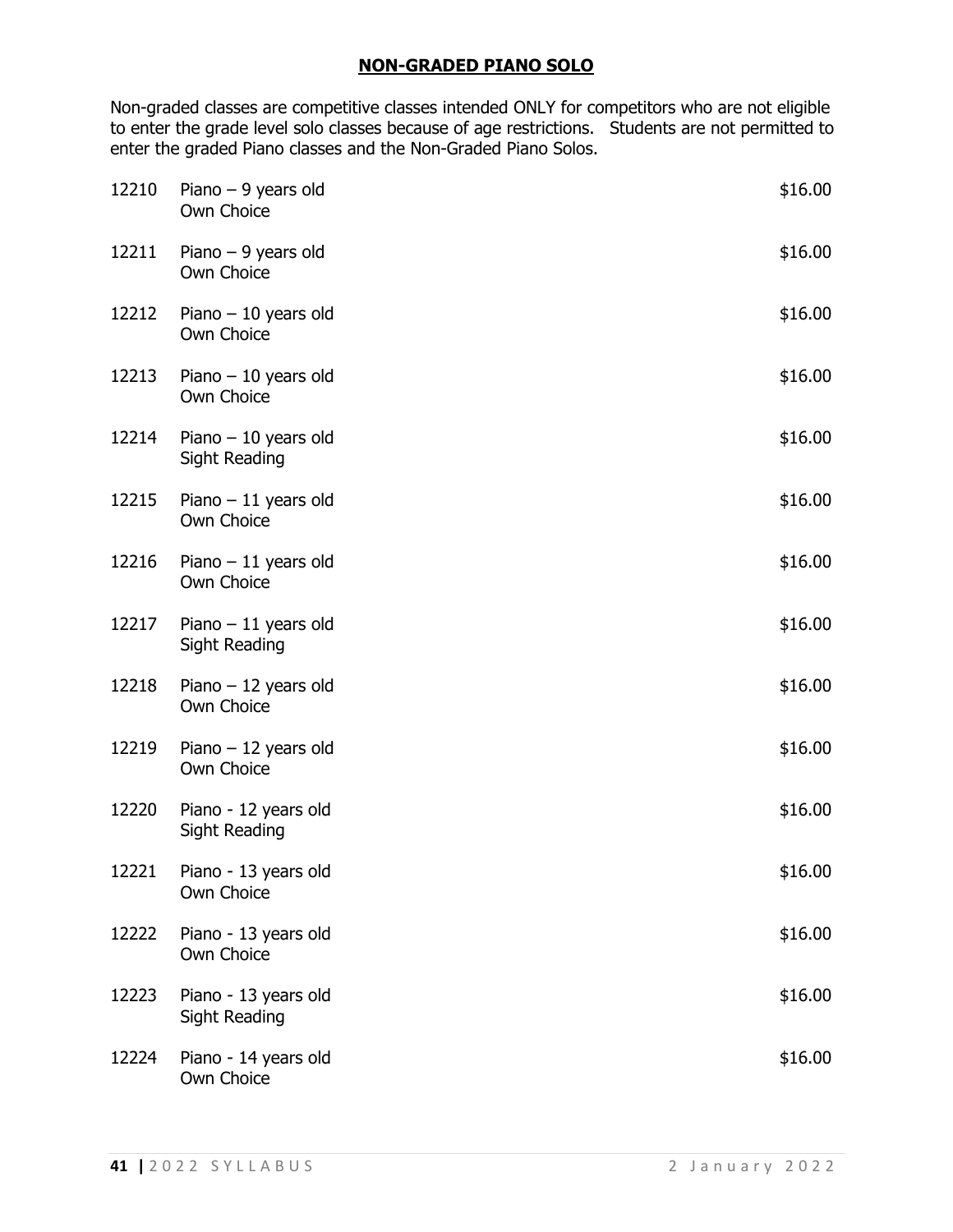| 12225 | Piano - 14 years old<br>Own Choice           | \$16.00 |
|-------|----------------------------------------------|---------|
| 12226 | Piano - 14 years old<br><b>Sight Reading</b> | \$16.00 |
| 12227 | Piano - 15 years old<br>Own Choice           | \$18.00 |
| 12228 | Piano - 15 years old<br>Own Choice           | \$18.00 |
| 12229 | Piano - 15 years old<br>Sight Reading        | \$18.00 |
| 12230 | Piano - 16 years old<br>Own Choice           | \$18.00 |
| 12231 | Piano - 16 years old<br>Own Choice           | \$18.00 |
| 12232 | Piano - 16 years old<br>Sight Reading        | \$18.00 |
| 12233 | Piano - 17 years old<br>Own Choice           | \$18.00 |
| 12234 | Piano - 17 years old<br>Own Choice           | \$18.00 |
| 12235 | Piano - 17 years old<br><b>Sight Reading</b> | \$18.00 |
| 12236 | Piano - 18 years old<br>Own Choice           | \$22.00 |
| 12237 | Piano - 18 years old<br>Own Choice           | \$22.00 |
| 12238 | Piano - 18 years old<br>Sight Reading        | \$22.00 |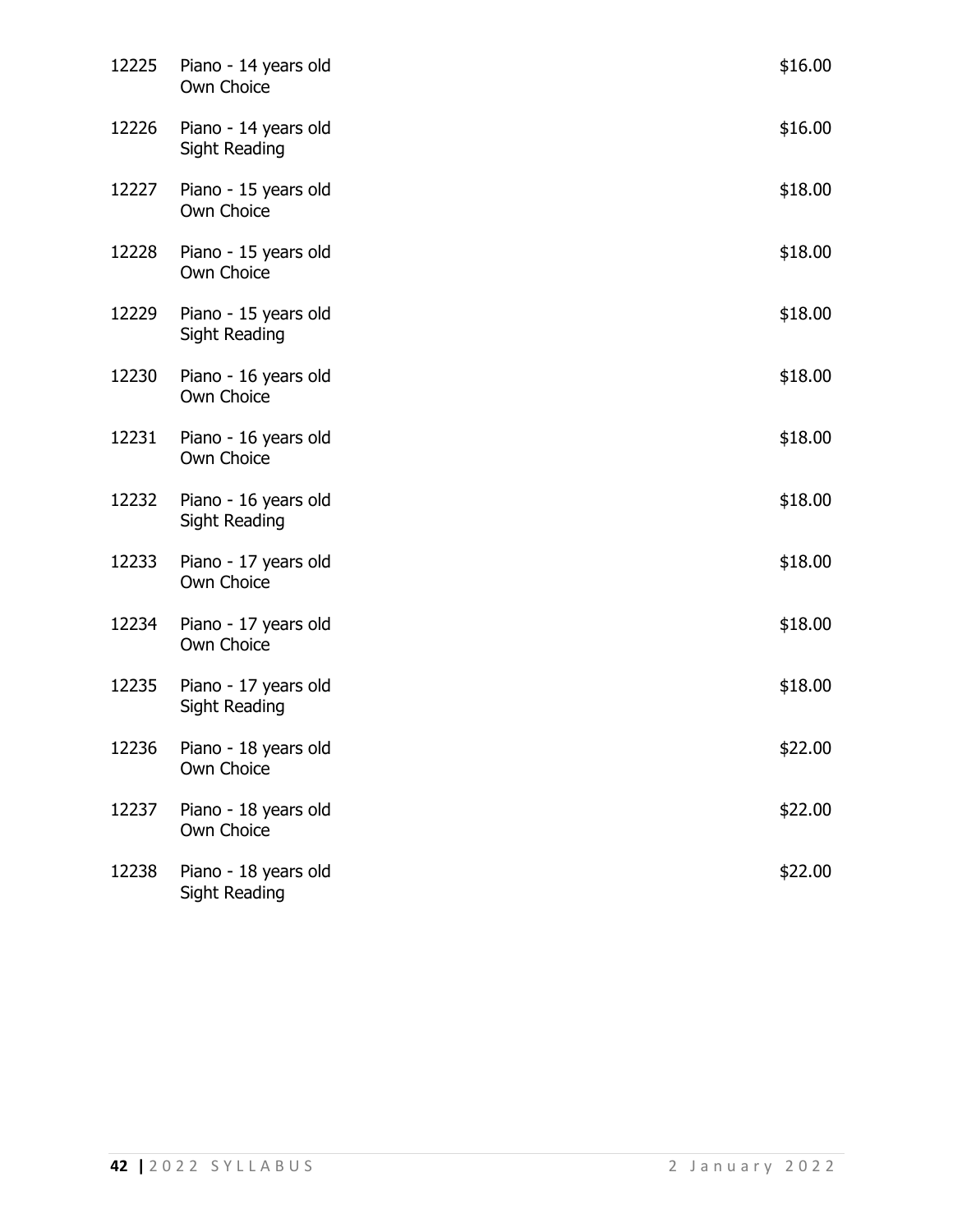## **PIANO DUETS**

| 12308 | Piano Duet - 8 years and under<br>One Selection - Own Choice  | \$16.00 |
|-------|---------------------------------------------------------------|---------|
| 12310 | Piano Duet - 10 years and under<br>One Selection - Own Choice | \$16.00 |
| 12312 | Piano Duet - 12 years and under<br>One Selection - Own Choice | \$16.00 |
| 12314 | Piano Duet - 14 years and under<br>One Selection - Own Choice | \$16.00 |
| 12316 | Piano Duet - 16 years and under<br>One Selection - Own Choice | \$18.00 |
| 12318 | Piano Duet - 18 years and under<br>One Selection - Own Choice | \$22.00 |
| 12320 | Piano Duet - Open<br>One Selection - Own Choice               | \$22.00 |

# **PIANO TRIOS**

| 12408 | Piano Trio - 8 years and under<br>One Selection - Own Choice  | \$16.00 |
|-------|---------------------------------------------------------------|---------|
| 12410 | Piano Trio - 10 years and under<br>One Selection - Own Choice | \$16.00 |
| 12412 | Piano Trio - 12 years and under<br>One Selection - Own Choice | \$16.00 |
| 12414 | Piano Trio - 14 years and under<br>One Selection - Own Choice | \$16.00 |
| 12416 | Piano Trio - 16 years and under<br>One Selection - Own Choice | \$18.00 |
| 12418 | Piano Trio - 18 years and under<br>One Selection - Own Choice | \$22.00 |
| 12420 | Piano Trio - Open<br>One Selection - Own Choice               | \$22.00 |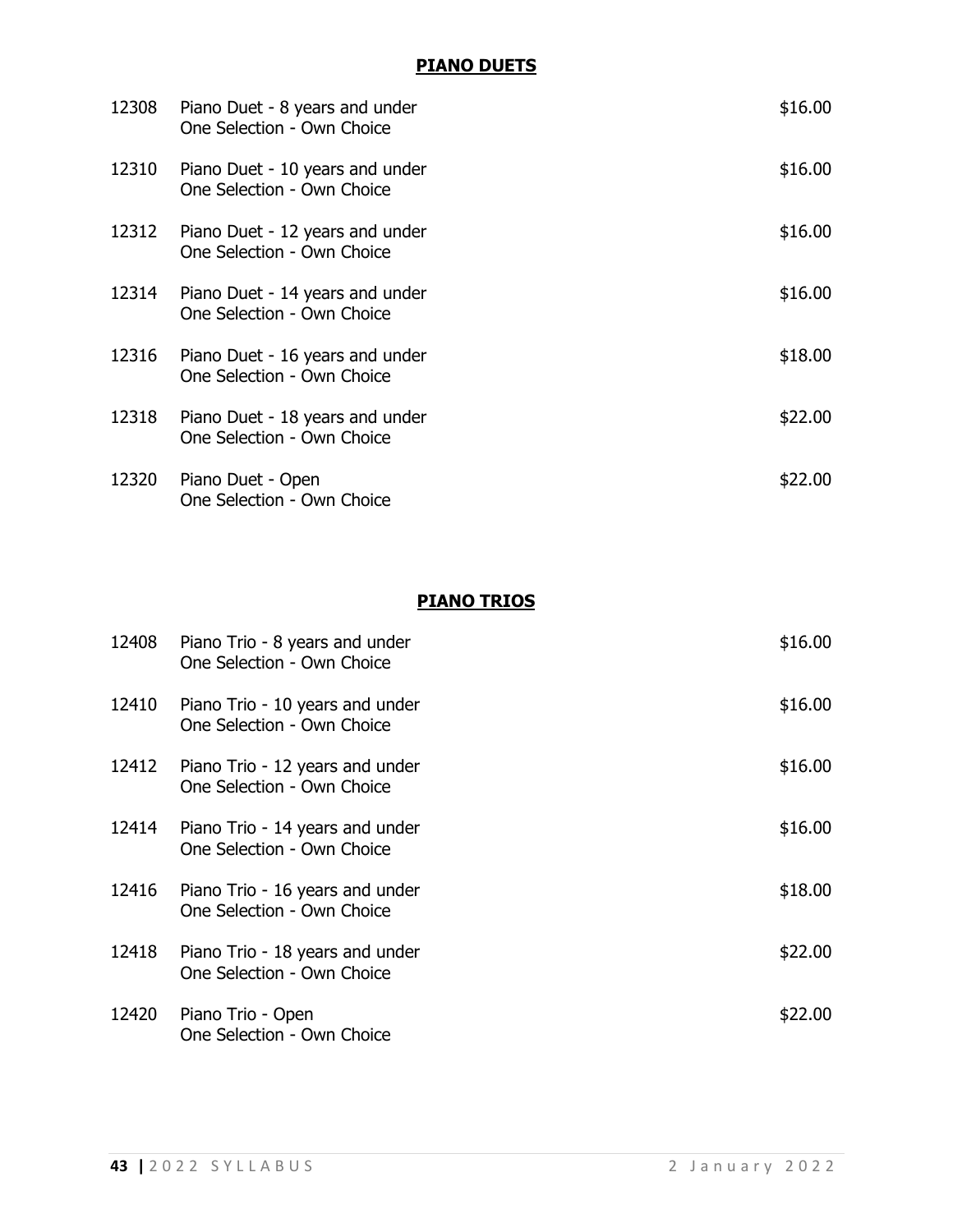## **PIANOFORTE CONCERTOS**

Competitors will enter the class that corresponds with the grade level of the other piano classes they enter in the music festival.

| 12506 | Pianoforte Concerto - Grade 6<br>Own Choice of a movement from any Concerto                                          | \$16.00 |
|-------|----------------------------------------------------------------------------------------------------------------------|---------|
| 12507 | Pianoforte Concerto - Grade 7<br>Own Choice of a movement from any Concerto                                          | \$18.00 |
| 12508 | Pianoforte Concerto - Grade 8<br>Own Choice of a movement from any Concerto                                          | \$18.00 |
| 12509 | Pianoforte Concerto - Grade 9<br>Own Choice of a movement from any Concerto                                          | \$18.00 |
| 12510 | Pianoforte Concerto $-$ Senior $-$ up to and including high school age<br>Own Choice of a movement from any Concerto | \$22.00 |
| 12511 | Pianoforte Concerto – Senior - students of post-secondary age<br>Own Choice of a movement from any Concerto          | \$22.00 |
|       | <b>JAZZ PIANO</b>                                                                                                    |         |
| 12611 | 11 years and under<br>Own Choice - Jazz Standard                                                                     | \$16.00 |
| 12612 | 12 years and under<br>Own Choice - Jazz Standard                                                                     | \$16.00 |
| 12613 | 13 years and under<br>Own Choice - Jazz Standard                                                                     | \$16.00 |
| 12614 | 14 years and under<br>Own Choice - Jazz Standard                                                                     | \$16.00 |
| 12615 | 15 years and under<br>Own Choice - Jazz Standard                                                                     | \$18.00 |
| 12616 | 16 years and under<br>Own Choice - Jazz Standard                                                                     | \$18.00 |
| 12617 | 17 years and under<br>Own Choice - Jazz Standard                                                                     | \$18.00 |
| 12618 | 18 years and under<br>Own Choice - Jazz Standard                                                                     | \$22.00 |
| 12620 | Open<br>Own Choice - Jazz Standard                                                                                   | \$22.00 |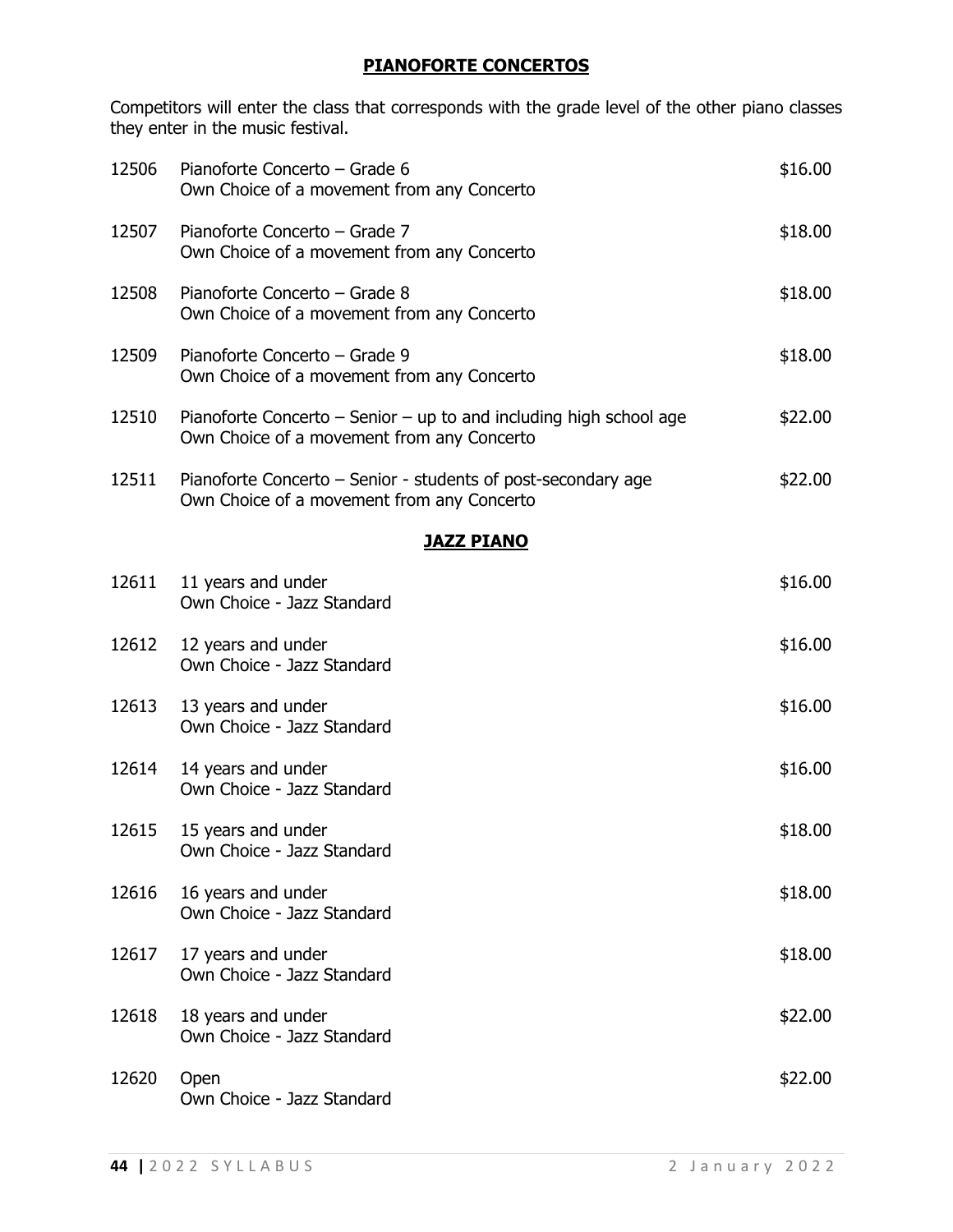## **COLLABORATIVE ARTIST**

Collaboration between performer and pianist is vital to the success of any performance. Adjudication will take into consideration the following:

- 1. Overall quality of the performance
- 2. Collaboration with the soloist
- 3. Musical support, communication and presence from onset of performance.

Collaboration must between one pianist and one soloist (vocalist, string or instrumental).

|       | 12700 3 years of experience or less<br>Own Choice - Two selections | \$16.00  |
|-------|--------------------------------------------------------------------|----------|
| 17701 | A voore of overvieren or more                                      | $+22.00$ |

12701 4 years of experience or more **\$22.00** Own Choice - Two selections

## **PIANO MASTERCLASSES**

| 12850 | Piano Masterclass – Grade 5 or 6<br>20-minute mini-lesson with the adjudicator     | \$16.00 |
|-------|------------------------------------------------------------------------------------|---------|
| 12851 | Piano Masterclass – Grade 7 or 8<br>20-minute mini-lesson with the adjudicator     | \$18.00 |
| 12852 | Piano Masterclass – Grade 9<br>20-minute mini-lesson with the adjudicator          | \$18.00 |
| 12853 | Piano Masterclass - Grade 10 or ARCT<br>20-minute mini-lesson with the adjudicator | \$22.00 |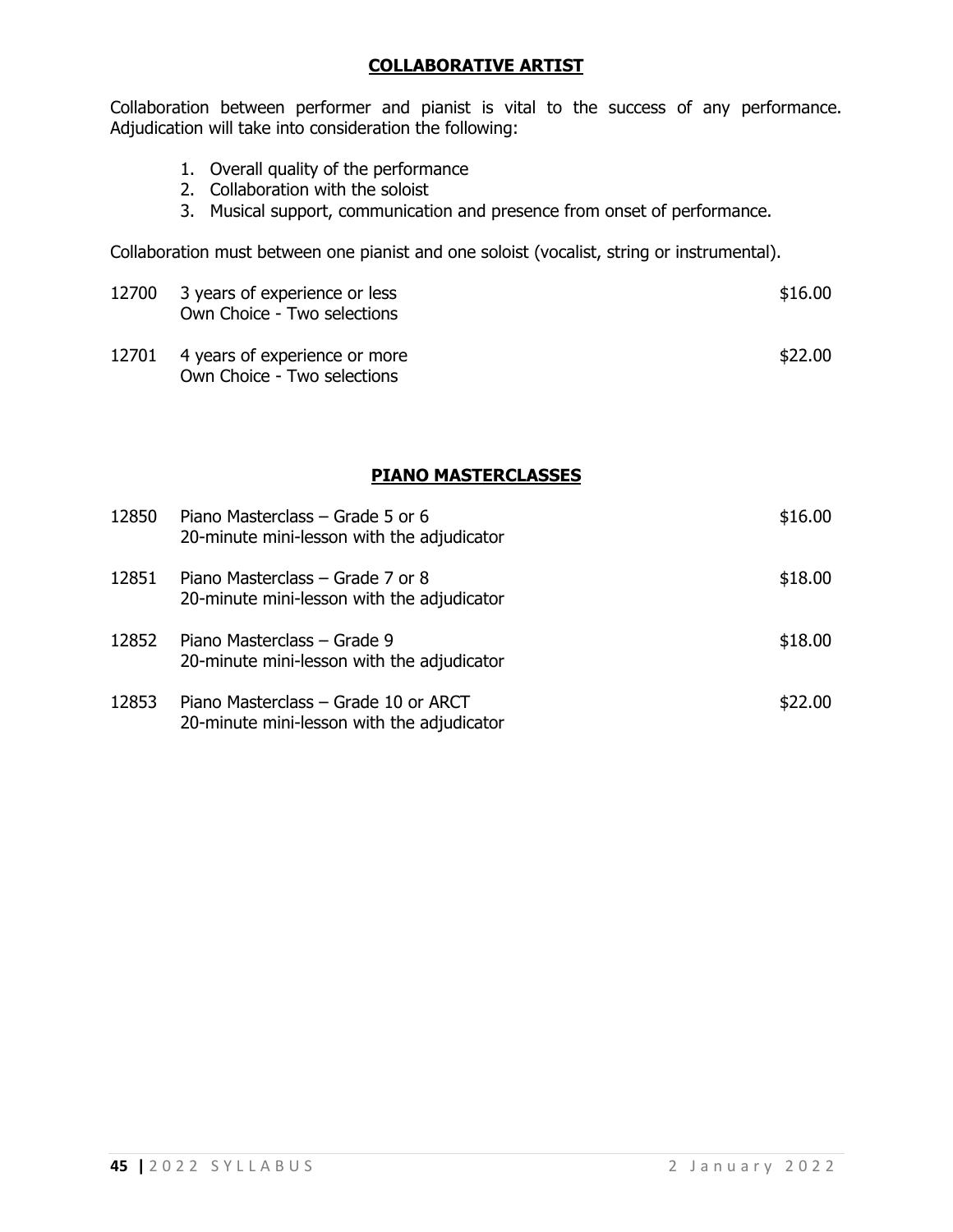# **ORGAN**

| 12900 | Organ Solo - 1-2 Years of Study<br>Own Choice                                                                                                                | \$16.00 |
|-------|--------------------------------------------------------------------------------------------------------------------------------------------------------------|---------|
| 12901 | Organ Solo - Service Playing - 1-2 Years of Study<br>Selection based on familiar hymn tune followed by the first 2 v. of hymn<br>as if playing for a service | \$16.00 |
| 12902 | Organ Solo - 1-2 Years of Study<br>Canadian - Own Choice                                                                                                     | \$16.00 |
| 12903 | Organ Solo - 1-2 Years of Study<br><b>Sight Reading</b>                                                                                                      | \$16.00 |
| 12910 | Organ Solo - 3-4 Years of Study<br>Own Choice                                                                                                                | \$16.00 |
| 12911 | Organ - Service Playing - 3-4 Years of Study<br>Selection based on familiar hymn tune followed by the first 2 v. of hymn<br>as if playing for a service      | \$16.00 |
| 12912 | Organ Solo - 3-4 Years of Study<br>Canadian - Own Choice                                                                                                     | \$16.00 |
| 12913 | Organ Solo - 3-4 Years of Study<br>Bach - Own Choice                                                                                                         | \$16.00 |
| 12914 | Organ Solo - 3-4 Years of Study<br>Choral Prelude - Own Choice                                                                                               | \$16.00 |
| 12915 | Organ Solo - 3-4 Years of Study<br>Sight Reading                                                                                                             | \$16.00 |
| 12920 | Organ Solo - 5-6 Years of Study<br>Own Choice                                                                                                                | \$18.00 |
| 12921 | Organ Solo - Service Playing - 5-6 Years of Study<br>Selection based on familiar hymn tune followed by the first 2 v. of hymn<br>as if playing for a service | \$18.00 |
| 12922 | Organ Solo - 5-6 Years of Study<br>Canadian - Own Choice                                                                                                     | \$18.00 |
| 12923 | Organ Solo - 5-6 Years of Study<br>Bach - Own Choice                                                                                                         | \$18.00 |
| 12924 | Organ Solo - 5-6 Years of Study<br>Chorale Prelude - Own Choice                                                                                              | \$18.00 |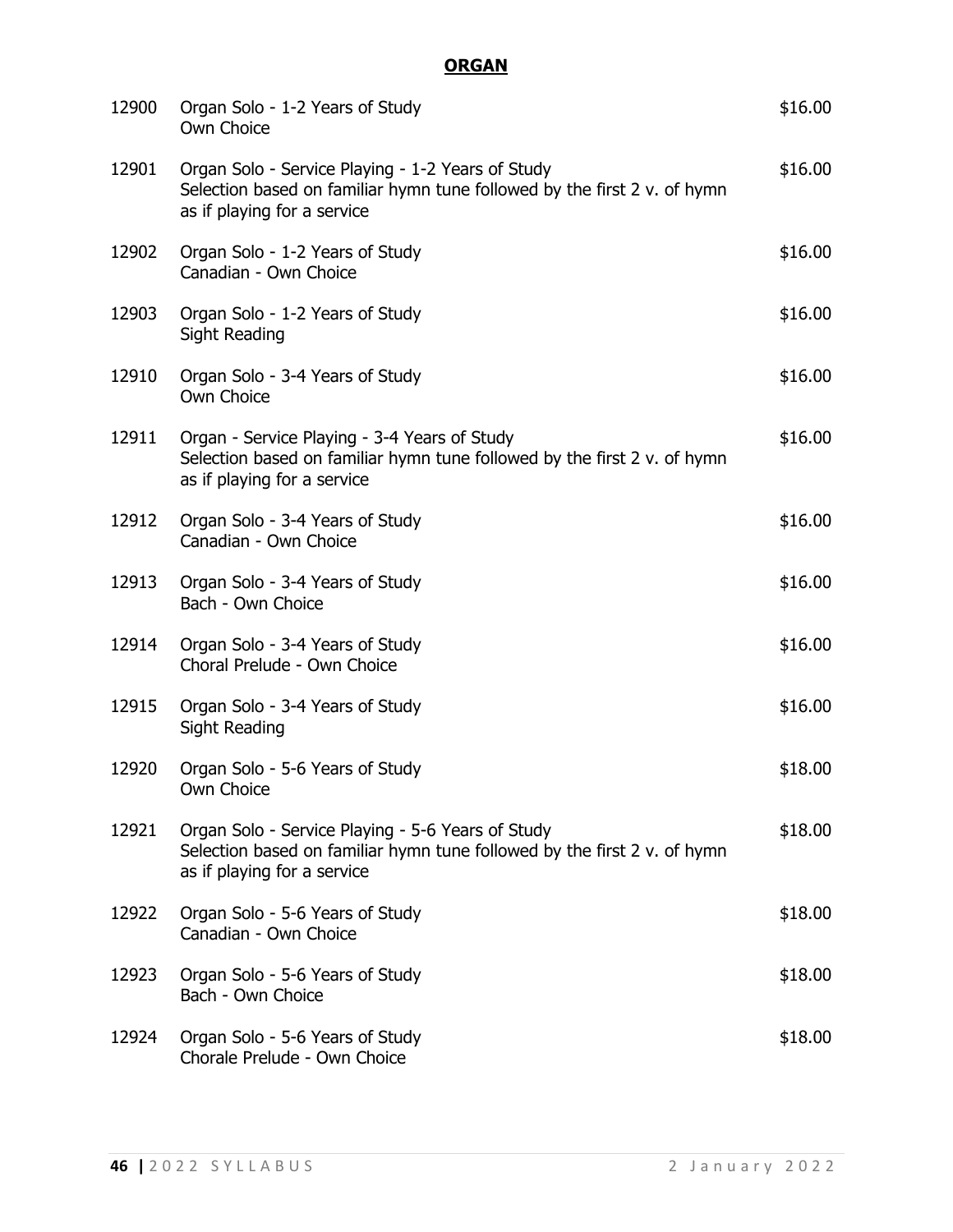| 12925 | Organ Solo - 5-6 years of Study<br>Sight Reading                                                                                                                | \$18.00 |
|-------|-----------------------------------------------------------------------------------------------------------------------------------------------------------------|---------|
| 12930 | Organ Solo - Open<br>Own Choice                                                                                                                                 | \$22.00 |
| 12931 | Organ Solo - Service Playing - Open<br>Selection based on familiar hymn tune followed by the first 2 v. of hymn<br>as if playing for a service                  | \$22.00 |
| 12932 | Organ Solo - Open<br>Canadian - Own Choice                                                                                                                      | \$22.00 |
| 12933 | Organ Solo - Open<br>Bach - Own Choice                                                                                                                          | \$22.00 |
| 12934 | Organ Solo - Open<br>Chorale Prelude - Own Choice                                                                                                               | \$22.00 |
| 12935 | Organ Solo - Concert Group - 20 min. time limit - Open<br>Own Choice - 3 pieces of contrasted and varied styles.<br>Only original works for organ may be chosen | \$22.00 |
| 12936 | Organ Solo - Open<br>Sight Reading                                                                                                                              | \$22.00 |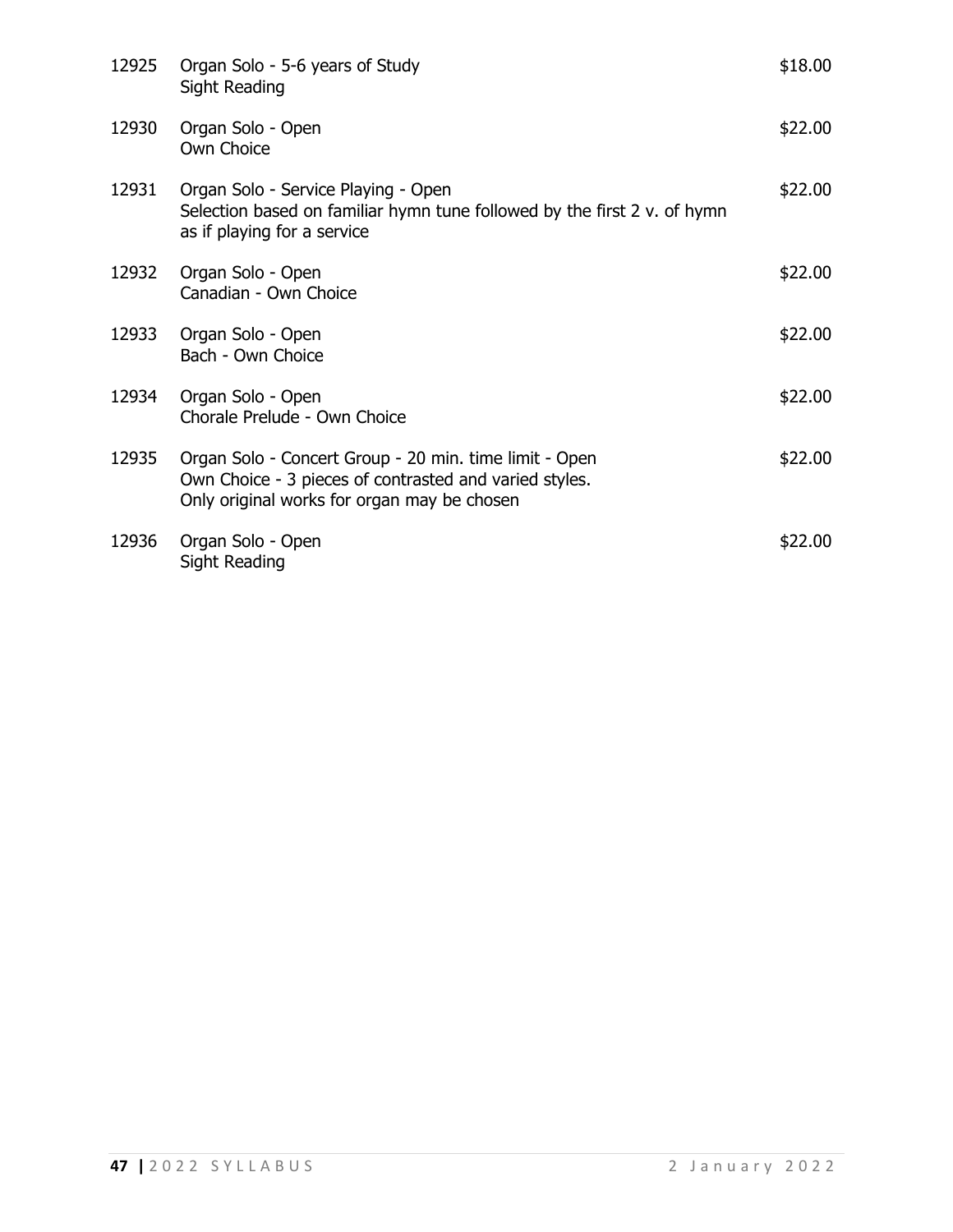# **ACCORDION**

| 12940 | Accordion - Beginner<br>Own Choice - 2 Contrasting Selections                   | \$16.00 |
|-------|---------------------------------------------------------------------------------|---------|
| 12941 | Accordion - Beginner<br>Own Choice                                              | \$16.00 |
| 12942 | Accordion - Elementary<br>Own Choice - 2 Contrasting Selections                 | \$16.00 |
| 12943 | Accordion - Elementary<br>Own Choice                                            | \$16.00 |
| 12944 | Accordion Sight Reading - Elementary                                            | \$16.00 |
| 12950 | Accordion - Junior<br>Own Choice - 2 Contrasting Selections                     | \$16.00 |
| 12951 | Accordion - Junior<br>Own Choice                                                | \$16.00 |
| 12952 | Accordion Sonatina/Sonata - Junior<br>Own Choice                                | \$16.00 |
| 12953 | Accordion Concertino/Concerto - Junior<br>Own Choice                            | \$16.00 |
| 12954 | Accordion Sight Reading - Junior                                                | \$16.00 |
| 12960 | Accordion - Intermediate<br>Own Choice - 2 Contrasting Selections               | \$18.00 |
| 12961 | Accordion - Intermediate<br>Own Choice                                          | \$18.00 |
| 12962 | Accordion Sonata - Intermediate<br>Own Choice                                   | \$18.00 |
| 12963 | Accordion Concerto - Intermediate<br>Own Choice                                 | \$18.00 |
| 12964 | Accordion Concert Group - Intermediate<br>Own Choice - 2 contrasting selections | \$18.00 |
| 12965 | Accordion Sight Reading - Intermediate                                          | \$18.00 |
| 12970 | Accordion - Senior<br>Own Choice - 2 Contrasting Selections                     | \$22.00 |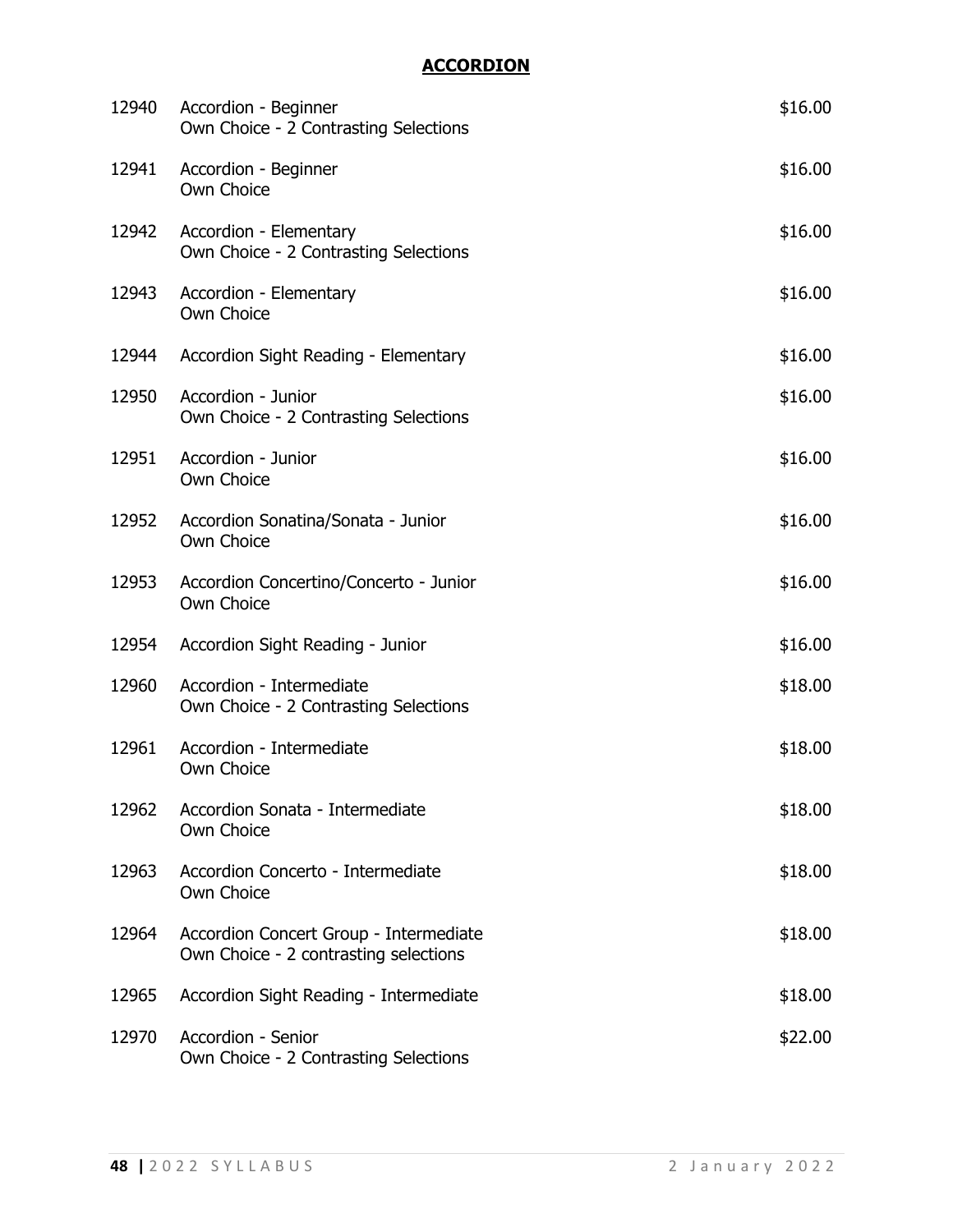| 12971 | Accordion - Senior<br>Own Choice                                          | \$22.00 |
|-------|---------------------------------------------------------------------------|---------|
| 12972 | Accordion Sonata - Senior<br>Own Choice                                   | \$22.00 |
| 12973 | Accordion Concerto - Senior<br>Own Choice                                 | \$22.00 |
| 12974 | Accordion Concert Group - Senior<br>Own Choice - 2 Contrasting Selections | \$22.00 |
| 12975 | Accordion Sight Reading - Senior                                          | \$22.00 |
| 12980 | Accordion - Open<br>Own Choice - 2 Contrasting Selections                 | \$22.00 |
| 12981 | Accordion - Open<br>Own Choice                                            | \$22.00 |
| 12982 | Accordion Sonata - Open<br>Own Choice                                     | \$22.00 |
| 12983 | Accordion Concerto - Open<br>Own Choice                                   | \$22.00 |
| 12984 | Accordion Concert Group - Open<br>Own Choice - 2 Contrasting Selections   | \$22.00 |
| 12985 | Accordion Sight Reading - Open                                            | \$22.00 |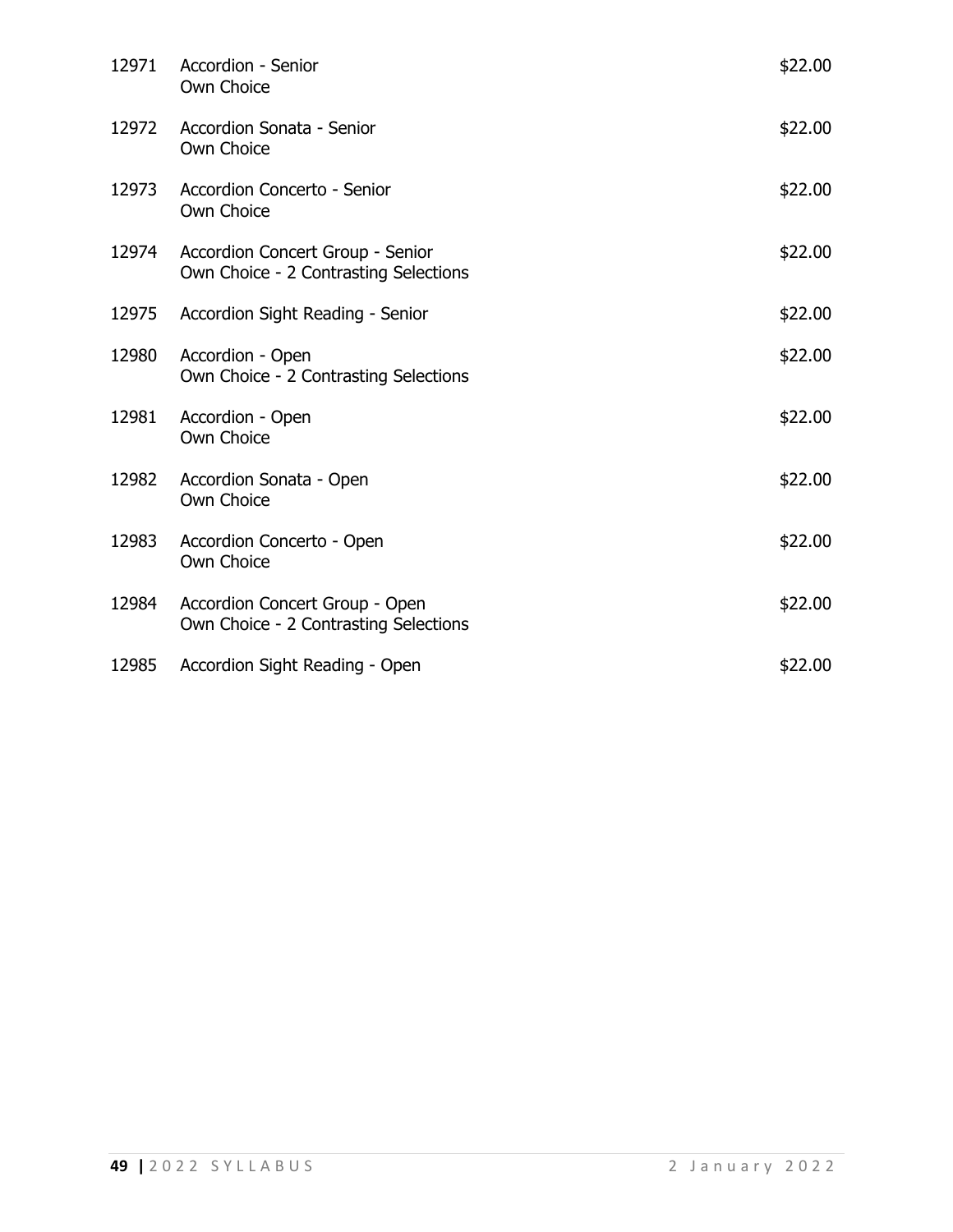#### **PROVINCIAL PIANO (1200) CLASSES**

**NOTE: In order to be considered for Provincial Finals, competitors MUST enter the appropriate Provincial Class listed below PLUS at least one other class AND Sight Reading/Quick Study. Repertoire performed in this class will be the repertoire performed if chosen to move on to the Provincial Finals.**

#### **Memorization is compulsory**

- 12998 Provincial Piano Class Intermediate **12998** Provincial Piano Class Intermediate 18 years of age and under Level of difficulty RCM / CC Grades 8-10; VD / ÉPUM Grades 6-8 Maximum time - 40 minutes At least two contrasting selections
- 12999 Provincial Piano Class Senior **\$35.00** \$35.00 28 years of age and under Maximum time – 60 minutes At least two advanced selections reflecting a variety of styles and periods and including one or more movements of a multi-movement work

\* A selection is defined as "a single movement composition or one or more movements of a multimovement composition". In addition to Sonatas, Concertos, Suites etc., a group of pieces by the same composer or from an existing Collection by a composer is acceptable as a multi-movement work.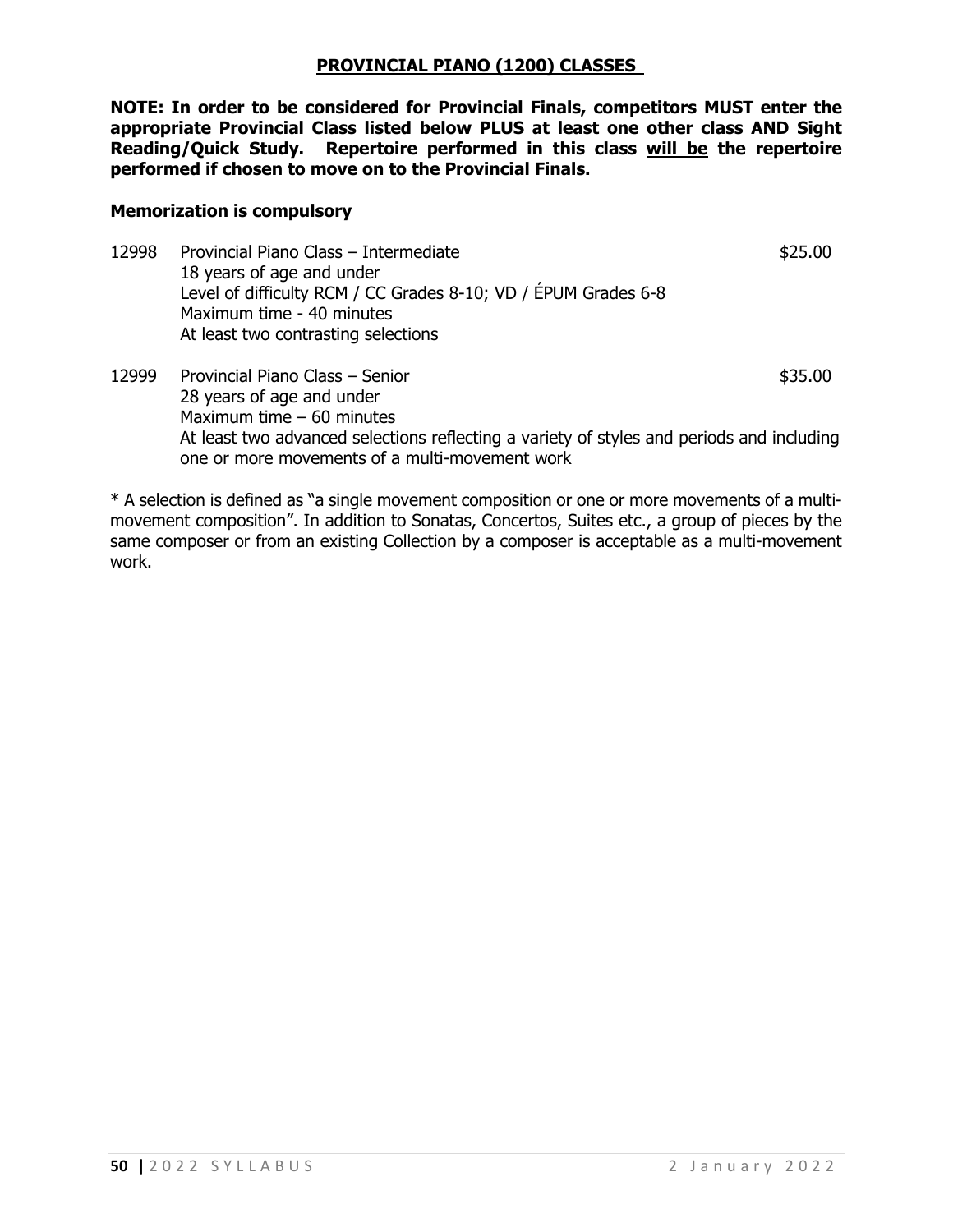### **STRINGS**

Competitors must enter at only one level. Sonata and Concerto movements are not to be used for "Own Choice" or "Concert Group" selections except in the case of Baroque Sonatas (single movements) which may be used. All other Sonata and Concerto Movements must be entered in the appropriate Sonata and Concerto classes.

**NOTE FOR ALL STRING CLASSES:** A student may use repertoire from RCM syllabi OR music of equivalent technical difficulty. Pieces not in RCM syllabi will need to be checked to confirm they are at the appropriate level for the class. Any supporting documentation that can be used to expedite a ruling may accompany the entry form.

To qualify for awards and/or provincial consideration in the Junior category (Preparatory to Level VI) a competitor must enter in 2 solo classes plus sight reading, where applicable. To qualify for awards and/or provincial consideration in the Intermediate category (Level VII-IX) or Senior Category (Level X and ARCT), students must enter a solo class, a concerto OR sonata class AND sight reading.

The selection of competitors to compete in the closing concerts is at the discretion of the adjudicators. The adjudicators will also suggest the piece to be performed, in consultation with the student and/or teacher from each competitor's festival repertoire.

**SONATA & CONCERTO CLASSES:** One long or two short movements from any Sonata/Sonatina or Concerto/Concertina, unless otherwise indicated.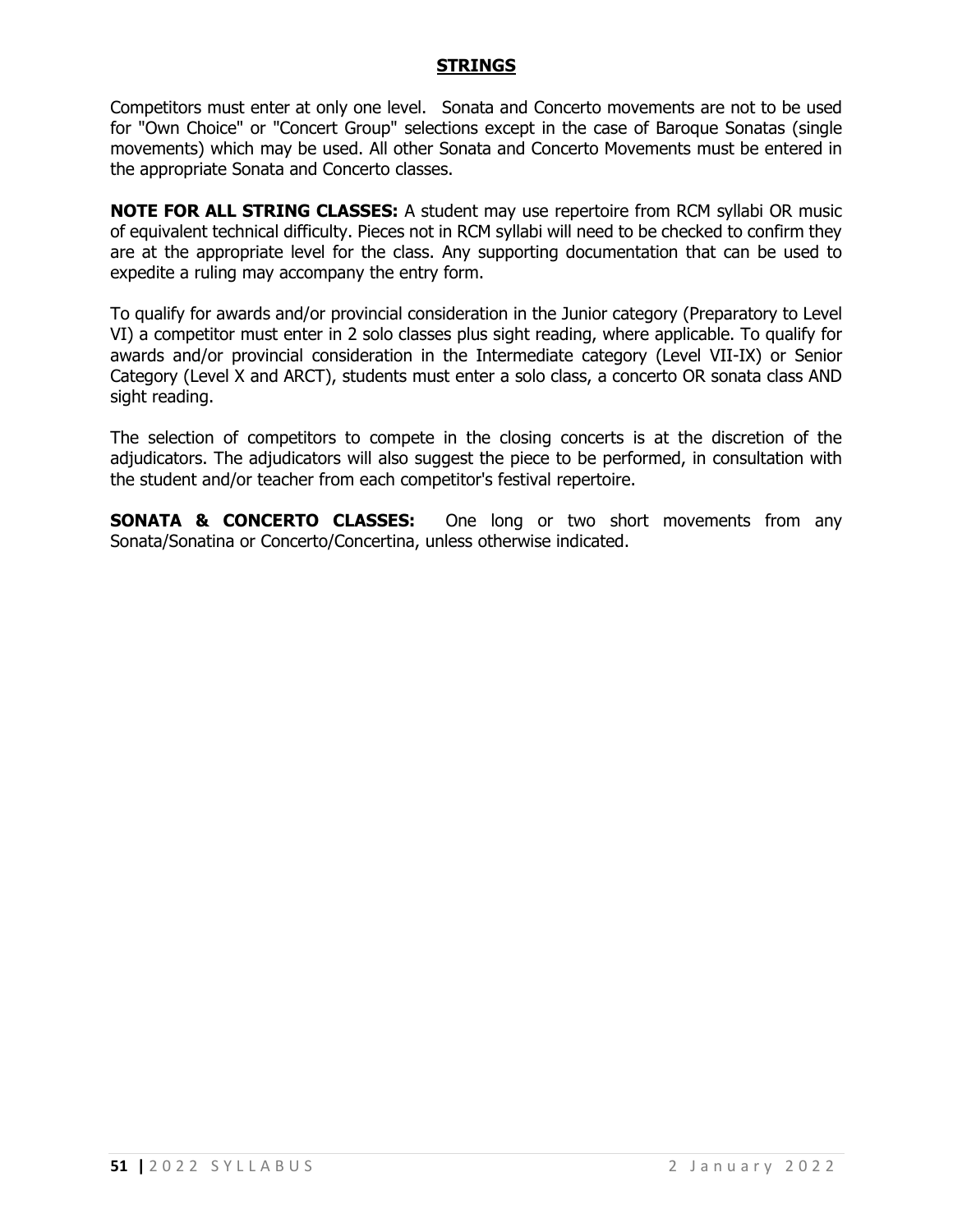# **VIOLIN - JUNIOR**

| 13000 | Violin Own Choice - Preparatory Level<br>CC or RCM Preparatory level or music of equivalent technical difficulty                   | \$16.00 |
|-------|------------------------------------------------------------------------------------------------------------------------------------|---------|
| 13001 | Violin Own Choice - Preparatory Level<br>CC or RCM Preparatory level or music of equivalent technical difficulty<br><b>NNNNNNN</b> | \$16.00 |
| 13010 | Violin Own Choice - Level I<br>CC or RCM Grade I or music of equivalent technical difficulty                                       | \$16.00 |
| 13011 | Violin Own Choice - Level I<br>CC or RCM Grade I or music of equivalent technical difficulty<br><b>NNNNNNN</b>                     | \$16.00 |
| 13020 | Violin Own Choice - Level II<br>CC or RCM Grade II or music of equivalent technical difficulty                                     | \$16.00 |
| 13021 | Violin Own Choice - Level II<br>CC or RCM Grade II or music of equivalent technical difficulty<br><b>NNNNNNN</b>                   | \$16.00 |
| 13030 | Violin Own Choice - Level III<br>CC or RCM Grade III or music of equivalent technical difficulty                                   | \$16.00 |
| 13031 | Violin Own Choice - Level III<br>CC or RCM Grade III or music of equivalent technical difficulty                                   | \$16.00 |
| 13032 | Violin Sonata - Level III<br>CC or RCM Grade III or music of equivalent technical difficulty                                       | \$16.00 |
| 13033 | Violin Concerto - Level III<br>CC or RCM Grade III or music of equivalent technical difficulty                                     | \$16.00 |
|       | 13034 Violin Sight Reading - Level III<br><b>NNNNNNN</b>                                                                           | \$16.00 |
| 13040 | Violin Baroque - Level IV<br>CC or RCM Grade IV or music of equivalent technical difficulty                                        | \$16.00 |
| 13041 | Violin Own Choice - Level IV<br>CC or RCM Grade IV or music of equivalent technical difficulty                                     | \$16.00 |
| 13042 | Violin Classical/Romantic - Level IV<br>CC or RCM Grade IV or music of equivalent technical difficulty                             | \$16.00 |
| 13043 | Violin Post-Romantic to Contemporary - Level IV<br>CC or RCM Grade IV or music of equivalent technical difficulty                  | \$16.00 |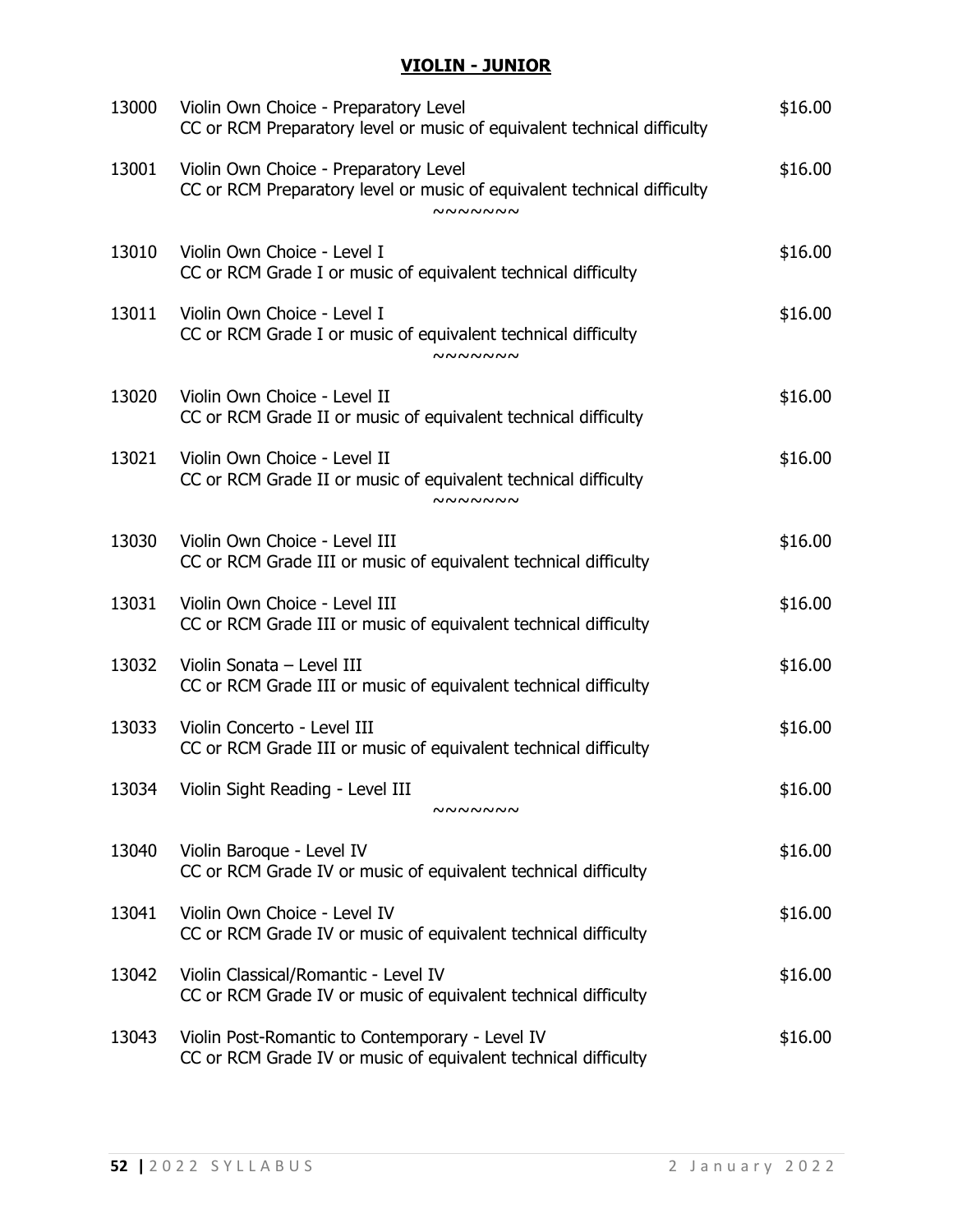| 13044 | Violin Sonata - Level IV<br>CC or RCM Grade IV or music of equivalent technical difficulty                        | \$16.00 |
|-------|-------------------------------------------------------------------------------------------------------------------|---------|
| 13045 | Violin Concerto - Level IV<br>CC or RCM Grade IV or music of equivalent technical difficulty                      | \$16.00 |
| 13046 | Violin Sight Reading - Level IV<br>nnnnnn                                                                         | \$16.00 |
| 13050 | Violin Baroque - Level V<br>CC or RCM Grade V or music of equivalent technical difficulty                         | \$16.00 |
| 13051 | Violin Own Choice - Level V<br>CC or RCM Grade V or music of equivalent technical difficulty                      | \$16.00 |
| 13052 | Violin Classical/Romantic - Level V<br>CC or RCM Grade V or music of equivalent technical difficulty              | \$16.00 |
| 13053 | Violin Post-Romantic to Contemporary - Level V<br>CC or RCM Grade V or music of equivalent technical difficulty   | \$16.00 |
| 13054 | Violin Sonata - Level V<br>CC or RCM Grade V or music of equivalent technical difficulty                          | \$16.00 |
| 13055 | Violin Concerto - Level V<br>CC or RCM Grade V or music of equivalent technical difficulty                        | \$16.00 |
| 13056 | Violin Sight Reading - Level V<br>nnnnnn                                                                          | \$16.00 |
| 13060 | Violin Baroque - Level VI<br>CC or RCM Grade VI or music of equivalent technical difficulty                       | \$16.00 |
| 13061 | Violin Own Choice - Level VI<br>CC or RCM Grade VI or music of equivalent technical difficulty                    | \$16.00 |
| 13062 | Violin Classical/Romantic - Level VI<br>CC or RCM Grade VI or music of equivalent technical difficulty            | \$16.00 |
| 13063 | Violin Post-Romantic to Contemporary - Level VI<br>CC or RCM Grade VI or music of equivalent technical difficulty | \$16.00 |
| 13064 | Violin Sonata - Level VI<br>CC or RCM Grade VI or music of equivalent technical difficulty                        | \$16.00 |
| 13065 | Violin Concerto - Level VI<br>CC or RCM Grade VI or music of equivalent technical difficulty                      | \$16.00 |
| 13066 | Violin Sight Reading - Level VI                                                                                   | \$16.00 |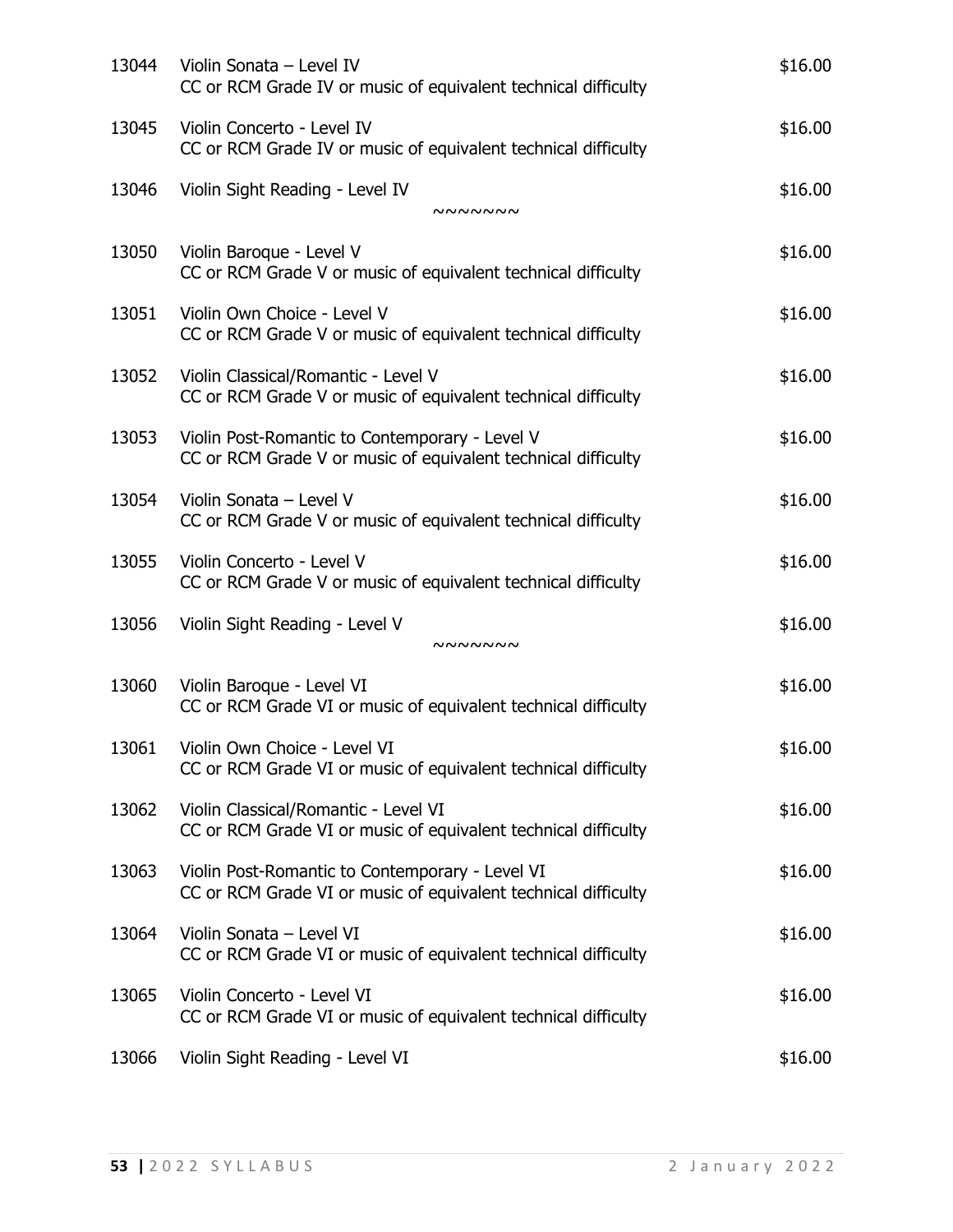# **VIOLIN - INTERMEDIATE**

| 13070 | Violin Baroque - Level VII<br>CC or RCM Grade VII or music of equivalent technical difficulty                                            | \$18.00 |
|-------|------------------------------------------------------------------------------------------------------------------------------------------|---------|
| 13071 | Violin Own Choice - Level VII<br>CC or RCM Grade VII or music of equivalent technical difficulty                                         | \$18.00 |
| 13072 | Violin Classical/Romantic - Level VII<br>CC or RCM Grade VII or music of equivalent technical difficulty                                 | \$18.00 |
| 13073 | Violin Post-Romantic to Contemporary - Level VII<br>CC or RCM Grade VII or music of equivalent technical difficulty                      | \$18.00 |
| 13074 | Violin Sonata - Level VII<br>CC or RCM Grade VII or music of equivalent technical difficulty                                             | \$18.00 |
| 13075 | Violin Concerto - Level VII<br>CC or RCM Grade VII or music of equivalent technical difficulty                                           | \$18.00 |
| 13076 | Violin Sight Reading - Level VII<br><b>NNNNNNN</b>                                                                                       | \$18.00 |
| 13080 | Violin Baroque - Level VIII<br>CC or RCM Grade VIII or music of equivalent technical difficulty                                          | \$18.00 |
| 13081 | Violin Own Choice - Level VIII<br>CC or RCM Grade VIII or music of equivalent technical difficulty                                       | \$18.00 |
| 13082 | Violin Classical/Romantic - Level VIII<br>CC or RCM Grade VIII or music of equivalent technical difficulty                               | \$18.00 |
| 13083 | Violin Post-Romantic to Contemporary - Level VIII<br>CC or RCM Grade VIII or music of equivalent technical difficulty                    | \$18.00 |
|       | 13084 Violin Concert Group - Level VIII - Two Contrasting Selections<br>CC or RCM Grade VIII or music of equivalent technical difficulty | \$18.00 |
| 13085 | Violin Sonata - Level VIII<br>CC or RCM Grade VIII or music of equivalent technical difficulty                                           | \$18.00 |
| 13086 | Violin Concerto - Level VIII<br>CC or RCM Grade VIII or music of equivalent technical difficulty                                         | \$18.00 |
| 13087 | Violin Sight Reading - Level VIII<br><b>NNNNNNN</b>                                                                                      | \$18.00 |
| 13090 | Violin Baroque - Level IX<br>CC or RCM Grade IX or music of equivalent technical difficulty                                              | \$18.00 |
| 13091 | Violin Own Choice - Level IX<br>CC or RCM Grade IX or music of equivalent technical difficulty                                           | \$18.00 |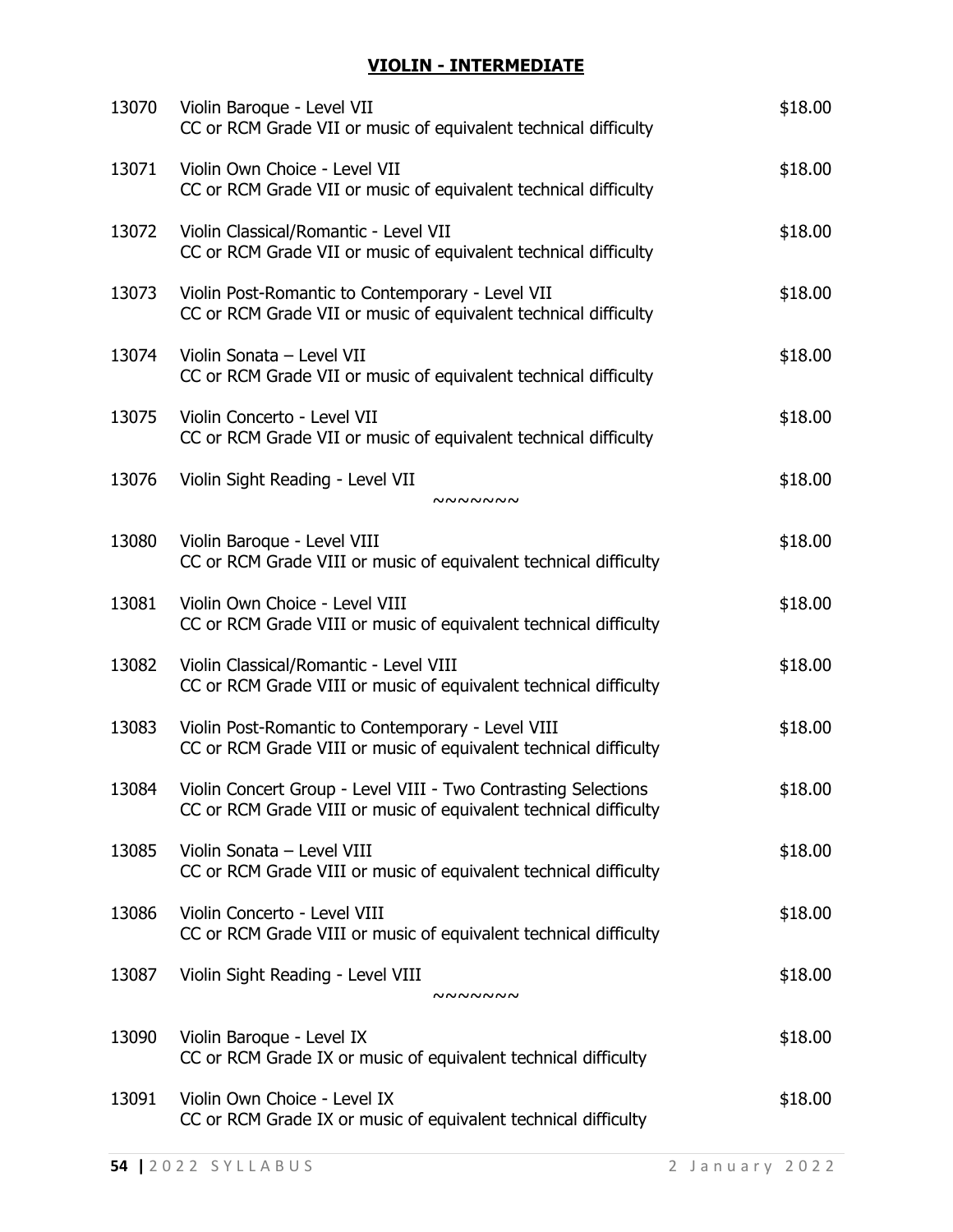| 13092 | Violin Classical/Romantic - Level IX<br>CC or RCM Grade IX or music of equivalent technical difficulty            | \$18.00 |
|-------|-------------------------------------------------------------------------------------------------------------------|---------|
| 13093 | Violin Post-Romantic to Contemporary - Level IX<br>CC or RCM Grade IX or music of equivalent technical difficulty | \$18.00 |
| 13094 | Violin Concert Group - Level IX<br>2 Contrasting Selections - CC or RCM Level IX or music or eq. difficulty       | \$18.00 |
| 13095 | Violin Sonata - Level IX<br>CC or RCM Grade IX or music of equivalent technical difficulty                        | \$18.00 |
| 13096 | Violin Concerto - Level IX<br>CC or RCM Grade IX or music of equivalent technical difficulty                      | \$18.00 |
| 13097 | Violin Sight Reading - Level IX                                                                                   | \$18.00 |

## **VIOLIN - SENIOR**

| 13100 | Violin Baroque - Students up to and including high school age<br>CC or RCM Grade 10 or ARCT or music of equivalent technical difficulty            | \$22.00 |
|-------|----------------------------------------------------------------------------------------------------------------------------------------------------|---------|
| 13101 | Violin Own Choice - Students up to and including high school age<br>CC or RCM Grade 10 or ARCT or music of equivalent technical difficulty         | \$22.00 |
| 13102 | Violin Classical/Romantic - Students up to and including high school age<br>CC or RCM Grade 10 or ARCT or music of equivalent technical difficulty | \$22.00 |
| 13103 | Violin Post-Romantic to Contemporary - Students up to and including high<br>CC or RCM Grade 10 or ARCT or music of equivalent technical difficulty | \$22.00 |
| 13104 | Violin Concert Gr. - Students up to and including high school age<br>2 Contrasting Selections - CC or RCM Gr. 10/ARCT of music of eq.              | \$22.00 |
| 13105 | Violin Sonata - Students up to and including high school age<br>CC or RCM Grade 10 or ARCT or music of equivalent technical difficulty             | \$22.00 |
| 13106 | Violin Concerto - Students up to and including high school age<br>CC or RCM Grade 10 or ARCT or music of equivalent technical difficulty           | \$22.00 |
| 13107 | Violin Sight Reading - students up to and including high school age<br><b>NNNNNNN</b>                                                              | \$22.00 |
| 13110 | Violin Baroque - Students of post-secondary age<br>CC or RCM Grade 10 or ARCT or music of equivalent technical difficulty                          | \$22.00 |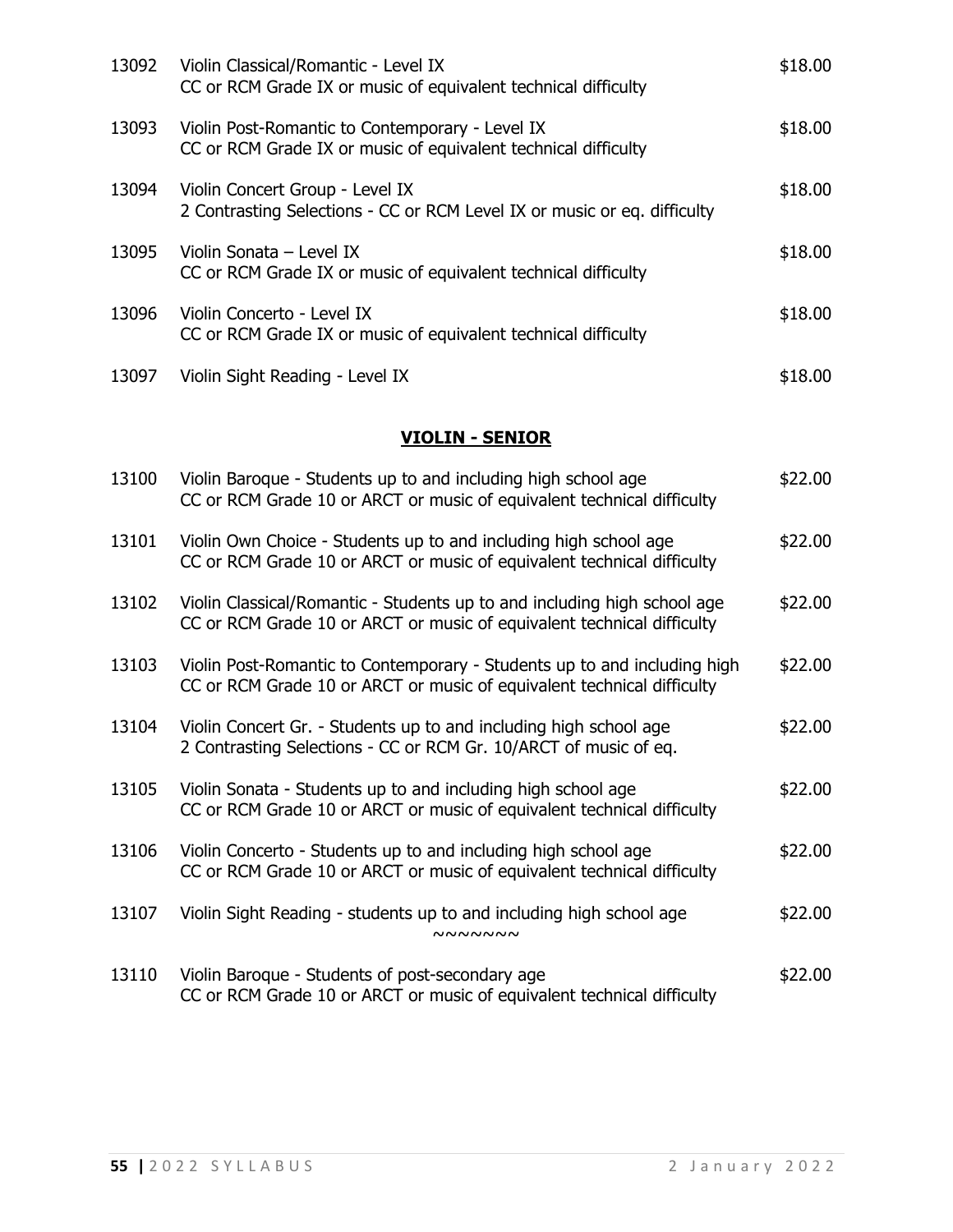| 13111 | Violin Own Choice - Students of post-secondary age<br>CC or RCM Grade 10 or ARCT or music of equivalent technical difficulty                    | \$22.00 |
|-------|-------------------------------------------------------------------------------------------------------------------------------------------------|---------|
| 13112 | Violin Classical/Romantic - Students of post-secondary age<br>CC or RCM Grade 10 or ARCT or music of equivalent technical difficulty            | \$22.00 |
| 13113 | Violin Post-Romantic to Contemporary - Students of post-secondary age<br>CC or RCM Grade 10 or ARCT or music of equivalent technical difficulty | \$22.00 |
| 13114 | Violin Concert Gr. - Students of post-secondary age<br>2 Contrasting Selections - CC or RCM Gr. 10/ARCT of music of eq.                         | \$22.00 |
| 13115 | Violin Sonata - Students of post-secondary age<br>CC or RCM Grade 10 or ARCT or music of equivalent technical difficulty                        | \$22.00 |
| 13116 | Violin Concerto - Students of post-secondary age<br>CC or RCM Grade 10 or ARCT or music of equivalent technical difficulty                      | \$22.00 |
| 13117 | Violin Sight Reading - Students of post-secondary age                                                                                           | \$22.00 |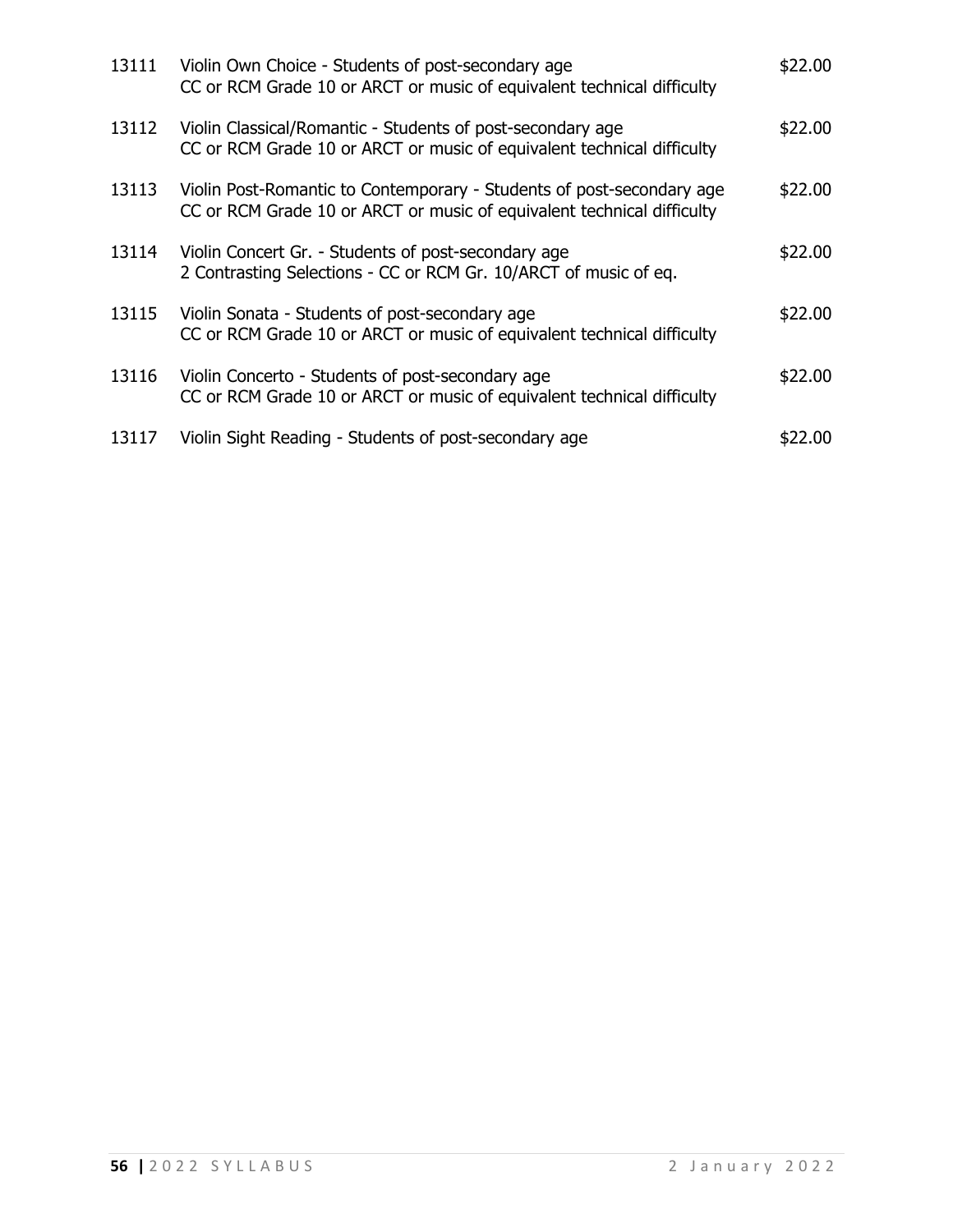# **VIOLA – JUNIOR**

See note at beginning of string section regarding music selection and rules for string players.

| 13200 | Viola Own Choice - Preparatory<br>CC or RCM Preparatory level or music of equivalent technical difficulty                   | \$16.00 |
|-------|-----------------------------------------------------------------------------------------------------------------------------|---------|
| 13201 | Viola Own Choice - Preparatory<br>CC or RCM Preparatory level or music of equivalent technical difficulty<br><b>NNNNNNN</b> | \$16.00 |
| 13210 | Viola Own Choice - Level I<br>CC or RCM Grade I or music of equivalent technical difficulty                                 | \$16.00 |
| 13211 | Viola Own Choice - Level I<br>CC or RCM Grade I or music of equivalent technical difficulty<br><b>NNNNNNN</b>               | \$16.00 |
| 13220 | Viola Own Choice - Level II<br>CC or RCM Grade II or music of equivalent technical difficulty                               | \$16.00 |
| 13221 | Viola Own Choice - Level II<br>CC or RCM Grade II or music of equivalent technical difficulty                               | \$16.00 |
|       | <b>NNNNNNN</b>                                                                                                              |         |
| 13230 | Viola Own Choice - Level III<br>CC or RCM Grade III or music of equivalent technical difficulty                             | \$16.00 |
| 13231 | Viola Own Choice - Level III<br>CC or RCM Grade III or music of equivalent technical difficulty                             | \$16.00 |
| 13232 | Viola Sonata - Level III<br>CC or RCM Grade III or music of equivalent technical difficulty                                 | \$16.00 |
| 13233 | Viola Concerto - Level III<br>CC or RCM Grade III or music of equivalent technical difficulty                               | \$16.00 |
| 13234 | Viola Sight Reading - Level III<br><b>NNNNNNN</b>                                                                           | \$16.00 |
| 13240 | Viola Baroque - Level IV<br>CC or RCM Grade IV or music of equivalent technical difficulty                                  | \$16.00 |
| 13241 | Viola Own Choice - Level IV<br>CC or RCM Grade IV or music of equivalent technical difficulty                               | \$16.00 |
| 13242 | Viola Classical/Romantic - Level IV<br>CC or RCM Grade IV or music of equivalent technical difficulty                       | \$16.00 |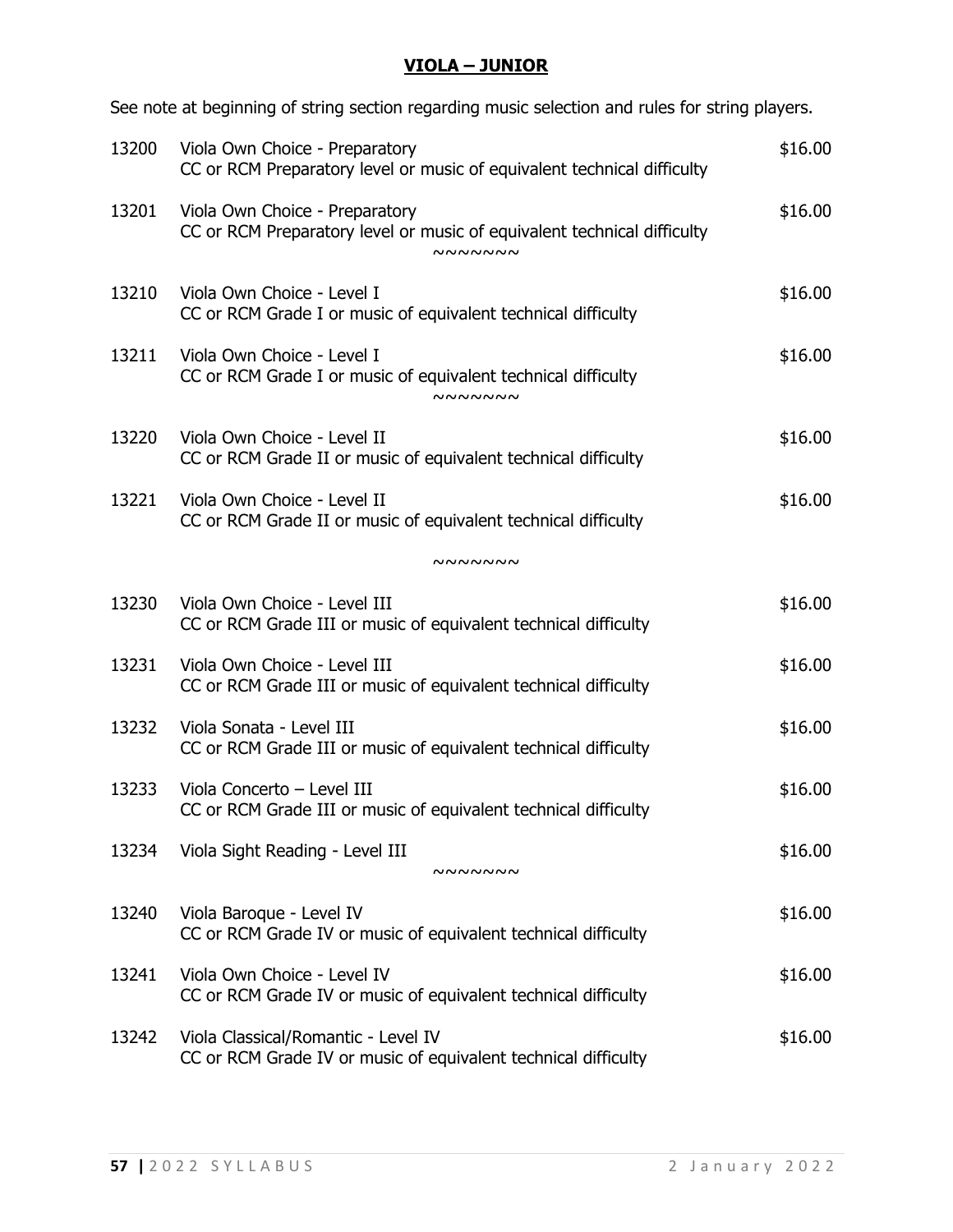|       | <b>58   2022 SYLLABUS</b>                                                                                         | 2 January 2022 |
|-------|-------------------------------------------------------------------------------------------------------------------|----------------|
| 13266 | Viola Sight Reading - Level VI                                                                                    | \$16.00        |
| 13265 | Viola Concerto - Level VI<br>CC or RCM Grade VI or music of equivalent technical difficulty                       | \$16.00        |
| 13264 | Viola Sonata - Level VI<br>CC or RCM Grade VI or music of equivalent technical difficulty                         | \$16.00        |
| 13263 | Viola Post-Romantic to Contemporary - Level VI<br>CC or RCM Grade VI or music of equivalent technical difficulty  | \$16.00        |
| 13262 | Viola Classical/Romantic - Level VI<br>CC or RCM Grade VI or music of equivalent technical difficulty             | \$16.00        |
| 13261 | Viola Own Choice - Level VI<br>CC or RCM Grade VI or music of equivalent technical difficulty                     | \$16.00        |
| 13260 | Viola Baroque - Level VI<br>CC or RCM Grade VI or music of equivalent technical difficulty                        | \$16.00        |
| 13256 | Viola Sight Reading - Level V<br><b>NNNNNNN</b>                                                                   | \$16.00        |
| 13255 | Viola Concerto - Level V<br>CC or RCM Grade V or music of equivalent technical difficulty                         | \$16.00        |
| 13254 | Viola Sonata - Level V<br>CC or RCM Grade V or music of equivalent technical difficulty                           | \$16.00        |
| 13253 | Viola Post-Romantic to Contemporary - Level V<br>CC or RCM Grade V or music of equivalent technical difficulty    | \$16.00        |
| 13252 | Viola Classical/Romantic - Level V<br>CC or RCM Grade V or music of equivalent technical difficulty               | \$16.00        |
| 13251 | Viola Own Choice - Level V<br>CC or RCM Grade V or music of equivalent technical difficulty                       | \$16.00        |
| 13250 | Viola Baroque - Level V<br>CC or RCM Grade V or music of equivalent technical difficulty                          | \$16.00        |
| 13246 | Viola Sight Reading - Level IV<br>CC or RCM Grade V or music of equivalent technical difficulty<br><b>NNNNNNN</b> | \$16.00        |
| 13245 | Viola Concerto - Level IV<br>CC or RCM Grade IV or music of equivalent technical difficulty                       | \$16.00        |
| 13244 | Viola Sonata - Level IV<br>CC or RCM Grade IV or music of equivalent technical difficulty                         | \$16.00        |
| 13243 | Viola Post-Romantic to Contemporary - Level IV<br>CC or RCM Grade IV or music of equivalent technical difficulty  | \$16.00        |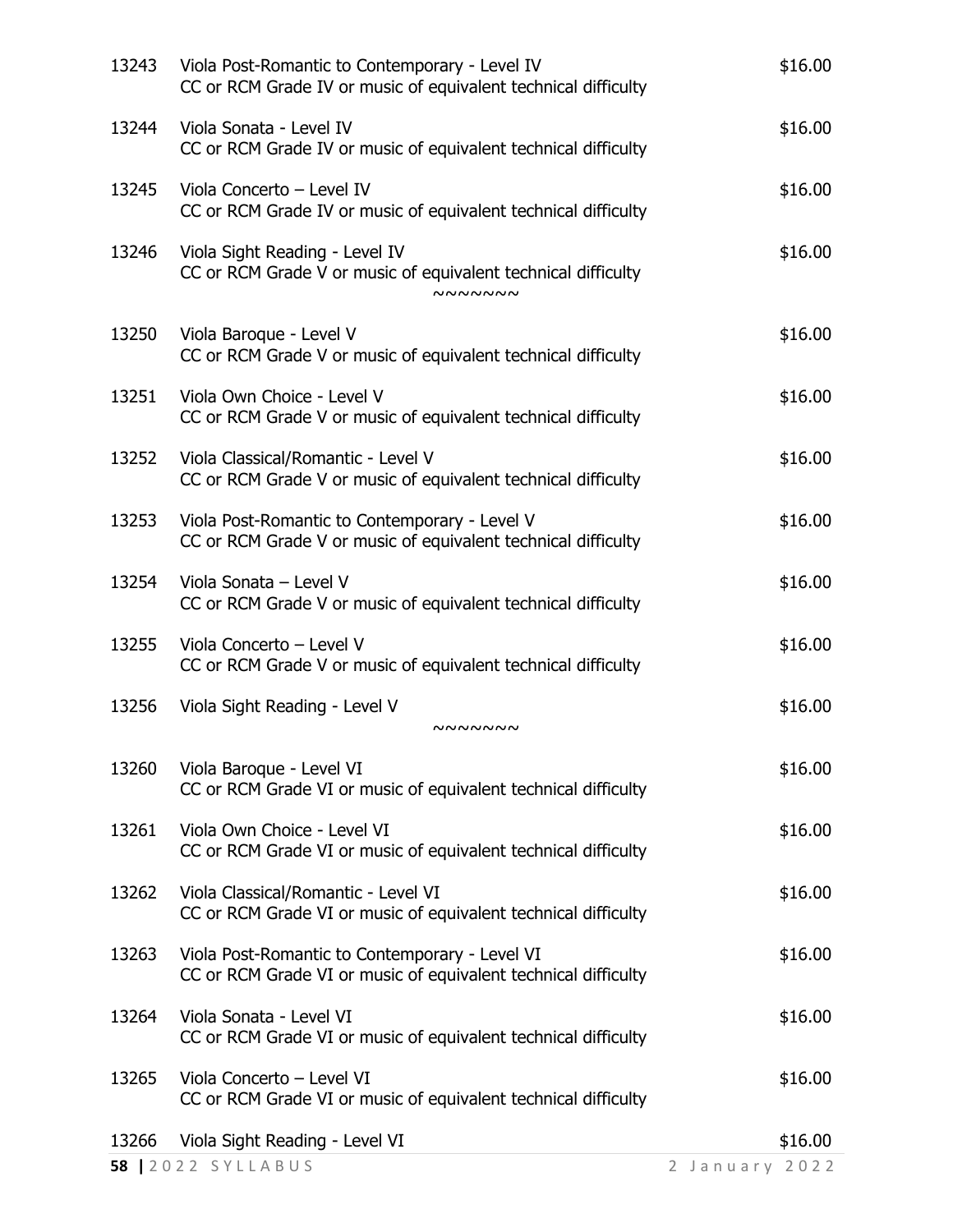## **VIOLA - INTERMEDIATE**

| 13270 | Viola Baroque - Level VII<br>CC or RCM Grade VII or music of equivalent technical difficulty                         | \$18.00 |
|-------|----------------------------------------------------------------------------------------------------------------------|---------|
| 13271 | Viola Own Choice - Level VII<br>CC or RCM Grade VII or music of equivalent technical difficulty                      | \$18.00 |
| 13272 | Viola Classical/Romantic - Level VII<br>CC or RCM Grade VII or music of equivalent technical difficulty              | \$18.00 |
| 13273 | Viola Post-Romantic to Contemporary - Level VII<br>CC or RCM Grade VII or music of equivalent technical difficulty   | \$18.00 |
| 13274 | Viola Sonata - Level VII<br>CC or RCM Grade VII or music of equivalent technical difficulty                          | \$18.00 |
| 13275 | Viola Concerto - Level VII<br>CC or RCM Grade VII or music of equivalent technical difficulty                        | \$18.00 |
| 13276 | Viola Sight Reading - Level VII<br>NNNNNN                                                                            | \$18.00 |
|       |                                                                                                                      |         |
| 13280 | Viola Baroque - Level VIII<br>CC or RCM Grade VIII or music of equivalent technical difficulty                       | \$18.00 |
| 13281 | Viola Own Choice - Level VIII<br>CC or RCM Grade VIII or music of equivalent technical difficulty                    | \$18.00 |
| 13282 | Viola Classical/Romantic - Level VIII<br>CC or RCM Grade VIII or music of equivalent technical difficulty            | \$18.00 |
| 13283 | Viola Post-Romantic to Contemporary - Level VIII<br>CC or RCM Grade VIII or music of equivalent technical difficulty | \$18.00 |
| 13284 | Viola Concert Group - Level VIII<br>2 Contrasting Selections - CC or RCM Level VIII or music or eq. difficulty       | \$18.00 |
| 13285 | Viola Sonata - Level VIII<br>CC or RCM Grade VIII or music of equivalent technical difficulty                        | \$18.00 |
| 13286 | Viola Concerto - Level VIII<br>CC or RCM Grade VIII or music of equivalent technical difficulty                      | \$18.00 |
|       |                                                                                                                      |         |
|       | 13287 Viola Sight Reading - Level VIII<br>\$18.00                                                                    |         |
|       | nnnnnn                                                                                                               |         |
|       | 12200 Viola Raroque Lovel IV                                                                                         | ሐ10 ሰበ  |

13290 Viola Baroque - Level IX  $$18.00$ CC or RCM Grade IX or music of equivalent technical difficulty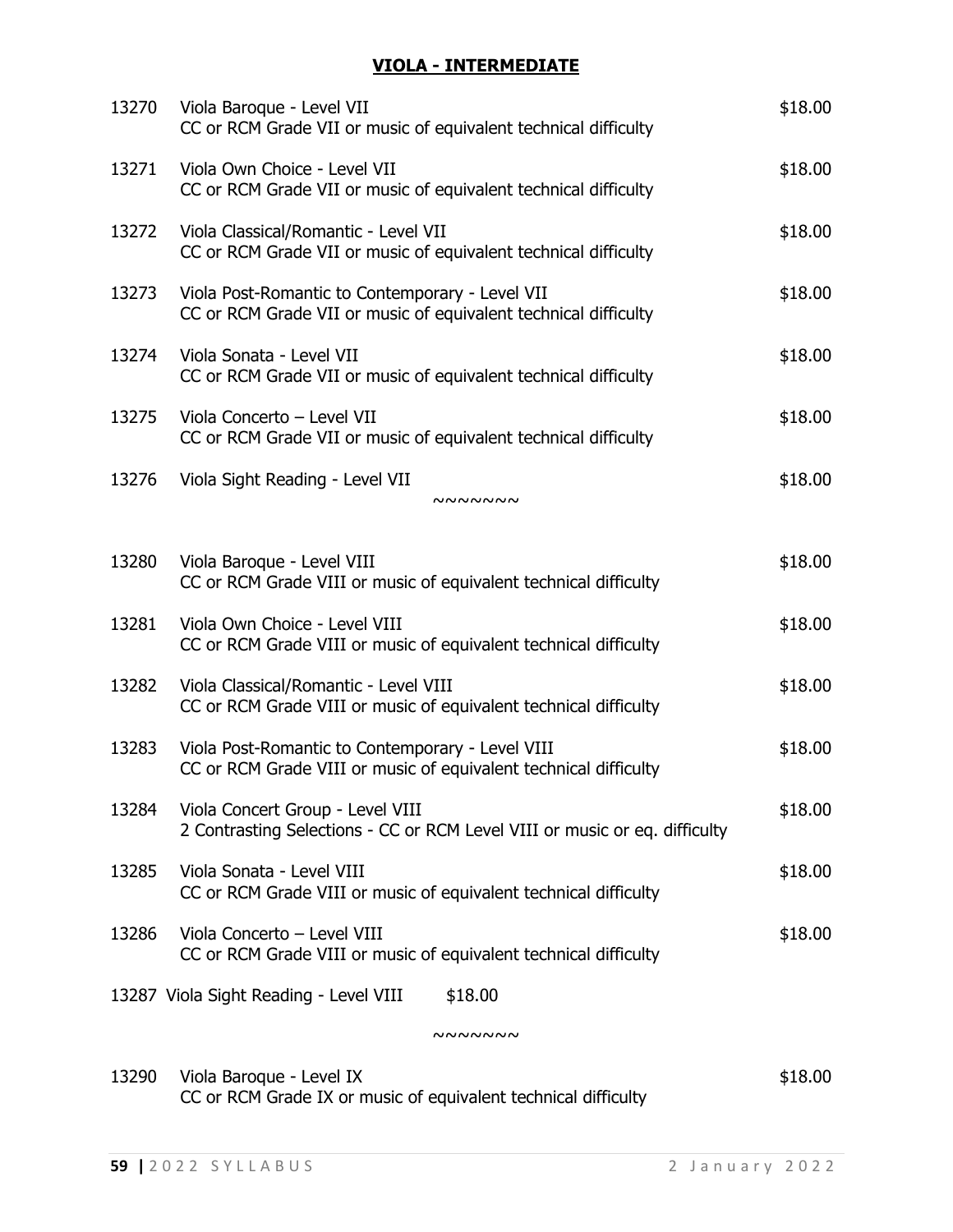| 13291 | Viola Own Choice - Level IX<br>CC or RCM Grade IX or music of equivalent technical difficulty                    | \$18.00 |
|-------|------------------------------------------------------------------------------------------------------------------|---------|
| 13292 | Viola Classical/Romantic Level IX<br>CC or RCM Grade IX or music of equivalent technical difficulty              | \$18.00 |
| 13293 | Viola Post-Romantic to Contemporary - Level IX<br>CC or RCM Grade IX or music of equivalent technical difficulty | \$18.00 |
| 13294 | Viola Concert Group - Level IX<br>2 Contrasting Selections - CC or RCM Level IX or music or eq. difficulty       | \$18.00 |
| 13295 | Viola Sonata - Level IX<br>CC or RCM Grade IX or music of equivalent technical difficulty                        | \$18.00 |
| 13296 | Viola Concerto - Level IX<br>CC or RCM Grade IX or music of equivalent technical difficulty                      | \$18.00 |
| 13297 | Viola Sight Reading - Level IX                                                                                   | \$18.00 |

# **VIOLA - SENIOR**

| 13300 | Viola Baroque - Students up to and including high school age<br>CC or RCM Grade 10 or ARCT or music of equivalent technical difficulty            | \$22.00 |
|-------|---------------------------------------------------------------------------------------------------------------------------------------------------|---------|
| 13301 | Viola Own Choice - Students up to and including high school age<br>CC or RCM Grade 10 or ARCT or music of equivalent technical difficulty         | \$22.00 |
| 13302 | Viola Classical/Romantic - Students up to and including high school age<br>CC or RCM Grade 10 or ARCT or music of equivalent technical difficulty | \$22.00 |
| 13303 | Viola Post-Romantic to Contemporary - Students up to and including high<br>CC or RCM Grade 10 or ARCT or music of equivalent technical difficulty | \$22.00 |
| 13304 | Viola Concert Gr. - Students up to and including high school age<br>2 Contrasting Selections - CC or RCM Gr. 10/ARCT or music of eq.              | \$22.00 |
| 13305 | Viola Sonata - Students up to and including high school age<br>CC or RCM Grade 10 or ARCT or music of equivalent technical difficulty             | \$22.00 |
| 13306 | Viola Concerto - Students up to and including high school age<br>CC or RCM Grade 10 or ARCT or music of equivalent technical difficulty           | \$22.00 |
| 13307 | Viola Sight Reading - Students up to and including high school age<br><b>NNNNNNN</b>                                                              | \$22.00 |
| 13310 | Viola Baroque - Students of post-secondary age<br>CC or RCM Grade 10 or ARCT or music of equivalent technical difficulty                          | \$22.00 |
| 13311 | Viola Own Choice - Students of post-secondary age<br>CC or RCM Grade 10 or ARCT or music of equivalent technical difficulty                       | \$22.00 |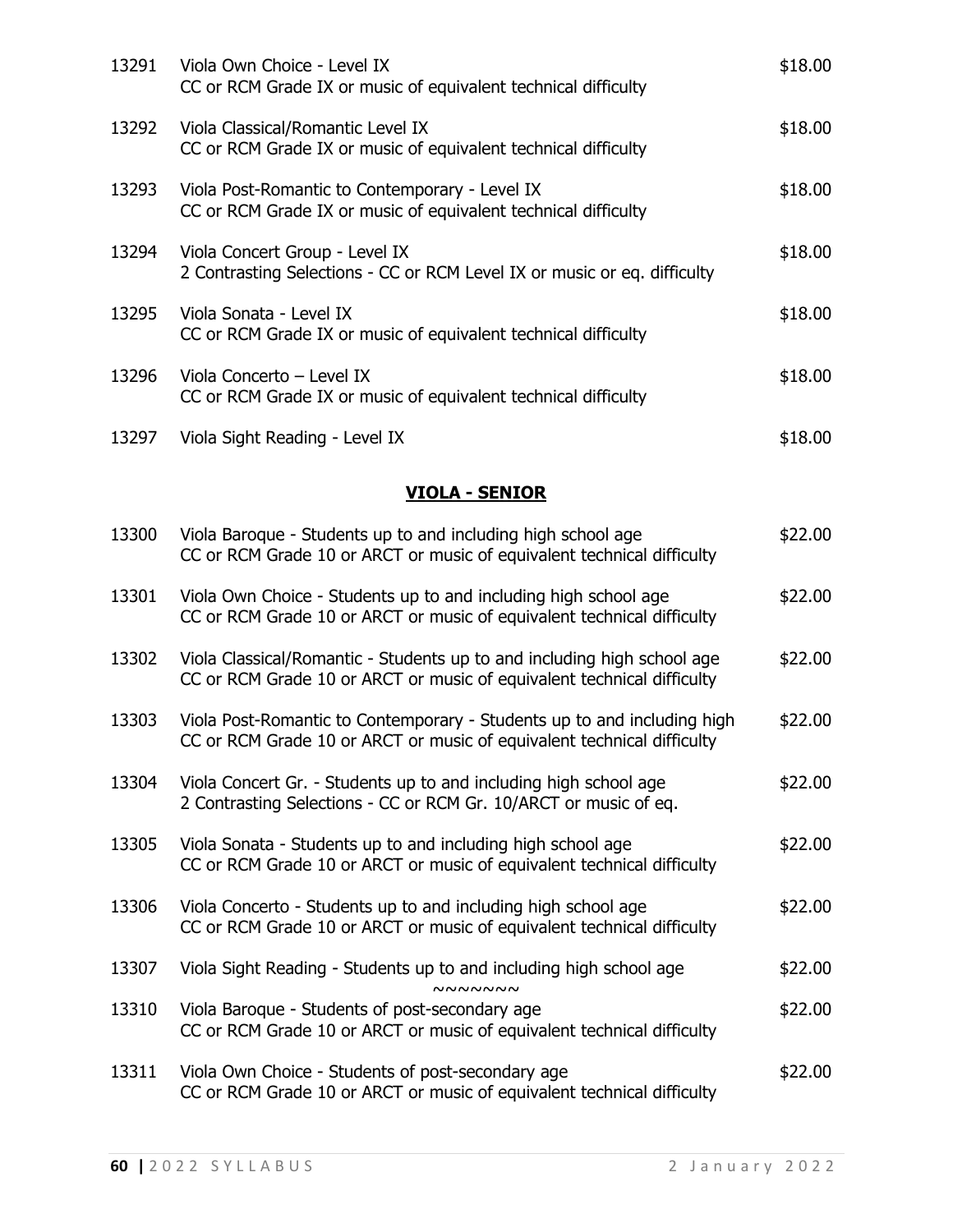| 13312 | Viola Classical/Romantic - Students of post-secondary age<br>CC or RCM Grade 10 or ARCT or music of equivalent technical difficulty            | \$22.00 |
|-------|------------------------------------------------------------------------------------------------------------------------------------------------|---------|
| 13313 | Viola Post-Romantic to Contemporary - Students of post-secondary age<br>CC or RCM Grade 10 or ARCT or music of equivalent technical difficulty | \$22.00 |
| 13314 | Viola Concert Gr. - Students of post-secondary age<br>2 Contrasting Selections - CC or RCM Gr. 10/ARCT or music of eq.                         | \$22.00 |
| 13315 | Viola Sonata - Students of post-secondary age<br>CC or RCM Grade 10 or ARCT or music of equivalent technical difficulty                        | \$22.00 |
| 13316 | Viola Concerto - Students of post-secondary age<br>CC or RCM Grade 10 or ARCT or music of equivalent technical difficulty                      | \$22.00 |
| 13317 | Viola Sight Reading - Students of post-secondary age                                                                                           | 2.00    |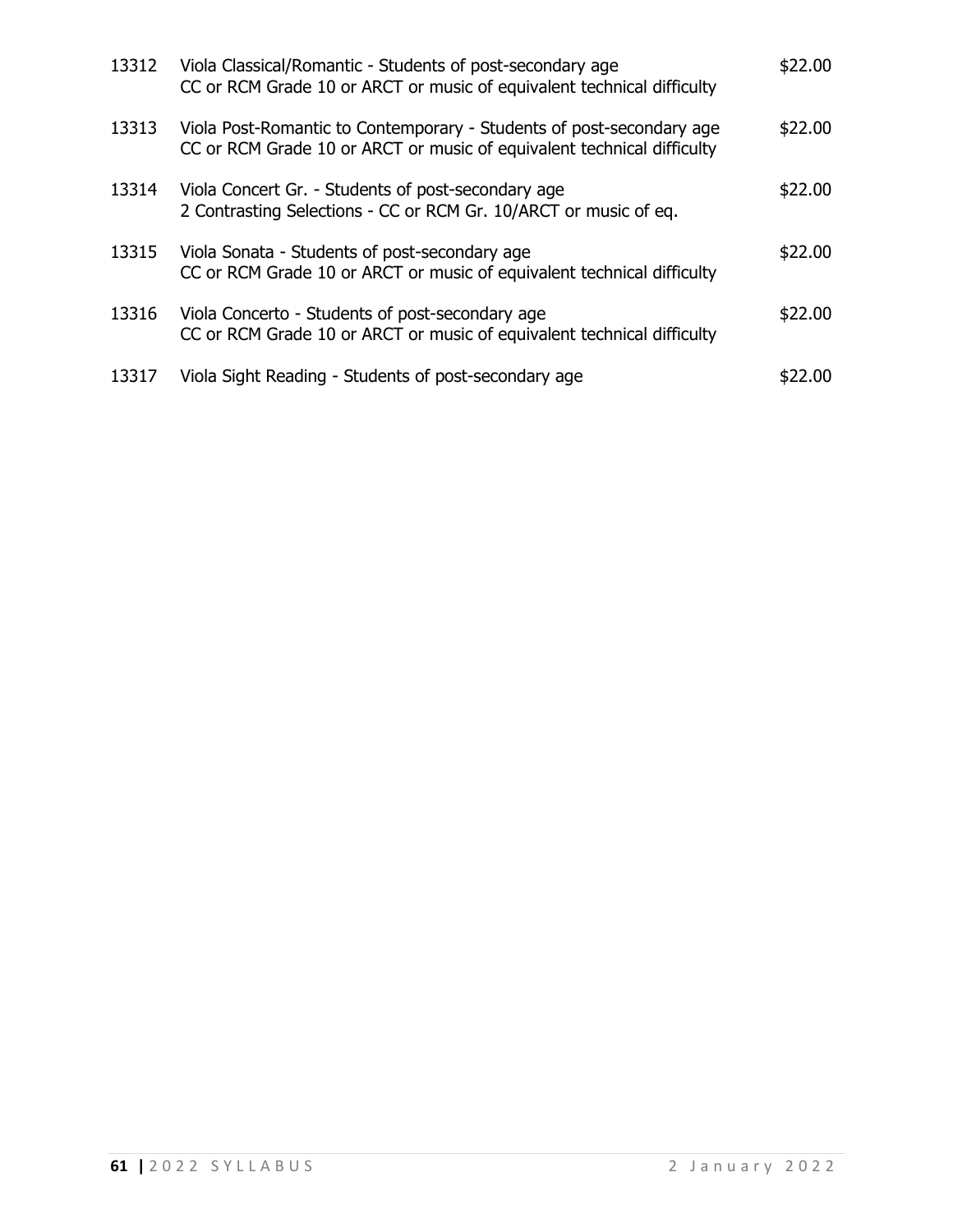# **CELLO - JUNIOR**

See note at beginning of string section regarding music selection and rules for string players.

| 13400 | Cello Own Choice Preparatory<br>CC or RCM Preparatory level or music of equivalent technical difficulty       | \$16.00 |
|-------|---------------------------------------------------------------------------------------------------------------|---------|
| 13401 | Cello Own Choice Preparatory<br>CC or RCM Preparatory level or music of equivalent technical difficulty       | \$16.00 |
|       | <b>NNNNNNN</b>                                                                                                |         |
| 13410 | Cello Own Choice Level I<br>CC or RCM Grade I or music of equivalent technical difficulty                     | \$16.00 |
| 13411 | Cello Own Choice Level I<br>CC or RCM Grade I or music of equivalent technical difficulty<br><b>NNNNNNN</b>   | \$16.00 |
| 13420 | Cello Own Choice Level II<br>CC or RCM Grade II or music of equivalent technical difficulty                   | \$16.00 |
| 13421 | Cello Own Choice Level II<br>CC or RCM Grade II or music of equivalent technical difficulty<br><b>NNNNNNN</b> | \$16.00 |
| 13430 | Cello Own Choice Level III<br>CC or RCM Grade III or music of equivalent technical difficulty                 | \$16.00 |
| 13431 | Cello Own Choice Level III<br>CC or RCM Grade III or music of equivalent technical difficulty                 | \$16.00 |
| 13432 | Cello Sonata - Level III<br>CC or RCM Grade III or music of equivalent technical difficulty                   | \$16.00 |
| 13433 | Cello Concerto - Level III<br>CC or RCM Grade III or music of equivalent technical difficulty                 | \$16.00 |
| 13434 | Cello Sight Reading - Level III<br><b>NNNNNNN</b>                                                             | \$16.00 |
| 13440 | Cello Baroque - Level IV<br>CC or RCM Grade IV or music of equivalent technical difficulty                    | \$16.00 |
| 13441 | Cello Own Choice - Level IV<br>CC or RCM Grade IV or music of equivalent technical difficulty                 | \$16.00 |
| 13442 | Cello Classical/Romantic - Level IV<br>CC or RCM Grade IV or music of equivalent technical difficulty         | \$16.00 |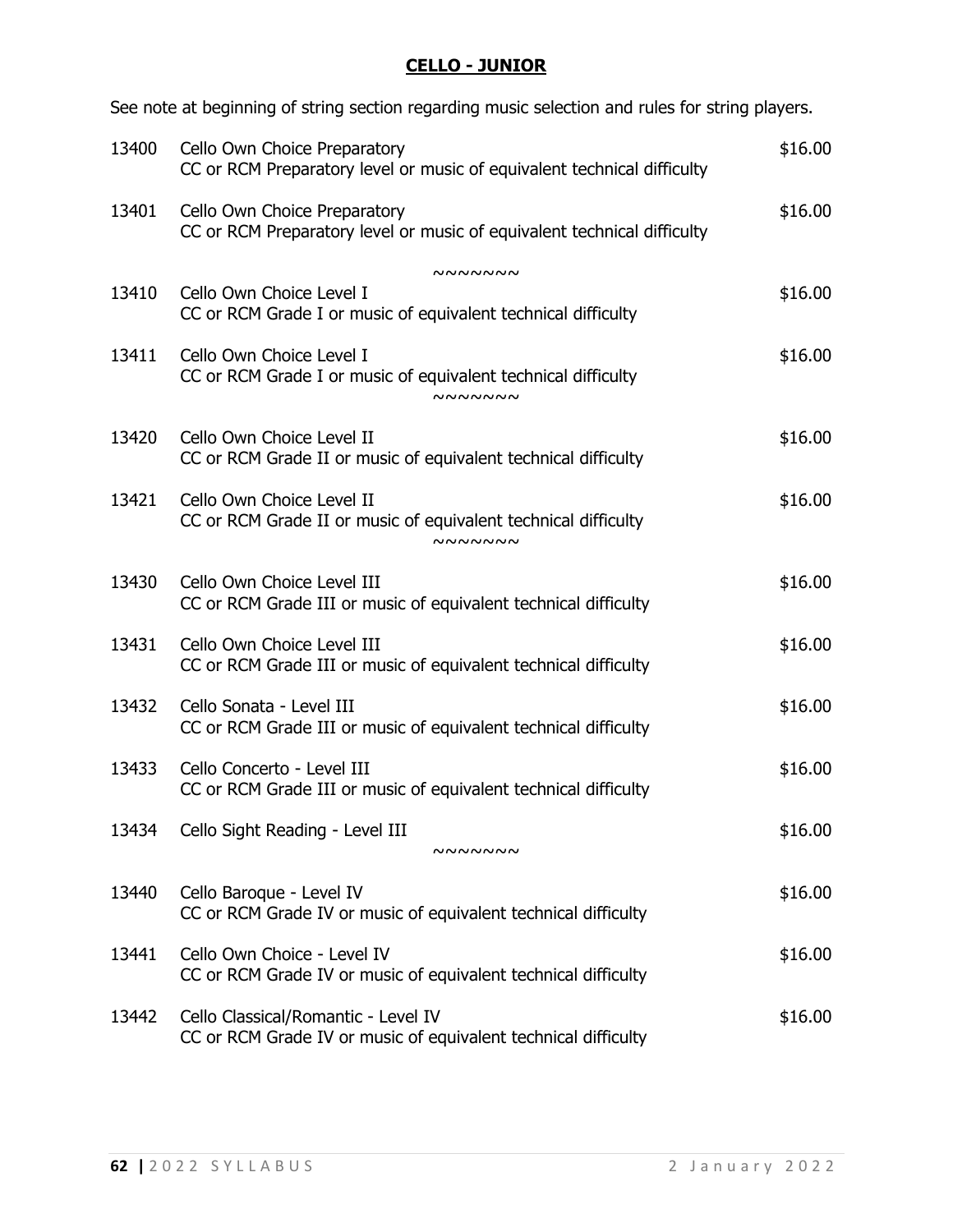| 13443 | Cello Post-Romantic to Contemporary - Level IV<br>CC or RCM Grade IV or music of equivalent technical difficulty | \$16.00 |
|-------|------------------------------------------------------------------------------------------------------------------|---------|
| 13444 | Cello Sonata - Level IV<br>CC or RCM Grade IV or music of equivalent technical difficulty                        | \$16.00 |
| 13445 | Cello Concerto - Level IV<br>CC or RCM Grade IV or music of equivalent technical difficulty                      | \$16.00 |
| 13446 | Cello Sight Reading - Level IV<br>nnnnnn                                                                         | \$16.00 |
| 13450 | Cello Baroque - Level V<br>CC or RCM Grade V or music of equivalent technical difficulty                         | \$16.00 |
| 13451 | Cello Own Choice - Level V<br>CC or RCM Grade V or music of equivalent technical difficulty                      | \$16.00 |
| 13452 | Cello Classical/Romantic - Level V<br>CC or RCM Grade V or music of equivalent technical difficulty              | \$16.00 |
| 13453 | Cello Post-Romantic to Contemporary - Level V<br>CC or RCM Grade V or music of equivalent technical difficulty   | \$16.00 |
| 13454 | Cello Sonata - Level V<br>CC or RCM Grade V or music of equivalent technical difficulty                          | \$16.00 |
| 13455 | Cello Concerto - Level V<br>CC or RCM Grade V or music of equivalent technical difficulty                        | \$16.00 |
| 13456 | Cello Sight Reading - Level V<br>៷៷៷៷៷៷៷                                                                         | \$16.00 |
| 13460 | Cello Baroque - Level VI<br>CC or RCM Grade VI or music of equivalent technical difficulty                       | \$16.00 |
| 13461 | Cello Own Choice - Level VI<br>CC or RCM Grade VI or music of equivalent technical difficulty                    | \$16.00 |
| 13462 | Cello Classical/Romantic - Level VI<br>CC or RCM Grade VI or music of equivalent technical difficulty            | \$16.00 |
| 13463 | Cello Post-Romantic to Contemporary - Level VI<br>CC or RCM Grade VI or music of equivalent technical difficulty | \$16.00 |
| 13464 | Cello Sonata - Level VI<br>CC or RCM Grade VI or music of equivalent technical difficulty                        | \$16.00 |
| 13465 | Cello Concerto - Level VI<br>CC or RCM Grade VI or music of equivalent technical difficulty                      | \$16.00 |
| 13466 | Cello Sight Reading - Level VI                                                                                   | \$16.00 |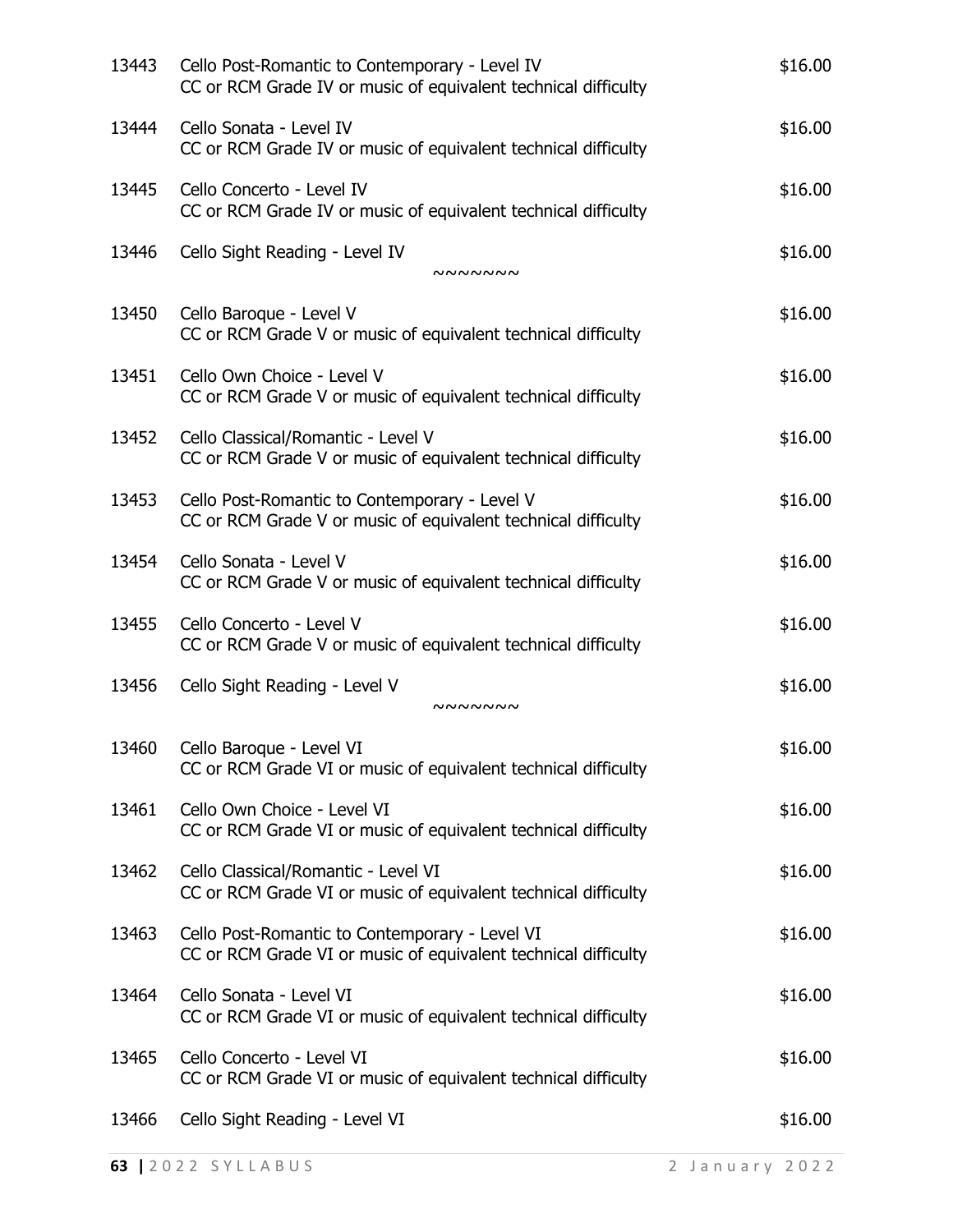# **CELLO – INTERMEDIATE**

| 13470 | Cello Baroque - Level VII<br>CC or RCM Grade VII or music of equivalent technical difficulty                         | \$18.00 |
|-------|----------------------------------------------------------------------------------------------------------------------|---------|
| 13471 | Cello Own Choice - Level VII<br>CC or RCM Grade VII or music of equivalent technical difficulty                      | \$18.00 |
| 13472 | Cello Classical/Romantic - Level VII<br>CC or RCM Grade VII or music of equivalent technical difficulty              | \$18.00 |
| 13473 | Cello Post-Romantic to Contemporary - Level VII<br>CC or RCM Grade VII or music of equivalent technical difficulty   | \$18.00 |
| 13474 | Cello Sonata - Level VII<br>CC or RCM Grade VII or music of equivalent technical difficulty                          | \$18.00 |
| 13475 | Cello Concerto - Level VII<br>CC or RCM Grade VII or music of equivalent technical difficulty                        | \$18.00 |
| 13476 | Cello Sight Reading - Level VII<br><b>NNNNNNN</b>                                                                    | \$18.00 |
| 13480 | Cello Baroque - Level VIII<br>CC or RCM Grade VIII or music of equivalent technical difficulty                       | \$18.00 |
| 13481 | Cello Own Choice - Level VIII<br>CC or RCM Grade VIII or music of equivalent technical difficulty                    | \$18.00 |
| 13482 | Cello Classical/Romantic - Level VIII<br>CC or RCM Grade VIII or music of equivalent technical difficulty            | \$18.00 |
| 13483 | Cello Post-Romantic to Contemporary - Level VIII<br>CC or RCM Grade VIII or music of equivalent technical difficulty | \$18.00 |
| 13484 | Cello Concert Group - Level VIII<br>2 Contrasting Selections - CC or RCM Level VIII or music of eq. difficulty       | \$18.00 |
| 13485 | Cello Sonata - Level VIII<br>CC or RCM Grade VIII or music of equivalent technical difficulty                        | \$18.00 |
| 13486 | Cello Concerto - Level VIII<br>CC or RCM Grade VIII or music of equivalent technical difficulty                      | \$18.00 |
| 13487 | Cello Sight Reading - Level VIII<br><b>NNNNNNN</b>                                                                   | \$18.00 |
| 13490 | Cello Baroque - Level IX<br>CC or RCM Grade IX or music of equivalent technical difficulty                           | \$18.00 |
| 13491 | Cello Own Choice - Level IX<br>CC or RCM Grade IX or music of equivalent technical difficulty                        | \$18.00 |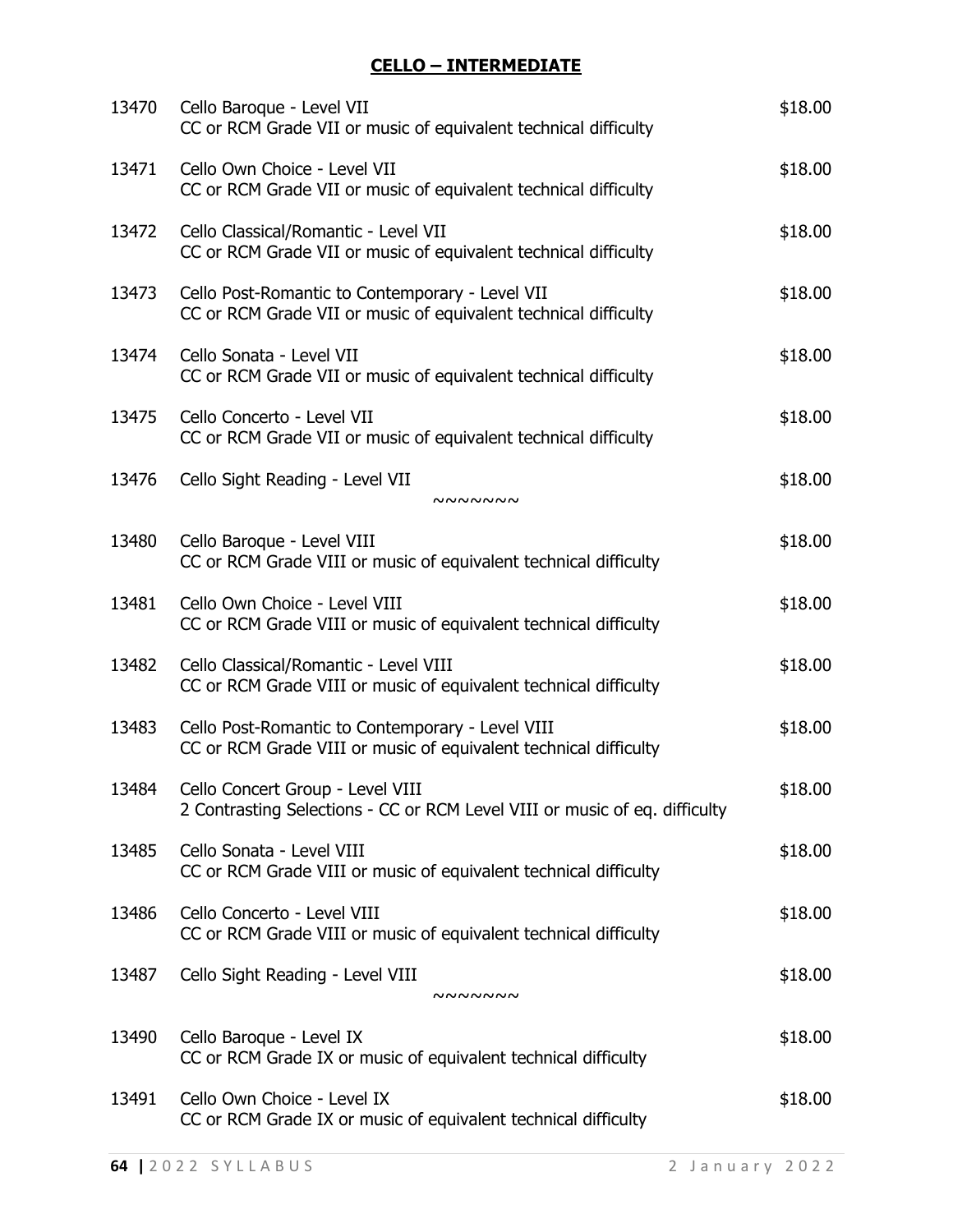| 13492 | Cello Classical/Romantic - Level IX<br>CC or RCM Grade IX or music of equivalent technical difficulty            | \$18.00 |
|-------|------------------------------------------------------------------------------------------------------------------|---------|
| 13493 | Cello Post-Romantic to Contemporary - Level IX<br>CC or RCM Grade IX or music of equivalent technical difficulty | \$18.00 |
| 13494 | Cello Concert Group - Level IX<br>2 Contrasting Selections - CC or RCM Level IX or music of eq. difficulty       | \$18.00 |
| 13495 | Cello Sonata - Level IX<br>CC or RCM Grade IX or music of equivalent technical difficulty                        | \$18.00 |
| 13496 | Cello Concerto - Level IX<br>CC or RCM Grade IX or music of equivalent technical difficulty                      | \$18.00 |
| 13497 | Cello Sight Reading - Level IX                                                                                   | \$18.00 |

## **CELLO - SENIOR**

| 13500 | Cello Baroque - Students up to and including high school age<br>CC or RCM Grade 10 or ARCT or music of equivalent technical difficulty            | \$22.00 |
|-------|---------------------------------------------------------------------------------------------------------------------------------------------------|---------|
| 13501 | Cello Own Choice - Students up to and including high school age<br>CC or RCM Grade 10 or ARCT or music of equivalent technical difficulty         | \$22.00 |
| 13502 | Cello Classical/Romantic - Students up to and including high school age<br>CC or RCM Grade 10 or ARCT or music of equivalent technical difficulty | \$22.00 |
| 13503 | Cello Post-Romantic to Contemporary - Students up to and including high<br>CC or RCM Grade 10 or ARCT or music of equivalent technical difficulty | \$22.00 |
| 13504 | Cello Concert Group - Students up to and including high school age<br>2 Contrasting Selections - CC or RCM Gr. 10/ARCT or music of eq.            | \$22.00 |
| 13505 | Cello Sonata - Students up to and including high school age<br>CC or RCM Grade 10 or ARCT or music of equivalent technical difficulty             | \$22.00 |
| 13506 | Cello Concerto - Students up to and including high school age<br>CC or RCM Grade 10 or ARCT or music of equivalent technical difficulty           | \$22.00 |
| 13507 | Cello Sight Reading - Students up to and including high school age<br>NNNNNN                                                                      | \$22.00 |
| 13510 | Cello Baroque - Students of post-secondary age<br>CC or RCM Grade 10 or ARCT or music of equivalent technical difficulty                          | \$22.00 |
| 13511 | Cello Own Choice - Students of post-secondary age<br>CC or RCM Grade 10 or ARCT or music of equivalent technical difficulty                       | \$22.00 |
| 13512 | Cello Classical/Romantic - Students of post-secondary age<br>CC or RCM Grade 10 or ARCT or music of equivalent technical difficulty               | \$22.00 |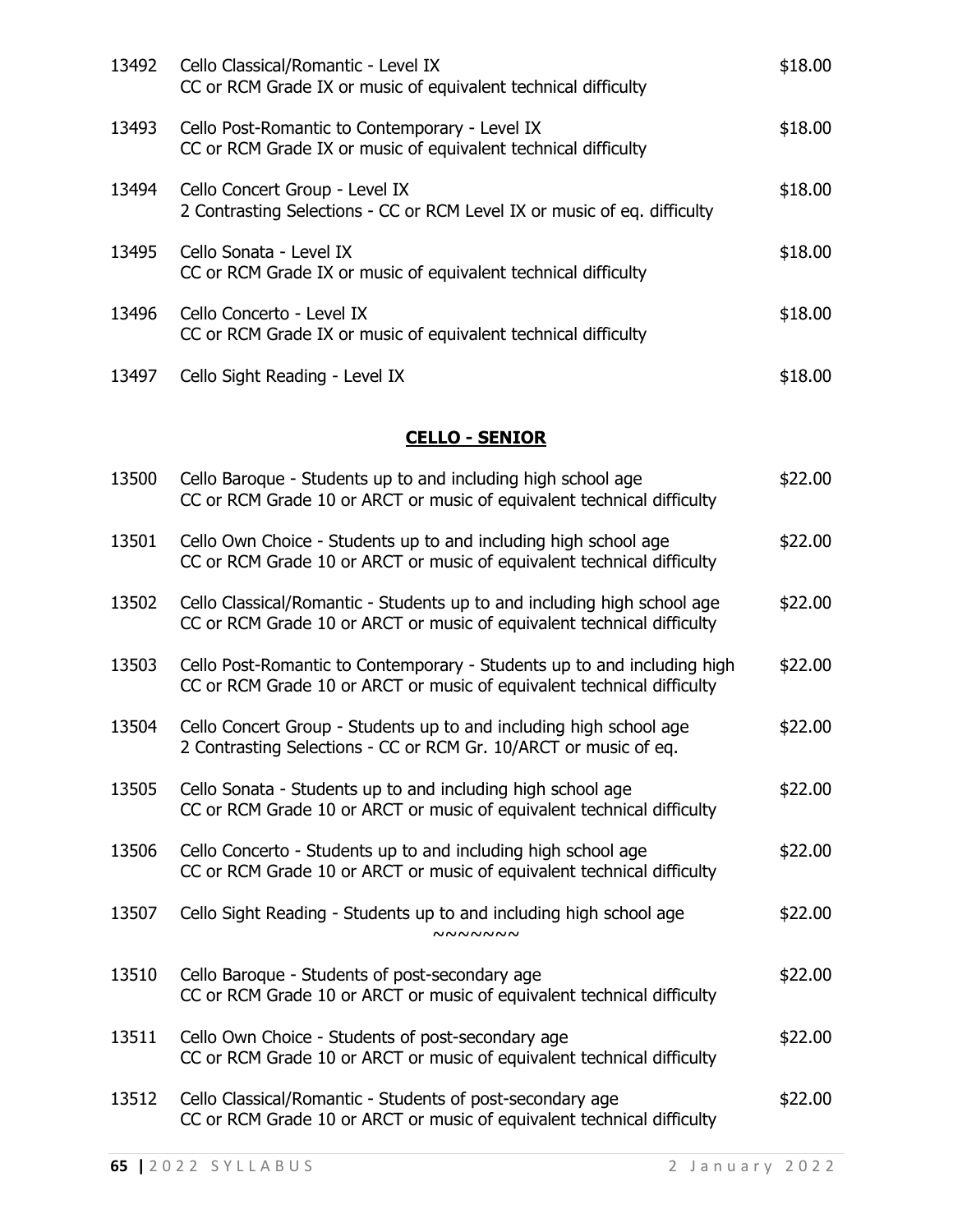| 13513 | Cello Post-Romantic to Contemporary - Students of post-secondary age<br>CC or RCM Grade 10 or ARCT or music of equivalent technical difficulty | \$22.00 |
|-------|------------------------------------------------------------------------------------------------------------------------------------------------|---------|
| 13514 | Cello Concert Group - Students of post-secondary age<br>2 Contrasting Selections - CC or RCM Gr. 10/ARCT or music of eq.                       | \$22.00 |
| 13515 | Cello Sonata - Students of post-secondary age<br>CC or RCM Grade 10 or ARCT or music of equivalent technical difficulty                        | \$22.00 |
| 13516 | Cello Concerto - Students of post-secondary age<br>CC or RCM Grade 10 or ARCT or music of equivalent technical difficulty                      | \$22.00 |
| 13517 | Cello Sight Reading - Students of post-secondary age                                                                                           | 22.00   |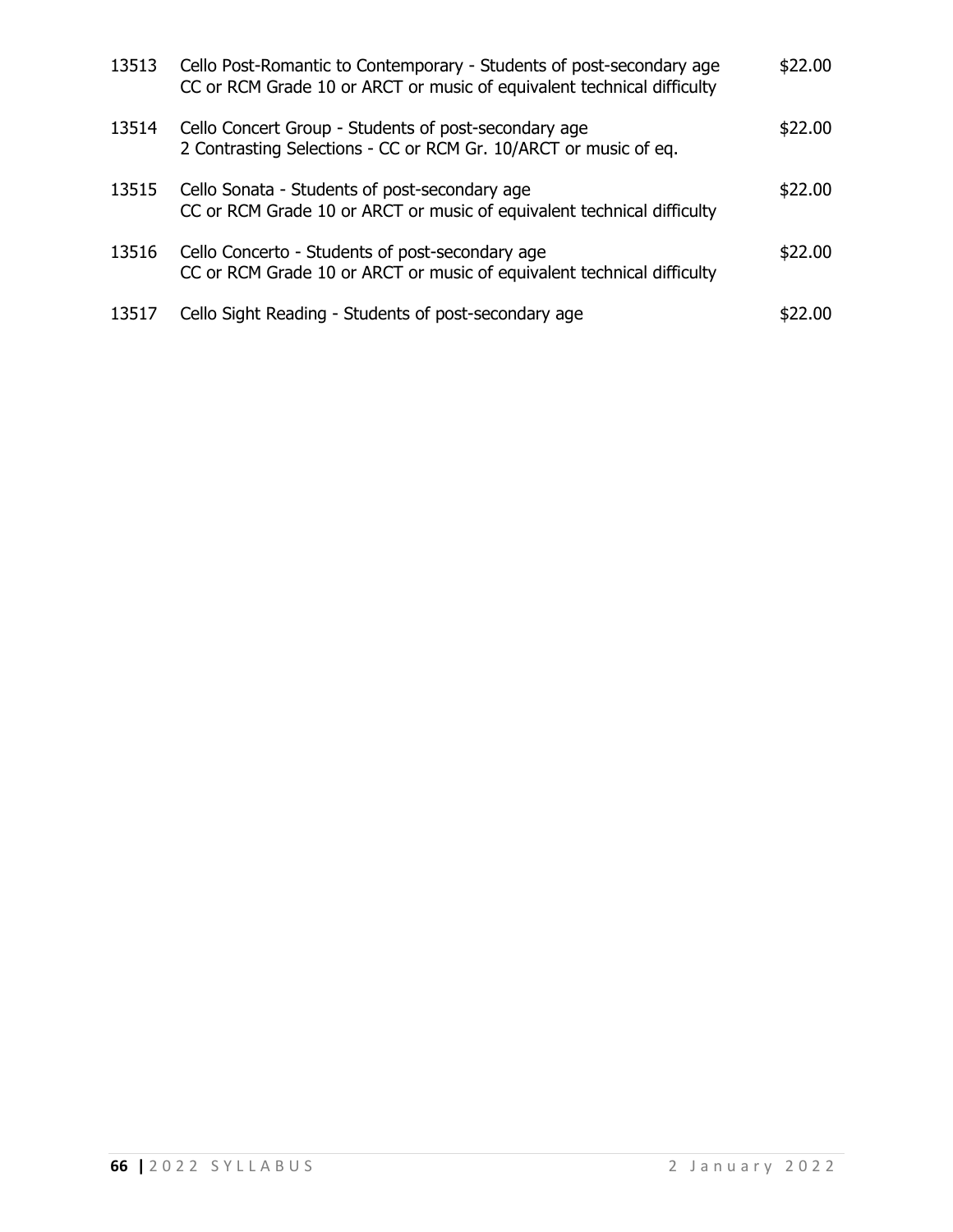# **DOUBLE BASS - JUNIOR**

See note at beginning of string section regarding music selection and rules for string players.

| 13600 | Double Bass Own Choice - Preparatory<br>CC or RCM Preparatory level or music of equivalent technical difficulty                   | \$16.00 |
|-------|-----------------------------------------------------------------------------------------------------------------------------------|---------|
| 13601 | Double Bass Own Choice - Preparatory<br>CC or RCM Preparatory level or music of equivalent technical difficulty<br><b>NNNNNNN</b> | \$16.00 |
| 13610 | Double Bass Own Choice - Level I<br>CC or RCM Grade I or music of equivalent technical difficulty                                 | \$16.00 |
| 13611 | Double Bass Own Choice - Level 1<br>CC or RCM Grade I or music of equivalent technical difficulty<br><b>NNNNNNN</b>               | \$16.00 |
| 13620 | Double Bass Own Choice - Level II<br>CC or RCM Grade II or music of equivalent technical difficulty                               | \$16.00 |
| 13621 | Double Bass Own Choice - Level II<br>CC or RCM Grade II or music of equivalent technical difficulty<br><b>NNNNNNN</b>             | \$16.00 |
| 13630 | Double Bass Own Choice - Level III<br>CC or RCM Grade III or music of equivalent technical difficulty                             | \$16.00 |
| 13631 | Double Bass Own Choice - Level III<br>CC or RCM Grade III or music of equivalent technical difficulty                             | \$16.00 |
| 13632 | Double Bass Sonata - Level III<br>CC or RCM Grade III or music of equivalent technical difficulty                                 | \$16.00 |
| 13633 | Double Bass Concerto - Level III<br>CC or RCM Grade III or music of equivalent technical difficulty                               | \$16.00 |
|       | 13634 Double Bass Sight Reading - Level III<br>nnnnnn                                                                             | \$16.00 |
| 13640 | Double Bass Baroque - Level IV<br>CC or RCM Grade IV or music of equivalent technical difficulty                                  | \$16.00 |
| 13641 | Double Bass Own Choice - Level IV<br>CC or RCM Grade IV or music of equivalent technical difficulty                               | \$16.00 |
| 13642 | Double Bass Classical/Romantic - Level IV<br>CC or RCM Grade IV or music of equivalent technical difficulty                       | \$16.00 |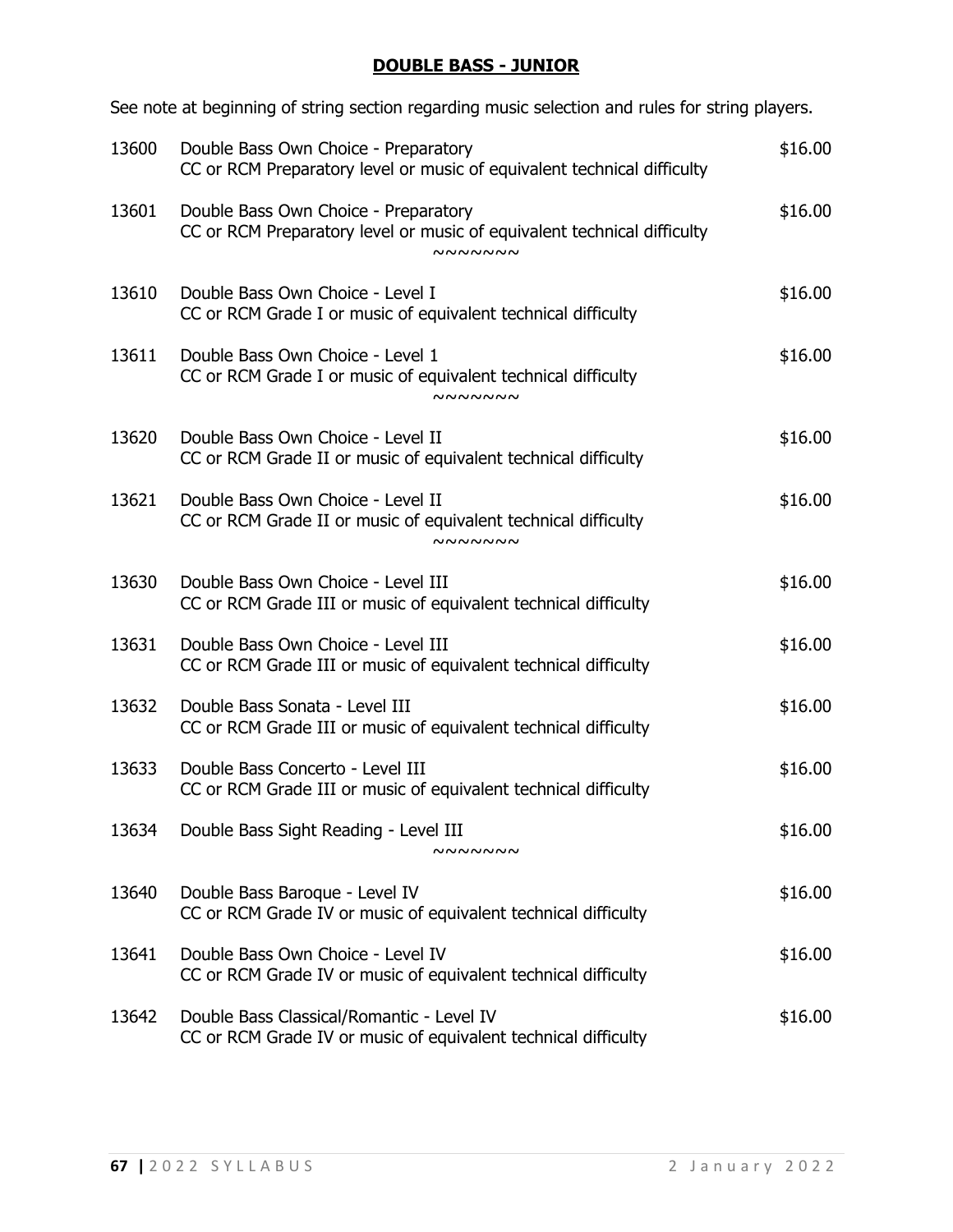| 13643 | Double Bass Post-Romantic to Contemporary - Level IV<br>CC or RCM Grade IV or music of equivalent technical difficulty | \$16.00 |
|-------|------------------------------------------------------------------------------------------------------------------------|---------|
| 13644 | Double Bass Sonata - Level IV<br>CC or RCM Grade IV or music of equivalent technical difficulty                        | \$16.00 |
| 13645 | Double Bass Concerto - Level IV<br>CC or RCM Grade IV or music of equivalent technical difficulty                      | \$16.00 |
| 13646 | Double Bass Sight Reading - Level IV<br>nnnnnn                                                                         | \$16.00 |
| 13650 | Double Bass Baroque - Level V<br>CC or RCM Grade V or music of equivalent technical difficulty                         | \$16.00 |
| 13651 | Double Bass Own Choice - Level V<br>CC or RCM Grade V or music of equivalent technical difficulty                      | \$16.00 |
| 13652 | Double Bass Classical/Romantic - Level V<br>CC or RCM Grade V or music of equivalent technical difficulty              | \$16.00 |
| 13653 | Double Bass Post-Romantic to Contemporary - Level V<br>CC or RCM Grade V or music of equivalent technical difficulty   | \$16.00 |
| 13654 | Double Bass Sonata - Level V<br>CC or RCM Grade V or music of equivalent technical difficulty                          | \$16.00 |
| 13655 | Double Bass Concerto - Level V<br>CC or RCM Grade V or music of equivalent technical difficulty                        | \$16.00 |
| 13656 | Double Bass Sight Reading - Level V<br><b>NNNNNNN</b>                                                                  | \$16.00 |
| 13660 | Double Bass Baroque - Level VI<br>CC or RCM Grade VI or music of equivalent technical difficulty                       | \$16.00 |
| 13661 | Double Bass Own Choice - Level VI<br>CC or RCM Grade VI or music of equivalent technical difficulty                    | \$16.00 |
| 13662 | Double Bass Classical/Romantic - Level VI<br>CC or RCM Grade VI or music of equivalent technical difficulty            | \$16.00 |
| 13663 | Double Bass Post-Romantic to Contemporary - Level VI<br>CC or RCM Grade VI or music of equivalent technical difficulty | \$16.00 |
| 13664 | Double Bass Sonata - Level VI<br>CC or RCM Grade VI or music of equivalent technical difficulty                        | \$16.00 |
| 13665 | Double Bass Concerto - Level VI<br>CC or RCM Grade VI or music of equivalent technical difficulty                      | \$16.00 |
| 13666 | Double Bass Sight Reading - Level VI                                                                                   | \$16.00 |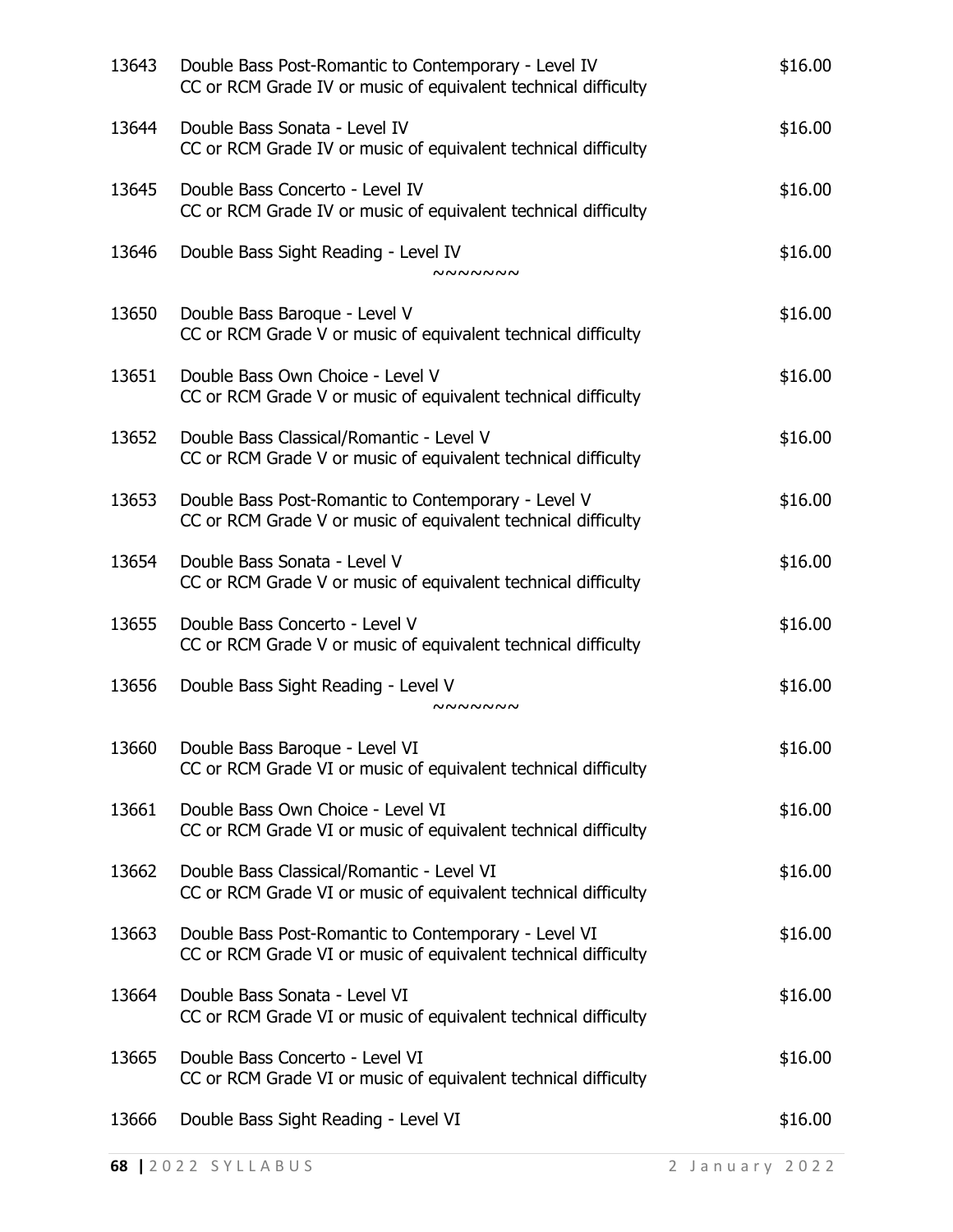# **DOUBLE BASS - INTERMEDIATE**

| 13670 | Double Bass Baroque - Level VII<br>CC or RCM Grade VII or music of equivalent technical difficulty                         | \$18.00 |
|-------|----------------------------------------------------------------------------------------------------------------------------|---------|
| 13671 | Double Bass Own Choice - Level VII<br>CC or RCM Grade VII or music of equivalent technical difficulty                      | \$18.00 |
| 13672 | Double Bass Classical/Romantic - Level VII<br>CC or RCM Grade VII or music of equivalent technical difficulty              | \$18.00 |
| 13673 | Double Bass Post-Romantic to Contemporary - Level VII<br>CC or RCM Grade VII or music of equivalent technical difficulty   | \$18.00 |
| 13674 | Double Bass Sonata - Level VII<br>CC or RCM Grade VII or music of equivalent technical difficulty                          | \$18.00 |
| 13675 | Double Bass Concerto - Level VII<br>CC or RCM Grade VII or music of equivalent technical difficulty                        | \$18.00 |
| 13676 | Double Bass Sight Reading - Level VII<br><b>NNNNNNN</b>                                                                    | \$18.00 |
| 13680 | Double Bass Baroque - Level VIII<br>CC or RCM Grade VIII or music of equivalent technical difficulty                       | \$18.00 |
| 13681 | Double Bass Own Choice - Level VIII<br>CC or RCM Grade VIII or music of equivalent technical difficulty                    | \$18.00 |
| 13682 | Double Bass Classical/Romantic - Level VIII<br>CC or RCM Grade VIII or music of equivalent technical difficulty            | \$18.00 |
| 13683 | Double Bass Post-Romantic to Contemporary - Level VIII<br>CC or RCM Grade VIII or music of equivalent technical difficulty | \$18.00 |
| 13684 | Double Bass Concert Group - Level VIII<br>2 Contrasting Selections - CC or RCM Level VIII or music of eq. difficulty       | \$18.00 |
| 13685 | Double Bass Sonata - Level VIII<br>CC or RCM Grade VIII or music of equivalent technical difficulty                        | \$18.00 |
| 13686 | Double Bass Concerto - Level VIII<br>CC or RCM Grade VIII or music of equivalent technical difficulty                      | \$18.00 |
| 13687 | Double Bass Sight Reading - Level VIII<br><b>NNNNNNN</b>                                                                   | \$18.00 |
| 13690 | Double Bass Baroque - Level IX<br>CC or RCM Grade IX or music of equivalent technical difficulty                           | \$18.00 |
| 13691 | Double Bass Own Choice - Level IX<br>CC or RCM Grade IX or music of equivalent technical difficulty                        | \$18.00 |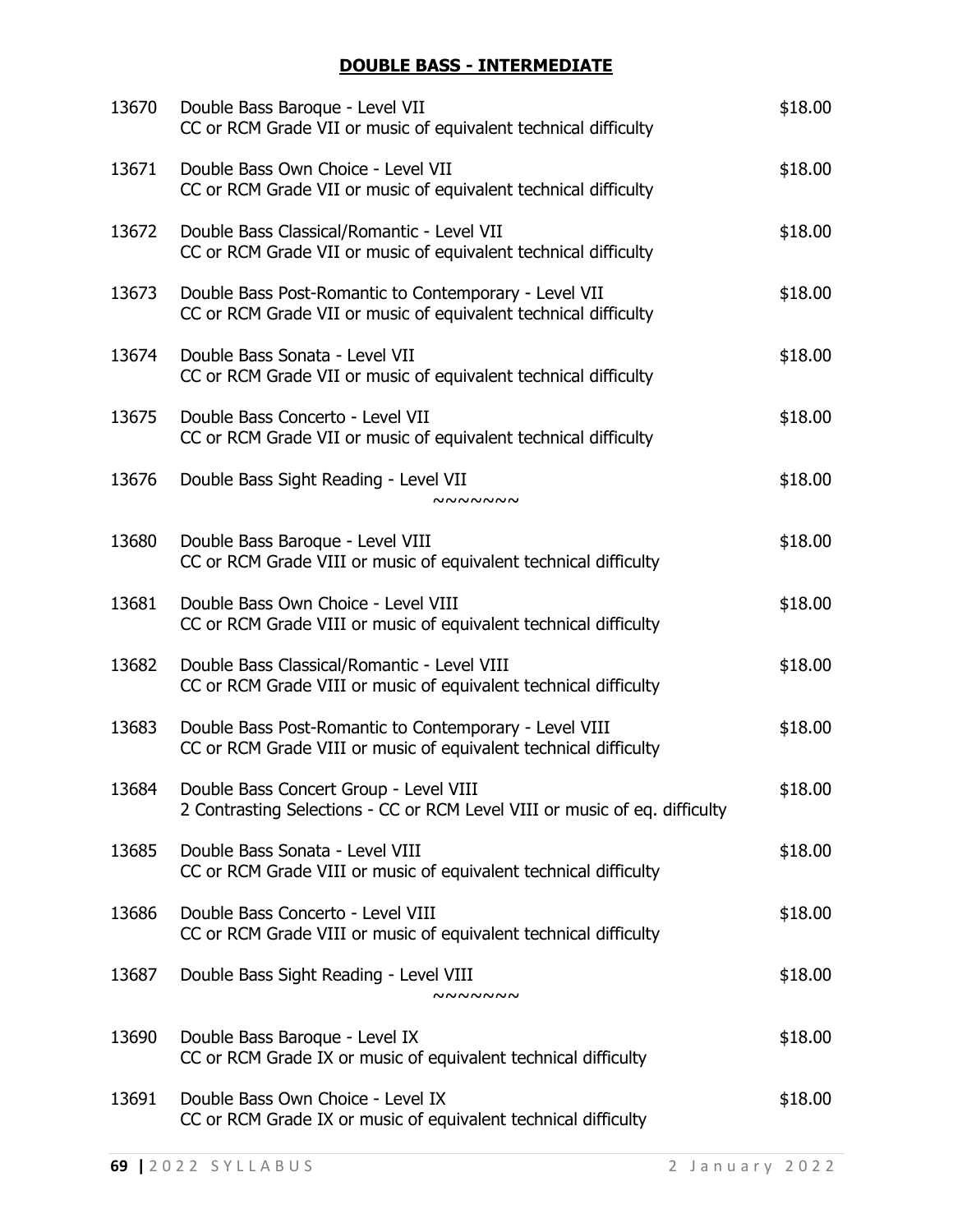| 13692 | Double Bass Classical/Romantic - Level IX<br>CC or RCM Grade IX or music of equivalent technical difficulty            | \$18.00 |
|-------|------------------------------------------------------------------------------------------------------------------------|---------|
| 13693 | Double Bass Post-Romantic to Contemporary - Level IX<br>CC or RCM Grade IX or music of equivalent technical difficulty | \$18.00 |
| 13694 | Double Bass Concert Group - Level IX<br>2 Contrasting Selections - CC or RCM Level IX or music of eq. difficulty       | \$18.00 |
| 13695 | Double Bass Sonata - Level IX<br>CC or RCM Grade IX or music of equivalent technical difficulty                        | \$18.00 |
| 13696 | Double Bass Concerto - Level IX<br>CC or RCM Grade IX or music of equivalent technical difficulty                      | \$18.00 |
| 13697 | Double Bass Sight Reading - Level IX                                                                                   | \$18.00 |

## **DOUBLE BASS – SENIOR**

| 13700 | Double Bass Baroque - Students up to and including high school age<br>CC or RCM Grade 10 or ARCT or music of equivalent technical difficulty        | \$22.00 |
|-------|-----------------------------------------------------------------------------------------------------------------------------------------------------|---------|
| 13701 | Double Bass Own Choice - Students up to and including high school age<br>CC or RCM Grade 10 or ARCT or music of equivalent technical difficulty     | \$22.00 |
| 13702 | Double Bass Classical/Romantic - Students up to and including high<br>CC or RCM Grade 10 or ARCT or music of equivalent technical difficulty        | \$22.00 |
| 13703 | Double Bass Post-Romantic to Contemporary - Students up to and incl. high<br>CC or RCM Grade 10 or ARCT or music of equivalent technical difficulty | \$22.00 |
| 13704 | Double Bass Concert Gr. - Students up to and including high school age<br>2 Contrasting Selections - CC or RCM Gr. 10/ARCT or music of eq.          | \$22.00 |
| 13705 | Double Bass Sonata - Students up to and including high<br>CC or RCM Grade 10 or ARCT or music of equivalent technical difficulty                    | \$22.00 |
| 13706 | Double Bass Concerto - Students up to and including high<br>CC or RCM Grade 10 or ARCT or music of equivalent technical difficulty                  | \$22.00 |
| 13707 | Double Bass Sight Reading - Students up to and including high school age<br><b>NNNNNNN</b>                                                          | \$22.00 |
| 13710 | Double Bass Baroque - Students of post-secondary age<br>CC or RCM Grade 10 or ARCT or music of equivalent technical difficulty                      | \$22.00 |
| 13711 | Double Bass Own Choice - Students of post-secondary age<br>CC or RCM Grade 10 or ARCT or music of equivalent technical difficulty                   | \$22.00 |
| 13712 | Double Bass Classical/Romantic - Students of post-secondary age<br>CC or RCM Grade 10 or ARCT or music of equivalent technical difficulty           | \$22.00 |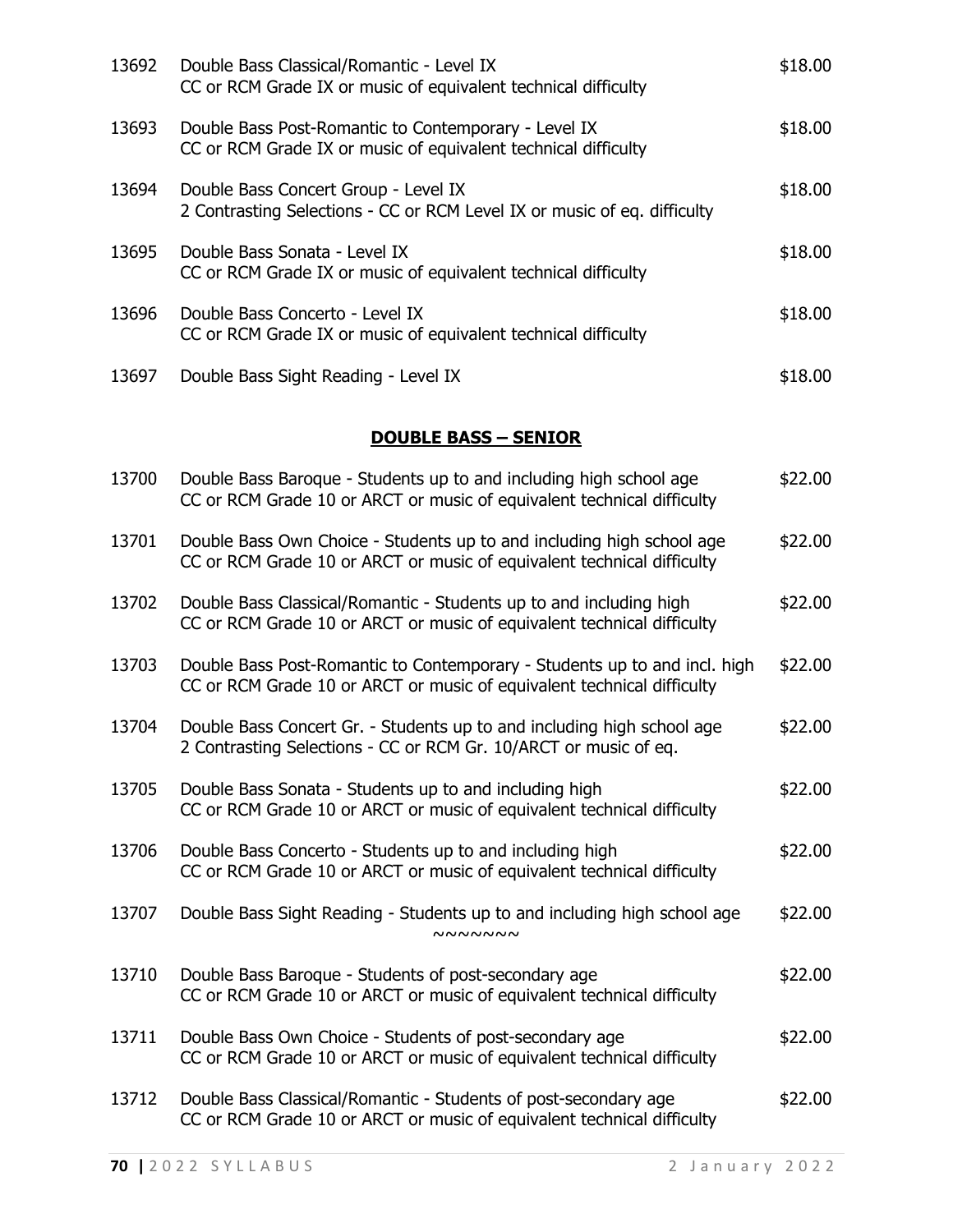| 13713 | Double Bass Post-Romantic to Contemporary - Students of post-secondary<br>CC or RCM Grade 10 or ARCT or music of equivalent technical difficulty | \$22.00 |
|-------|--------------------------------------------------------------------------------------------------------------------------------------------------|---------|
| 13714 | Double Bass Concert Group - Students of post-secondary age<br>2 Contrasting Selections - CC or RCM Gr. 10/ARCT or music of eq.                   | \$22.00 |
| 13715 | Double Bass Sonata - Students of post-secondary age<br>2 Contrasting Selections - CC or RCM Gr. 10/ARCT or music of eq.                          | \$22.00 |
| 13716 | Double Bass Concerto - Students of post-secondary age<br>2 Contrasting Selections - CC or RCM Gr. 10/ARCT or music of eq.                        | \$22.00 |
| 13717 | Double Bass Sight Reading - Students of post-secondary age                                                                                       | \$22.00 |

# **STRING MASTERCLASSES**

| 13850 | String Masterclass – Grade 5 or 6<br>20-minute mini-lesson with the adjudicator     | \$16.00 |
|-------|-------------------------------------------------------------------------------------|---------|
| 13851 | String Masterclass – Grade 7 or 8<br>20-minute mini-lesson with the adjudicator     | \$18.00 |
| 13852 | String Masterclass - Grade 9<br>20-minute mini-lesson with the adjudicator          | \$18.00 |
| 13853 | String Masterclass - Grade 10 or ARCT<br>20-minute mini-lesson with the adjudicator | \$22.00 |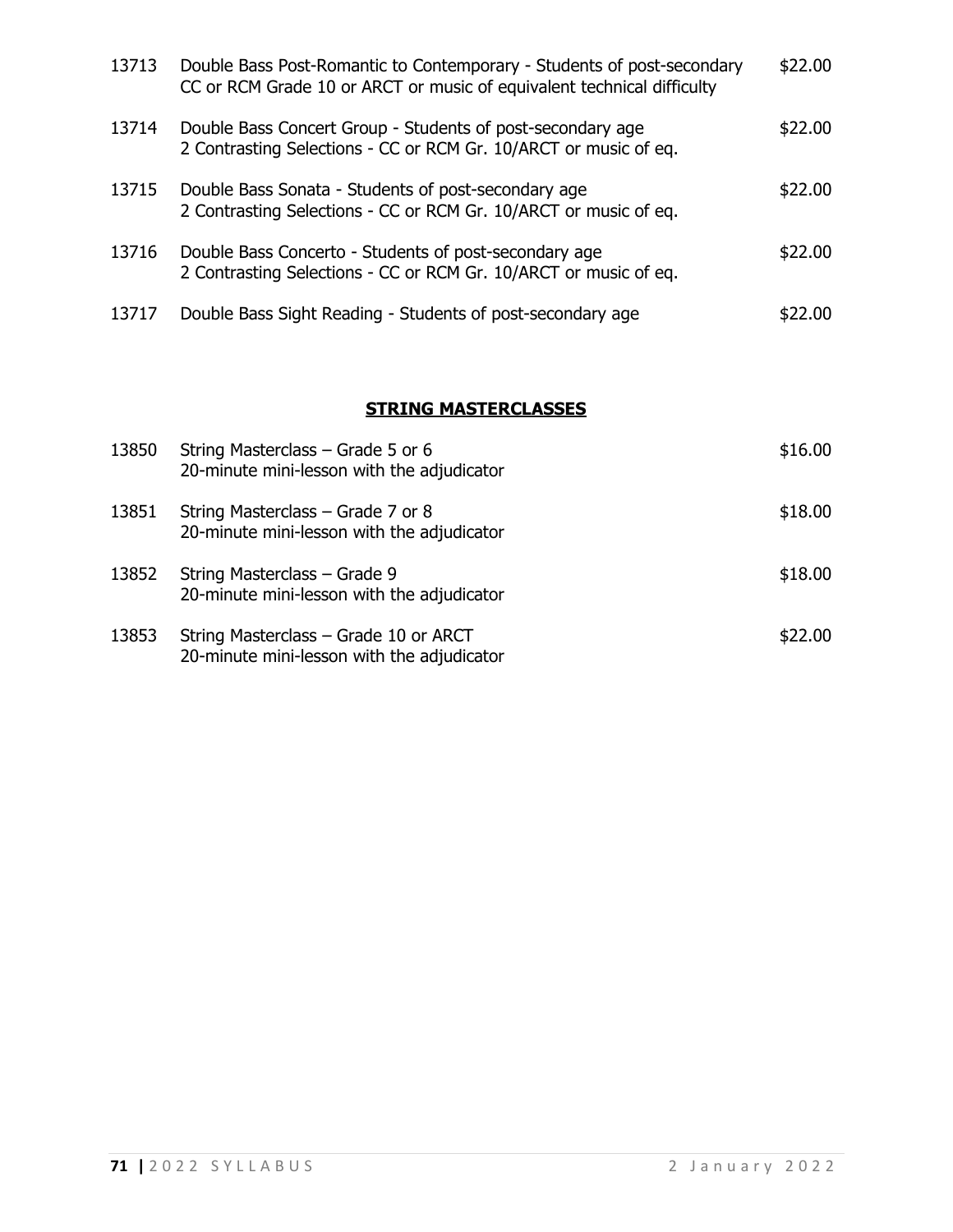#### **PROVINCIAL STRING (1300) CLASSES**

**NOTE: In order to be considered for Provincial Finals, competitors MUST enter the appropriate Provincial Class listed below PLUS at least one other class AND Sight Reading/Quick Study. Repertoire performed in this class will be the repertoire performed if chosen to move on to the Provincial Finals.**

#### **Memorization is mandatory except for Sonata selections.**

- 13998 Provincial String Class Intermediate **12998** Provincial String Class Intermediate 18 years of age and under Level of difficulty RCM / CC Grades 8-10; Violin: VD Grades 6-8; Cello: VD Grades 4-6 Maximum time - 20 minutes At least two (2) contrasting selections\*
- 13999 Provincial String Class Senior **\$35.00 \$35.00** 30 years of age and under Maximum time - 40 minutes At least two advanced selections\* reflecting a variety of styles and periods and including one or more movements of a multi-movement work

\* A selection is defined as "a single movement composition or one or more movements of a multimovement composition". In addition to Sonatas, Concertos, Suites etc., a group of pieces by the same composer or from an existing Collection by a composer is acceptable as a multi-movement work.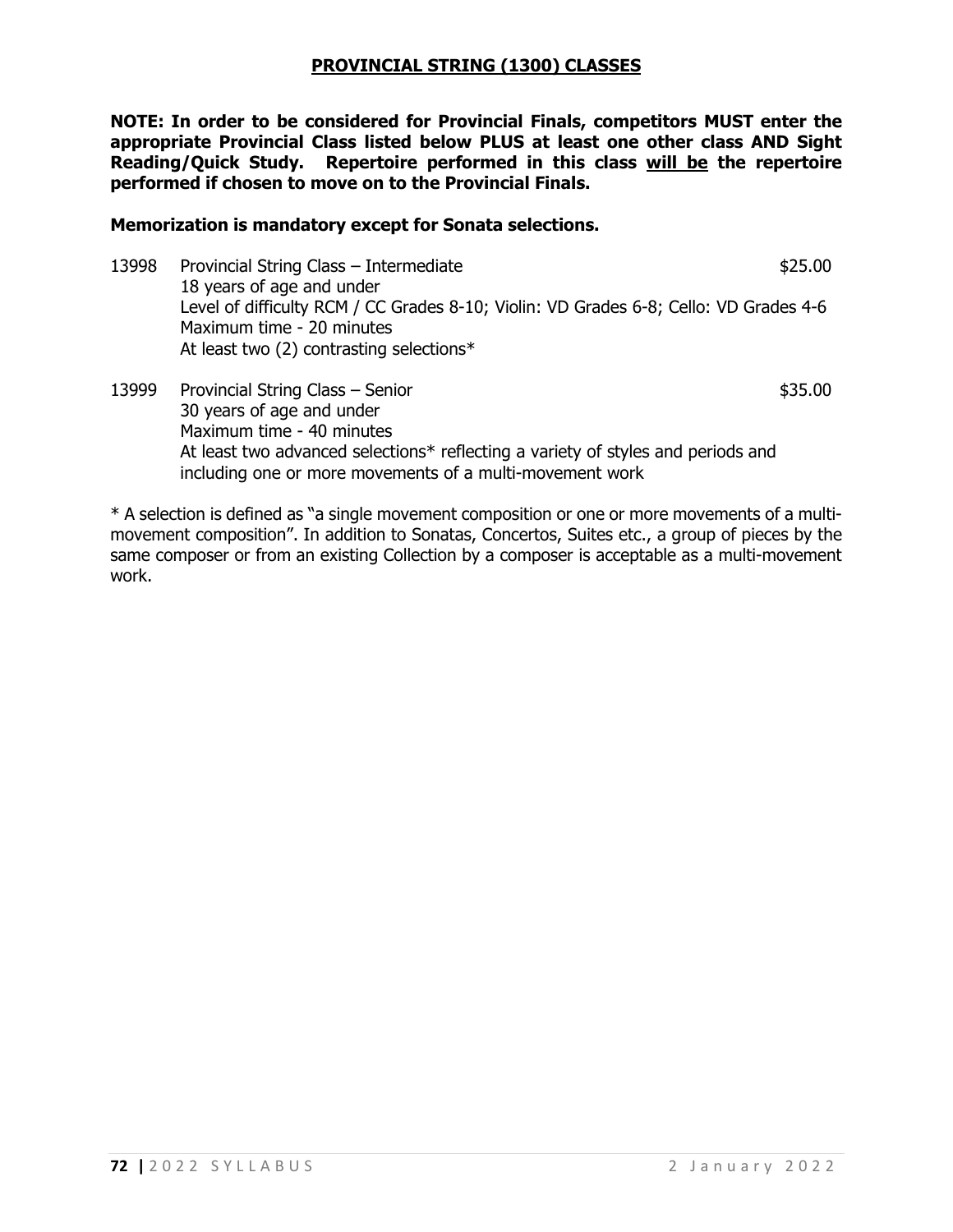# **GUITAR**

| 14100 | Classical Guitar $-15$ years and under<br>Own Choice - 2 selections                  | \$18.00 |
|-------|--------------------------------------------------------------------------------------|---------|
| 14101 | Classical Guitar - 15 years and under<br>Own Choice                                  | \$18.00 |
| 14102 | Classical Guitar Sight Reading $-15$ years and under                                 | \$18.00 |
| 14110 | Classical Guitar - Open<br>Own Choice - 2 contrasting selections                     | \$22.00 |
| 14111 | Classical Guitar - Open<br>Own Choice - 2 contrasting selections                     | \$22.00 |
| 14112 | Classical Guitar Concerto - Open<br>Own Choice                                       | \$22.00 |
| 14113 | Classical Guitar Sight Reading - Open                                                | \$22.00 |
| 14120 | Guitar (Not Classical) $-15$ year and under<br>Own Choice - 2 contrasting selections | \$18.00 |
| 14121 | Guitar (Not Classical) - 15 years and under<br>Own Choice                            | \$18.00 |
| 14122 | Guitar (Not Classical) Sight Reading $-15$ years and under                           | \$18.00 |
| 14130 | Guitar (Not Classical) - Open<br>Own Choice - 2 contrasting selections               | \$22.00 |
| 14131 | Guitar (Not Classical) - Open<br>Own Choice                                          | \$22.00 |
| 14132 | Guitar (Not Classical) Sight Reading - Open                                          | \$22.00 |

# **MANDOLIN**

| 14140 | <b>Mandolin</b><br>Own Choice - 2 contrasting selections | \$18.00 |
|-------|----------------------------------------------------------|---------|
| 14141 | <b>Mandolin</b><br>Own Choice                            | \$18.00 |
| 14142 | Mandolin Sight Reading                                   | \$18.00 |

**UKULELE**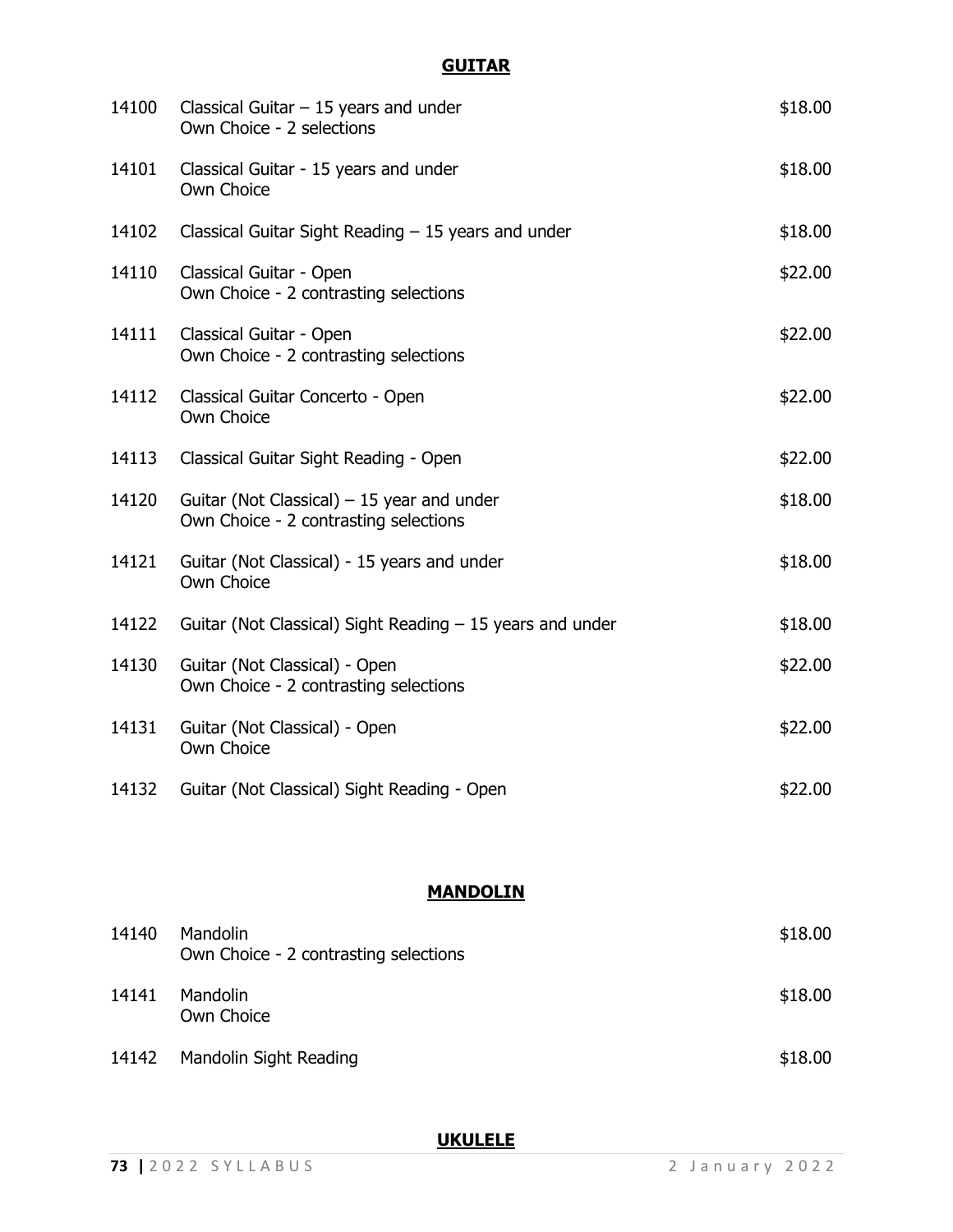| 14150 | Ukulele - Beginner<br>Own Choice - 2 contrasting selections     | \$16.00 |
|-------|-----------------------------------------------------------------|---------|
| 14151 | Ukulele - Junior<br>Own Choice - 2 contrasting selections       | \$16.00 |
| 14152 | Ukulele - Intermediate<br>Own Choice - 2 contrasting selections | \$18.00 |
| 14153 | Ukulele - Senior<br>Own Choice - 2 contrasting selections       | \$22.00 |
| 14154 | Ukulele Sight Reading<br><b>All Levels</b>                      | \$16.00 |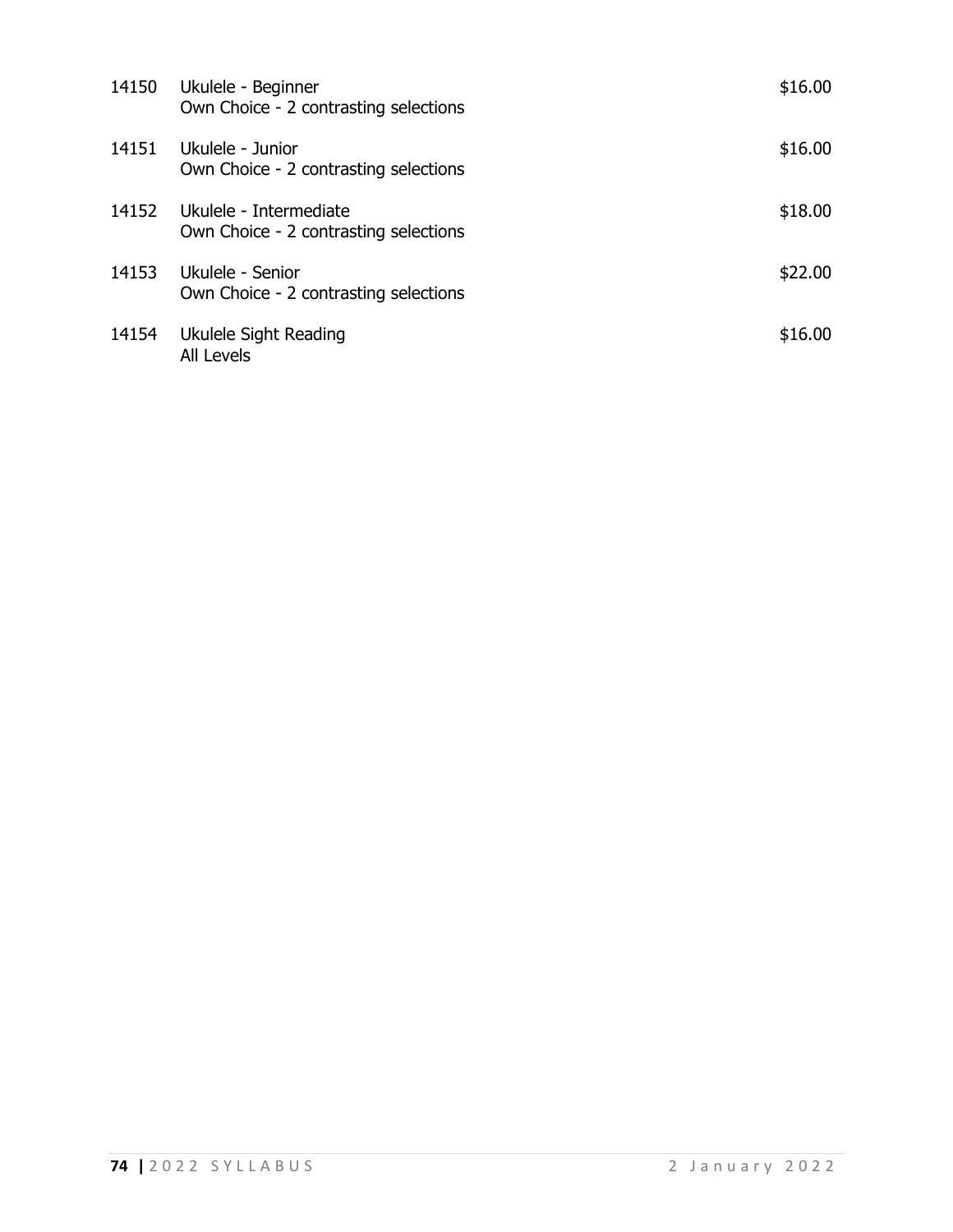#### **WOODWINDS**

Competitors must enter at only one level. Sonata and Concerto movements are not to be used for "Own Choice" or "Concert Group" selections except in the case of Baroque Sonatas (single movements) which may be used. All other Sonata and Concerto Movements must be entered in the appropriate Sonata and Concerto classes.

Woodwind Classes are categorized based on Royal Conservatory of Music (RCM) Syllabi. Please enter based on the grade level of the student.

Beginner – RCM Preparatory to Grade 2 Elementary – RCM Grade 3 to Grade 4 Junior – RCM Grade 5 to Grade 6 Intermediate – RCM Grade 7 to Grade 8 Senior – RCM Grade 9 to ARCT (note separate classes for high school and post-secondary age students)

To qualify for awards in the Junior category (Preparatory to Level VI) a competitor must enter in 2 solo classes plus sight reading where applicable. To qualify for awards in the Intermediate (Level VII-VIII) and Senior (Level IX and ARCT) Categories, students must enter a solo class, a Concerto OR Sonata class AND sight reading.

The selection of competitors to compete in the closing concerts is at the discretion of the adjudicators. The adjudicators will also suggest the piece to be performed, in consultation with the student and/or teacher from each competitor's festival repertoire.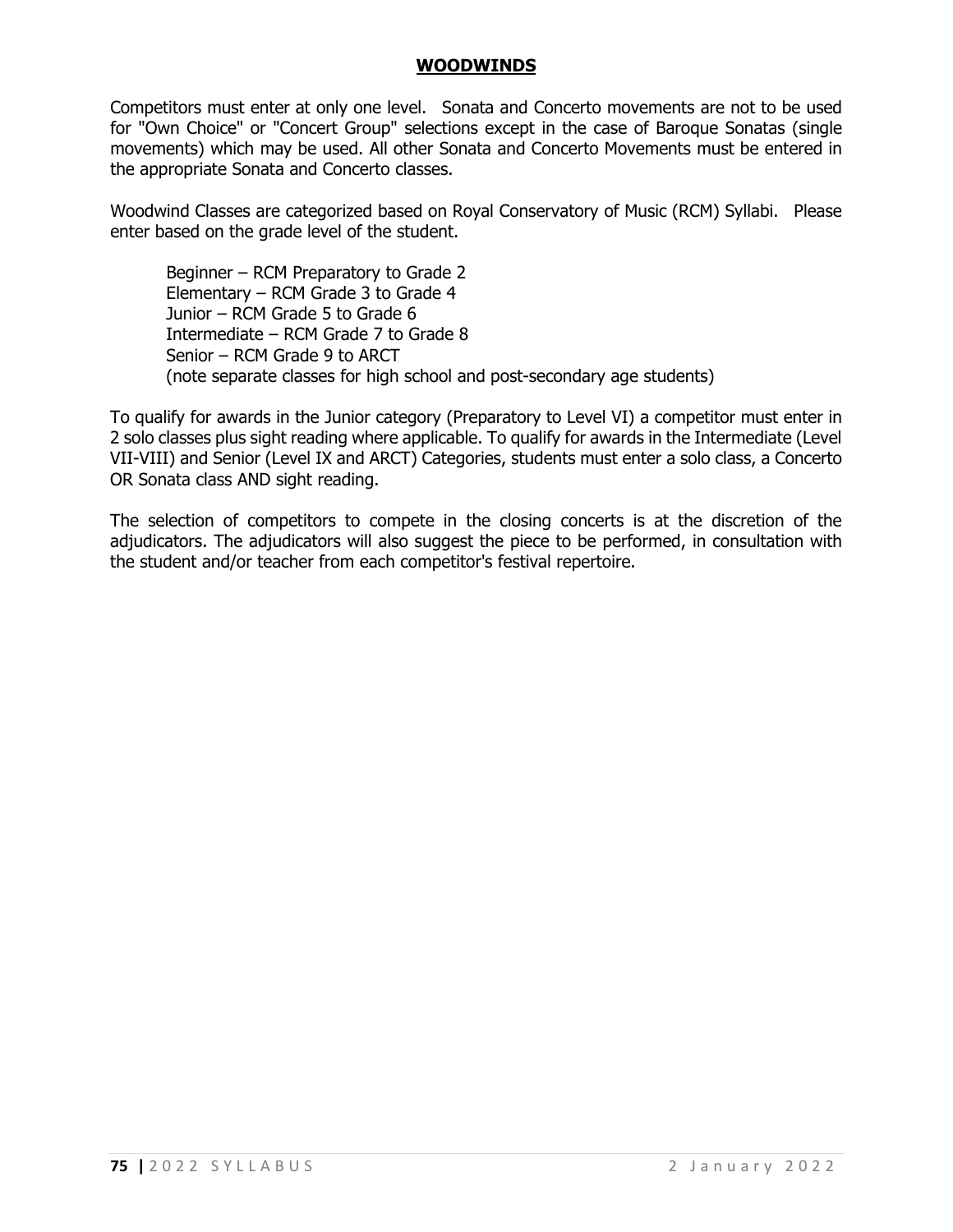# **FLUTE**

| 15100 | Flute - Beginner<br>RCM Preparatory to Grade 2 - Own Choice                                          | \$16.00 |
|-------|------------------------------------------------------------------------------------------------------|---------|
| 15101 | Flute - Beginner<br>RCM Preparatory to Grade 2 - Own Choice                                          | \$16.00 |
| 15110 | Flute - Elementary<br>RCM Grade 3 to Grade 4 - Own Choice                                            | \$16.00 |
| 15111 | Flute - Elementary<br>RCM Grade 3 to Grade 4 - Own Choice                                            | \$16.00 |
| 15112 | Flute Sight Reading - Elementary<br>RCM Grade 3 to Grade 4                                           | \$16.00 |
| 15120 | Flute - Junior<br>RCM Grade 5 to Grade 6 - Own Choice                                                | \$16.00 |
| 15121 | Flute - Junior<br>RCM Grade 5 to Grade 6 - Own Choice                                                | \$16.00 |
|       | 15122 Flute Sonatina/Sonata - Junior<br>RCM Grade 5 to Grade 6 - Own Choice                          | \$16.00 |
| 15123 | Flute Concertino/Concerto - Junior<br>RCM Grade 5 to Grade 6 - Own Choice                            | \$16.00 |
| 15124 | Flute Sight Reading - Junior<br>RCM Grade 5 to Grade 6                                               | \$16.00 |
| 15130 | Flute - Intermediate<br>RCM Grade 7 to Grade 8 - Own Choice                                          | \$18.00 |
| 15131 | Flute - Intermediate<br>RCM Grade 7 to Grade 8 - Own Choice                                          | \$18.00 |
| 15132 | Flute Sonata - Intermediate<br>RCM Grade 7 to Grade 8 - Own Choice                                   | \$18.00 |
| 15133 | Flute Concerto - Intermediate<br>RCM Grade 7 to Grade 8 - Own Choice                                 | \$18.00 |
| 15134 | Flute Concert Group - Intermediate<br>RCM Grade 7 to Grade 8 - Own Choice - 2 contrasting selections | \$18.00 |
| 15135 | Flute Sight Reading - Intermediate<br>RCM Grade 7 to Grade 8                                         | \$18.00 |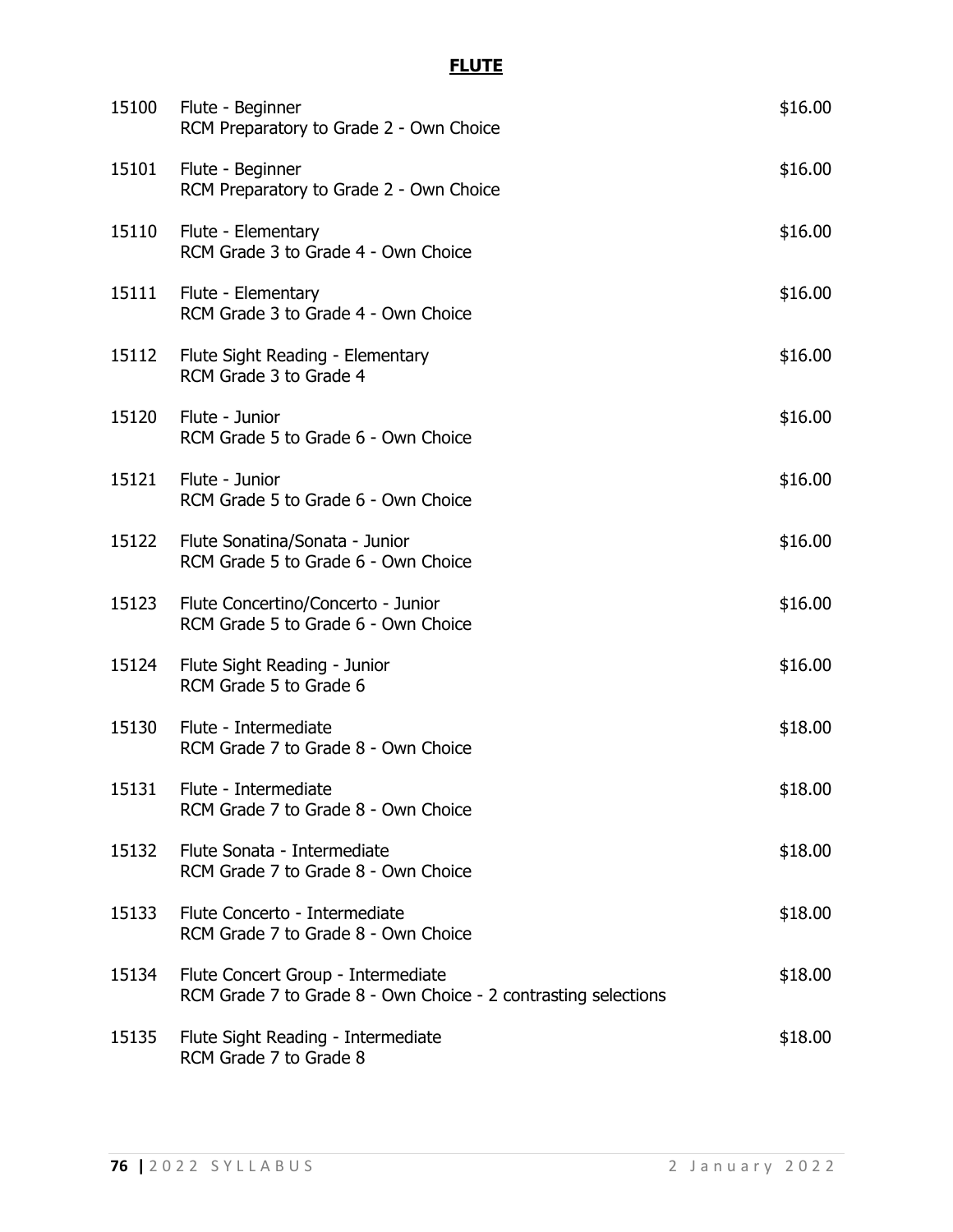| 15140 | Flute – Senior – Students up to and including high school age<br>RCM Grade 9 to ARCT - Own Choice                                   | \$22.00 |
|-------|-------------------------------------------------------------------------------------------------------------------------------------|---------|
| 15141 | Flute $-$ Senior $-$ Students up to and including high school age<br>RCM Grade 9 to ARCT - Own Choice                               | \$22.00 |
| 15142 | Flute Sonata – Students up to and including high school age<br>RCM Grade 9 to ARCT - Own Choice                                     | \$22.00 |
| 15143 | Flute Concerto – Students up to and including high school age<br>RCM Grade 9 to ARCT - Own Choice                                   | \$22.00 |
| 15144 | Flute Concert Group - Students up to and including high school age<br>RCM Grade 9 to ARCT - Own Choice - Two contrasting selections | \$22.00 |
| 15145 | Flute Sight Reading - Students up to and including high school age<br>RCM Grade 9 to ARCT                                           | \$22.00 |
| 15150 | Flute - Senior - Students of post-secondary age<br>RCM Grade 9 to ARCT - Own Choice                                                 | \$22.00 |
| 15151 | Flute – Senior – Students of post-secondary age<br>RCM Grade 9 to ARCT - Own Choice                                                 | \$22.00 |
| 15152 | Flute Sonata – Senior – Students of post-secondary age<br>RCM Grade 9 to ARCT - Own Choice                                          | \$22.00 |
| 15153 | Flute Concerto - Senior - Students of post-secondary age<br>RCM Grade 9 to ARCT - Own Choice                                        | \$22.00 |
| 15154 | Flute Concert Group – Senior – Students of post-secondary age<br>RCM Grade 9 to ARCT - Own Choice - Two contrasting selections      | \$22.00 |
| 15155 | Flute Sight Reading – Senior – Students of post-secondary age<br>RCM Grade 9 to ARCT                                                | \$22.00 |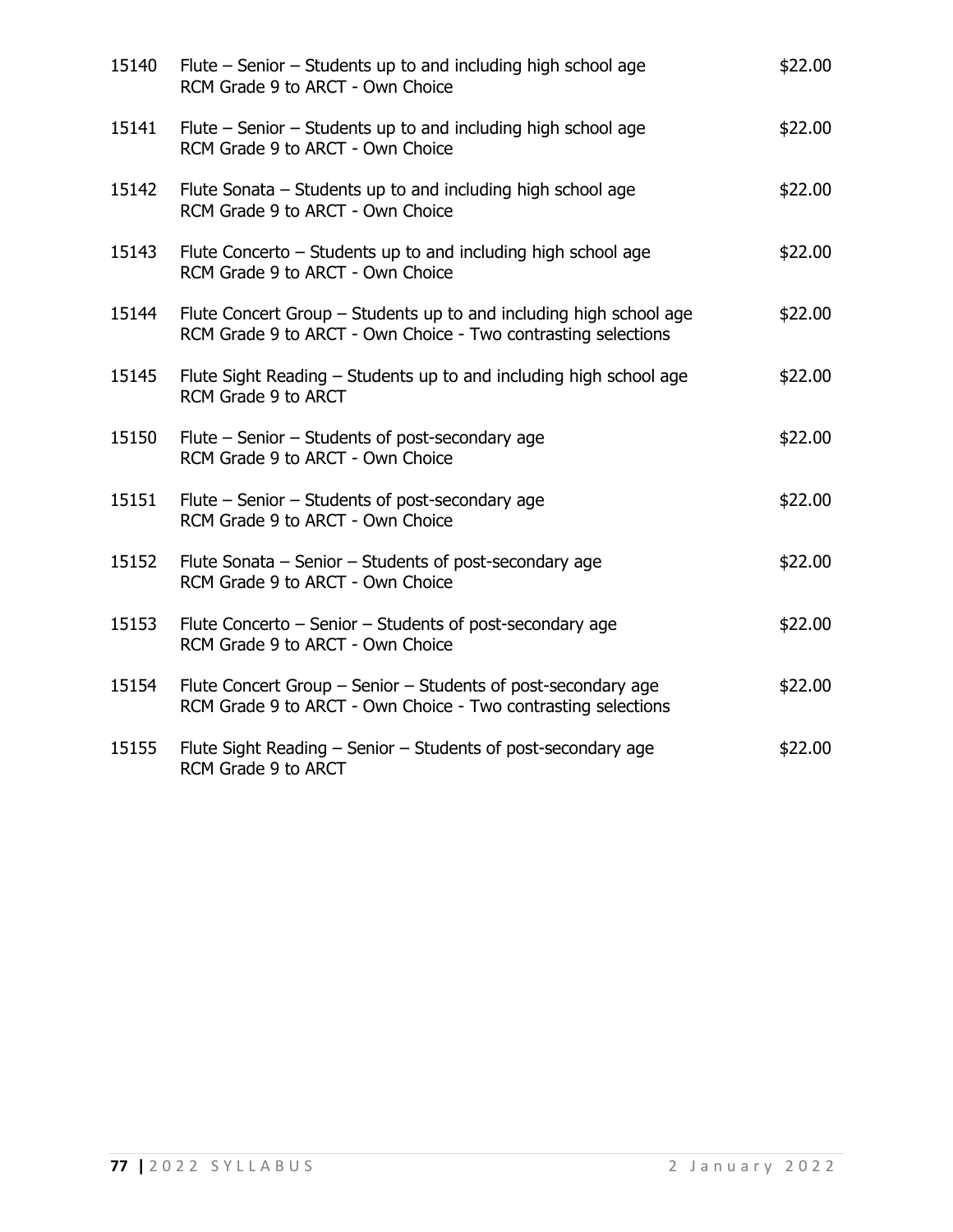# **OBOE**

| 15200 | Oboe - Beginner<br>RCM Preparatory to Grade 2 - Own Choice                               | \$16.00 |
|-------|------------------------------------------------------------------------------------------|---------|
| 15201 | Oboe - Beginner<br>RCM Preparatory to Grade 2 - Own Choice                               | \$16.00 |
| 15210 | Oboe - Elementary<br>RCM Grade 3 to Grade 4 - Own Choice                                 | \$16.00 |
| 15211 | Oboe - Elementary<br>RCM Grade 3 to Grade 4 - Own Choice                                 | \$16.00 |
|       | 15212 Oboe Sight Reading - Elementary<br>RCM Grade 3 to Grade 4                          | \$16.00 |
| 15220 | Oboe - Junior<br>RCM Grade 5 to Grade 6 - Own Choice                                     | \$16.00 |
| 15221 | Oboe - Junior<br>RCM Grade 5 to Grade 6 - Own Choice                                     | \$16.00 |
|       | 15222 Oboe Sonatina/Sonata - Junior<br>RCM Grade 5 to Grade 6 - Own Choice               | \$16.00 |
| 15223 | Oboe Concertino/Concerto - Junior<br>RCM Grade 5 to Grade 6 - Own Choice                 | \$16.00 |
| 15224 | Oboe Sight Reading - Junior<br>RCM Grade 5 to Grade 6                                    | \$16.00 |
| 15230 | Oboe - Intermediate<br>RCM Grade 7 to Grade 8 - Own Choice                               | \$18.00 |
|       | 15231 Oboe - Intermediate<br>RCM Grade 7 to Grade 8 - Own Choice                         | \$18.00 |
| 15232 | Oboe Sonata - Intermediate<br>RCM Grade 7 to Grade 8 - Own Choice                        | \$18.00 |
| 15233 | Oboe Concerto - Intermediate<br>RCM Grade 7 to Grade 8 - Own Choice                      | \$18.00 |
| 15234 | Oboe Concert Group - Intermediate<br>RCM Grade 7 to Grade 8 - Two contrasting selections | \$18.00 |
| 15235 | Oboe Sight Reading - Intermediate<br>RCM Grade 7 to Grade 8                              | \$18.00 |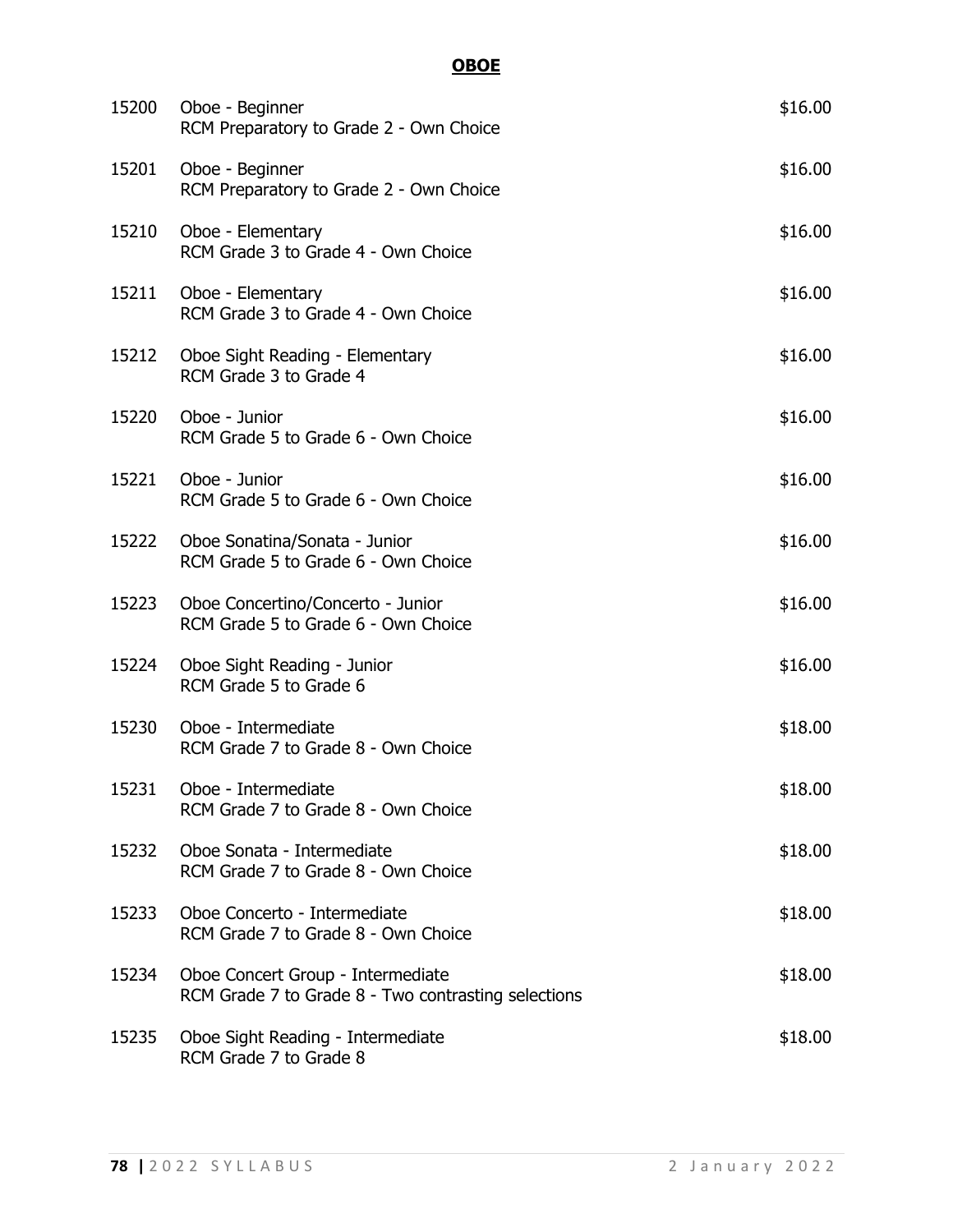| 15240 | Oboe – Senior – Students up to and including high school age<br>RCM Grade 9 to ARCT - Own Choice                               | \$22.00 |
|-------|--------------------------------------------------------------------------------------------------------------------------------|---------|
| 15241 | Oboe - Senior - Students up to and including high school age<br>RCM Grade 9 to ARCT - Own Choice                               | \$22.00 |
| 15242 | Oboe Sonata – Senior – Students up to and including high school age<br>RCM Grade 9 to ARCT - Own Choice                        | \$22.00 |
| 15243 | Oboe Concerto $-$ Senior $-$ Students up to and including high school age<br>RCM Grade 9 to ARCT - Own Choice                  | \$22.00 |
| 15244 | Oboe Concert Group – Senior – Students up to and including high school age<br>RCM Grade 9 to ARCT - Two contrasting selections | \$22.00 |
| 15245 | Oboe Sight Reading – Senior – Students up to and including high school age<br>RCM Grade 9 to ARCT                              | \$22.00 |
| 15250 | Oboe - Senior - Students of post-secondary age<br>RCM Grade 9 to ARCT - Own Choice                                             | \$22.00 |
| 15251 | Oboe - Senior - Students of post-secondary age<br>RCM Grade 9 to ARCT - Own Choice                                             | \$22.00 |
| 15252 | Oboe Sonata - Senior - Students of post-secondary age<br>RCM Grade 9 to ARCT - Own Choice                                      | \$22.00 |
| 15253 | Oboe Concerto $-$ Senior $-$ Students of post-secondary age<br>RCM Grade 9 to ARCT - Own Choice                                | \$22.00 |
| 15254 | Oboe Concert Group – Senior – Students of post-secondary age<br>RCM Grade 9 to ARCT - Two contrasting selections               | \$22.00 |
| 15255 | Oboe Sight Reading – Senior – Students of post-secondary age<br>RCM Grade 9 to ARCT                                            | \$22.00 |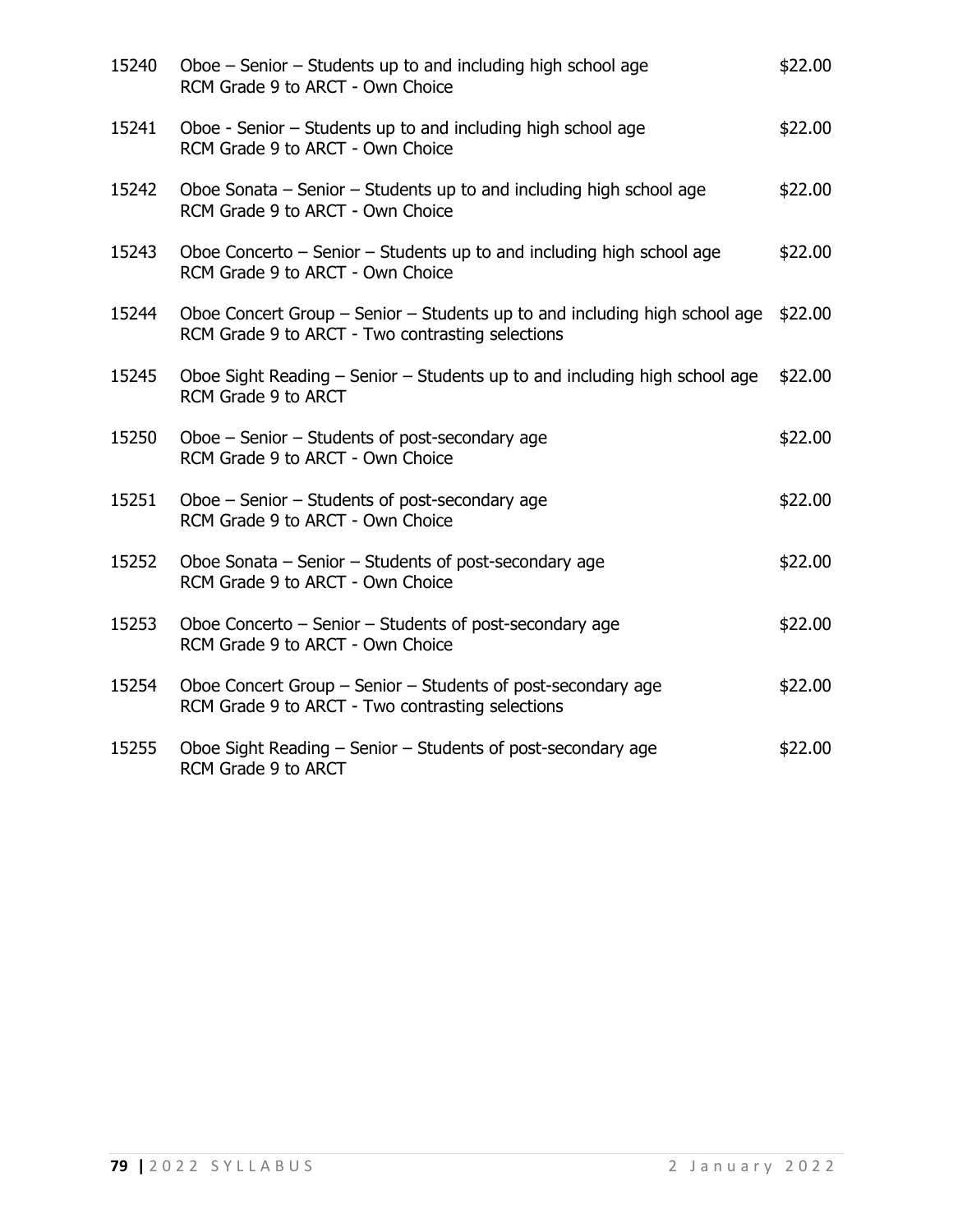# **CLARINET**

| 15300 | Clarinet - Beginner<br>RCM Preparatory to Grade 2 - Own Choice                               | \$16.00 |
|-------|----------------------------------------------------------------------------------------------|---------|
| 15301 | Clarinet - Beginner<br>RCM Preparatory to Grade 2 - Own Choice                               | \$16.00 |
| 15310 | Clarinet - Elementary<br>RCM Grade 3 to Grade 4 - Own Choice                                 | \$16.00 |
| 15311 | Clarinet - Elementary<br>RCM Grade 3 to Grade 4 - Own Choice                                 | \$16.00 |
|       | 15312 Clarinet Sight Reading - Elementary<br>RCM Grade 3 to Grade 4                          | \$16.00 |
| 15320 | Clarinet - Junior<br>RCM Grade 5 to Grade 6 - Own Choice                                     | \$16.00 |
| 15321 | Clarinet - Junior<br>RCM Grade 5 to Grade 6 - Own Choice                                     | \$16.00 |
|       | 15322 Clarinet Sonatina/Sonata - Junior<br>RCM Grade 5 to Grade 6 - Own Choice               | \$16.00 |
| 15323 | Clarinet Concertino/Concerto - Junior<br>RCM Grade 5 to Grade 6 - Own Choice                 | \$16.00 |
| 15324 | Clarinet Sight Reading - Junior<br>RCM Grade 5 to Grade 6                                    | \$16.00 |
| 15330 | Clarinet - Intermediate<br>RCM Grade 7 to Grade 8 - Own Choice                               | \$18.00 |
|       | 15331 Clarinet - Intermediate<br>RCM Grade 7 to Grade 8 - Own Choice                         | \$18.00 |
| 15332 | Clarinet Sonata - Intermediate<br>RCM Grade 7 to Grade 8 - Own Choice                        | \$18.00 |
| 15333 | Clarinet Concerto - Intermediate<br>RCM Grade 7 to Grade 8 - Own Choice                      | \$18.00 |
| 15334 | Clarinet Concert Group - Intermediate<br>RCM Grade 7 to Grade 8 - Two contrasting selections | \$18.00 |
| 15335 | Clarinet Sight Reading - Intermediate<br>RCM Grade 7 to Grade 8                              | \$18.00 |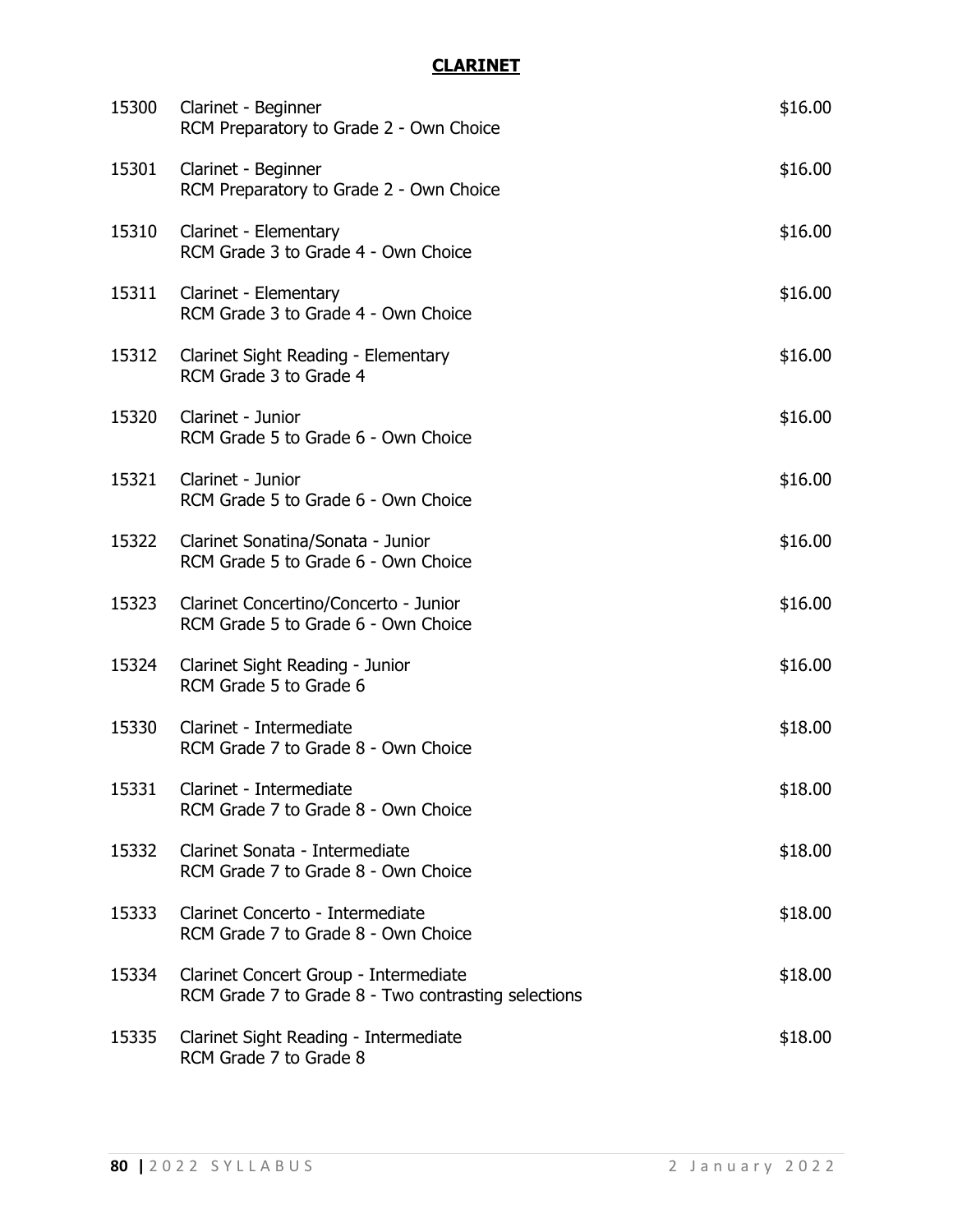| 15340 | Clarinet – Senior – Students up to and including high school age<br>RCM Grade 9 to ARCT - Own Choice                           | \$22.00 |
|-------|--------------------------------------------------------------------------------------------------------------------------------|---------|
| 15341 | Clarinet – Senior – Students up to and including high school age<br>RCM Grade 9 to ARCT - Own Choice                           | \$22.00 |
| 15342 | Clarinet Sonata - Senior - Students up to and including high school age<br>RCM Grade 9 to ARCT - Own Choice                    | \$22.00 |
| 15343 | Clarinet Concerto – Senior – Students up to and including high school age<br>RCM Grade 9 to ARCT - Own Choice                  | \$22.00 |
| 15344 | Clarinet Concert Group – Senior – Students up to and incl. high school age<br>RCM Grade 9 to ARCT - Two contrasting selections | \$22.00 |
| 15345 | Clarinet Sight Reading – Senior – Students up to and incl. high school age<br>RCM Grade 9 to ARCT                              | \$22.00 |
| 15350 | Clarinet - Senior - Students of post-secondary age<br>RCM Grade 9 to ARCT - Own Choice                                         | \$22.00 |
| 15351 | Clarinet - Senior - Students of post-secondary age<br>RCM Grade 9 to ARCT - Own Choice                                         | \$22.00 |
| 15352 | Clarinet Sonata – Senior – Students of post-secondary age<br>RCM Grade 9 to ARCT - Own Choice                                  | \$22.00 |
| 15353 | Clarinet Concerto - Senior - Students of post-secondary age<br>RCM Grade 9 to ARCT - Own Choice                                | \$22.00 |
| 15354 | Clarinet Concert Group - Senior - Students of post-secondary age<br>RCM Grade 9 to ARCT - Two contrasting selections           | \$22.00 |
| 15355 | Clarinet Sight Reading - Senior - Students of post-secondary age<br>RCM Grade 9 to ARCT                                        | \$22.00 |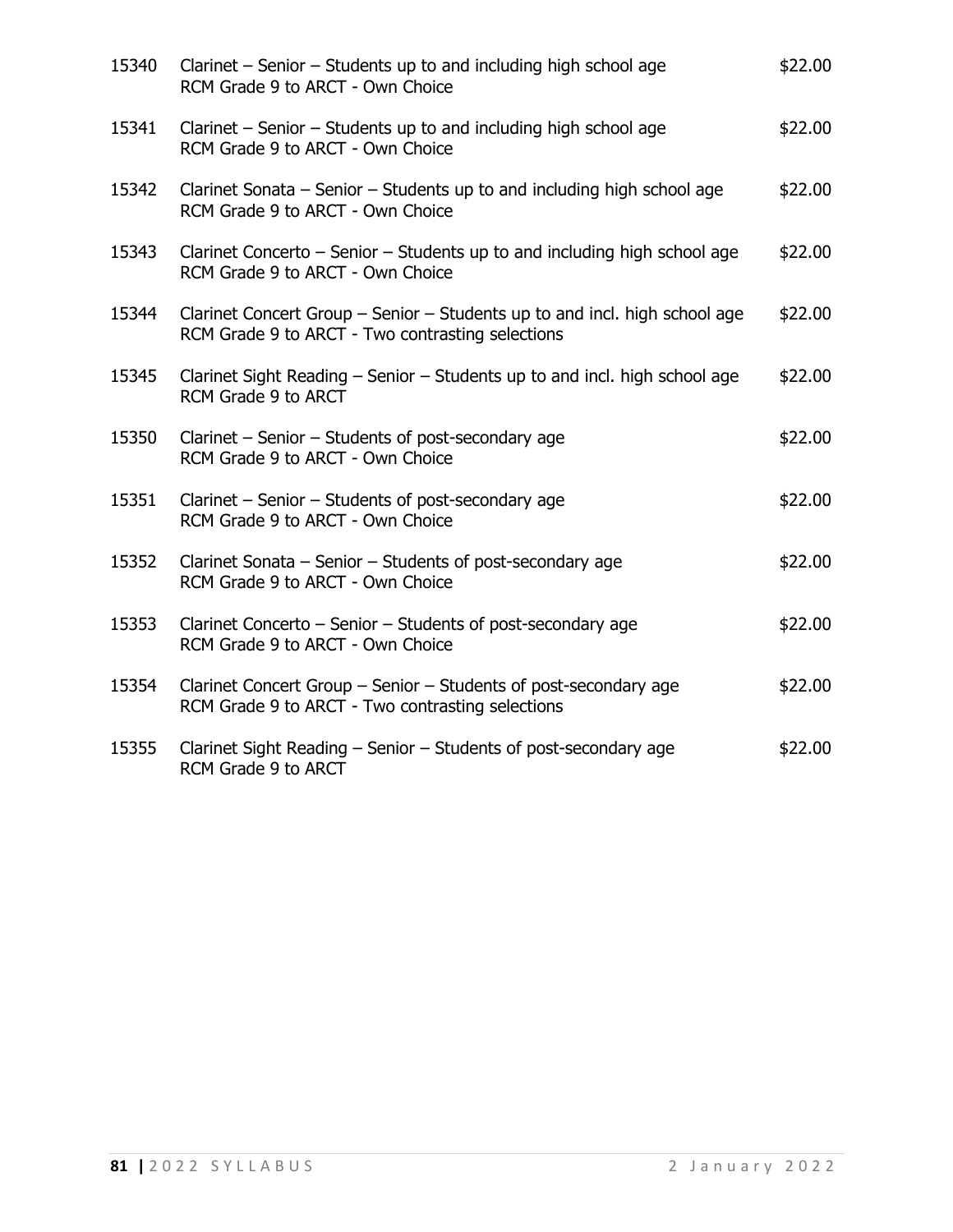# **BASSOON**

| 15400 | Bassoon - Beginner<br>RCM Preparatory to Grade 2 - Own Choice                               | \$16.00 |
|-------|---------------------------------------------------------------------------------------------|---------|
| 15401 | Bassoon - Beginner<br>RCM Preparatory to Grade 2 - Own Choice                               | \$16.00 |
| 15410 | Bassoon - Elementary<br>RCM Grade 3 to Grade 4 - Own Choice                                 | \$16.00 |
| 15411 | Bassoon - Elementary<br>RCM Grade 3 to Grade 4 - Own Choice                                 | \$16.00 |
| 15412 | Bassoon Sight Reading - Elementary<br>RCM Grade 3 to Grade 4                                | \$16.00 |
| 15420 | Bassoon - Junior<br>RCM Grade 5 to Grade 6 - Own Choice                                     | \$16.00 |
| 15421 | Bassoon - Junior<br>RCM Grade 5 to Grade 6 - Own Choice                                     | \$16.00 |
| 15422 | Bassoon Sonatina/Sonata - Junior<br>RCM Grade 5 to Grade 6 - Own Choice                     | \$16.00 |
| 15423 | Bassoon Concertino/Concerto - Junior<br>RCM Grade 5 to Grade 6 - Own Choice                 | \$16.00 |
| 15424 | Bassoon Sight Reading - Junior<br>RCM Grade 5 to Grade 6                                    | \$16.00 |
| 15430 | Bassoon - Intermediate<br>RCM Grade 7 to Grade 8 - Own Choice                               | \$18.00 |
| 15431 | Bassoon - Intermediate<br>RCM Grade 7 to Grade 8 - Own Choice                               | \$18.00 |
| 15432 | Bassoon Sonata - Intermediate<br>RCM Grade 7 to Grade 8 - Own Choice                        | \$18.00 |
| 15433 | Bassoon Concerto - Intermediate<br>RCM Grade 7 to Grade 8 - Own Choice                      | \$18.00 |
| 15434 | Bassoon Concert Group - Intermediate<br>RCM Grade 7 to Grade 8 - Two contrasting selections | \$18.00 |
| 15435 | Bassoon Sight Reading - Intermediate<br>RCM Grade 7 to Grade 8                              | \$18.00 |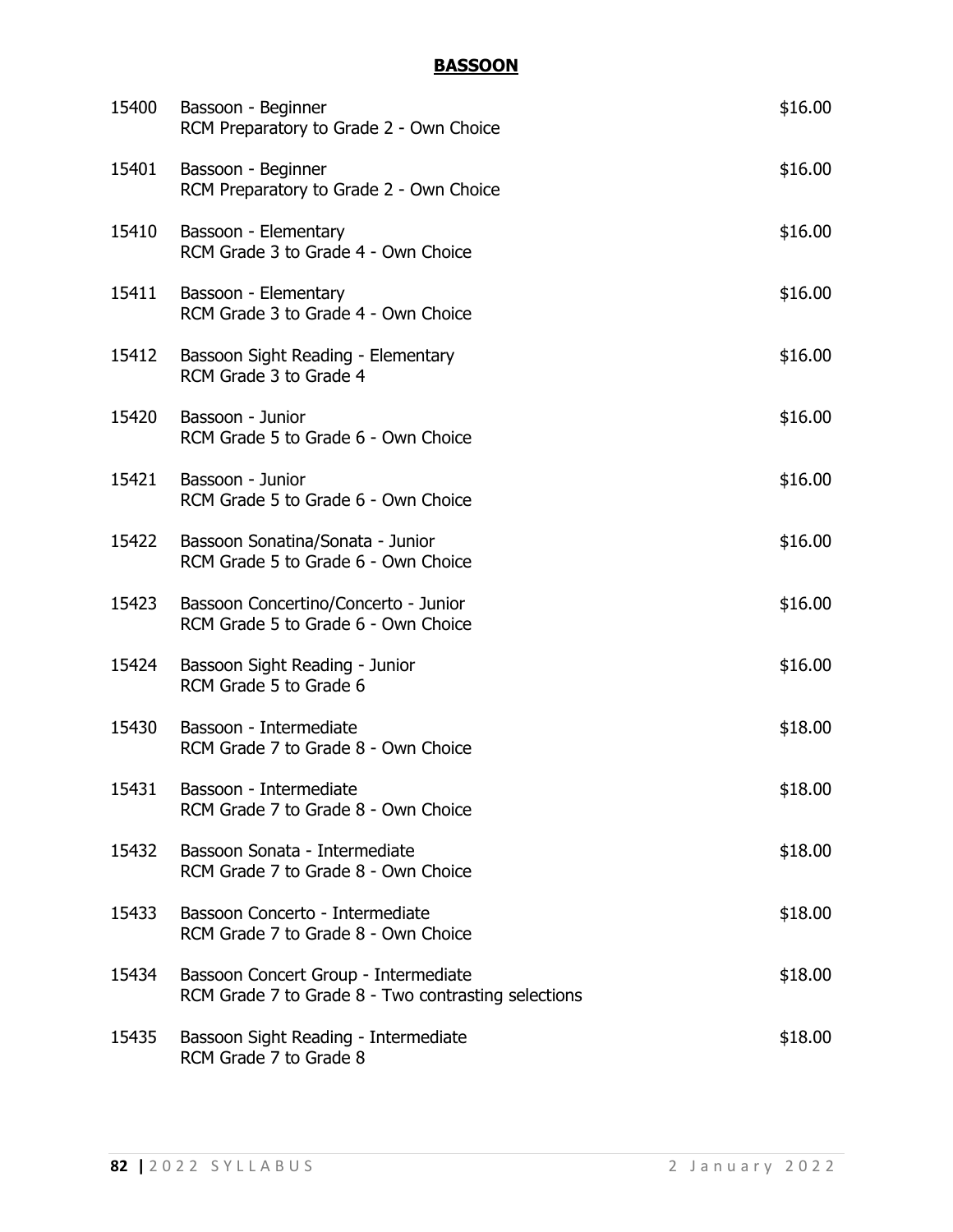| 15440 | Bassoon – Senior – Students up to and including high school age<br>RCM Grade 9 to ARCT - Own Choice                           | \$22.00 |
|-------|-------------------------------------------------------------------------------------------------------------------------------|---------|
| 15441 | Bassoon – Senior – Students up to and including high school age<br>RCM Grade 9 to ARCT - Own Choice                           | \$22.00 |
| 15442 | Bassoon Sonata - Senior - Students up to and including high school age<br>RCM Grade 9 to ARCT - Own Choice                    | \$22.00 |
| 15443 | Bassoon Concerto – Senior – Students up to and including high school age<br>RCM Grade 9 to ARCT - Own Choice                  | \$22.00 |
| 15444 | Bassoon Concert Group – Senior – Students up to and incl. high school age<br>RCM Grade 9 to ARCT - Two contrasting selections | \$22.00 |
| 15445 | Bassoon Sight Reading – Senior – Students up to and incl. high school age<br>RCM Grade 9 to ARCT                              | \$22.00 |
| 15450 | Bassoon - Senior - Students of post-secondary age<br>RCM Grade 9 to ARCT - Own Choice                                         | \$22.00 |
| 15451 | Bassoon - Senior - Students of post-secondary age<br>RCM Grade 9 to ARCT - Own Choice                                         | \$22.00 |
| 15452 | Bassoon Sonata – Senior – Students of post-secondary age<br>RCM Grade 9 to ARCT - Own Choice                                  | \$22.00 |
| 15453 | Bassoon Concerto - Senior - Students of post-secondary age<br>RCM Grade 9 to ARCT - Own Choice                                | \$22.00 |
| 15454 | Bassoon Concert Group – Senior – Students of post-secondary age<br>RCM Grade 9 to ARCT - Two contrasting selections           | \$22.00 |
| 15455 | Bassoon Sight Reading - Senior - Students of post-secondary age<br>RCM Grade 9 to ARCT                                        | \$22.00 |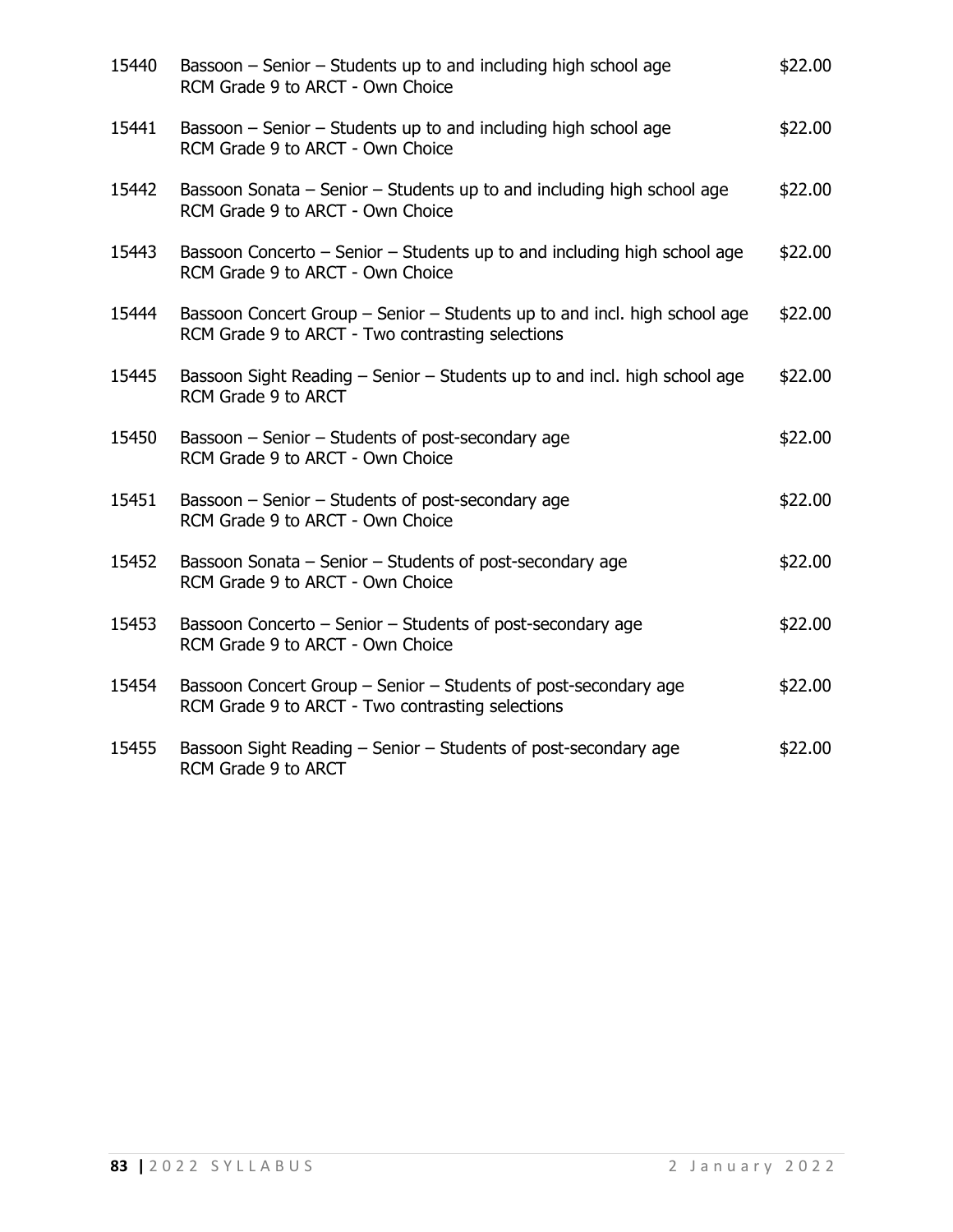## **SAXOPHONE**

| 15500 | Saxophone - Beginner<br>RCM Preparatory to Grade 2 - Own Choice                               | \$16.00 |
|-------|-----------------------------------------------------------------------------------------------|---------|
| 15501 | Saxophone - Beginner<br>RCM Preparatory to Grade 2 - Own Choice                               | \$16.00 |
| 15510 | Saxophone - Elementary<br>RCM Grade 3 to Grade 4 - Own Choice                                 | \$16.00 |
| 15511 | Saxophone - Elementary<br>RCM Grade 3 to Grade 4 - Own Choice                                 | \$16.00 |
| 15512 | Saxophone Sight Reading - Elementary<br>RCM Grade 3 to Grade 4                                | \$16.00 |
| 15520 | Saxophone - Junior<br>RCM Grade 5 to Grade 6 - Own Choice                                     | \$16.00 |
| 15521 | Saxophone - Junior<br>RCM Grade 5 to Grade 6 - Own Choice                                     | \$16.00 |
| 15522 | Saxophone Sonatina/Sonata - Junior<br>RCM Grade 5 to Grade 6 - Own Choice                     | \$16.00 |
| 15523 | Saxophone Concertino/Concerto - Junior<br>RCM Grade 5 to Grade 6 - Own Choice                 | \$16.00 |
| 15524 | Saxophone Sight Reading - Junior<br>RCM Grade 5 to Grade 6                                    | \$16.00 |
| 15530 | Saxophone - Intermediate<br>RCM Grade 7 to Grade 8 - Own Choice                               | \$18.00 |
| 15531 | Saxophone - Intermediate<br>RCM Grade 7 to Grade 8 - Own Choice                               | \$18.00 |
| 15532 | Saxophone Sonata - Intermediate<br>RCM Grade 7 to Grade 8 - Choice                            | \$18.00 |
| 15533 | Saxophone Concerto - Intermediate<br>RCM Grade 7 to Grade 8 - Own Choice                      | \$18.00 |
| 15534 | Saxophone Concert Group - Intermediate<br>RCM Grade 7 to Grade 8 - Two contrasting selections | \$18.00 |
| 15535 | Saxophone Sight Reading - Intermediate<br>RCM Grade 7 to Grade 8                              | \$18.00 |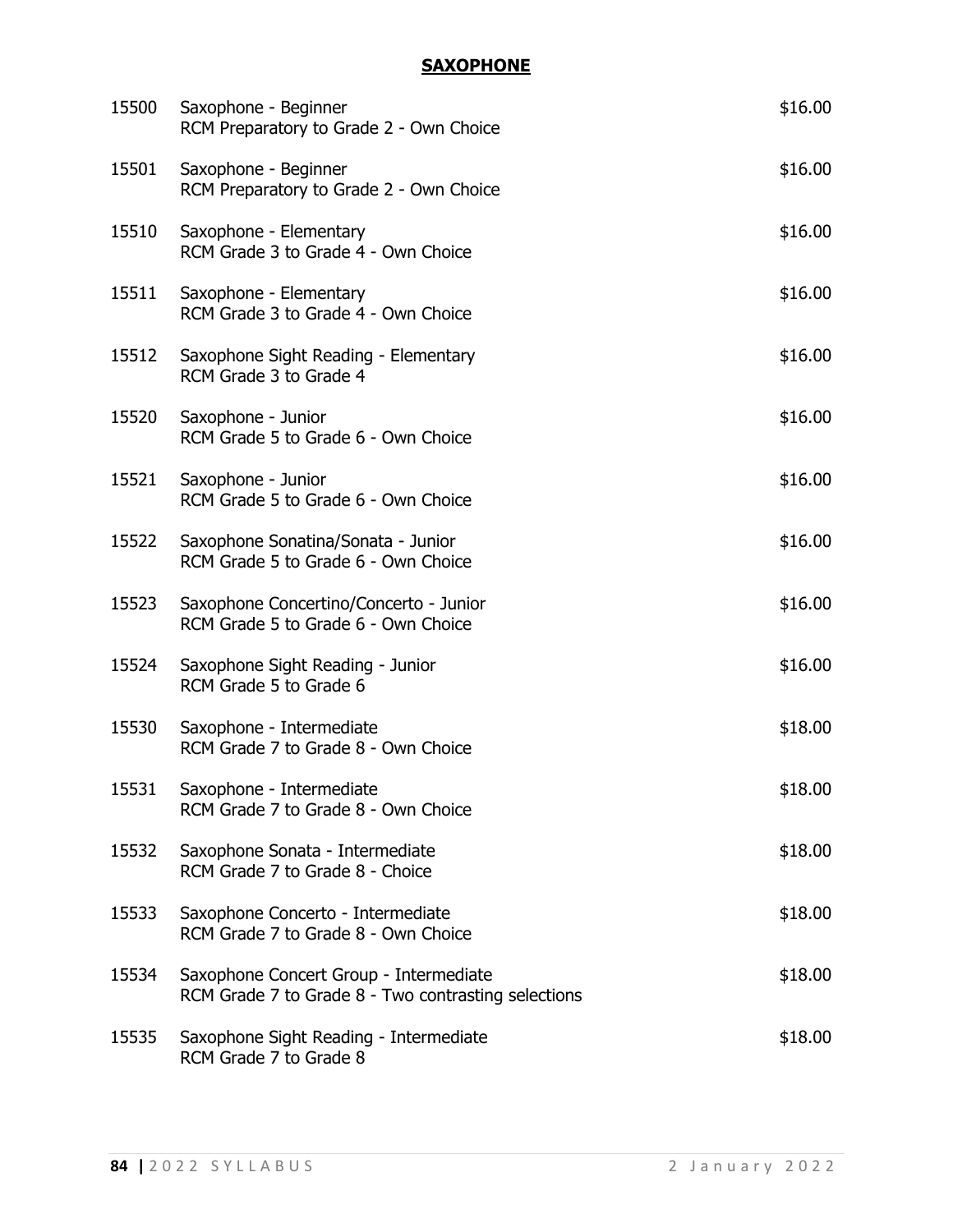| 15540 | Saxophone – Senior – Students up to and including high school age<br>RCM Grade 9 to ARCT - Own Choice                                    | \$22.00 |
|-------|------------------------------------------------------------------------------------------------------------------------------------------|---------|
| 15541 | Saxophone – Senior – Students up to and including high school age<br>RCM Grade 9 to ARCT - Own Choice                                    | \$22.00 |
| 15542 | Saxophone Sonata $-$ Senior $-$ Students up to and including high school age<br>RCM Grade 9 to ARCT - Own Choice                         | \$22.00 |
| 15543 | Saxophone Concerto – Senior – Students up to and incl. high school age<br>RCM Grade 9 to ARCT - Own Choice                               | \$22.00 |
| 15544 | Saxophone Concert Group – Senior – Students up to and incl. high school age $$22.00$<br>RCM Grade 9 to ARCT - Two contrasting selections |         |
| 15545 | Saxophone Sight Reading $-$ Senior $-$ Students up to and incl. high school age \$22.00<br>RCM Grade 9 to ARCT -                         |         |
| 15550 | Saxophone - Senior - Students of post-secondary age<br>RCM Grade 9 to ARCT - Own Choice                                                  | \$22.00 |
| 15551 | Saxophone $-$ Senior $-$ Students of post-secondary age<br>RCM Grade 9 to ARCT - Own Choice                                              | \$22.00 |
| 15552 | Saxophone Sonata - Senior - Students of post-secondary age<br>RCM Grade 9 to ARCT - Own Choice                                           | \$22.00 |
| 15553 | Saxophone Concerto - Senior - Students of post-secondary age<br>RCM Grade 9 to ARCT - Own Choice                                         | \$22.00 |
| 15554 | Saxophone Concert Group – Senior – Students of post-secondary age<br>RCM Grade 9 to ARCT - Two contrasting selections                    | \$22.00 |
|       | 15555 Saxophone Sight Reading – Senior – Students of post-secondary age<br><b>RCM Grade 9 to ARCT</b>                                    | \$22.00 |
|       | <b>WOODWIND MASTERCLASSES</b>                                                                                                            |         |
| 15900 | Woodwind Masterclass - Grade 5 or 6<br>20-minute mini-lesson with the adjudicator                                                        | \$16.00 |

| 15901 | Woodwind Masterclass – Grade 7 or 8<br>20-minute mini-lesson with the adjudicator | \$18.00 |
|-------|-----------------------------------------------------------------------------------|---------|
| 15902 | Woodwind Masterclass – Grade 9<br>20-minute mini-lesson with the adjudicator      | \$18.00 |

15903 Woodwind Masterclass – Grade 10 or ARCT \$22.00 20-minute mini-lesson with the adjudicator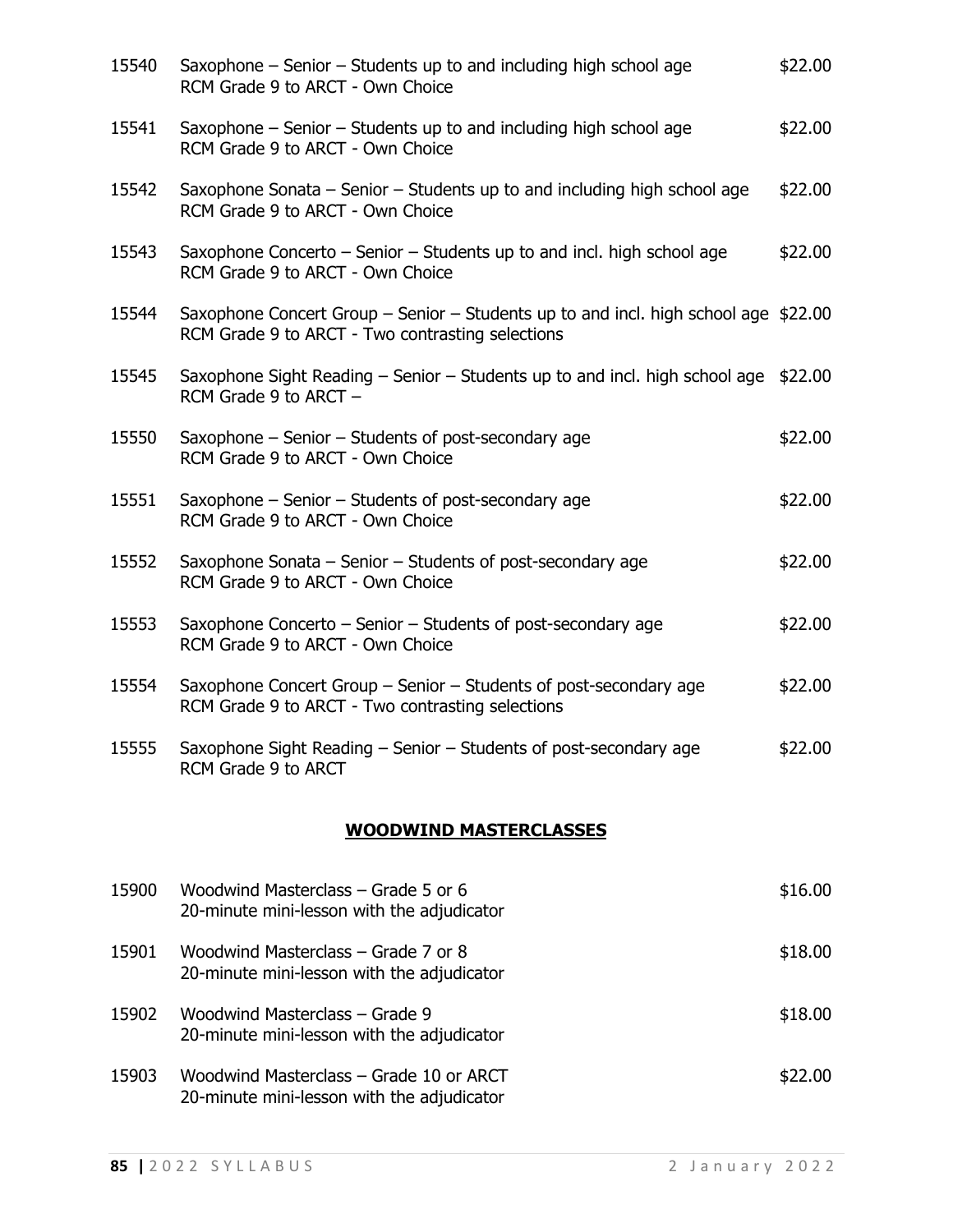#### **PROVINCIAL WOODWIND (1500) CLASSES**

**NOTE: In order to be considered for Provincial Finals, competitors MUST enter the appropriate Provincial Class listed below PLUS at least one other class AND Sight Reading/Quick Study. Repertoire performed in this class will be the repertoire performed if chosen to move on to the Provincial Finals.**

#### **Competitors are requested to state which instrument they will play.**

#### **Memorization is encouraged but not compulsory.**

| 15997 | Provincial Woodwind Class - Junior<br>18 years of age and under<br>Repertoire comparable to RCM/CC levels 5-7<br>Maximum time - 10 minutes<br>Two contrasting selections*                                                                                                                                                                                | \$20.00 |
|-------|----------------------------------------------------------------------------------------------------------------------------------------------------------------------------------------------------------------------------------------------------------------------------------------------------------------------------------------------------------|---------|
| 15998 | Provincial Woodwind Class - Intermediate<br>18 years of age and under<br>Repertoire comparable to RCM/CC levels 8-10<br>Maximum time - 20 minutes<br>At least two contrasting selections*                                                                                                                                                                | \$25.00 |
| 15999 | Provincial Woodwind Class - Senior<br>28 years of age and under<br>Advanced concert repertoire<br>Maximum time - 40 minutes<br>At least two advanced selections* reflecting a variety of styles and periods and including<br>a complete multi-movement work OR at least three advanced selections* if a complete<br>multi-movement work is not included. | \$35.00 |

\* A selection is defined as "a single movement composition or one or more movements of a multimovement composition". In addition to Sonatas, Concertos, Suites etc., a group of pieces by the same composer or from an existing Collection by a composer is acceptable as a multi-movement work.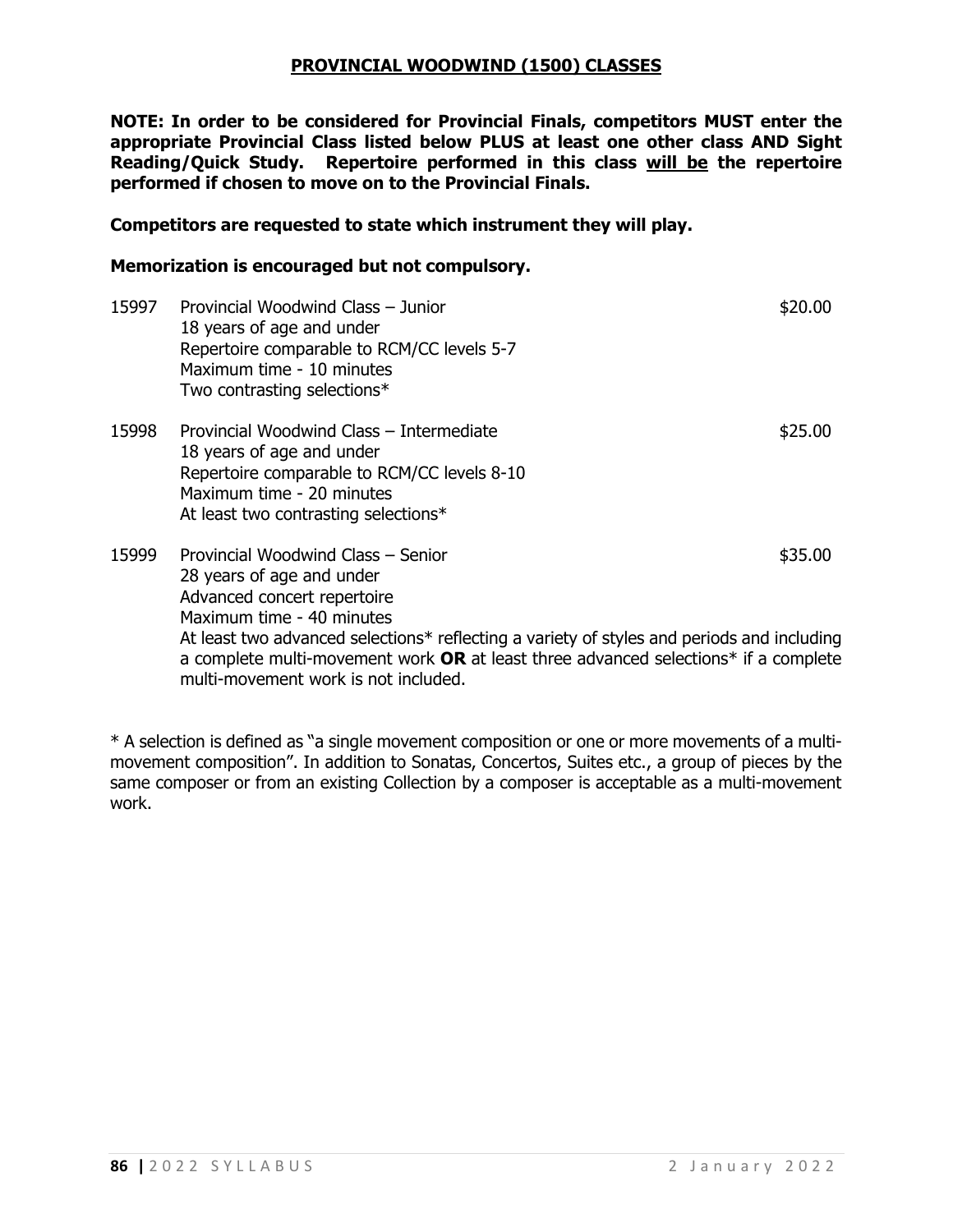#### **BRASS**

Competitors must enter at only one level. Sonata and Concerto movements are not to be used for "Own Choice" or "Concert Group" selections except in the case of Baroque Sonatas (single movements) which may be used. All other Sonata and Concerto Movements must be entered in the appropriate Sonata and Concerto classes.

Brass Classes are categorized based on Royal Conservatory of Music (RCM) Syllabi. Please enter based on the grade level of the student.

Beginner – RCM Preparatory to Grade 2 Elementary – RCM Grade 3 to Grade 4 Junior – RCM Grade 5 to Grade 6 Intermediate – RCM Grade 7 to Grade 8 Senior – RCM Grade 9 to ARCT (note separate classes for high school and post-secondary age students)

To qualify for awards in the Junior category (Preparatory to Level VI) a competitor must enter in 2 solo classes plus sight reading where applicable. To qualify for awards in the Intermediate (Level VII-VIII) and Senior (Level IX and ARCT) Categories, students must enter a solo class, a Concerto OR Sonata class AND sight reading.

The selection of competitors to compete in the closing concerts is at the discretion of the adjudicators. The adjudicators will also suggest the piece to be performed, in consultation with the student and/or teacher from each competitor's festival repertoire.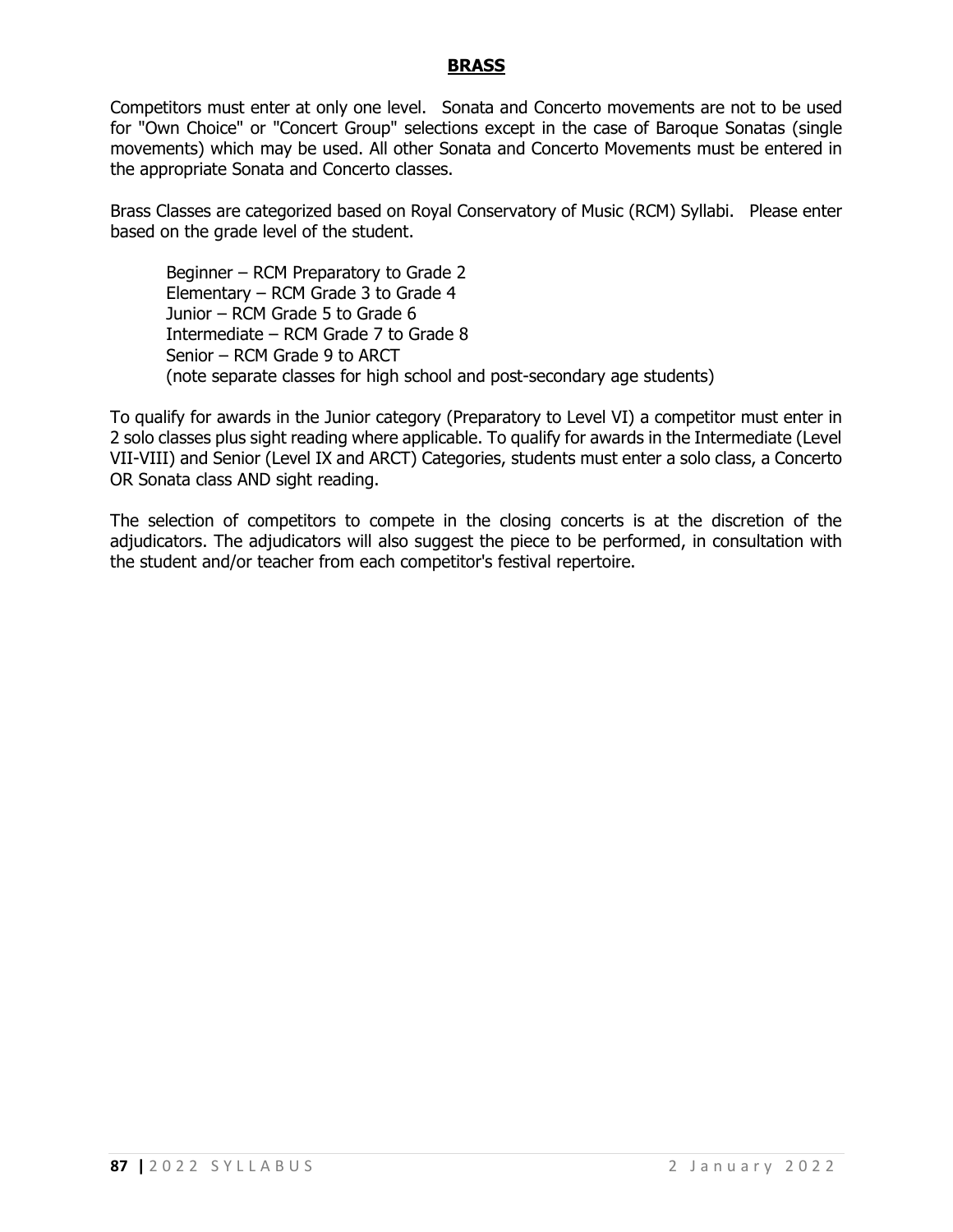## **FRENCH HORN**

| 16100 | French Horn - Beginner<br>RCM Preparatory to Grade 2 - Own Choice                               | \$16.00 |
|-------|-------------------------------------------------------------------------------------------------|---------|
| 16101 | French Horn - Beginner<br>RCM Preparatory to Grade 2 - Own Choice                               | \$16.00 |
| 16110 | French Horn - Elementary<br>RCM Grade 3 to Grade 4 - Own Choice                                 | \$16.00 |
| 16111 | French Horn - Elementary<br>RCM Grade 3 to Grade 4 - Own Choice                                 | \$16.00 |
|       | 16112 French Horn Sight Reading - Elementary<br>RCM Grade 3 to Grade 4                          | \$16.00 |
| 16120 | French Horn - Junior<br>RCM Grade 5 to Grade 6 - Own Choice                                     | \$16.00 |
| 16121 | French Horn - Junior<br>RCM Grade 5 to Grade 6 - Own Choice                                     | \$16.00 |
| 16122 | French Horn Sonatina/Sonata - Junior<br>RCM Grade 5 to Grade 6 - Own Choice                     | \$16.00 |
| 16123 | French Horn Concertino/Concerto - Junior<br>RCM Grade 5 to Grade 6 - Own Choice                 | \$16.00 |
| 16124 | French Horn Sight Reading - Junior<br>RCM Grade 5 to Grade 6                                    | \$16.00 |
| 16130 | French Horn - Intermediate<br>RCM Grade 7 to Grade 8 - Own Choice                               | \$18.00 |
| 16131 | French Horn - Intermediate<br>RCM Grade 7 to Grade 8 - Own Choice                               | \$18.00 |
| 16132 | French Horn Sonata - Intermediate<br>RCM Grade 7 to Grade 8 - Own Choice                        | \$18.00 |
| 16133 | French Horn Concerto - Intermediate<br>RCM Grade 7 to Grade 8 - Own Choice                      | \$18.00 |
| 16134 | French Horn Concert Group - Intermediate<br>RCM Grade 7 to Grade 8 - Two contrasting selections | \$18.00 |
| 16135 | French Horn Sight Reading - Intermediate<br>RCM Grade 7 to Grade 8                              | \$18.00 |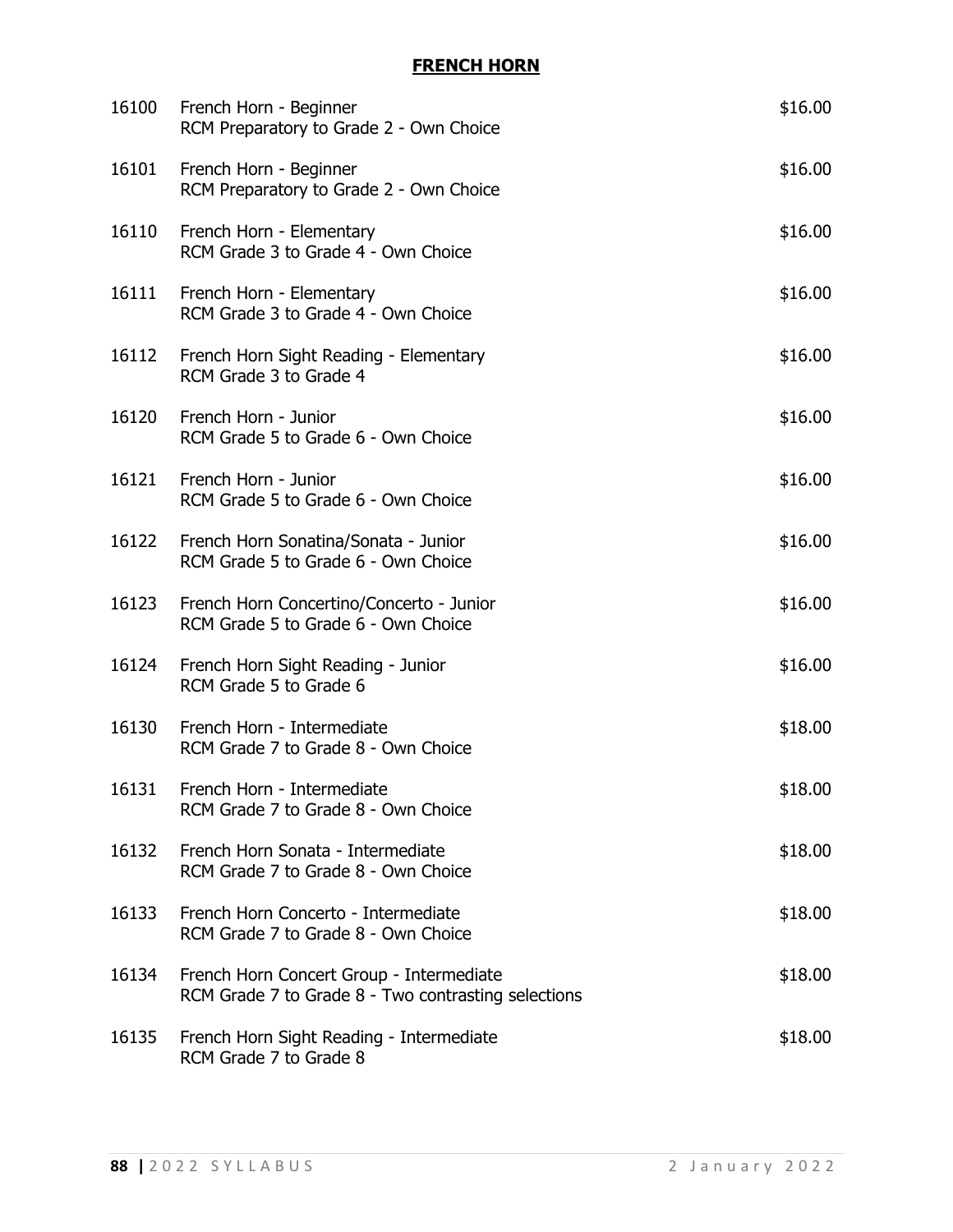| 16140 | French Horn – Senior – Students up to and including high school age<br>RCM Grade 9 to ARCT - Own Choice                  | \$22.00 |
|-------|--------------------------------------------------------------------------------------------------------------------------|---------|
| 16141 | French Horn – Senior – Students up to and including high school age<br>RCM Grade 9 to ARCT - Own Choice                  | \$22.00 |
| 16142 | French Horn Sonata – Senior – Students up to and including high school age<br>RCM Grade 9 to ARCT - Own Choice           | \$22.00 |
| 16143 | French Horn Concerto – Senior – Students up to and incl. high school age<br>RCM Grade 9 to ARCT - Own Choice             | \$22.00 |
| 16144 | French Horn Concert Group - Senior - Students up to and incl. HS age<br>RCM Grade 9 to ARCT - Two contrasting selections | \$22.00 |
| 16145 | French Horn Sight Reading – Senior – Students up to and incl. HS age<br>RCM Grade 9 to ARCT                              | \$22.00 |
| 16150 | French Horn - Senior - Students of post-secondary age<br>RCM Grade 9 to ARCT - Own Choice                                | \$22.00 |
| 16151 | French Horn - Senior - Students of post-secondary age<br>RCM Grade 9 to ARCT - Own Choice                                | \$22.00 |
| 16152 | French Horn Sonata - Senior - Students of post-secondary age<br>RCM Grade 9 to ARCT - Own Choice                         | \$22.00 |
| 16153 | French Horn Concerto - Senior - Students of post-secondary age<br>RCM Grade 9 to ARCT - Own Choice                       | \$22.00 |
| 16154 | French Horn Concert Group - Senior - Students of post-secondary age<br>RCM Grade 9 to ARCT - Two contrasting selections  | \$22.00 |
| 16155 | French Horn Sight Reading - Senior - Students of post-secondary age<br>RCM Grade 9 to ARCT                               | \$22.00 |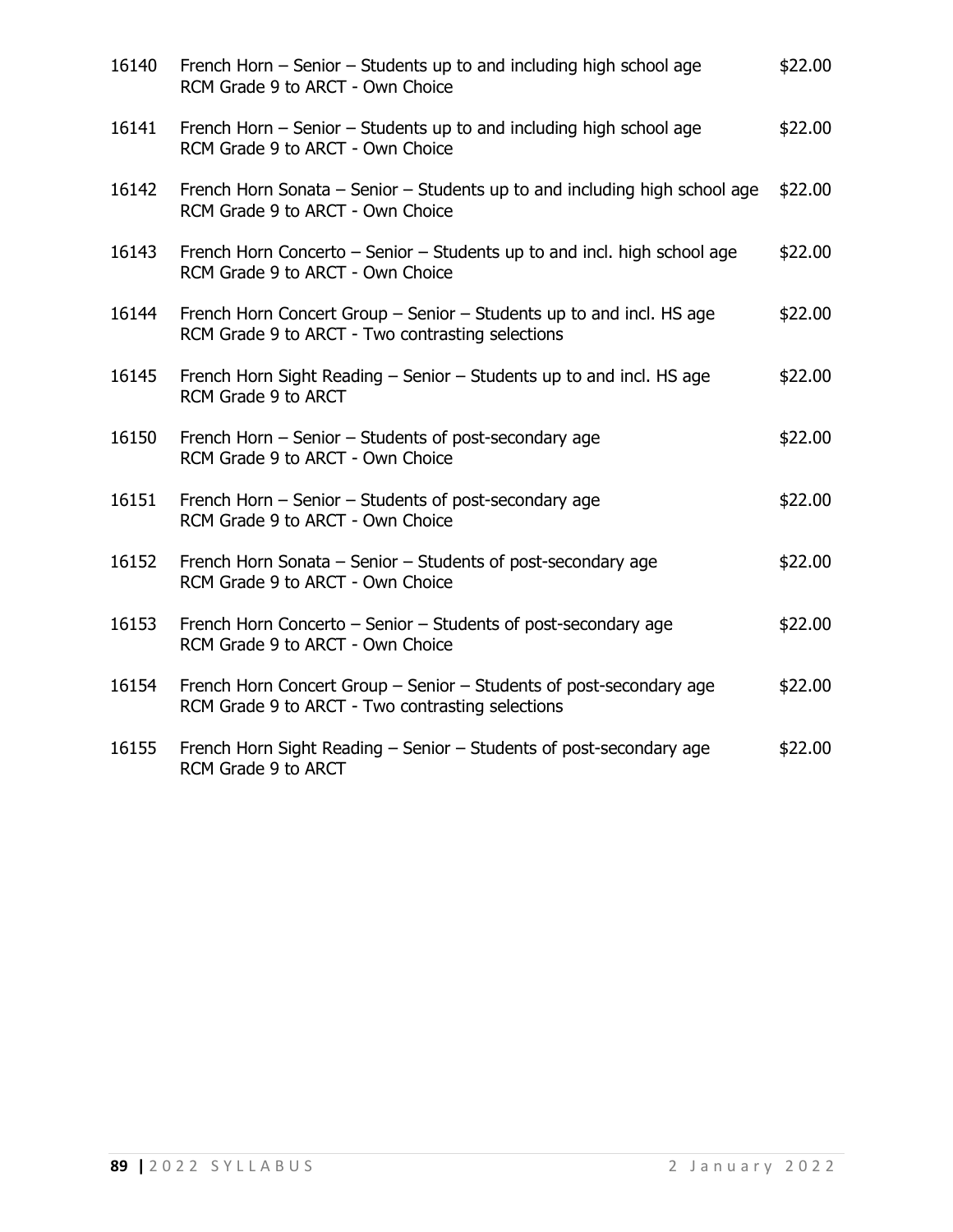## **TRUMPET**

| 16200 | Trumpet - Beginner<br>RCM Preparatory to Grade 2 - Own Choice                               | \$16.00 |
|-------|---------------------------------------------------------------------------------------------|---------|
| 16201 | Trumpet - Beginner<br>RCM Preparatory to Grade 2 - Own Choice                               | \$16.00 |
| 16210 | Trumpet - Elementary<br>RCM Grade 3 to Grade 4 - Own Choice                                 | \$16.00 |
| 16211 | Trumpet - Elementary<br>RCM Grade 3 to Grade 4 - Own Choice                                 | \$16.00 |
| 16212 | Trumpet Sight Reading - Elementary<br>RCM Grade 3 to Grade 4                                | \$16.00 |
| 16220 | Trumpet - Junior<br>RCM Grade 5 to Grade 6 - Own Choice                                     | \$16.00 |
| 16221 | Trumpet - Junior<br>RCM Grade 5 to Grade 6 - Own Choice                                     | \$16.00 |
| 16222 | Trumpet Sonatina/Sonata - Junior<br>RCM Grade 5 to Grade 6 - Own Choice                     | \$16.00 |
| 16223 | Trumpet Concertino/Concerto - Junior<br>RCM Grade 5 to Grade 6 - Own Choice                 | \$16.00 |
| 16224 | Trumpet Sight Reading - Junior<br>RCM Grade 5 to Grade 6                                    | \$16.00 |
| 16230 | Trumpet - Intermediate<br>RCM Grade 7 to Grade 8 - Own Choice                               | \$18.00 |
| 16231 | Trumpet - Intermediate<br>RCM Grade 7 to Grade 8 - Own Choice                               | \$18.00 |
| 16232 | Trumpet Sonata - Intermediate<br>RCM Grade 7 to Grade 8 - Own Choice                        | \$18.00 |
| 16233 | Trumpet Concerto - Intermediate<br>RCM Grade 7 to Grade 8 - Own Choice                      | \$18.00 |
| 16234 | Trumpet Concert Group - Intermediate<br>RCM Grade 7 to Grade 8 - Two contrasting selections | \$18.00 |
| 16235 | Trumpet Sight Reading - Intermediate<br>RCM Grade 7 to Grade 8                              | \$18.00 |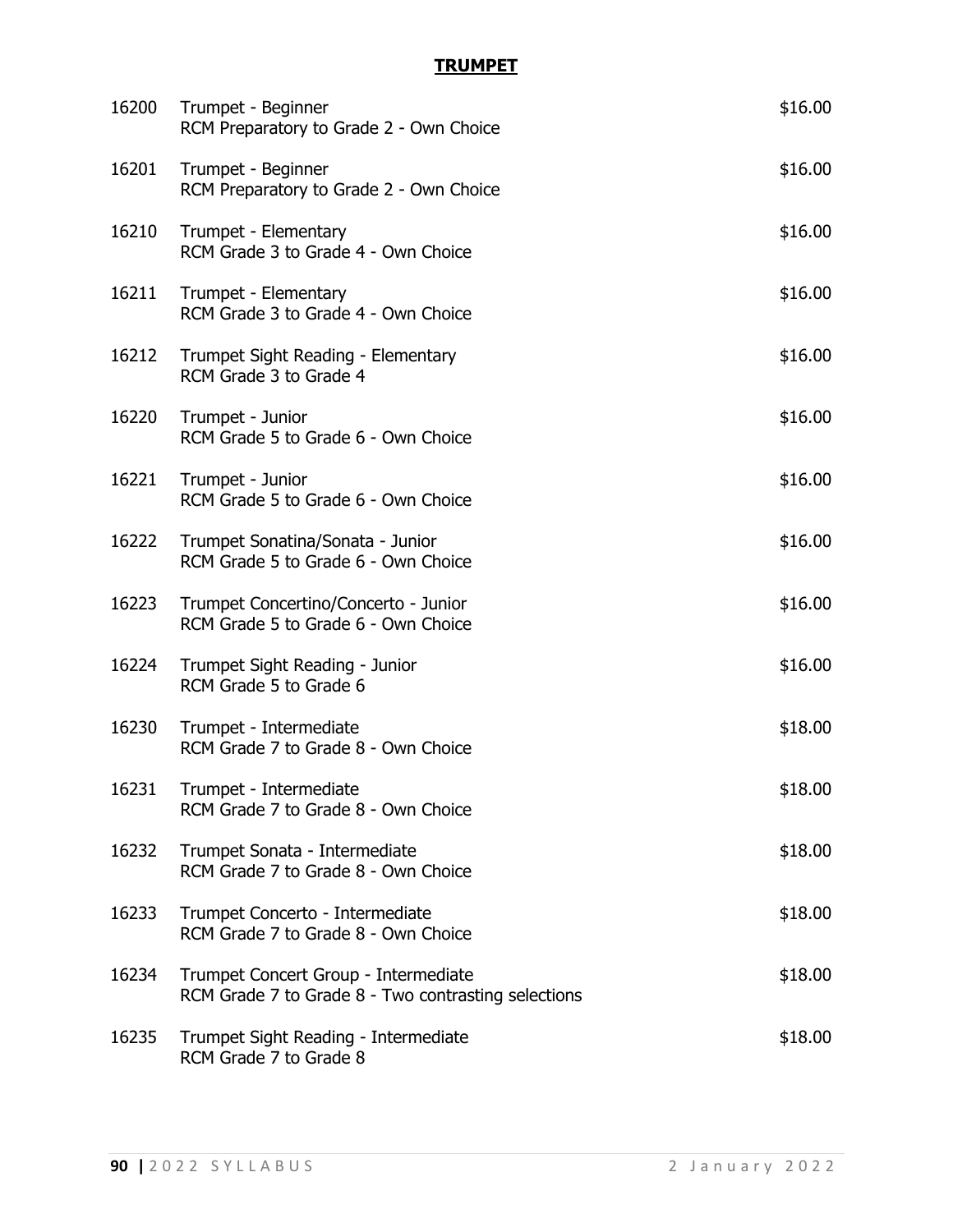| 16240 | Trumpet – Senior – Students up to and including high school age<br>RCM Grade 9 to ARCT - Own Choice                           | \$22.00 |
|-------|-------------------------------------------------------------------------------------------------------------------------------|---------|
| 16241 | Trumpet – Senior – Students up to and including high school age<br>RCM Grade 9 to ARCT - Own Choice                           | \$22.00 |
| 16242 | Trumpet Sonata - Senior - Students up to and including high school age<br>RCM Grade 9 to ARCT - Own Choice                    | \$22.00 |
| 16243 | Trumpet Concerto – Senior – Students up to and including high school age<br>RCM Grade 9 to ARCT - Own Choice                  | \$22.00 |
| 16244 | Trumpet Concert Group – Senior – Students up to and incl. high school age<br>RCM Grade 9 to ARCT - Two contrasting selections | \$22.00 |
| 16245 | Trumpet Sight Reading – Senior – Students up to and incl. high school age<br>RCM Grade 9 to ARCT                              | \$22.00 |
| 16250 | Trumpet - Senior - Students of post-secondary age<br>RCM Grade 9 to ARCT - Own Choice                                         | \$22.00 |
| 16251 | Trumpet – Senior – Students of post-secondary age<br>RCM Grade 9 to ARCT - Own Choice                                         | \$22.00 |
| 16252 | Trumpet Sonata – Senior – Students of post-secondary age<br>RCM Grade 9 to ARCT - Own Choice                                  | \$22.00 |
| 16253 | Trumpet Concerto – Senior – Students of post-secondary age<br>RCM Grade 9 to ARCT - Own Choice                                | \$22.00 |
| 16254 | Trumpet Concert Group - Senior - Students of post-secondary age<br>RCM Grade 9 to ARCT - Two contrasting selections           | \$22.00 |
| 16255 | Trumpet Sight Reading - Senior - Students of post-secondary age<br>RCM Grade 9 to ARCT                                        | \$22.00 |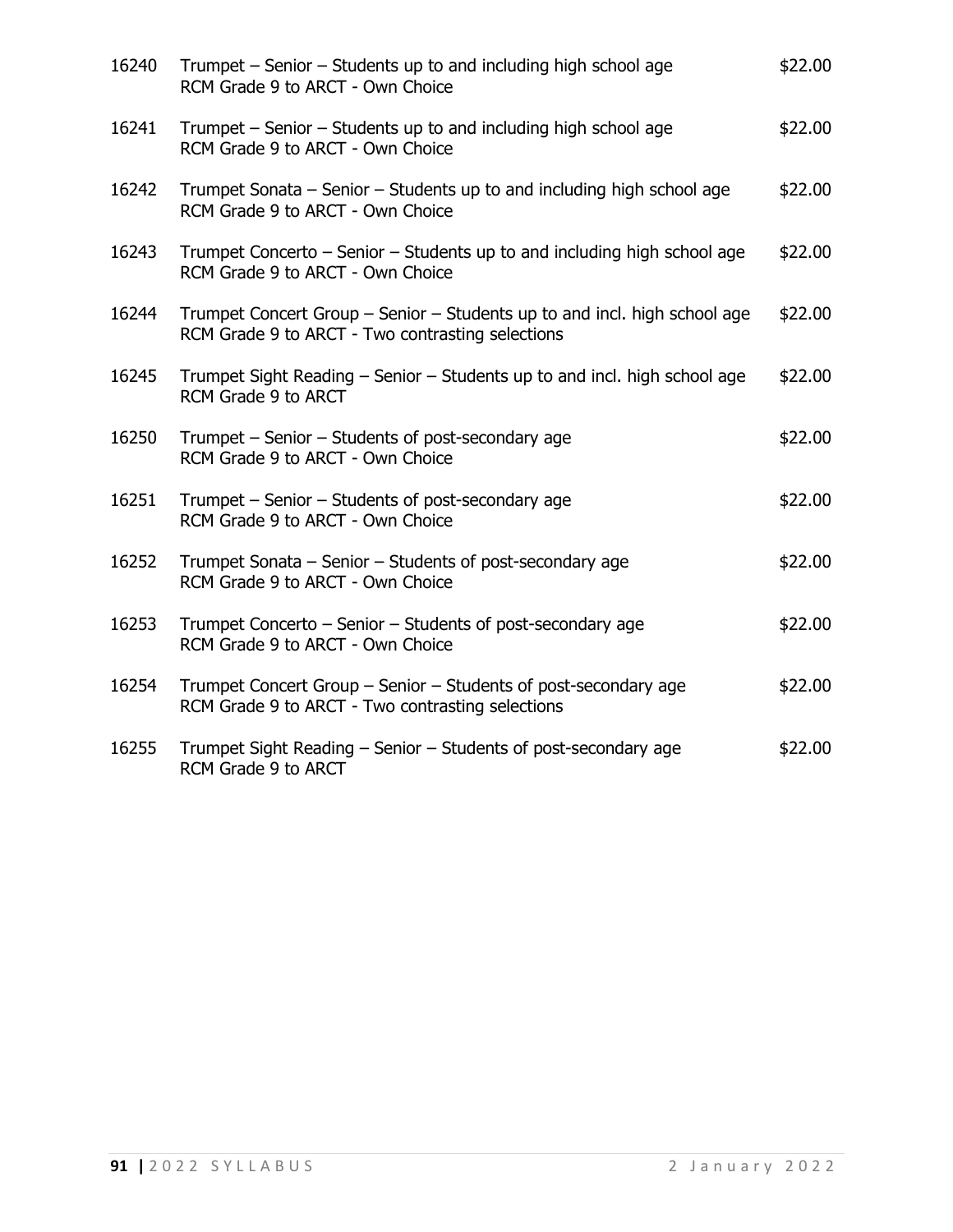## **TROMBONE**

| 16300 | Trombone - Beginner<br>RCM Preparatory to Grade 2 - Own Choice                               | \$16.00 |
|-------|----------------------------------------------------------------------------------------------|---------|
| 16301 | Trombone - Beginner<br>RCM Preparatory to Grade 2 - Own Choice                               | \$16.00 |
| 16310 | Trombone - Elementary<br>RCM Grade 3 to Grade 4 - Own Choice                                 | \$16.00 |
| 16311 | Trombone - Elementary<br>RCM Grade 3 to Grade 4 - Own Choice                                 | \$16.00 |
| 16312 | Trombone Sight Reading - Elementary<br>RCM Grade 3 to Grade 4                                | \$16.00 |
| 16320 | Trombone - Junior<br>RCM Grade 5 to Grade 6 - Own Choice                                     | \$16.00 |
| 16321 | Trombone - Junior<br>RCM Grade 5 to Grade 6 - Own Choice                                     | \$16.00 |
| 16322 | Trombone Sonatina/Sonata - Junior<br>RCM Grade 5 to Grade 6 - Own Choice                     | \$16.00 |
| 16323 | Trombone Concertino/Concerto - Junior<br>RCM Grade 5 to Grade 6 - Own Choice                 | \$16.00 |
| 16324 | Trombone Sight Reading - Junior<br>RCM Grade 5 to Grade 6                                    | \$16.00 |
| 16330 | Trombone - Intermediate<br>RCM Grade 7 to Grade 8 - Own Choice                               | \$18.00 |
| 16331 | Trombone - Intermediate<br>RCM Grade 7 to Grade 8 - Own Choice                               | \$18.00 |
| 16332 | Trombone Sonata - Intermediate<br>RCM Grade 7 to Grade 8 - Own Choice                        | \$18.00 |
| 16333 | Trombone Concerto - Intermediate<br>RCM Grade 7 to Grade 8 - Own Choice                      | \$18.00 |
| 16334 | Trombone Concert Group - Intermediate<br>RCM Grade 7 to Grade 8 - Two contrasting selections | \$18.00 |
| 16335 | Trombone Sight Reading - Intermediate<br>RCM Grade 7 to Grade 8                              | \$18.00 |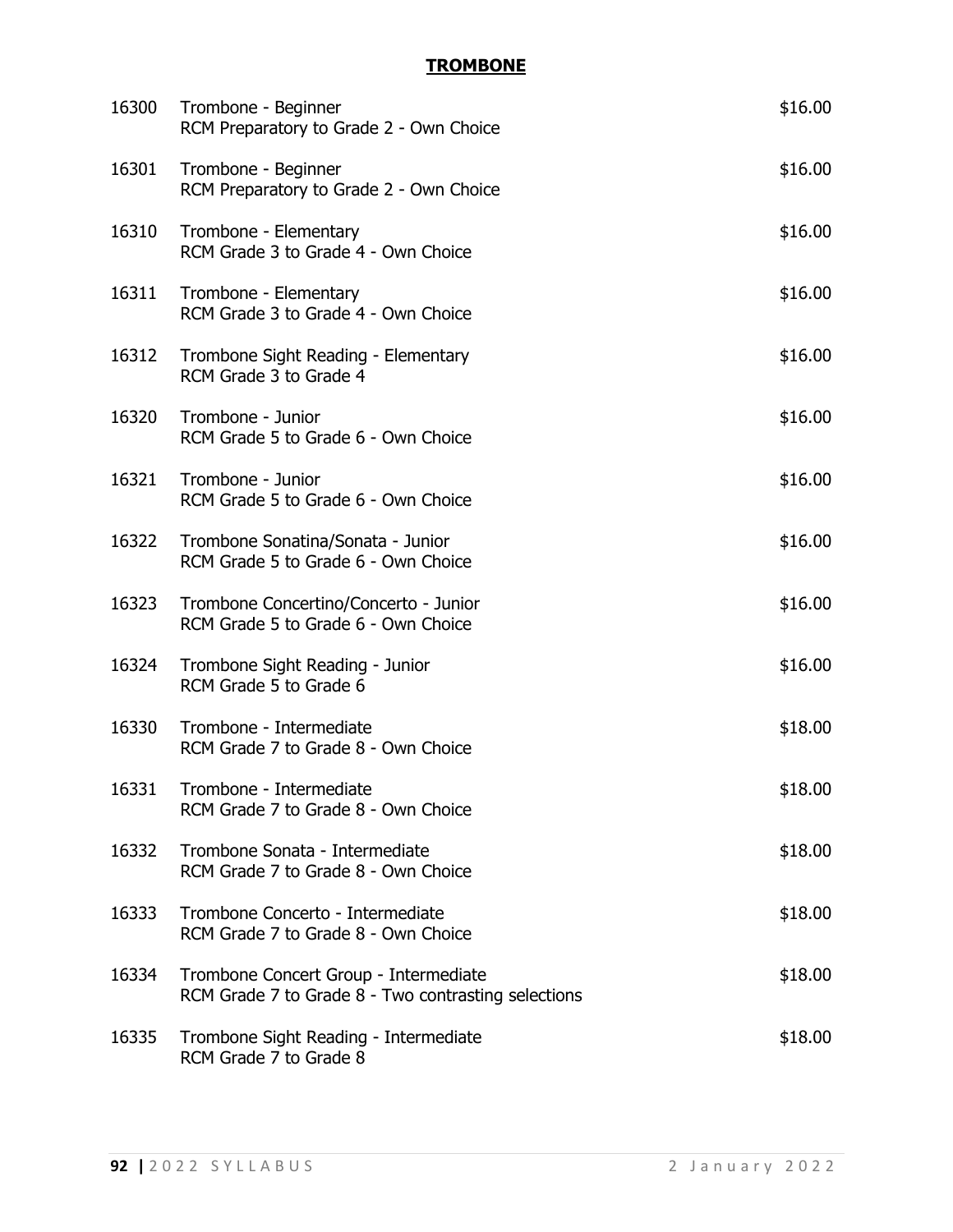| 16340 | Trombone – Senior – Students up to and including high school age<br>RCM Grade 9 to ARCT - Own Choice                           | \$22.00 |
|-------|--------------------------------------------------------------------------------------------------------------------------------|---------|
| 16341 | Trombone – Senior – Students up to and including high school age<br>RCM Grade 9 to ARCT - Own Choice                           | \$22.00 |
| 16342 | Trombone Sonata - Senior - Students up to and including high school age<br>RCM Grade 9 to ARCT - Own Choice                    | \$22.00 |
| 16343 | Trombone Concerto – Senior – Students up to and including high school age<br>RCM Grade 9 to ARCT - Own Choice                  | \$22.00 |
| 16344 | Trombone Concert Group – Senior – Students up to and incl. high school age<br>RCM Grade 9 to ARCT - Two contrasting selections | \$22.00 |
| 16345 | Trombone Sight Reading – Senior – Students up to and incl. high school age<br>RCM Grade 9 to ARCT                              | \$22.00 |
| 16350 | Trombone - Senior - Students of post-secondary age<br>RCM Grade 9 to ARCT - Own Choice                                         | \$22.00 |
| 16351 | Trombone – Senior – Students of post-secondary age<br>RCM Grade 9 to ARCT - Own Choice                                         | \$22.00 |
| 16352 | Trombone Sonata - Senior - Students of post-secondary age<br>RCM Grade 9 to ARCT - Own Choice                                  | \$22.00 |
| 16353 | Trombone Concerto - Senior - Students of post-secondary age<br>RCM Grade 9 to ARCT - Own Choice                                | \$22.00 |
| 16354 | Trombone Concert Group - Senior - Students of post-secondary age<br>RCM Grade 9 to ARCT - Two contrasting selections           | \$22.00 |
| 16355 | Trombone Sight Reading - Senior - Students of post-secondary age<br>RCM Grade 9 to ARCT                                        | \$22.00 |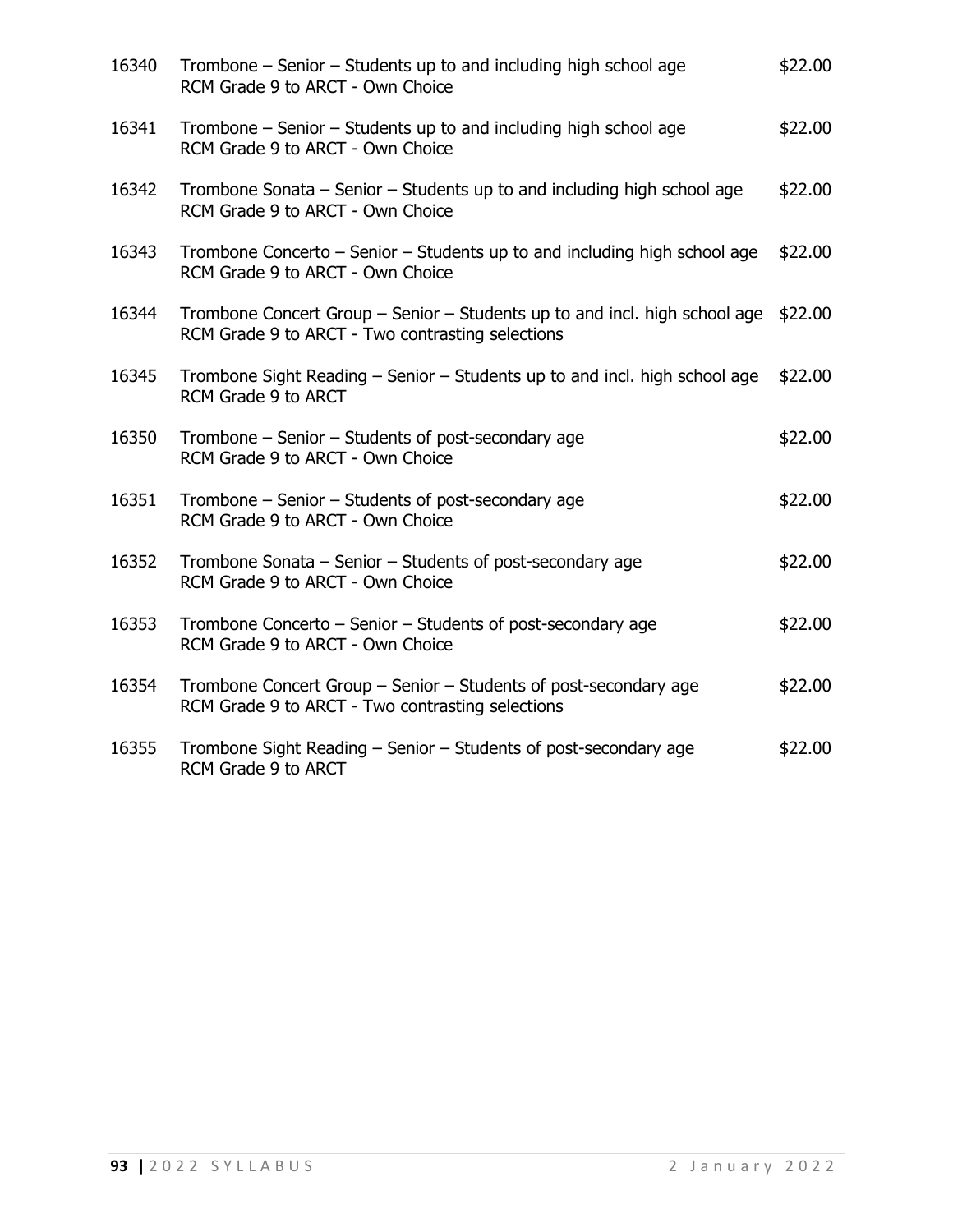## **BARITONE AND TUBA**

| 16400 | Baritone and Tuba - Beginner<br>RCM Preparatory to Grade 2 - Own Choice                               | \$16.00 |
|-------|-------------------------------------------------------------------------------------------------------|---------|
| 16401 | Baritone and Tuba - Beginner<br>RCM Preparatory to Grade 2 - Own Choice                               | \$16.00 |
| 16410 | Baritone and Tuba - Elementary<br>RCM Grade 3 to Grade 4 - Own Choice                                 | \$16.00 |
| 16411 | Baritone and Tuba - Elementary<br>RCM Grade 3 to Grade 4 - Own Choice                                 | \$16.00 |
| 16412 | Baritone and Tuba Sight Reading - Elementary<br>RCM Grade 3 to Grade 4                                | \$16.00 |
| 16420 | Baritone and Tuba - Junior<br>RCM Grade 5 to Grade 6 - Own Choice                                     | \$16.00 |
| 16421 | Baritone and Tuba - Junior<br>RCM Grade 5 to Grade 6 - Own Choice                                     | \$16.00 |
| 16422 | Baritone and Tuba Sonatina/Sonata - Junior<br>RCM Grade 5 to Grade 6 - Own Choice                     | \$16.00 |
| 16423 | Baritone and Tuba Concertino/Concerto - Junior<br>RCM Grade 5 to Grade 6 - Own Choice                 | \$16.00 |
| 16424 | Baritone and Tuba Sight Reading - Junior<br>RCM Grade 5 to Grade 6                                    | \$16.00 |
| 16430 | Baritone and Tuba - Intermediate<br>RCM Grade 7 to Grade 8 - Own Choice                               | \$18.00 |
| 16431 | Baritone and Tuba - Intermediate<br>RCM Grade 7 to Grade 8 - Own Choice                               | \$18.00 |
| 16432 | Baritone and Tuba Sonata - Intermediate<br>RCM Grade 7 to Grade 8 - Own Choice                        | \$18.00 |
| 16433 | Baritone and Tuba Concerto - Intermediate<br>RCM Grade 7 to Grade 8 - Own Choice                      | \$18.00 |
| 16434 | Baritone and Tuba Concert Group - Intermediate<br>RCM Grade 7 to Grade 8 - Two contrasting selections | \$18.00 |
| 16435 | Baritone and Tuba Sight Reading - Intermediate<br>RCM Grade 7 to Grade 8                              | \$18.00 |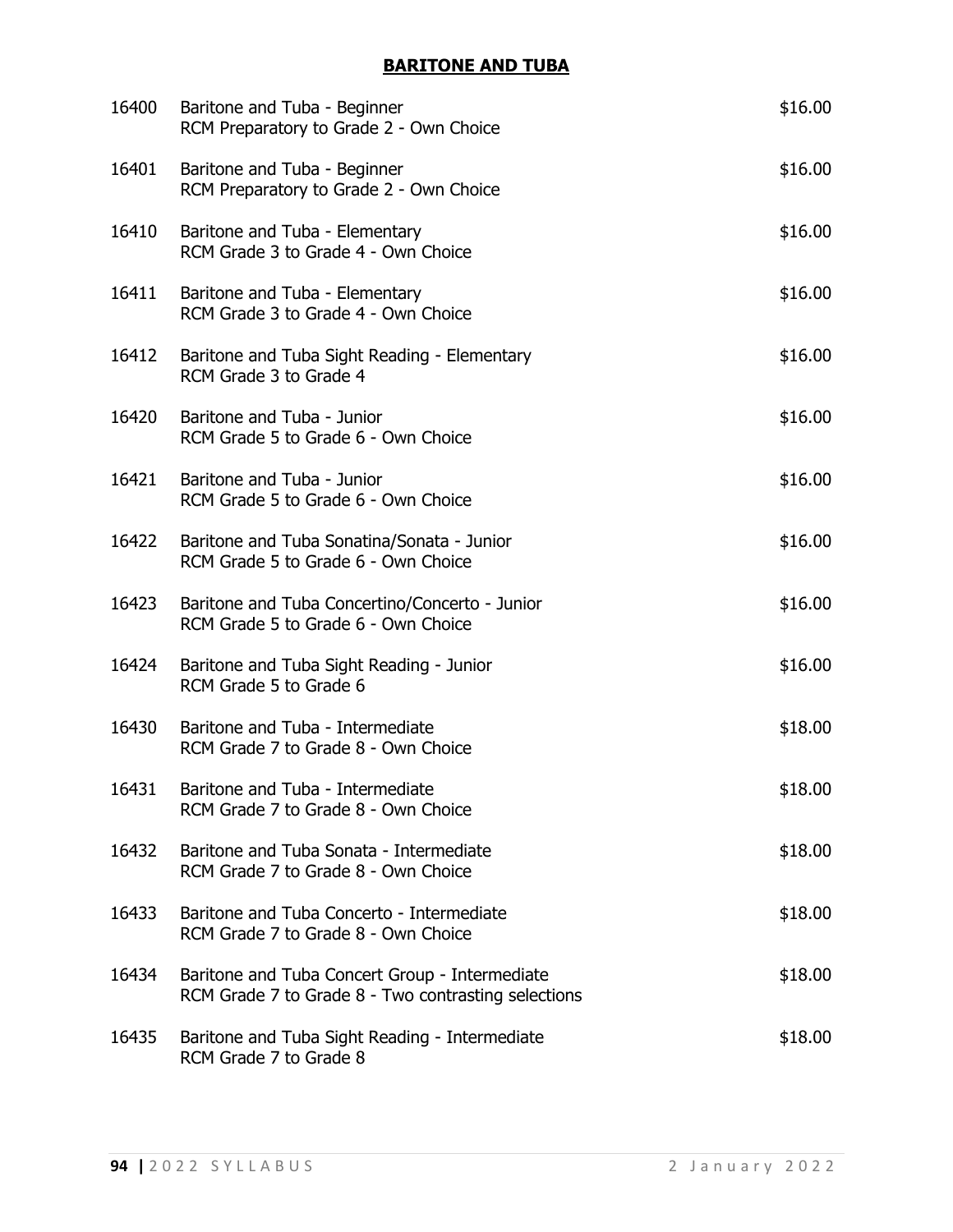| 16440 | Baritone and Tuba – Senior – Students up to and including high school age<br>RCM Grade 9 to ARCT - Own Choice                  | \$22.00 |
|-------|--------------------------------------------------------------------------------------------------------------------------------|---------|
| 16441 | Baritone and Tuba - Senior - Students up to and including high school age<br>RCM Grade 9 to ARCT - Own Choice                  | \$22.00 |
| 16442 | Baritone and Tuba Sonata – Senior – Students up to and incl. high school age $$22.00$<br>RCM Grade 9 to ARCT - Own Choice      |         |
| 16443 | Baritone and Tuba Concerto – Senior – Students up to and incl. HS age<br>RCM Grade 9 to ARCT - Own Choice                      | \$22.00 |
| 16444 | Baritone and Tuba Concert Group – Senior – Students up to and incl. HS age<br>RCM Grade 9 to ARCT - Two contrasting selections | \$20    |
| 16445 | Baritone and Tuba Sight Reading - Senior - Students up to and incl. HS age<br>RCM Grade 9 to ARCT                              | \$22.00 |
| 16450 | Baritone and Tuba - Senior - Students of post-secondary age<br>RCM Grade 9 to ARCT - Own Choice                                | \$22.00 |
| 16451 | Baritone and Tuba – Senior – Students of post-secondary age<br>RCM Grade 9 to ARCT - Own Choice                                | \$22.00 |
| 16452 | Baritone and Tuba Sonata – Senior – Students of post-secondary age<br>RCM Grade 9 to ARCT - Own Choice                         | \$22.00 |
| 16453 | Baritone and Tuba Concerto – Senior – Students of post-secondary age<br>RCM Grade 9 to ARCT - Own Choice                       | \$22.00 |
| 16454 | Baritone and Tuba Concert Group – Senior – Students of post-secondary age<br>RCM Grade 9 to ARCT - Two contrasting selections  | \$22.00 |
| 16455 | Baritone and Tuba Sight Reading – Senior – Students of post-secondary age \$22.00<br>RCM Grade 9 to ARCT                       |         |
|       | <b>BRASS MASTERCLASSES</b>                                                                                                     |         |
| 16900 | Brass Masterclass - Grade 5 or 6<br>20-minute mini-lesson with the adjudicator                                                 | \$16.00 |
| 16901 | Brass Masterclass - Grade 7 or 8<br>20-minute mini-lesson with the adjudicator                                                 | \$18.00 |

16902 Brass Masterclass – Grade 9  $$18.00$ 20-minute mini-lesson with the adjudicator

16903 Brass Masterclass – Grade 10 or ARCT \$22.00 20-minute mini-lesson with the adjudicator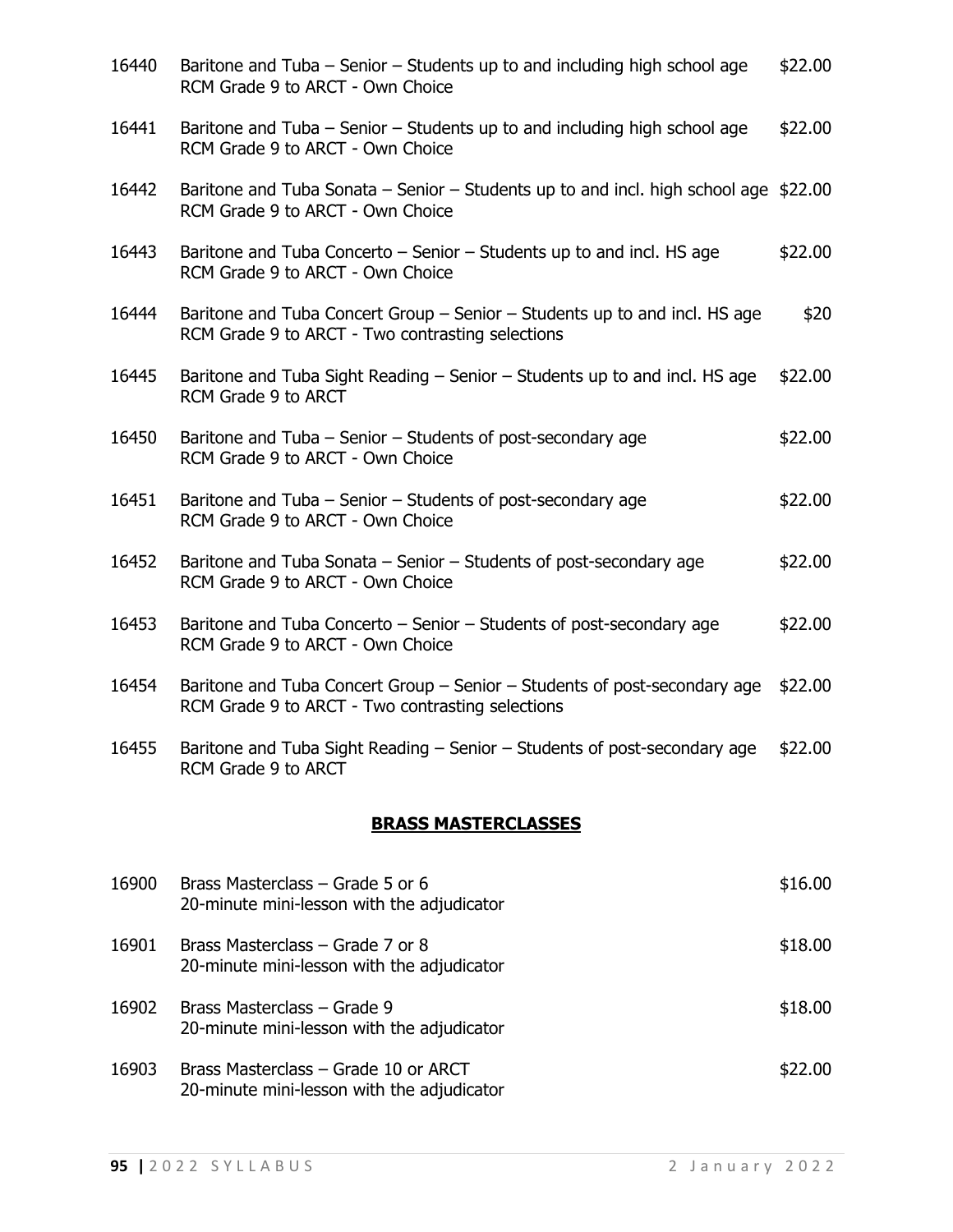#### **PROVINCIAL BRASS (1600) CLASSES**

**NOTE: In order to be considered for Provincial Finals, competitors MUST enter the appropriate Provincial Class listed below PLUS at least one other class AND Sight Reading/Quick Study. Repertoire performed in this class will be the repertoire performed if chosen to move on to the Provincial Finals.**

#### **Competitors are requested to state which instrument they will play.**

#### **Memorization is encouraged but not compulsory.**

| 16997 | Provincial Brass Class - Junior<br>18 years of age and under<br>Repertoire comparable to RCM/CC levels 5-7<br>Maximum time - 10 minutes<br>Two contrasting selections*                                       | \$20.00 |
|-------|--------------------------------------------------------------------------------------------------------------------------------------------------------------------------------------------------------------|---------|
| 16998 | Provincial Brass Class – Intermediate<br>18 years of age and under<br>Repertoire comparable to RCM/CC levels 8-10<br>Maximum time - 20 minutes<br>At least two contrasting selections*                       | \$25.00 |
| 16999 | Provincial Brass Class - Senior<br>30 years of age and under<br>Advanced concert repertoire<br>Maximum time - 40 minutes<br>At least two advanced selections* reflecting a variety of styles and periods and | \$35.00 |
|       | including a complete multi-movement work <b>OR</b> at least three advanced selections* if a                                                                                                                  |         |

complete multi-movement work is not included.

\* A selection is defined as "a single movement composition or one or more movements of a multimovement composition". In addition to Sonatas, Concertos, Suites etc., a group of pieces by the same composer or from an existing Collection by a composer is acceptable as a multi-movement work.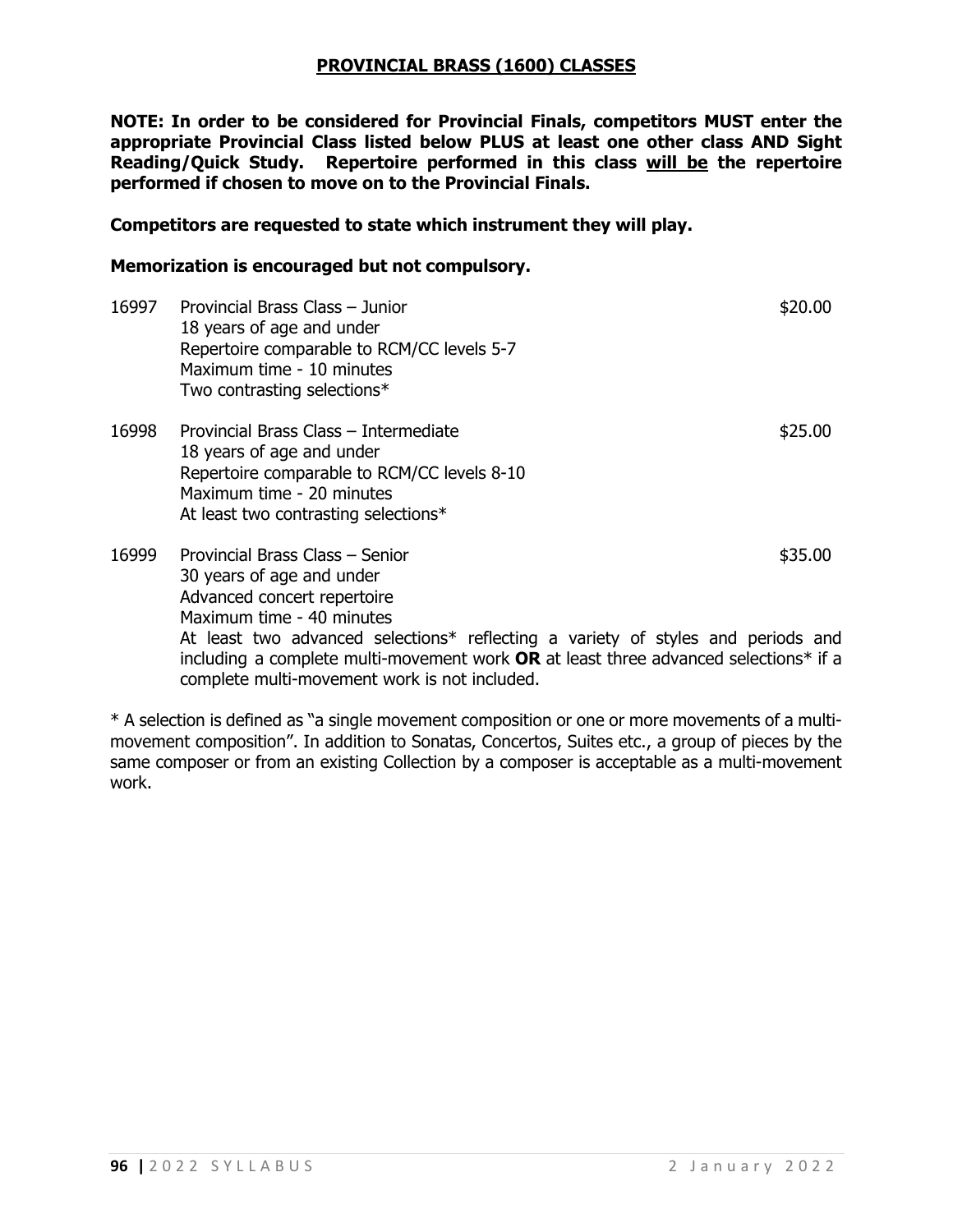#### **PERCUSSION**

Competitors must enter at only one level. Sonata and Concerto movements are not to be used for "Own Choice" or "Concert Group" selections except in the case of Baroque Sonatas (single movements) which may be used. All other Sonata and Concerto Movements must be entered in the appropriate Sonata and Concerto classes.

Percussion Classes are categorized based on Royal Conservatory of Music (RCM) Syllabi. Please enter based on the grade level of the student.

Beginner – RCM Preparatory to Grade 2 Elementary – RCM Grade 3 to Grade 4 Junior – RCM Grade 5 to Grade 6 Intermediate – RCM Grade 7 to Grade 8 Senior – RCM Grade 9 to ARCT (note separate classes for high school and post-secondary age students)

To qualify for awards in the Junior category (Preparatory to Level VI) a competitor must enter in 2 solo classes plus sight reading where applicable. To qualify for awards in the Intermediate (Level VII-VIII) and Senior (Level IX and ARCT) Categories, students must enter a solo class, a Concerto OR Sonata class AND sight reading.

The selection of competitors to compete in the closing concerts is at the discretion of the adjudicators. The adjudicators will also suggest the piece to be performed, in consultation with the student and/or teacher from each competitor's festival repertoire.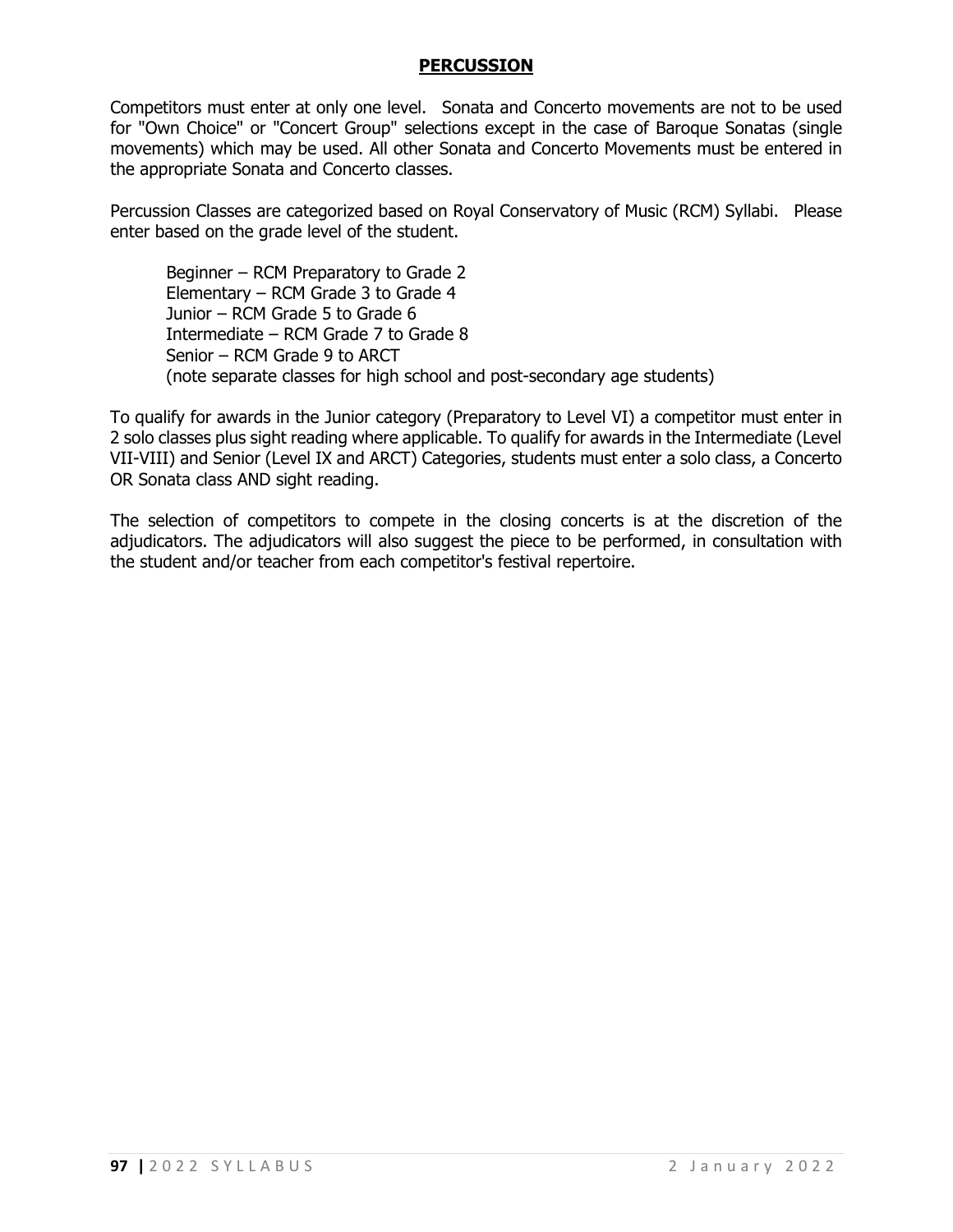## **PERCUSSION**

| 17100 | Percussion - Beginner<br>RCM Preparatory to Grade 2 - Own Choice                               | \$16.00 |
|-------|------------------------------------------------------------------------------------------------|---------|
| 17101 | Percussion - Beginner<br>RCM Preparatory to Grade 2 - Own Choice                               | \$16.00 |
| 17110 | Percussion - Elementary<br>RCM Grade 3 to Grade 4 - Own Choice                                 | \$16.00 |
| 17111 | Percussion - Elementary<br>RCM Grade 3 to Grade 4 - Own Choice                                 | \$16.00 |
| 17112 | Percussion Sight Reading - Elementary<br>RCM Grade 3 to Grade 4                                | \$16.00 |
| 17120 | Percussion - Junior<br>RCM Grade 5 to Grade 6 - Own Choice                                     | \$16.00 |
| 17121 | Percussion - Junior<br>RCM Grade 5 to Grade 6 - Own Choice                                     | \$16.00 |
| 17122 | Percussion Sonatina/Sonata - Junior<br>RCM Grade 5 to Grade 6 - Own Choice                     | \$16.00 |
| 17123 | Percussion Concertino/Concerto - Junior<br>RCM Grade 5 to Grade 6 - Own Choice                 | \$16.00 |
| 17124 | Percussion Sight Reading - Junior<br>RCM Grade 5 to Grade 6                                    | \$16.00 |
| 17130 | Percussion - Intermediate<br>RCM Grade 7 to Grade 8 - Own Choice                               | \$18.00 |
| 17131 | Percussion - Intermediate<br>RCM Grade 7 to Grade 8 - Own Choice                               | \$18.00 |
| 17132 | Percussion Sonata - Intermediate<br>RCM Grade 7 to Grade 8 - Own Choice                        | \$18.00 |
| 17133 | Percussion Concerto - Intermediate<br>RCM Grade 7 to Grade 8 - Own Choice                      | \$18.00 |
| 17134 | Percussion Concert Group - Intermediate<br>RCM Grade 7 to Grade 8 - Two contrasting selections | \$18.00 |
| 17135 | Percussion Sight Reading - Intermediate<br>RCM Grade 7 to Grade 8                              | \$18.00 |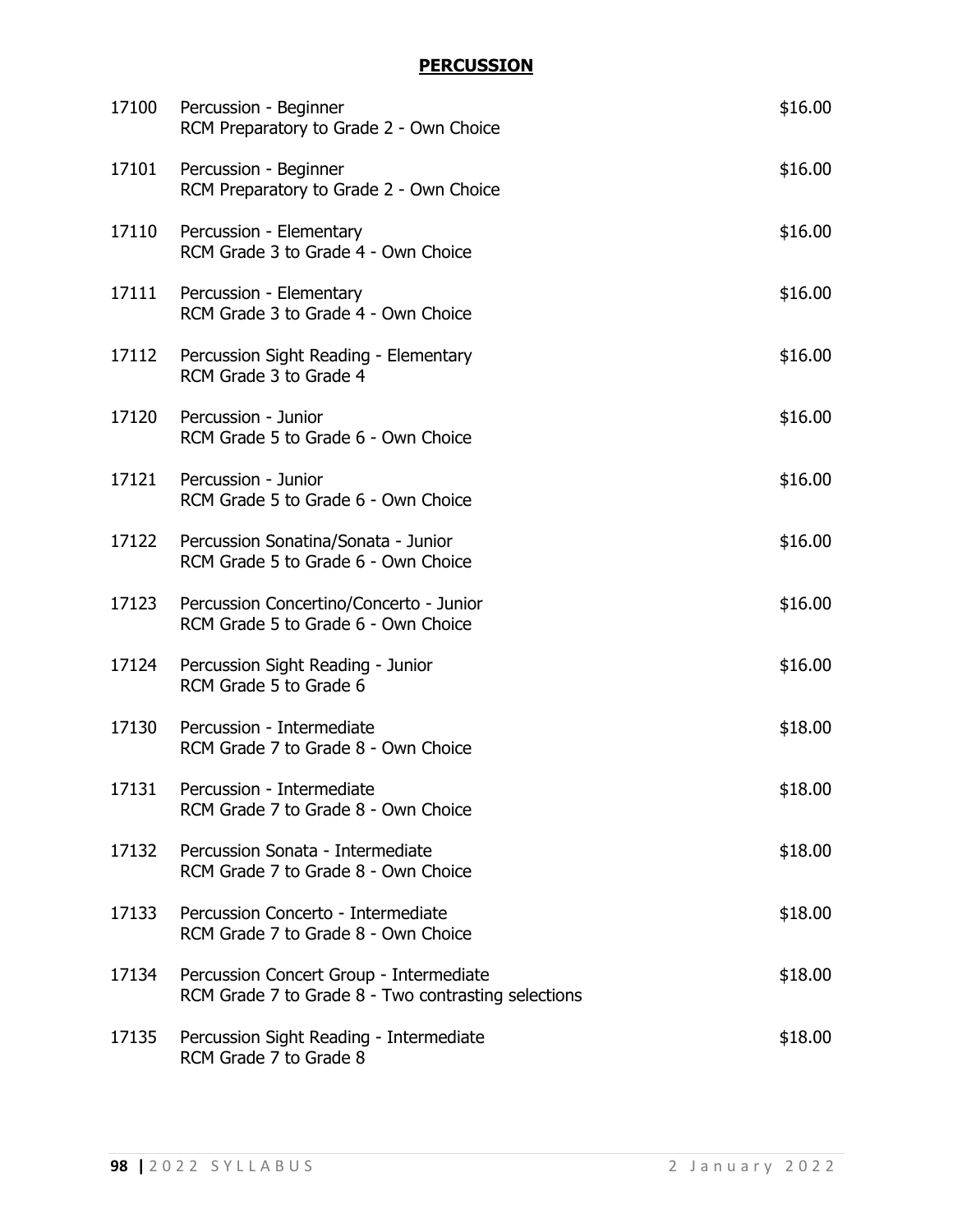| 17140 | Percussion – Senior – Students up to and including high school age<br>RCM Grade 9 to ARCT - Own Choice                                   | \$22.00 |  |
|-------|------------------------------------------------------------------------------------------------------------------------------------------|---------|--|
| 17141 | Percussion – Senior – Students up to and including high school age<br>RCM Grade 9 to ARCT - Own Choice                                   | \$22.00 |  |
| 17142 | Percussion Sonata – Senior – Students up to and including high school age<br>RCM Grade 9 to ARCT - Own Choice                            | \$22.00 |  |
| 17143 | Percussion Concerto – Senior – Students up to and including high school age<br>RCM Grade 9 to ARCT - Own Choice                          | \$22.00 |  |
| 17144 | Percussion Concert Group – Senior – Students up to and incl. high school age \$22.00<br>RCM Grade 9 to ARCT - Two contrasting selections |         |  |
| 17145 | Percussion Sight Reading – Senior – Students up to and incl. high school age<br>RCM Grade 9 to ARCT                                      | \$22.00 |  |
| 17150 | Percussion – Senior – Students of post-secondary age<br>RCM Grade 9 to ARCT - Own Choice                                                 | \$22.00 |  |
| 17151 | Percussion – Senior – Students of post-secondary age<br>RCM Grade 9 to ARCT - Own Choice                                                 | \$22.00 |  |
| 17152 | Percussion Sonata – Senior – Students of post-secondary age<br>RCM Grade 9 to ARCT - Own Choice                                          | \$22.00 |  |
| 17153 | Percussion Concerto - Senior - Students of post-secondary age<br>RCM Grade 9 to ARCT - Own Choice                                        | \$22.00 |  |
| 17154 | Percussion Concert Group - Senior - Students of post-secondary age<br>RCM Grade 9 to ARCT - Own Choice - 2 contrasting selections        | \$22.00 |  |
| 17155 | Percussion Sight Reading - Senior - Students of post-secondary age<br>RCM Grade 9 to ARCT                                                | \$22.00 |  |
|       | <b>PERCUSSION MASTERCLASSES</b>                                                                                                          |         |  |
| 17900 | Percussion Masterclass - Grade 5 or 6<br>20-minute mini-lesson with the adjudicator                                                      | \$16.00 |  |

| 17901 | Percussion Masterclass – Grade 7 or 8<br>20-minute mini-lesson with the adjudicator | \$18.00 |
|-------|-------------------------------------------------------------------------------------|---------|
| 17902 | Percussion Masterclass – Grade 9<br>20-minute mini-lesson with the adjudicator      | \$18.00 |
| 17002 | Deverse is Mostevelses Cuade 10 av ADCT                                             | _ הה    |

17903 Percussion Masterclass – Grade 10 or ARCT \$22.00 20-minute mini-lesson with the adjudicator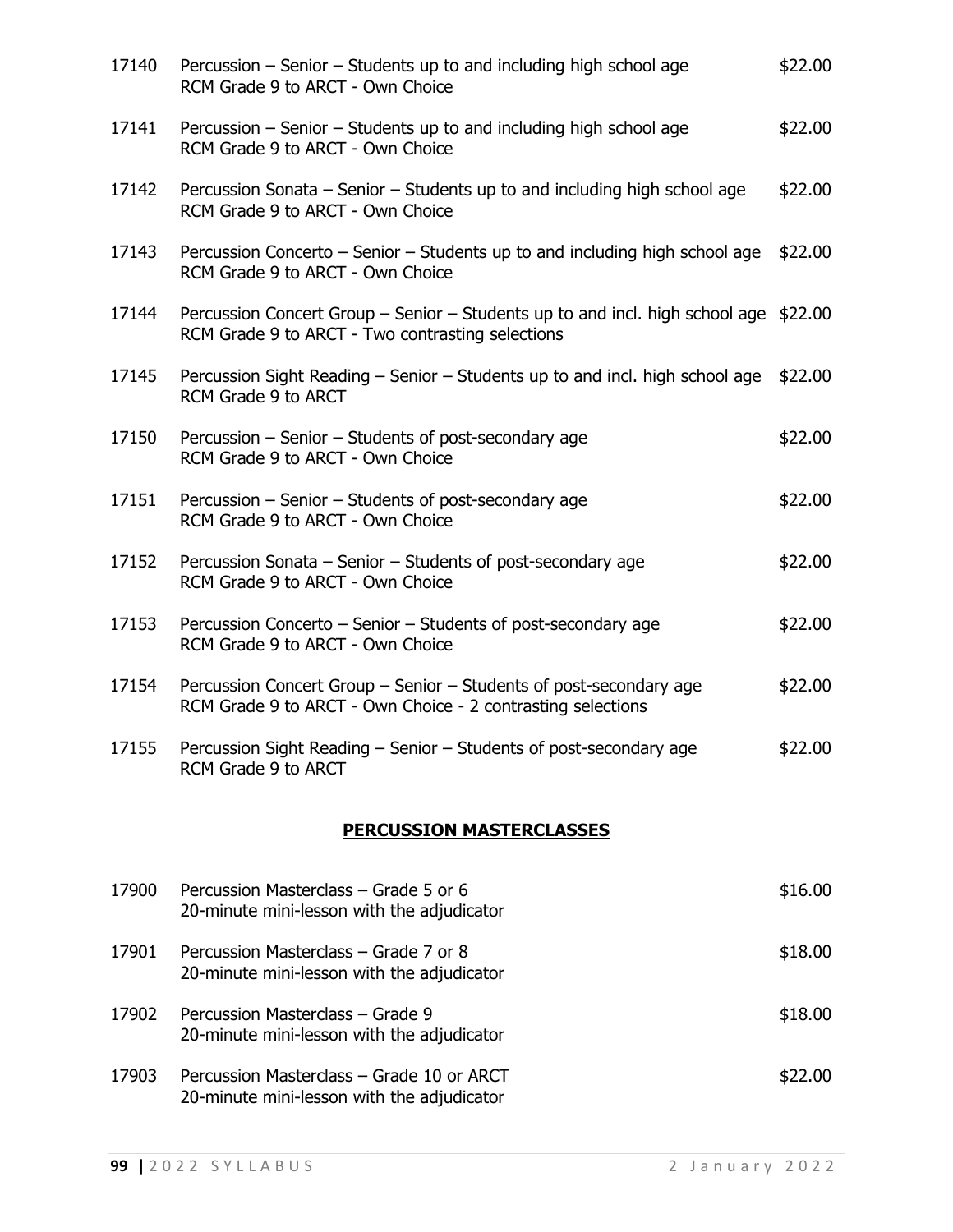#### **PROVINCIAL PERCUSSION (1700) CLASSES**

**NOTE: In order to be considered for Provincial Finals, competitors MUST enter the appropriate Provincial Class listed below PLUS at least one other class AND Sight Reading/Quick Study. Repertoire performed in this class will be the repertoire performed if chosen to move on to the Provincial Finals.**

**Competitors are requested to state which instrument they will play.**

**Competitors are encouraged to use a variety of instruments in their performance.** 

**Piano accompaniment is permitted, where appropriate.**

#### **Memorization is encouraged but not compulsory.**

17997 Provincial Percussion Class – Junior **17997** Provincial Percussion Class – Junior 18 years of age and under Repertoire comparable to RCM/CC levels 5-7 Maximum time – 10 minutes Where appropriate, piano accompaniment is permissible. Two contrasting selections\* 17998 Provincial Woodwind Class – Intermediate **17998** Provincial Woodwind Class – Intermediate 18 years of age and under Repertoire comparable to RCM/CC levels 6-8 Maximum time – 20 minutes Where appropriate, piano accompaniment is permissible. Two selections: 1. Own choice Snare drum piece OR own choice Timpani (4) piece with piano accompaniment if needed 2. Own choice Keyboard piece requiring mallets – xylophone, vibraphone or marimba 17999 Provincial Woodwind Class – Senior **\$35.00** \$35.00 30 years of age and under Advanced concert repertoire Maximum time - 40 minutes

At least two advanced selections\* reflecting a variety of styles and periods and including a complete multi-movement work OR at least three advanced selections\* if a complete multi-movement work is not included.

\* A selection is defined as "a single movement composition or one or more movements of a multimovement composition". In addition to Sonatas, Concertos, Suites etc., a group of pieces by the same composer or from an existing Collection by a composer is acceptable as a multi-movement work.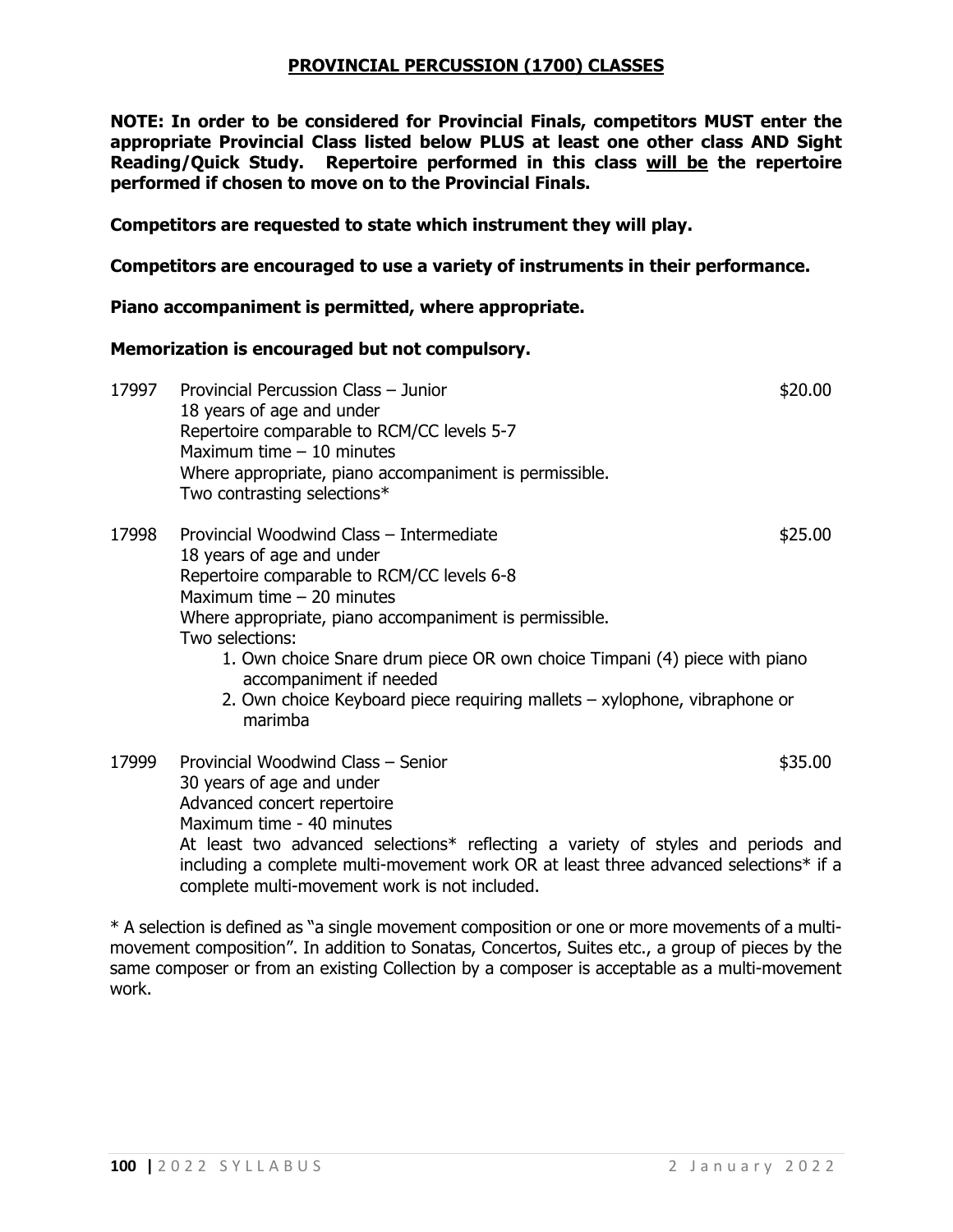## **MUSICAL THEATRE**

Please note specific rules for this category.

- 1. Maximum performance time 8 minutes including set-up. This will be enforced.
- 2. Repertoire from Gilbert & Sullivan works is not eligible.
- 3. Costume optional. Props must be inanimate. The piano must be respected as an instrument and may not be used as a prop and/or table. Competitors may place one hand on the piano. Similarly, the pianist is an accompanist and not a stage character
- 4. The use of secondary participants in solo classes is not permitted.
- 5. Accompaniment is limited to one piano.
- 6. Music from Disney and Broadway is permitted.
- 7. To be eligible for awards or inclusion in concerts, competitors must enter one other class PLUS Sight Reading/Quick Study
- 8. To be considered for Provincials in Junior, Intermediate and Senior, please see the Provincial Musical Theatre Classes on Page 38
- 9. Please keep in mind that the venue the selection will be sung in is a church. Please refrain from choosing pieces with questionable language, sexual references or questionable content.
- 10. Please keep in mind that the performance will not be amplified, so choose songs in keys that highlight the vocalist's comfortable and natural range.

| 19008 | Musical Theatre - 8 years and under<br>One Selection - Own Choice from a Musical or Broadway play       | \$16.00 |
|-------|---------------------------------------------------------------------------------------------------------|---------|
| 19010 | Musical Theatre - 10 years and under<br>One Selection - Own Choice from a Musical or Broadway play      | \$16.00 |
| 19012 | Musical Theatre - 12 years and under<br>One Selection - Own Choice from a Musical or Broadway play      | \$16.00 |
| 19014 | Musical Theatre - 14 years and under<br>One Selection - Own Choice from a Musical or Broadway play      | \$16.00 |
| 19016 | Musical Theatre - 16 years and under<br>One Selection - Own Choice from a Musical or Broadway play      | \$18.00 |
| 19018 | Musical Theatre - 18 years and under<br>One Selection - Own Choice from a Musical or Broadway play      | \$22.00 |
| 19020 | Musical Theatre - Open<br>One Selection - Own Choice from a Musical or Broadway play                    | \$22.00 |
| 19212 | Musical Theatre Duet - 12 years and under<br>One Selection - Own Choice from a Musical or Broadway play | \$16.00 |
| 19214 | Musical Theatre Duet - 14 years and under<br>One Selection - Own Choice from a Musical or Broadway play | \$16.00 |
| 19216 | Musical Theatre Duet - 16 years and under<br>One Selection - Own Choice from a Musical or Broadway play | \$18.00 |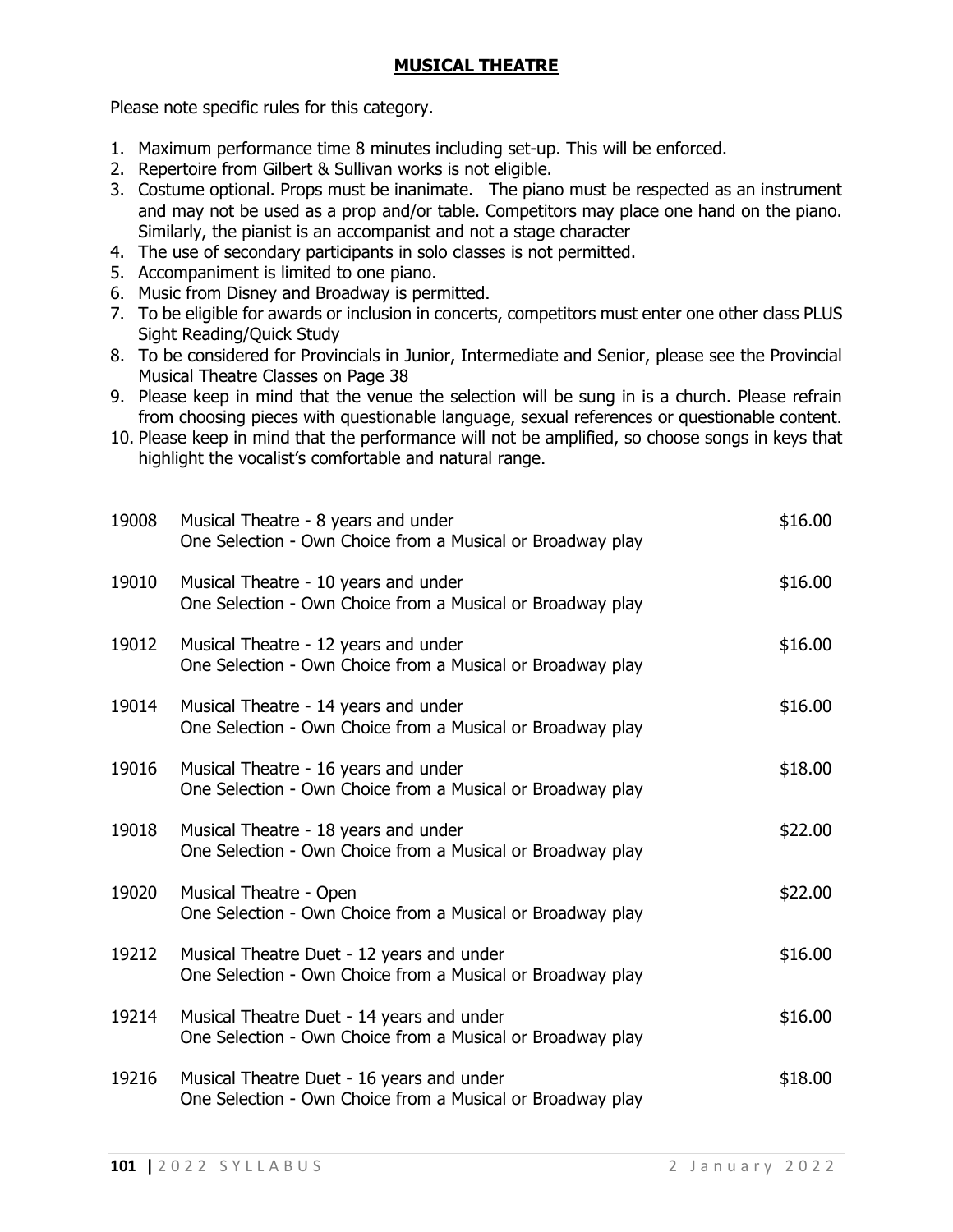| 19218 | Musical Theatre Duet - 18 years and under<br>One Selection - Own Choice from a Musical or Broadway play     | \$22.00 |
|-------|-------------------------------------------------------------------------------------------------------------|---------|
| 19220 | Musical Theatre Duet - Open<br>One Selection - Own Choice from a Musical or Broadway play                   | \$22.00 |
| 19312 | Musical Theatre Trio - 12 years and under<br>One Selection - Own Choice from a Musical or Broadway play     | \$16.00 |
| 19314 | Musical Theatre Trio - 14 years and under<br>One Selection - Own Choice from a Musical or Broadway play     | \$16.00 |
| 19316 | Musical Theatre Trio - 16 years and under<br>One Selection - Own Choice from a Musical or Broadway play     | \$18.00 |
| 19318 | Musical Theatre Trio - 18 years and under<br>One Selection - Own Choice from a Musical or Broadway play     | \$22.00 |
| 19320 | Musical Theatre Trio - Open<br>One Selection - Own Choice from a Musical or Broadway play                   | \$22.00 |
| 19412 | Musical Theatre Quartet - 12 years and under<br>One Selection - Own Choice from a Musical or Broadway play  | \$16.00 |
| 19414 | Musical Theatre Quartet - 14 years and under<br>One Selection - Own Choice from a Musical or Broadway play  | \$16.00 |
| 19416 | Musical Theatre Quartet - 16 years and under<br>One Selection - Own Choice from a Musical or Broadway play  | \$18.00 |
| 19418 | Musical Theatre Quartet - 18 years and under<br>One Selection - Own Choice from a Musical or Broadway play  | \$22.00 |
| 19420 | Musical Theatre Quartet - Open<br>One Selection - Own Choice from a Musical or Broadway play                | \$22.00 |
| 19512 | Musical Theatre Ensemble - 12 years and under<br>One Selection - Own Choice from a Musical or Broadway play | \$16.00 |
| 19514 | Musical Theatre Ensemble - 14 years and under<br>One Selection - Own Choice from a Musical or Broadway play | \$16.00 |
| 19516 | Musical Theatre Ensemble - 16 years and under<br>One Selection - Own Choice from a Musical or Broadway play | \$18.00 |
| 19518 | Musical Theatre Ensemble - 18 years and under<br>One Selection - Own Choice from a Musical or Broadway play | \$22.00 |
| 19520 | Musical Theatre Ensemble - Open<br>One Selection - Own Choice from a Musical or Broadway play               | \$22.00 |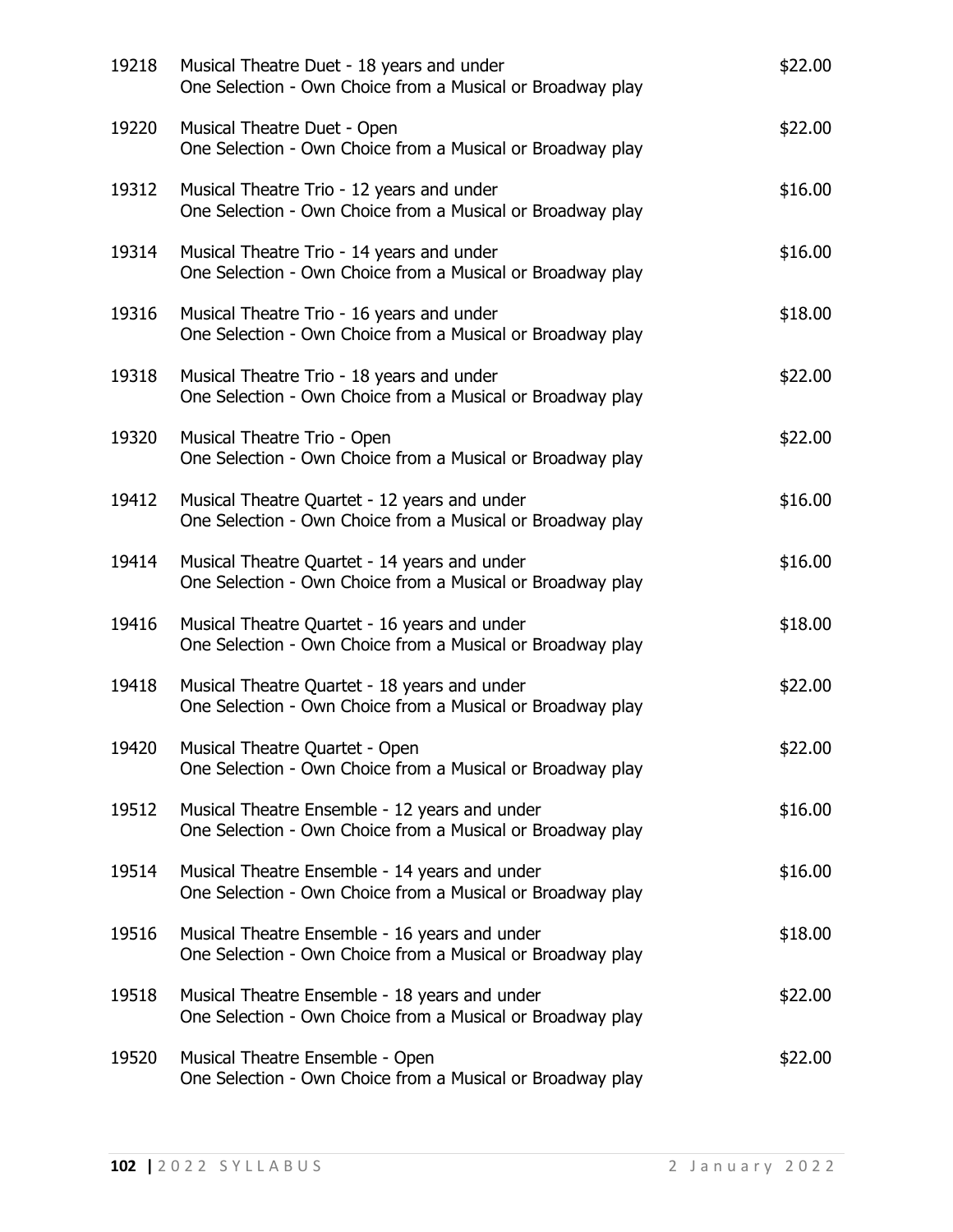## **POPULAR/JAZZ**

- 1. Please keep in mind that the venue the selection will be sung in is a church. Please refrain from choosing pieces with questionable language, sexual references or questionable content.
- 2. Please keep in mind that the performance will not be amplified, so choose songs in keys that highlight the vocalist's comfortable and natural range.
- 3. Accompaniment may be by piano, guitar and/or violin and may be self-accompanied if so desired.
- 4. A mic and small amp will be provided.

| 19608 | Popular/Jazz $-8$ years and under<br>Own Choice  | \$16.00 |
|-------|--------------------------------------------------|---------|
| 19610 | Popular/Jazz $-10$ years and under<br>Own Choice | \$16.00 |
| 19612 | Popular/Jazz - 12 years and under<br>Own Choice  | \$16.00 |
| 19614 | Popular/Jazz - 14 years and under<br>Own Choice  | \$16.00 |
| 19616 | Popular/Jazz - 16 years and under<br>Own Choice  | \$18.00 |
| 19618 | Popular/Jazz - 18 years and under<br>Own Choice  | \$22.00 |
| 19620 | Popular/Jazz - Open<br>Own Choice                | \$22.00 |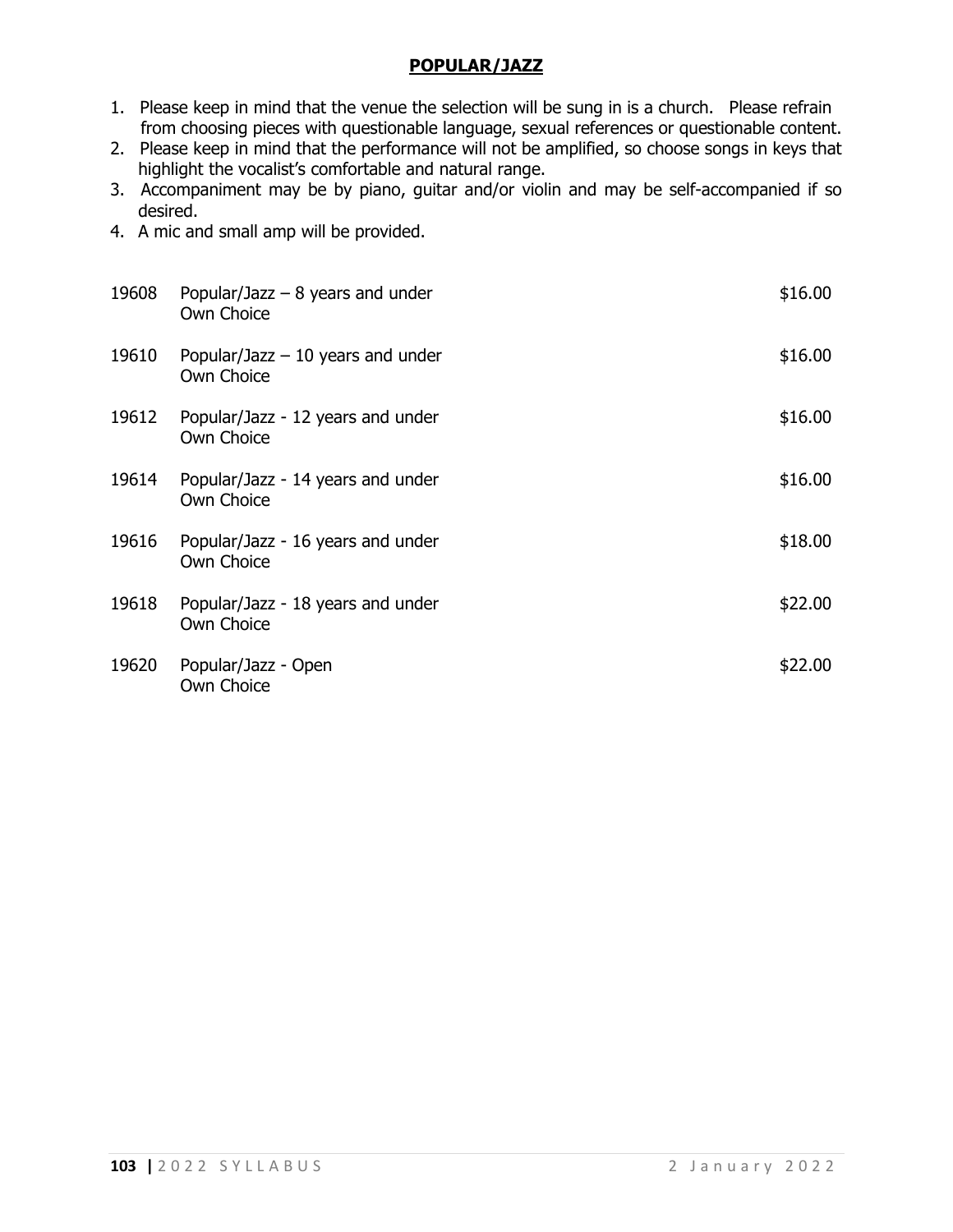### **PROVINCIAL MUSICAL THEATRE (1900) CLASSES**

**NOTE: In order to be considered for Provincial Finals, competitors MUST enter the appropriate Provincial Class listed below PLUS at least one other class AND Sight Reading/Quick Study. Repertoire performed in this class will be the repertoire performed if chosen to move on to the Provincial Finals.**

Accompaniment shall be restricted to one piano, which shall be provided at the competition. The piano must be respected as an instrument and may not be used as a prop and/or table. Competitors may place one hand on the piano. Similarly, the pianist is an accompanist and not a stage character.

Repertoire

- Selections must be sung from a published score, in any published key of a staged musical.
- Selections NOT permitted at any level include:
	- o Selections from cabaret/revues (eg. "Taylor, the Latte Boy", "Alto's Lament", "The Girl in 14G", "Darryl is a Boy", etc.)
	- $\circ$  Selections from Operetta (eg. Gilbert & Sullivan, Hebert, Romberg, Johann Strauss, Lehar, Offenback, etc.)
	- o Selections that are primarily patter (eg. "Over the Moon" from Rent, "Rock Island" from the Music Man, "My Shot from Hamilton")
- Selections from animated film musicals and movie musicals are permitted at the **Junior** level only.
- All selections should be age appropriate.
- Thought must be given to the Festival's focus on youth, venues and donors, when selecting the pieces to be performed. **It is expected that selections will not include profanity, vulgar or offensive language.** If the original piece contains such, the performer must alter the lyrics, identifying the change in the score.
- Spoken passages are allowed only if published in the script/score provided.

### **Brief Descriptions**

- Musical a group of pieces connected by a story line and characters
- Staged musical written with the intent to be performed on stage, with set, costumes etc.
- Non-staged musical written for movies only
- Revue a group of pieces in musical theatre style without the connecting story line, although there may be a common theme
- Character piece a piece in musical theatre style that is not part of a show
- Operetta falls somewhere between an opera and a musical. Like a musical, it most often contains spoken dialogue as well as song; tend to be shorter and less complex than traditional operas.
- Ballad used to describe music with a slower tempo, often of a serious or introspective nature, e.g. – "On My Own" [from Les Misérables].
- Up-Tempo used to describe music with a lively tempo, often comedy, e.g. "One Hundred Easy Ways" [from Wonderful Town].

### **Scores**

- All selections are to be sung from a published score, in the published key, of a staged musical.
- The original copy can be the Broadway score, from an Anthology, or purchased online. Proof of purchase must be shown for all online purchases.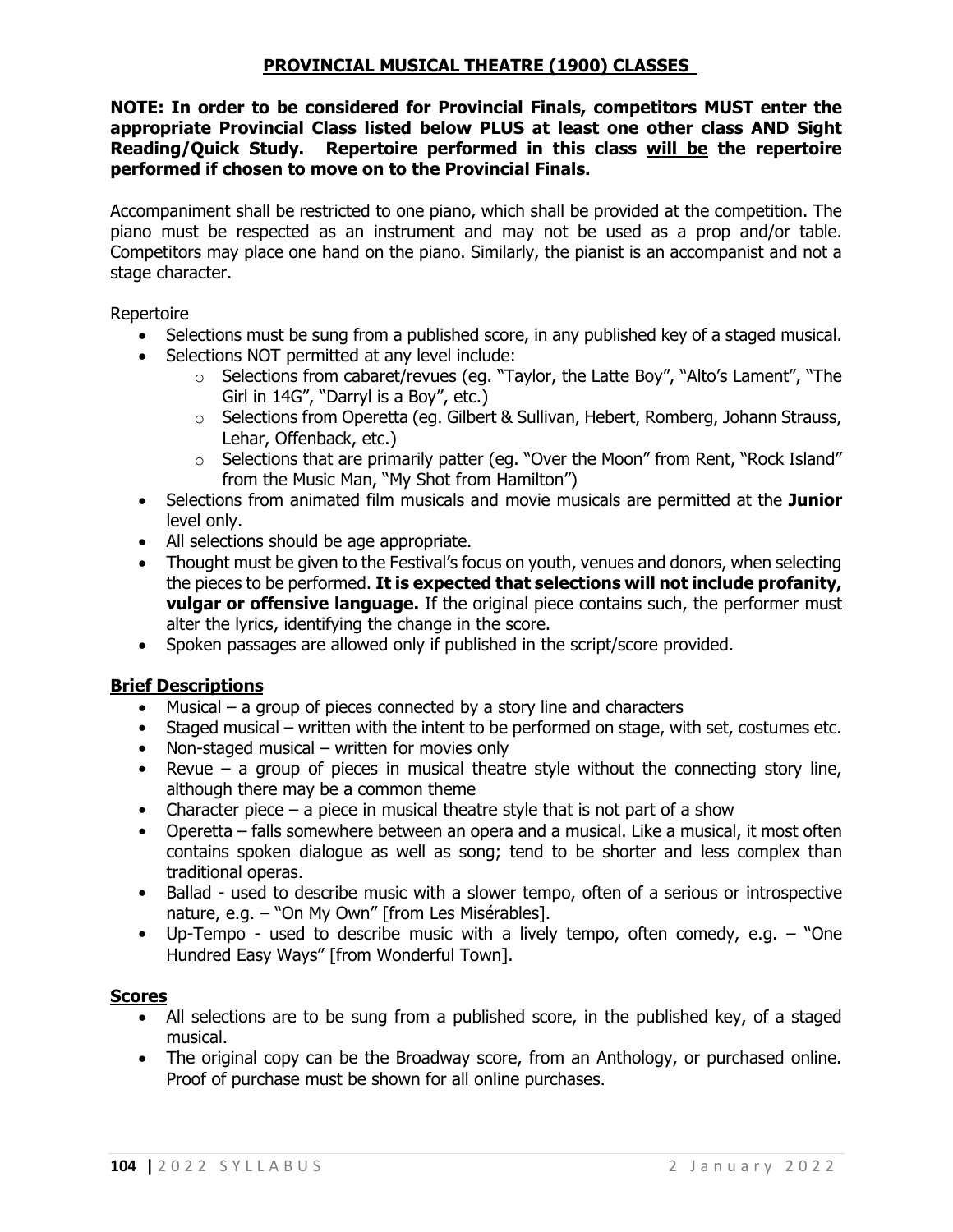#### **Costumes and Props**

### **For Junior and Intermediate competitors:**

- A table, chair, and coat rack will be provided.
- Stage technicians may assist competitors with stage set-up and takedown.
- Costumes and inanimate props are permitted (one to three props per selection). A list of props must be submitted on the competitor's provincial entry form.

#### **For Senior competitors:**

- Competitors may perform in costume and use costume enhancements [e.g. hat, scarf, jacket, shawl] and one hand prop per selection.
- Competitors may leave the stage briefly for a drink of water or to facilitate an entrance but must not leave the stage for complete costume changes.

#### **For all competitors:**

- Limited movement is permitted. For reasons of safety and logistics, full stage choreography will not be possible.
- Breaks between selections, for costume changes and set-up and takedown of props will be considered to be part of the competitor's total time allotment.

| 19997 | Provincial Musical Theatre Class - Junior<br>18 years of age and under<br>Maximum time - 15 minutes<br>Memorization is compulsory<br>Two contrasting selections                                                                                                                  | \$20.00 |
|-------|----------------------------------------------------------------------------------------------------------------------------------------------------------------------------------------------------------------------------------------------------------------------------------|---------|
| 19998 | Provincial Musical Theatre Class – Intermediate<br>18 years of age and under<br>Maximum time - 20 minutes<br>At least two selections reflecting a variety of styles and periods.                                                                                                 | \$25.00 |
| 19999 | Provincial Musical Theatre Class - Senior<br>30 years of age and under<br>Maximum time - 30 minutes<br>Memorization is compulsory<br>At least three advanced selections reflecting a variety of styles and periods, including at<br>least one ballad and one up-tempo selection. | \$35.00 |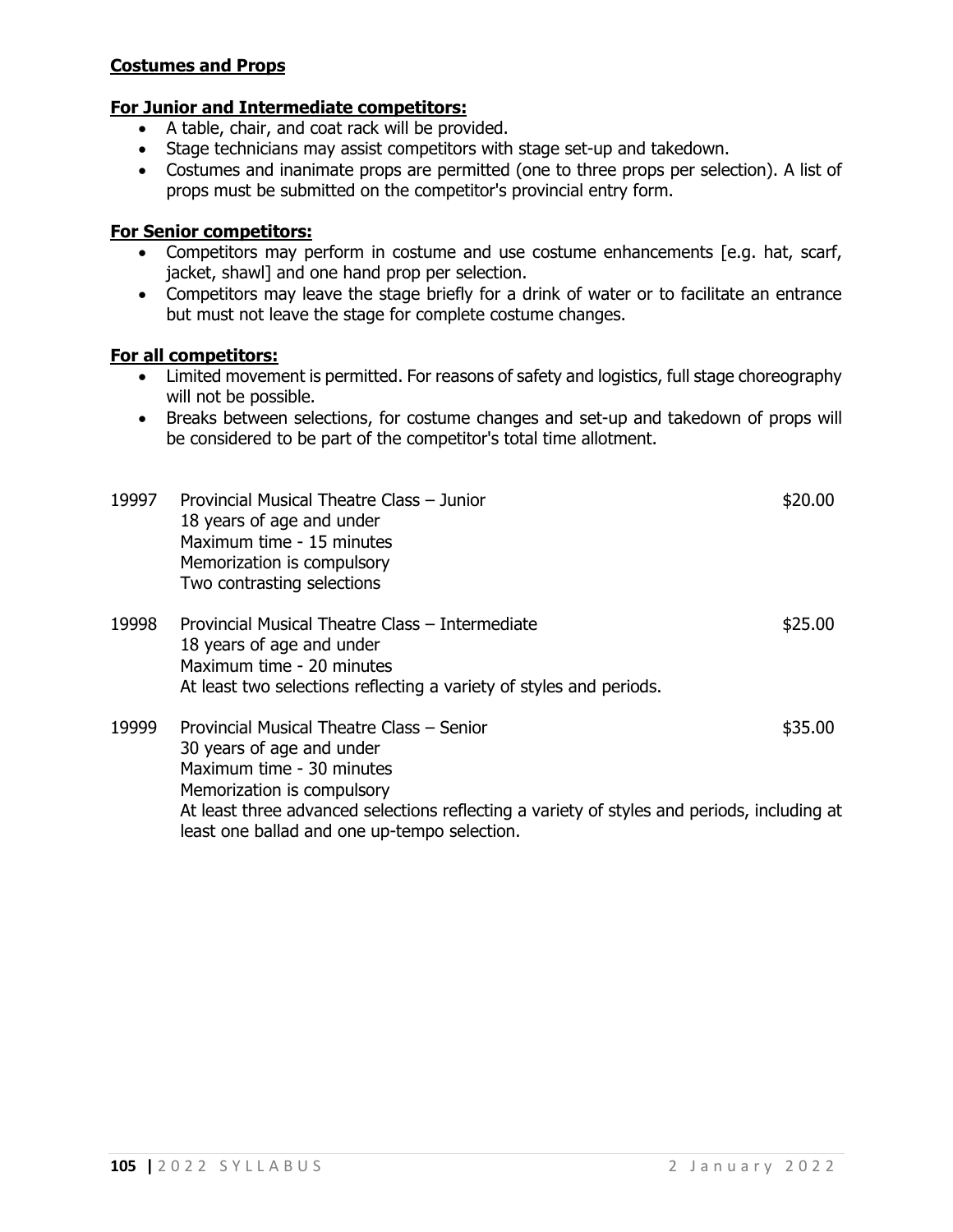## **SCHOOL CHOIRS**

Choirs may change the order of the pieces they are singing within individual classes, however the actual class order as listed in the program may NOT be changed by the choir director.

Please note Rule 21 – A copy of Own Choice music for the use of the adjudicator must be delivered to the Hall Convenor 30 minutes before the class. This is the sole responsibility of the Competitor and this music must be picked up immediately following the class. The Festival will not be responsible after that time.

- 1. In all choir classes only, the name of the choir only will be listed in the program. Each competitor will announce their selection and the composer from the stage. For all choral classes, teachers are asked to announce selections from the stage. Information about Own Choice selections MUST be provided to the Festival Administrator no later than April 10, 2020.
- 2. Choirs may be entered from a single classroom or from any number of combined classrooms in the same school within the established grade limits.
- 3. Any two or more grades may be combined using the higher grade.
- 4. The **Benjamin R. Guss Trophy** will be presented annually to the highest-ranking New Brunswick School Choir Grade 1-5 inclusive, including Folk Song Classes and Hymn Classes. To be eligible for the Guss Trophy competition, a choir is to perform at least 3 selections (minimum of 2 classes).
- 5. The **David Thomson Trophy** will be awarded to the highest-ranking New Brunswick School Choir, Grades 1-3.
- 6. The **Marshall Stout Trophy** will be presented annually to the highest-ranking New Brunswick School Choir, Grades 6-8 inclusive, including Madrigal and Folk Song Classes, but not Hymn Classes or other Classes as listed in the Syllabus.
- 7. The **Kiwanis Plaque**, donated by the Kiwanis Club, will be presented annually to the highestranking New Brunswick School Choir, Grades 9-12 inclusive.

#### **CRITERIA FOR DECIDING TROPHIES**

(Guss, Marshall Stout, Kiwanis, Simonds, River Valley, Gloria Richard and Parent's Music Six)

These trophies are to be awarded to the choir in each appropriate category, based on the average of their three highest marks. To be eligible, a choir must perform at least 3 selections (minimum 2 classes).

In the case of a tie, the trophy should then be awarded to the choir with the highest average, as well as the highest single mark.

In the case of a further tie, the decision shall be made at the discretion of the adjudicator, in consideration of such factors; such as total number of classes entered, selections performed and degree of difficulty.

Middle School and High School Choir classes will receive a mark.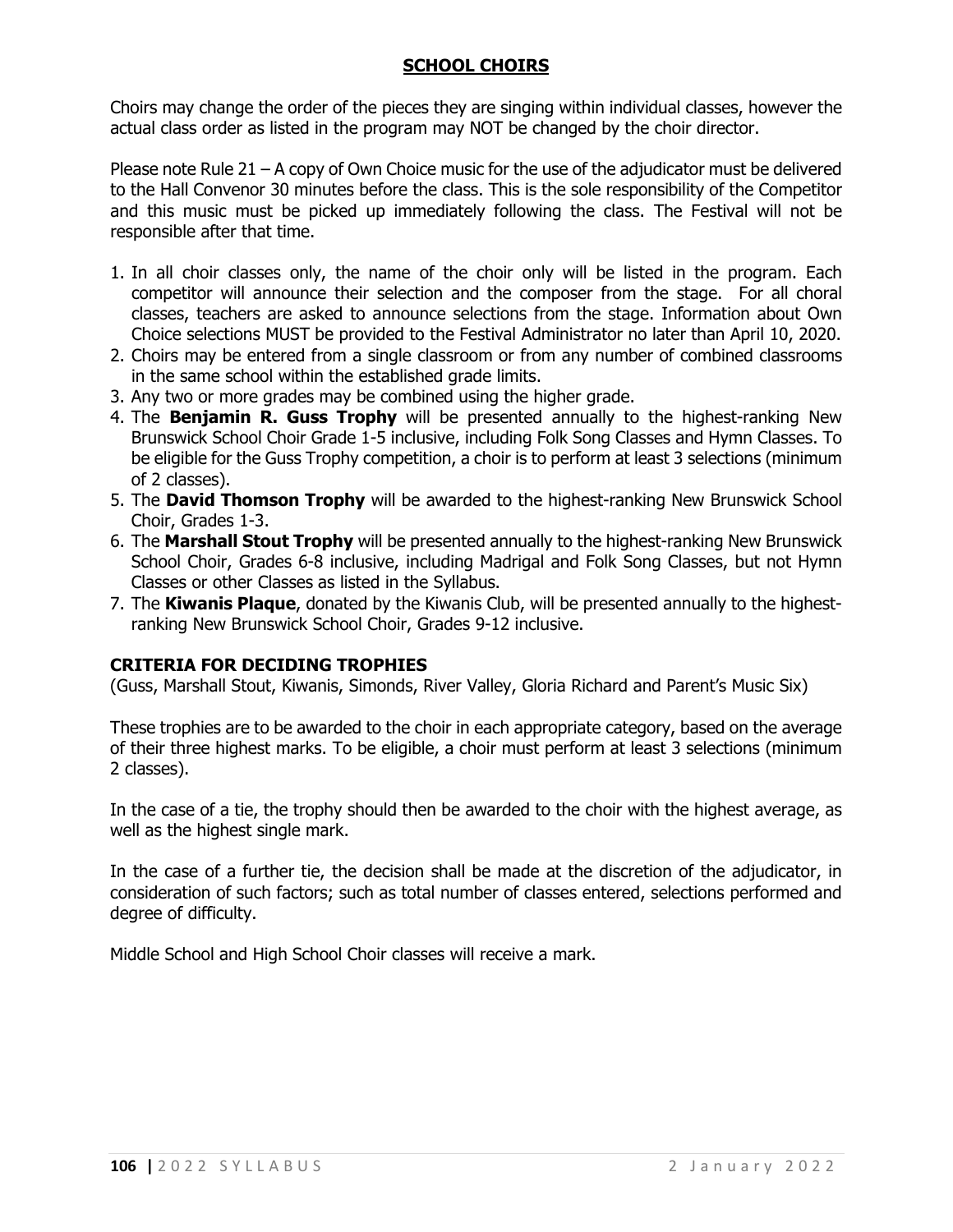The marking system in **Elementary & Middle School Choral Classe**s in the New Brunswick Competitive Festival of Music is as follows:

| Gold          | <b>Distinction</b> | 90% and over  |
|---------------|--------------------|---------------|
| <b>Silver</b> | Excellent          | 85-89%        |
| <b>Bronze</b> | Very Good          | 80-84%        |
| Merit         | Satisfactory       | 75-79%        |
| Participation |                    | 74% and lower |

It is hoped that this marketing system will continue to promote high standards by recognizing performance achievements.

#### **CHOIR CLASSES - ELEMENTARY SCHOOL**

| 20100 | Kindergarten Choir - Competitive<br>Two Contrasting Selections - Own Choice                 | \$20.00 |
|-------|---------------------------------------------------------------------------------------------|---------|
| 20101 | Kindergarten Classroom Singing - Non-Competitive<br>Two Contrasting Selections - Own Choice | \$20.00 |
| 20102 | Kindergarten Choir - Non-Competitive<br>Two Contrasting Selections - Own Choice             | \$20.00 |
| 20110 | Grade 1 Choir - Competitive<br>Two Contrasting Selections - Own Choice                      | \$20.00 |
| 20111 | Grade 1 Classroom Singing - Non-Competitive<br>Two Contrasting Selections - Own Choice      | \$20.00 |
| 20112 | Grade 1 Choir - Non-Competitive<br>Two Contrasting Selections - Own Choice                  | \$20.00 |
| 20120 | Grade 2 Choir - Competitive<br>Two Contrasting Selections - Own Choice                      | \$20.00 |
| 20121 | Grade 2 Classroom Singing - Non-Competitive<br>Two Contrasting Selections - Own Choice      | \$20.00 |
| 20122 | Grade 2 Choir - Non-Competitive<br>Two Contrasting Selections - Own Choice                  | \$20.00 |
| 20130 | Grade 3 Choir - Competitive<br>Two Contrasting Selections - Own Choice                      | \$20.00 |
| 20131 | Grade 3 Classroom Singing - Non-Competitive<br>Two Contrasting Selections - Own Choice      | \$20.00 |
| 20132 | Grade 3 Choir - Non-Competitive<br>Two Contrasting Selections - Own Choice                  | \$20.00 |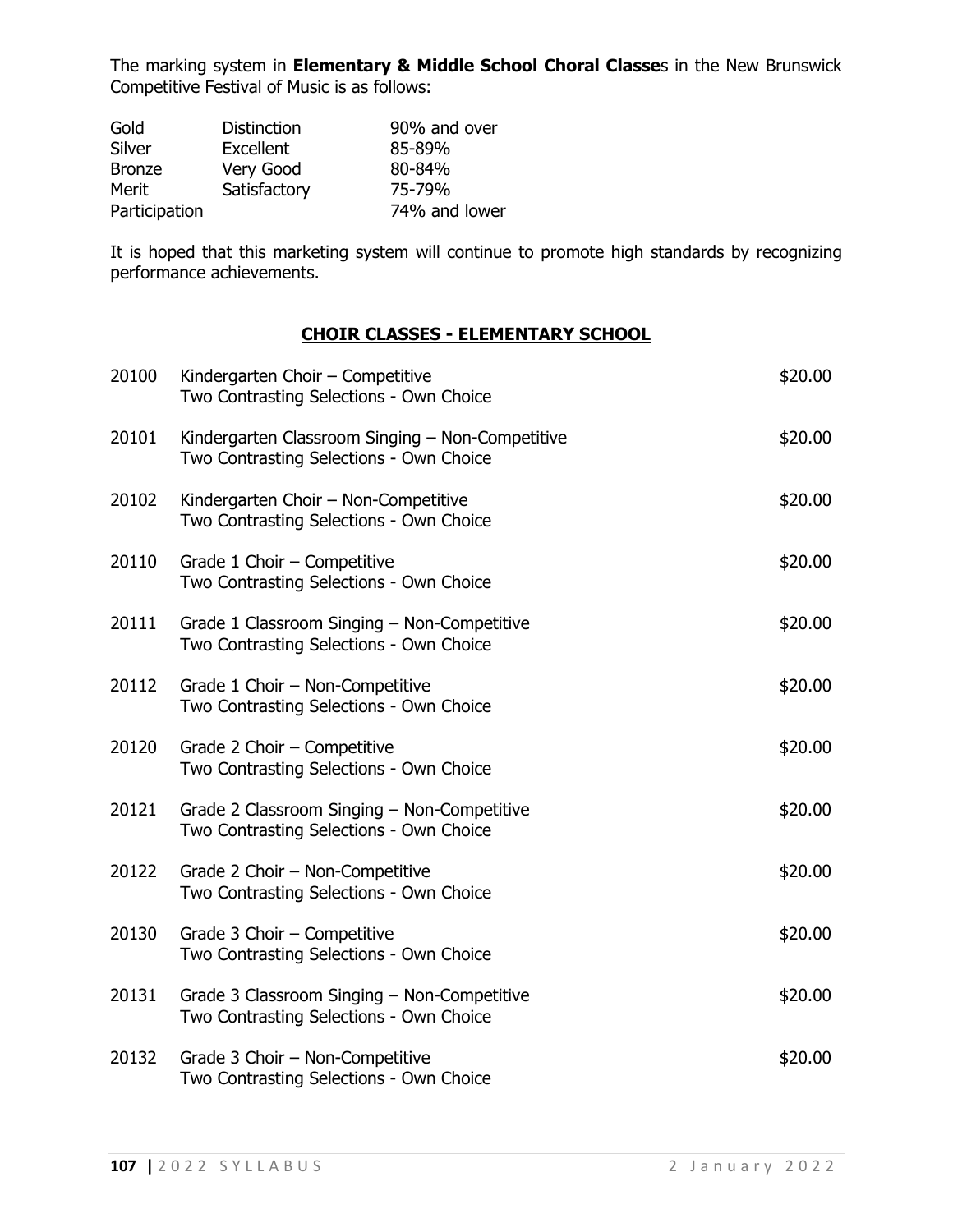| 20140 | Grade 4 Choir - Competitive<br>Two Contrasting Selections - Own Choice                 | \$20.00 |
|-------|----------------------------------------------------------------------------------------|---------|
| 20141 | Grade 4 Classroom Singing - Non-Competitive<br>Two Contrasting Selections - Own Choice | \$20.00 |
| 20142 | Grade 4 Choir - Non-Competitive<br>Two Contrasting Selections - Own Choice             | \$20.00 |
| 20150 | Grade 5 Choir - Competitive<br>Two Contrasting Selections - Own Choice                 | \$20.00 |
| 20151 | Grade 5 Classroom Singing - Non-Competitive<br>Two Contrasting Selections - Own Choice | \$20.00 |
|       | 20152 Grade 5 Choir - Non-Competitive<br>Two Contrasting Selections - Own Choice       | \$20.00 |
| 20153 | Folk Song - Grades 1-5<br>One Selection - Own Choice                                   | \$15.00 |
| 20154 | Hymn - Grades 1-5<br>One Selection - Own Choice - Unison                               | \$15.00 |
| 20155 | Hymn - Grades 1-5<br>One Selection - Own Choice - Two or More Parts                    | \$15.00 |
| 20156 | Sacred - Grades 1-5<br>One Selection - Own Choice - Unison                             | \$15.00 |
| 20157 | Sacred - Grades 1-5<br>One Selection - Own Choice - Two or More Parts                  | \$15.00 |
| 20158 | Movement - Grade 1-5<br>One Selection - Own Choice                                     | \$15.00 |
| 20159 | Orff - Grade 1-5<br>Two Selections with Orff Accompaniment - Own Choice                | \$15.00 |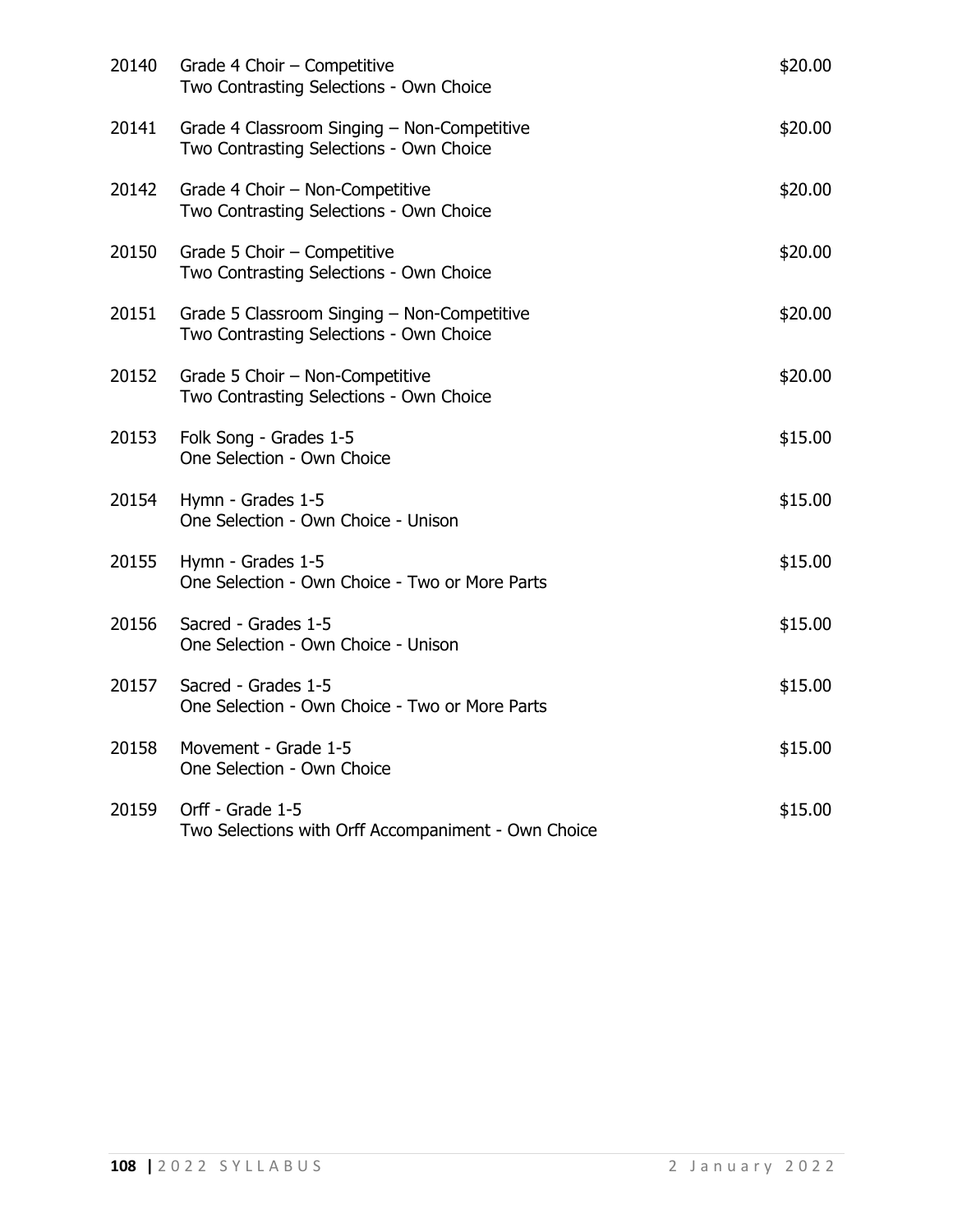## **CHOIR CLASSES – MIDDLE SCHOOL**

| 20160 | Choir Grade $6$ – Competitive<br>Two Contrasting Selections - Own Choice                     | \$30.00 |
|-------|----------------------------------------------------------------------------------------------|---------|
| 20161 | Choir Grade $6$ – Classroom Singing<br>Two Contrasting Selections - Own Choice               | \$30.00 |
| 20162 | Classroom Singing $-$ Grade 6 $-$ Non-Competitive<br>Two Contrasting Selections - Own Choice | \$30.00 |
| 20170 | Choir Grade $7$ – Competitive<br>Two Contrasting Selections - Own Choice                     | \$30.00 |
| 20171 | Choir Grade $7$ – Classroom Singing<br>Two Contrasting Selections - Own Choice               | \$30.00 |
| 20172 | Classroom Singing - Grade 7 - Non-Competitive<br>Two Contrasting Selections - Own Choice     | \$30.00 |
| 20180 | Choir Grade $8$ – Competitive<br>Two Contrasting Selections - Own Choice                     | \$30.00 |
| 20181 | Choir Grade $8$ – Classroom Singing<br>Two Contrasting Selections - Own Choice               | \$30.00 |
| 20182 | Classroom Singing $-$ Grade $8 -$ Non-Competitive<br>Two Contrasting Selections - Own Choice | \$30.00 |
| 20183 | Folk Song - Grades 6-8<br>One Selection - Own Choice - Unison                                | \$18.00 |
| 20184 | Folk Song - Grades 6-8<br>One Selection - Own Choice - Two or More Parts                     | \$18.00 |
| 20185 | Hymn - Grades 6-8<br>One Selection - Own Choice - Unison                                     | \$18.00 |
| 20186 | Hymn - Grades 6-8<br>One Selection - Own Choice - Two or More Parts                          | \$18.00 |
| 20187 | Sacred - Grades 6-8<br>One Selection - Own Choice - Unison)                                  | \$18.00 |
| 20188 | Sacred - Grades 6-8<br>One Selection - Own Choice - Two or More Parts                        | \$18.00 |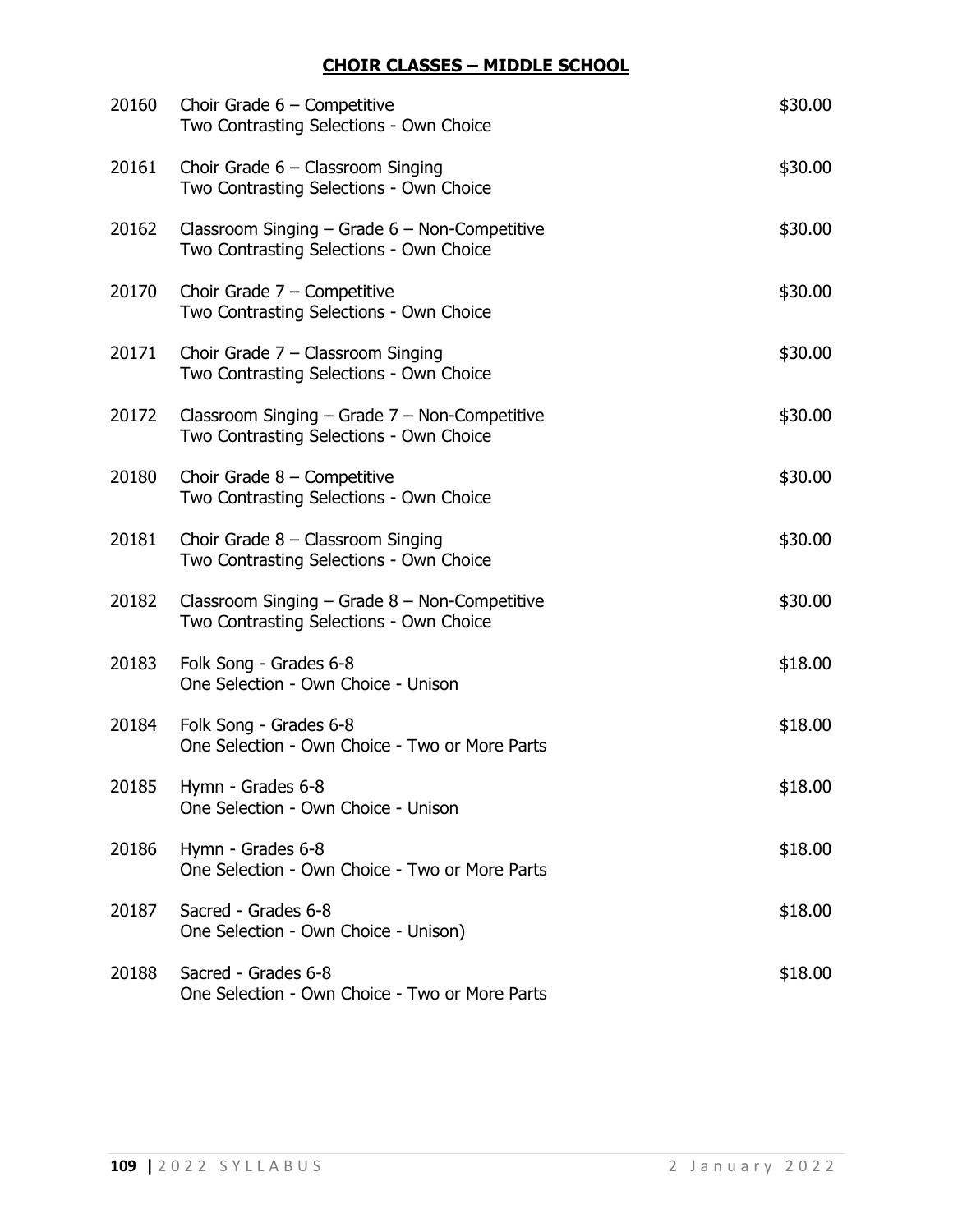## **CHOIR CLASSES – HIGH SCHOOL**

| 20190 | Choir Grade 9<br>Two Contrasting Selections - Own Choice                                                        | \$40.00 |
|-------|-----------------------------------------------------------------------------------------------------------------|---------|
| 21100 | Choir Grade 10<br>Two Contrasting Selections - Own Choice                                                       | \$40.00 |
| 21110 | Choir Grade 11<br>Two Contrasting Selections - Own Choice                                                       | \$40.00 |
| 21120 | Choir Grade 12<br>Two Contrasting Selections - Own Choice - Two or more Parts                                   | \$40.00 |
| 21121 | Mixed Choir - Grades 9-12<br>Two Contrasting Selections - Own Choice - Three or More Parts                      | \$20.00 |
| 21122 | Folk Song - Mixed Choir - Grades 9-12<br>One Selection - Own Choice - Two or More Parts                         | \$20.00 |
| 21123 | Sacred - Mixed Choir - Grades 9-12<br>Two Selections - Own Choice - Three or More Parts                         | \$20.00 |
| 21124 | Light Opera or Musical - Mixed Choir - Grades 9-12<br>One Selection - Own Choice                                | \$20.00 |
| 21125 | Mixed Choir - Grades 9-12<br>Two Contrasting Selections Accompanied by Instrumental Group - Own Choice          | \$20.00 |
| 21126 | Girls Choir - Grades 9-12<br>Two Contrasting Selections - Own Choice - Two or More Parts                        | \$40.00 |
| 21127 | Folk Song - Girls Choir - Grades 9-12<br>One Selection - Own Choice - Two or More Parts                         | \$20.00 |
|       | 21128 Boys Choir - Grades 9-12<br>Two Contrasting Selections - Own Choice - Two or More Parts                   | \$40.00 |
| 21129 | Folk Song - Boys Choir - Grades 9-12<br>One Selection - Own Choice - Two or More Parts                          | \$20.00 |
| 21130 | Madrigal Choir - Grades 9-12<br>Two Contrasting Madrigals - Own Choice - Three or More Parts                    | \$40.00 |
| 21131 | Chamber Choir (12 to 20 members) - Grades 9-12<br>Two Contrasting Selections - Own Choice - Three or More Parts | \$40.00 |
| 21132 | Jazz Choir - Grades 9-12<br>Two Contrasting Selections - Own Choice - Three or More Parts                       | \$40.00 |
| 21133 | Show Choir - Grades 9-12<br>Two Contrasting Selections with Movement - Own Choice - Two or More Parts           | \$40.00 |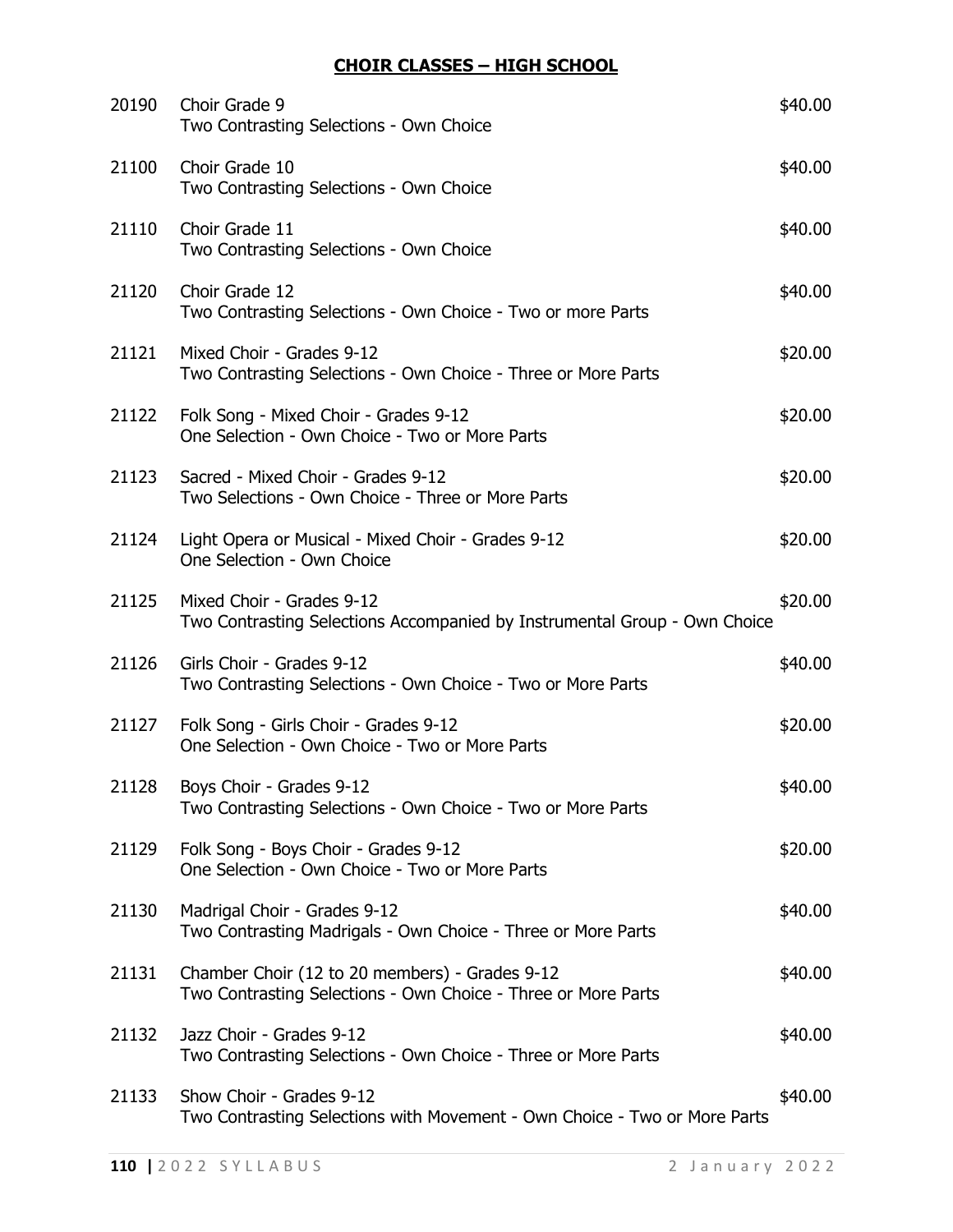## **SINGING GAMES AND FOLK DANCES**

| 28100 | S.G. or Folk Dances - Primary (Grades K, 1, 2)<br>Own Choice | \$20.00 |
|-------|--------------------------------------------------------------|---------|
| 28101 | S.G. or Folk Dances - Junior (Grades 3, 4, 5)<br>Own Choice  | \$20.00 |
|       | 28102 S.G. or Folk Dances - Junior (Open)<br>Own Choice      | \$20.00 |
| 28103 | S.G. or Folk Dances - Senior (Open)<br>Own Choice            | \$20.00 |

# **RHYTHM BANDS AND RECORDER CLASSES**

| 28104 | Rhythm Bands - Primary (Grades K, 1, 2)<br>Own Choice                              | \$20.00 |
|-------|------------------------------------------------------------------------------------|---------|
| 28105 | Rhythm Bands - Elementary (Grades 3, 4, 5)<br>Own Choice                           | \$20.00 |
| 28106 | Rhythm Bands - Junior $-$ Up to 2 years of study<br>Own Choice                     | \$20.00 |
| 28107 | Rhythm Bands - Junior - Over 2 years of study<br>Own Choice                        | \$20.00 |
| 28108 | Recorder Ensemble - Duet, Trio, Quartet<br>Two Contrasting Selections - Own Choice | \$20.00 |
| 28109 | Recorder Solo<br>Two Contrasting Selections - Own Choice                           | \$20.00 |
| 28110 | Recorder Group - Unison or Octaves<br>Two Contrasting Selections - Own Choice      | \$20.00 |
| 28111 | Recorder Group - Two or more parts<br>Two Contrasting Selections - Own Choice      | \$20.00 |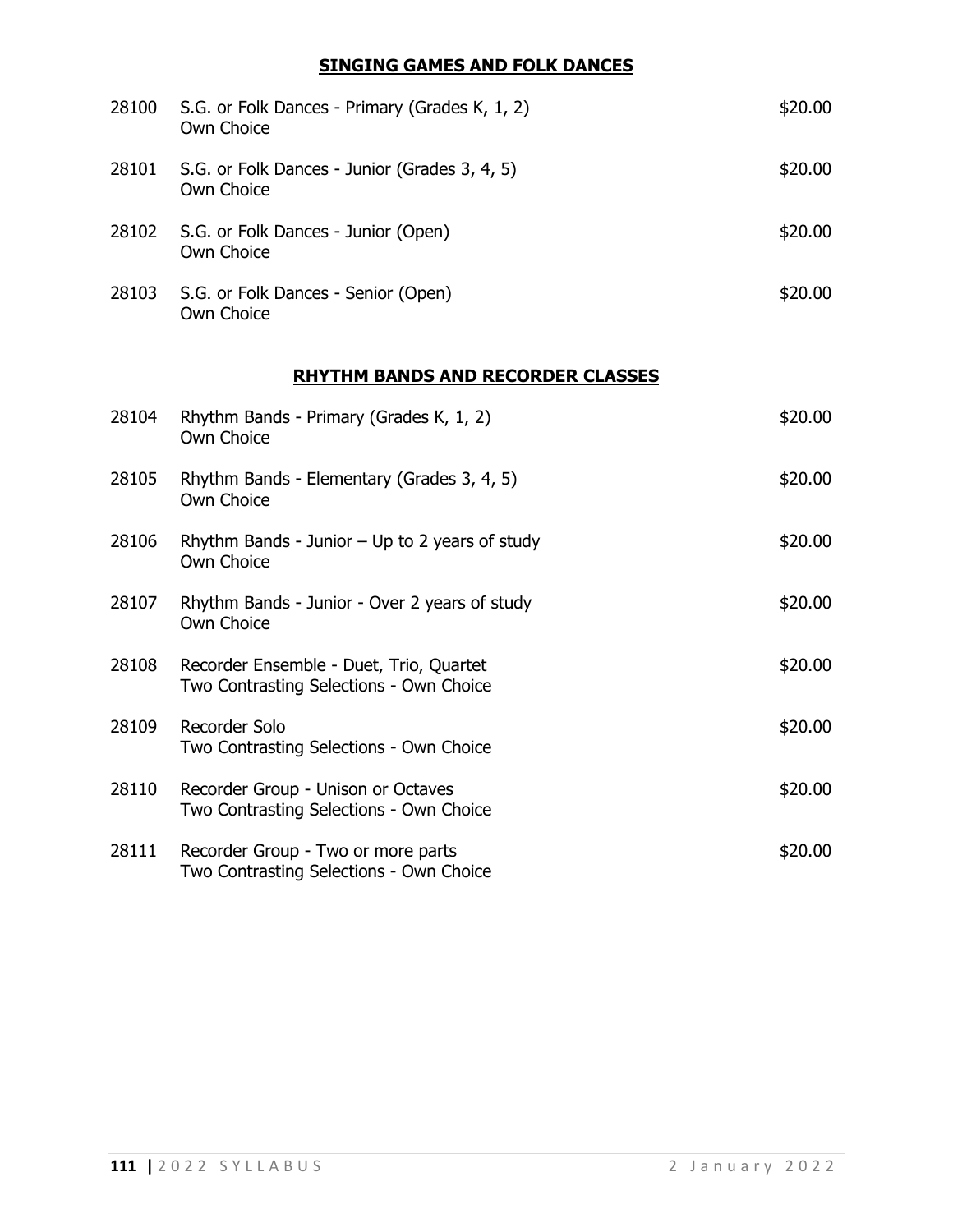## **UKULELE AND ORFF ENSEMBLES**

| 28112 | Ukulele Group - Beginners, 1st year of study<br>Own Choice       | \$20.00 |
|-------|------------------------------------------------------------------|---------|
| 28113 | Ukulele Group - Juniors, 2nd or 3rd years of study<br>Own Choice | \$20.00 |
| 28114 | Ukulele Group - Intermediate, Over 3 yrs of study<br>Own Choice  | \$20.00 |
| 28115 | Ukulele Group - Open<br>Own Choice                               | \$20.00 |
| 28116 | ORFF Ensemble - Grades 1-5<br>Own Choice                         | \$20.00 |
| 28117 | ORFF Ensemble - Grades 4-7<br>Own Choice                         | \$20.00 |
| 28118 | ORFF Ensemble - Grades 6-8<br>Own Choice                         | \$20.00 |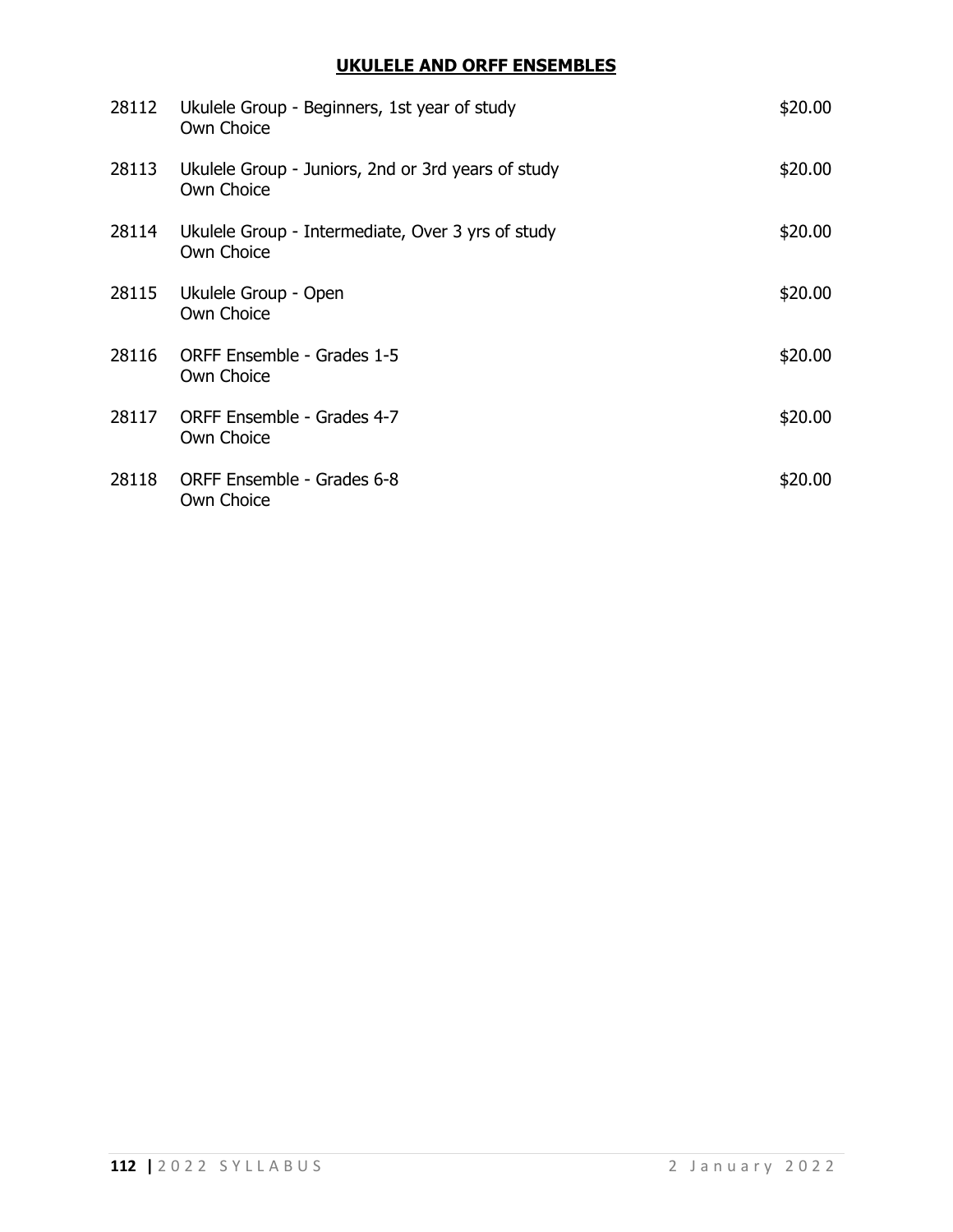### **CHORAL SPEECH ARTS**

Information about repertoire for the Speech Arts classes is available in the RCM Speech Arts & Drama Syllabus (2011 Edition). It can be found at: [http://www.nbfestivalofmusic.ca/wp](http://www.nbfestivalofmusic.ca/wp-content/uploads/2015/12/speecharts_syllabus_2011.pdf)[content/uploads/2015/12/speecharts\\_syllabus\\_2011.pdf](http://www.nbfestivalofmusic.ca/wp-content/uploads/2015/12/speecharts_syllabus_2011.pdf)

| 29001 | Choral Speech Arts<br>Grade $1 -$ Own Choice                                            | \$20.00 |
|-------|-----------------------------------------------------------------------------------------|---------|
| 29002 | Choral Speech Arts<br>Grade $2 - Own Choice$                                            | \$20.00 |
| 29003 | Choral Speech Arts<br>Grade $3 -$ Own Choice                                            | \$20.00 |
| 29004 | Choral Speech Arts<br>Grade $4 -$ Own Choice                                            | \$20.00 |
| 29005 | Choral Speech Arts<br>Grade $5 -$ Own Choice                                            | \$20.00 |
| 29006 | Choral Speech Arts<br>Grade $6 - Own$ Choice                                            | \$30.00 |
| 29007 | Choral Speech Arts<br>Grade $7 - Own$ Choice                                            | \$30.00 |
| 29008 | Choral Speech Arts<br>Grade $8 -$ Own Choice                                            | \$30.00 |
| 29009 | Choral Speech Arts<br>Grade $9 - Own$ Choice                                            | \$40.00 |
| 29010 | Choral Speech Arts<br>Elementary School Combined - Kindergarten to Grade 5 - Own Choice | \$20.00 |
| 29011 | Choral Speech Arts<br>Middle School Combined - Grades 6 to $8 -$ Own Choice             | \$30.00 |
| 29012 | Choral Speech Arts<br>High School Combined $-$ Grades 9 to $12 -$ Own Choice            | \$40.00 |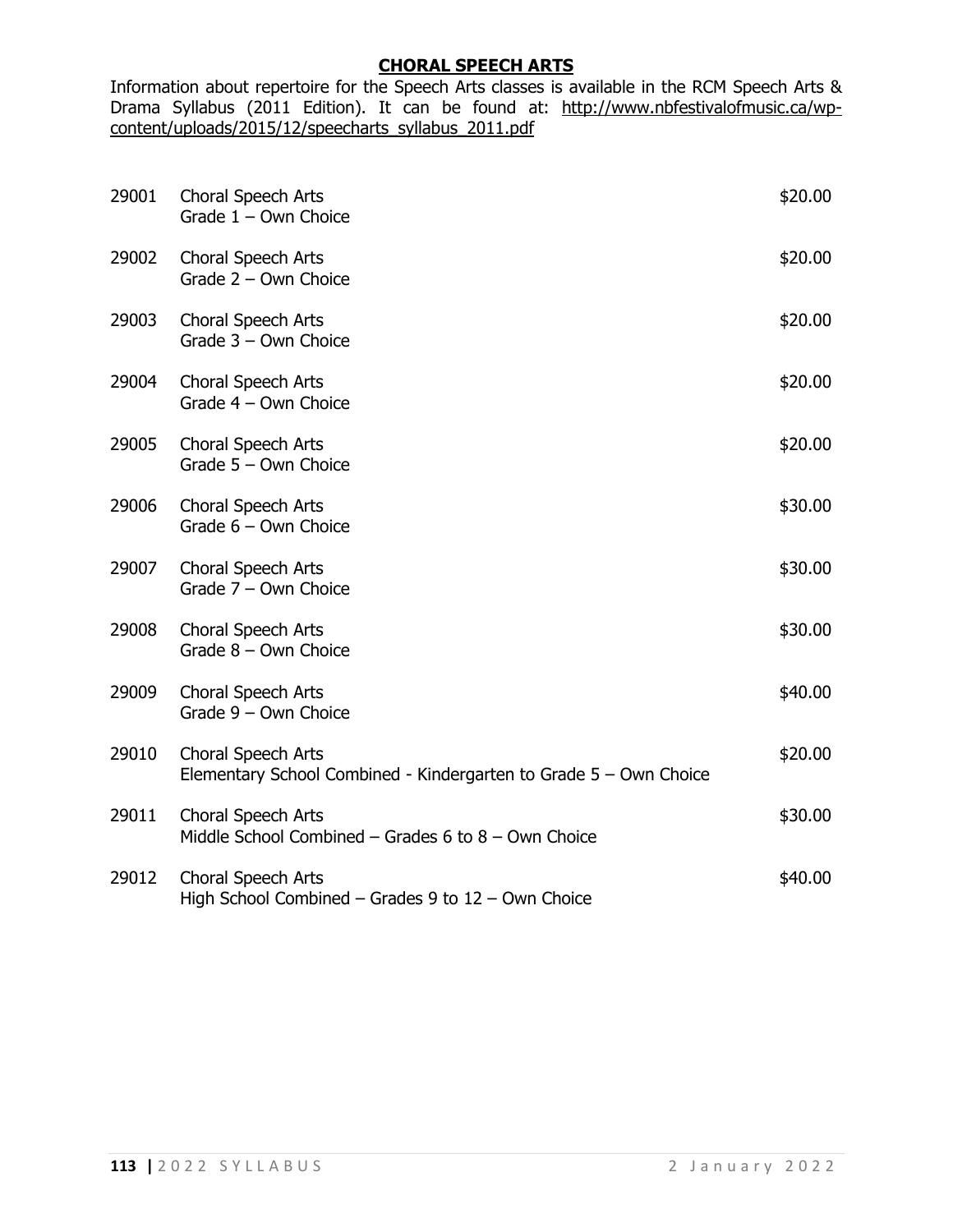### **SENIOR AND CHURCH CHORAL CLASSES**

PLEASE NOTE: In all choir classes, the name of the choir only will be listed in the program. Each competitor will announce their own selections and the composer from the stage. For all choral classes, conductors are asked to announce selections from the stage. Information about Own Choice selections MUST be provided to the Festival Administrator no later than April 10, 2020.

| 22100 | Oratorio – Open<br>One chorus or choral selection from any standard oratorio, concert mass                | \$40.00 |
|-------|-----------------------------------------------------------------------------------------------------------|---------|
| 22101 | Community Choirs - Open<br>Two Selections - Own Choice                                                    | \$40.00 |
| 22102 | <b>Community Choirs - Mixed Voices</b><br>Two Selections - Own Choice                                     | \$40.00 |
| 22103 | Sacred - Any Voicing<br>Two songs of Own Choice, any language in three or more parts                      | \$40.00 |
|       | 22104 Church Choirs - Any voicing in two or more parts<br>Two Selections one of which is Sacred           | \$40.00 |
| 22105 | Church Choirs - 16 Voices or less<br>Two Selections - Own Choice                                          | \$40.00 |
| 22106 | Church Choirs - Hymn Class<br>Two Selections - Own Choice. Any voicing, any 3 verses, one verse in unison | \$40.00 |
|       | 22107 University or College Choirs<br>Two Selections - Own Choice with or without Instrumental            | \$40.00 |
| 22108 | Female Voice Choirs - Not Barbershop<br>Two Selections - Own Choice                                       | \$40.00 |
| 22109 | Male Voice Choirs - Not Barbershop<br>Two Selections - Own Choice                                         | \$40.00 |
| 22110 | Folk Song - Any Voicing<br>Two songs of Own Choice, any language in three or more parts                   | \$40.00 |
| 22111 | Folk Song - Mixed Voices<br>Two songs of Own Choice, any language in four or more parts                   | \$40.00 |
| 22112 | Madrigal - Any voicing, 20 members or less<br>Two Selections - Own Choice                                 | \$40.00 |
| 22113 | Small Ensemble - not more than 12 voices<br>Two Selections - Own Choice                                   | \$40.00 |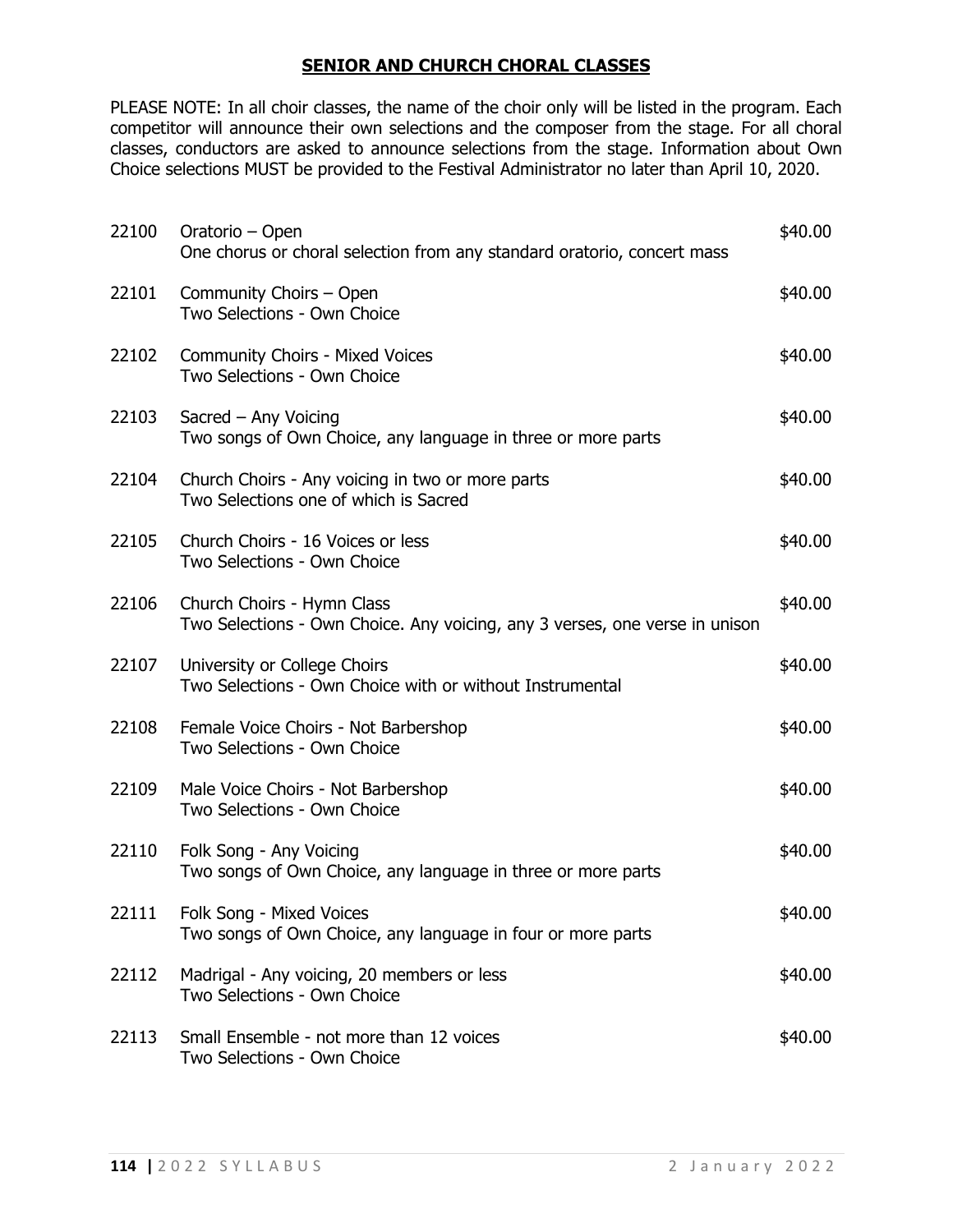|       | 22114 Small Ensemble - not more than 18 voices<br>Two contrasting selections | \$40.00 |
|-------|------------------------------------------------------------------------------|---------|
|       | 22115 Community Groups<br>Two Selections - Own Choice                        | \$40.00 |
| 22116 | Barbershop Chorus - Women<br>Two Selections - Own Choice                     | \$40.00 |
| 22117 | Barbershop Chorus - Men<br>Two Selections - Own Choice                       | \$40.00 |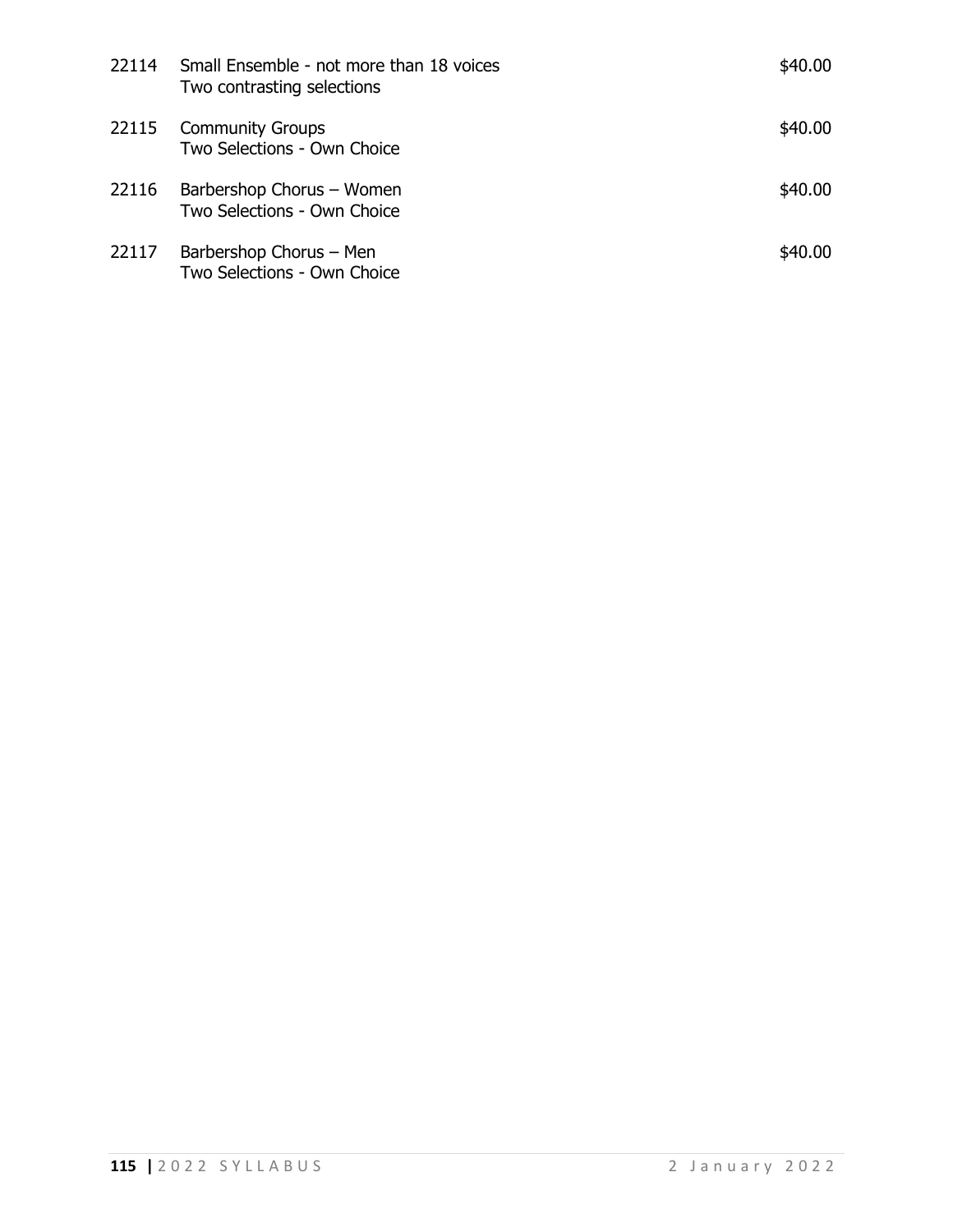### **JUNIOR CHORAL CLASSES**

**PLEASE NOTE:** In all choir classes, the name of the choir only will be listed in the program. For all choral classes, conductors are asked to announce selections from the stage. Information about Own Choice selections MUST be provided to the Festival Administrator no later than April 10, 2020.

| 23100 | Junior Church Choirs - Unison<br>Two Selections - Own Choice (must be a bona fide church choir)             | \$30.00 |
|-------|-------------------------------------------------------------------------------------------------------------|---------|
| 23101 | Junior Church Choirs - Two Parts<br>Two Selections - Own Choice (must be a bona fide church choir)          | \$30.00 |
| 23102 | Church Folk Music - Junior<br>Two contrasting selections - Own Choice (may include necessary actions, etc.) | \$30.00 |
| 23103 | Boys' Choir (Unchanged Voices) – Unison<br>Two Selections - Own Choice                                      | \$30.00 |
| 23104 | Boys' Choir (Unchanged Voices) – Two or More Parts<br>Two contrasting selections - Own Choice               | \$30.00 |
| 23105 | Boys' Choir (Changed Voices) - Unison<br>Two contrasting selections - Own Choice                            | \$30.00 |
| 23106 | Boys' Choir (Changed Voices) – Two or More Parts<br>Two contrasting selections - Own Choice                 | \$30.00 |
| 23107 | Girls' Choir - Unison<br>Two contrasting selections - Own Choice                                            | \$30.00 |
| 23108 | Girls' Choir - Two Part<br>Two contrasting selections - Own Choice                                          | \$30.00 |
| 23109 | Girls' Choir - Three or More Parts<br>Two contrasting selections - Own Choice                               | \$30.00 |
| 23110 | Youth Choirs - Unison<br>Two contrasting selections - Own Choice                                            | \$30.00 |
| 23111 | Youth Choirs - Two Part<br>Two contrasting selections - Own Choice                                          | \$30.00 |
| 23112 | Youth Choirs - Three or More Parts<br>Two contrasting selections - Own Choice                               | \$30.00 |
| 23113 | Children's Choir - not church or school - Unison<br>12 years & under - 2 contrasting selections             | \$30.00 |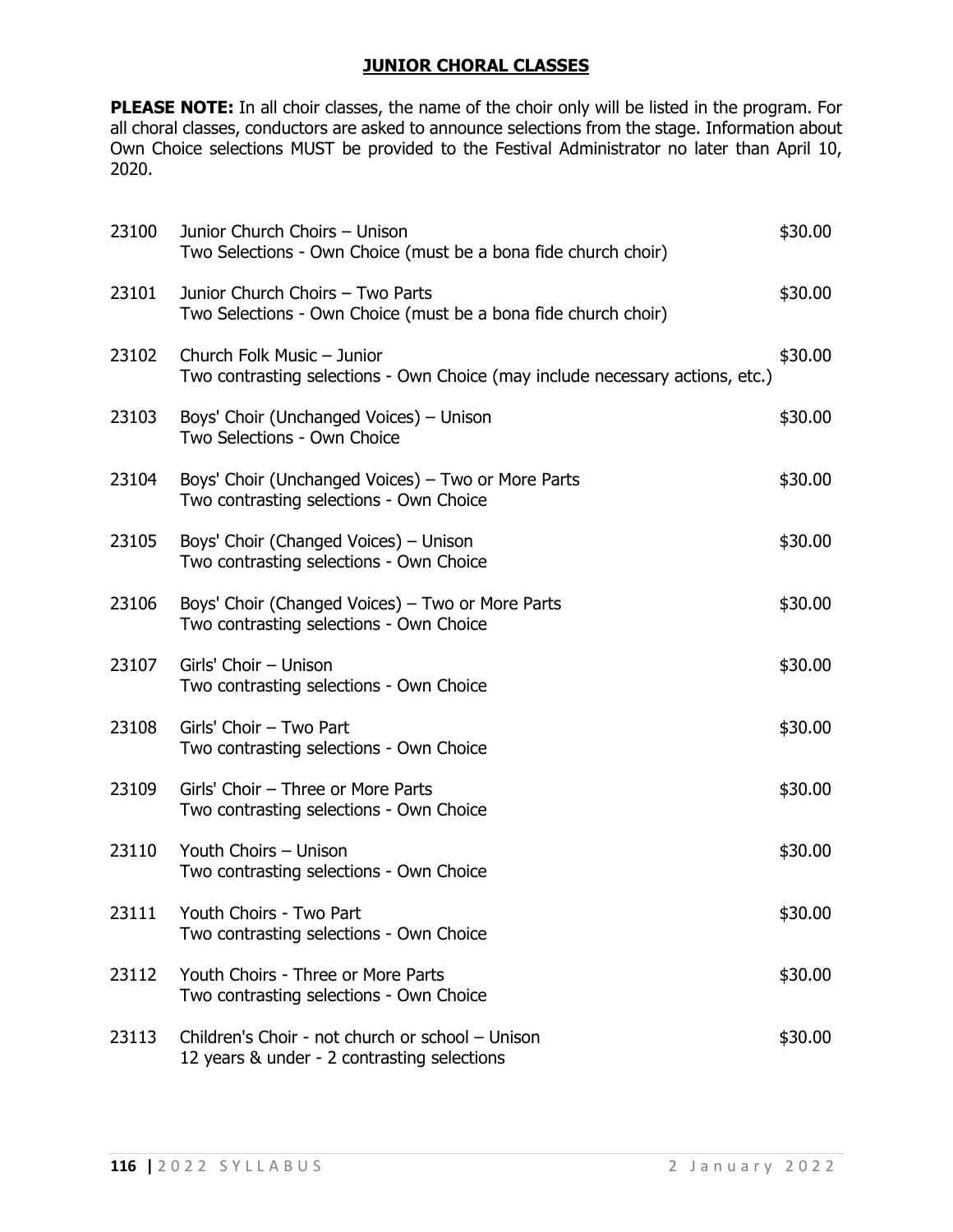| 23114 | Children's Choir - not church or school - Two Part<br>12 years & under - 2 contrasting selections                            | \$30.00 |
|-------|------------------------------------------------------------------------------------------------------------------------------|---------|
| 23115 | Children's Choir - not church or school - Three or More Parts<br>12 years & under - 2 contrasting selections                 | \$30.00 |
| 24100 | Small Ensemble - not more than 18 voices<br>Two contrasting selections - Own Choice                                          | \$30.00 |
| 25100 | Folk Song Choirs - Unison<br>Two contrasting selections - Own Choice                                                         | \$30.00 |
| 25101 | Folk Song Choirs - Two Part<br>Two contrasting selections - Own Choice                                                       | \$30.00 |
| 25102 | Folk Song Choirs - Three or More Parts<br>Two contrasting selections - Own Choice                                            | \$30.00 |
| 26100 | Ensemble Groups - from High School Productions<br>Excerpts from Gilbert & Sullivan or a light opera or musical (20 min. max) | \$30.00 |
| 26101 | Ensemble Groups - Junior Open (20 min. max)<br>Excerpts from Gilbert & Sullivan or a light opera or musical                  | \$30.00 |
| 26102 | Ensemble Groups - not a school production<br>Excerpts from Gilbert & Sullivan or a light opera or musical (20 min. max)      | \$30.00 |
| 27100 | <b>Ethnic Groups</b><br>Two contrasting selections - Own Choice                                                              | \$30.00 |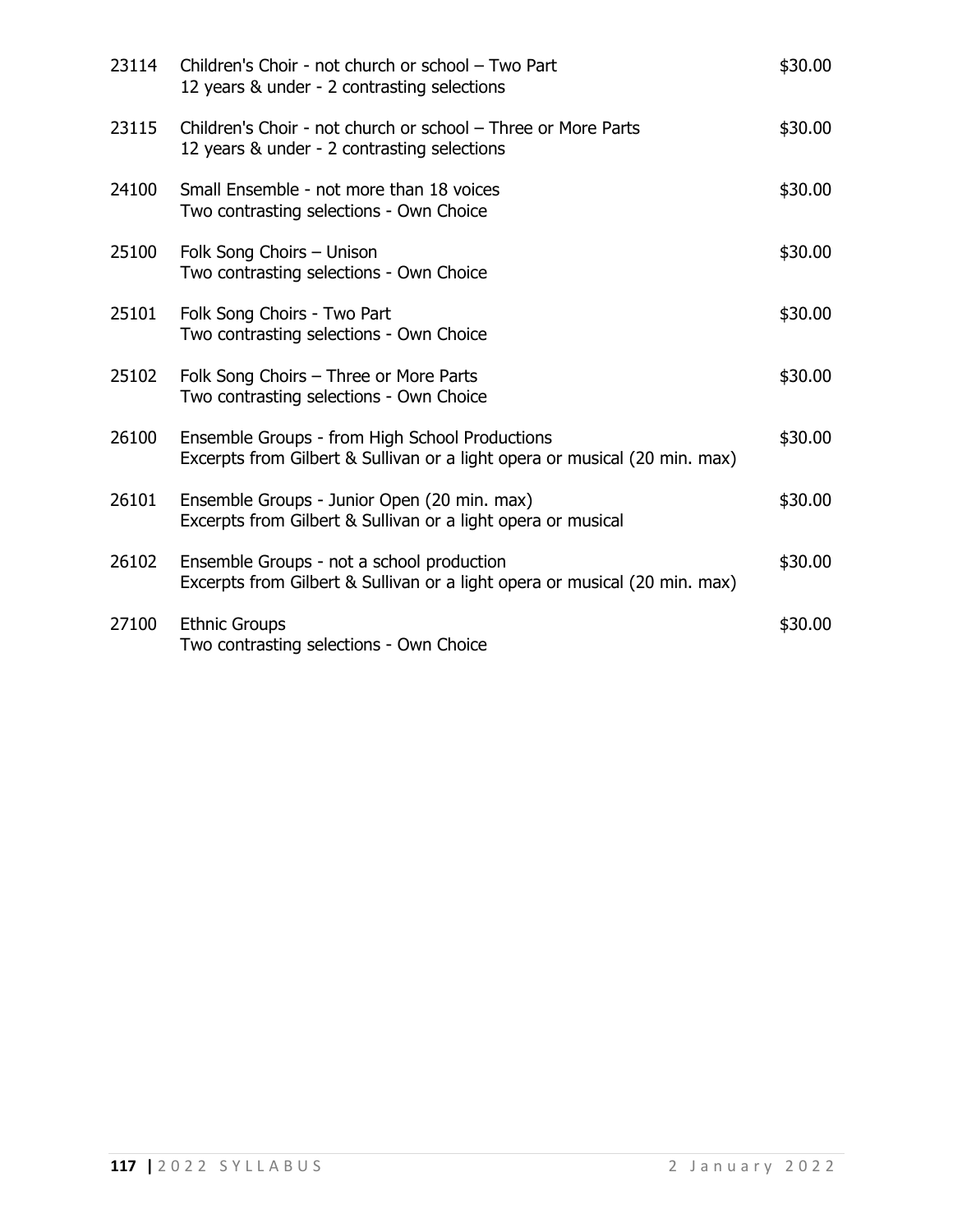## **STRING CLASSES**

A string class is defined as a group of students playing instruments who normally would receive instruction together. This category does not refer to string ensembles or orchestras.

| 30101 | String Class - Beginner - 1 year of study<br>Two contrasting selections | \$25.00 |
|-------|-------------------------------------------------------------------------|---------|
| 30102 | String Class - 2 years of study<br>Two contrasting selections           | \$25.00 |
| 30103 | String Class - 3 years of study<br>Two contrasting selections           | \$25.00 |
| 30104 | String Class - 4 years of study<br>Two contrasting selections           | \$25.00 |
| 30105 | String Class - 5 years of study<br>Two contrasting selections           | \$25.00 |
| 30106 | String Class - 6 years of study<br>Two contrasting selections           | \$25.00 |
| 30107 | String Class - 7 years or more of study<br>Two contrasting selections   | \$25.00 |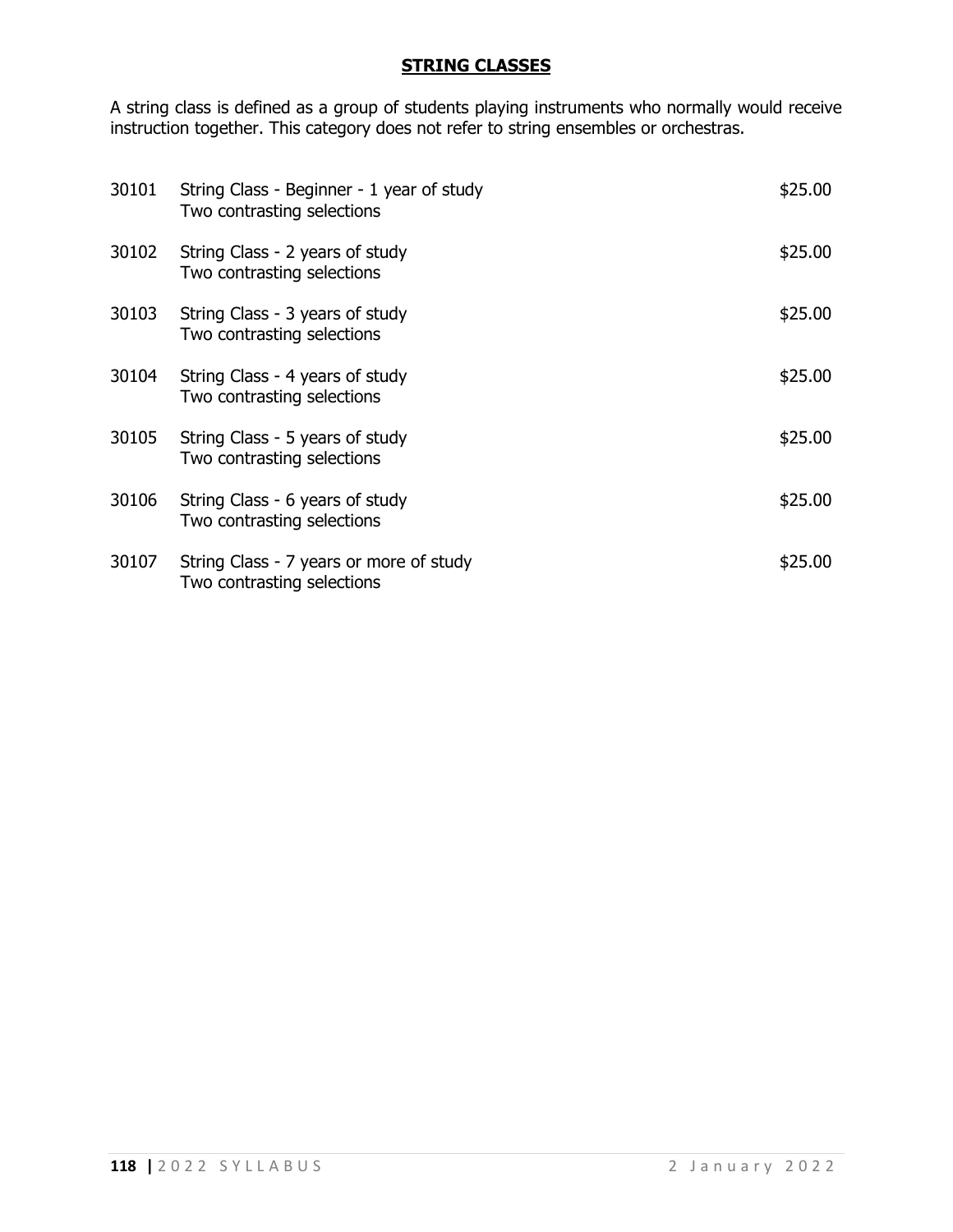### **STRING & SYMPHONY ORCHESTRAS**

In all Orchestra classes the gold, silver and bronze marking system will be used.

Orchestras should be entered based on the RCM level of the majority of the players. Up to 10% of the membership may fall outside of the specified grade levels.

| 30300 | Junior Symphony Orchestra (RCM Prep to Grade 6)<br>Own Choice - 2 selections        | \$50.00 |
|-------|-------------------------------------------------------------------------------------|---------|
| 30301 | Senior Symphony Orchestra (RCM Grade 6 to ARCT)<br>Own Choice - 2 selections        | \$50.00 |
| 30400 | Junior String Orchestra (RCM Prep to Grade 3)<br>Own Choice - 2 selections          | \$50.00 |
| 30401 | Intermediate String Orchestra (RCM Grade 3 to Grade 6)<br>Own Choice - 2 selections | \$50.00 |
| 30402 | Senior String Orchestra (RCM Grade 6 to ARCT)<br>Own Choice $-2$ selections         | \$50.00 |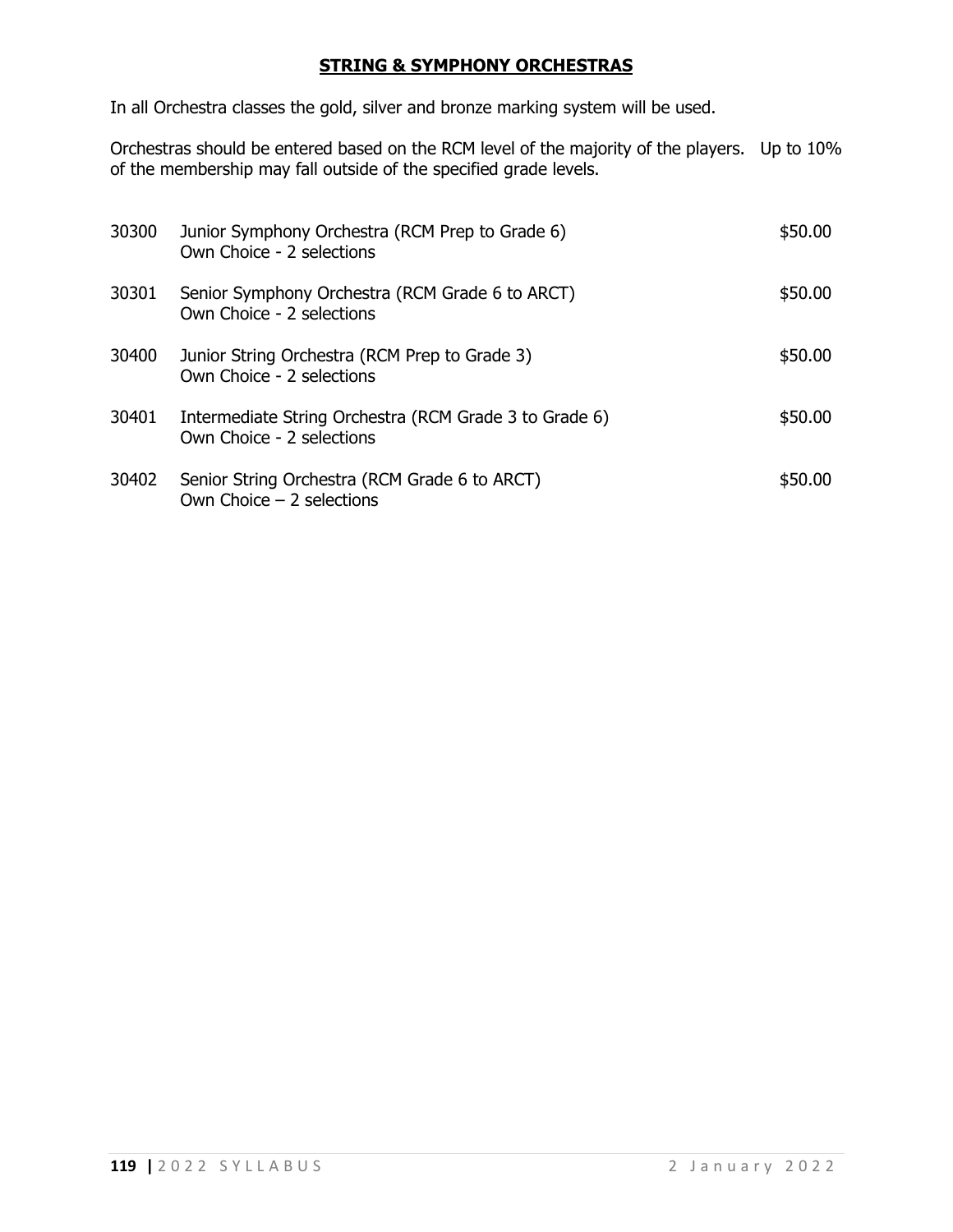### **BANDS**

Chairs and stands are provided at the venue. The Venue Stage Crew will be responsible for setting up stands and chairs as per each band's seating plan. Warm-up on the stage shall not exceed five minutes. A warm-up may include scale patterns, a chorale and tuning if the director wishes. A list of available equipment is available by contacting the Festival Administrator. Any instruments not provided at the Festival venue must be provided at the band's own expense. In all Band classes, the gold, silver and bronze marking system will be used.

Time allotment:

Setup & Warm-up – 10 minutes; Performance time – up to 20 minutes; Adjudication – 30 minutes

#### **ELEMENTARY SCHOOL BANDS**

| 42210 | Beginner Band - Elementary School<br>Two Contrasting Selections (One March is recommended)                  | \$50.00 |
|-------|-------------------------------------------------------------------------------------------------------------|---------|
| 42211 | Grade $1$ – Elementary School<br>A March<br>Own Choice from B100 List<br>Contrasting Selection - Own Choice | \$50.00 |
| 42212 | Grade 2 - Elementary School<br>A March<br>Own Choice from B200 List<br>Contrasting Selection - Own Choice   | \$50.00 |
| 42213 | Grade 3 - Elementary School<br>A March<br>Own Choice from B300<br>Contrasting Selection - Own Choice        | \$50.00 |
| 42214 | Grade $4$ – Elementary School<br>A March<br>Own Choice from B400<br>Contrasting Selection - Own Choice      | \$50.00 |
| 42215 | Grade 5 - Elementary School<br>A March<br>Own Choice from B500<br>Contrasting Selection - Own Choice        | \$50.00 |
| 42216 | Grade 6 - Elementary School<br>A March<br>Own Choice from B600<br>Contrasting Selection - Own Choice        | \$50.00 |
| 42217 | Jazz Band - Elementary School<br><b>Two Contrasting Selections</b>                                          | \$50.00 |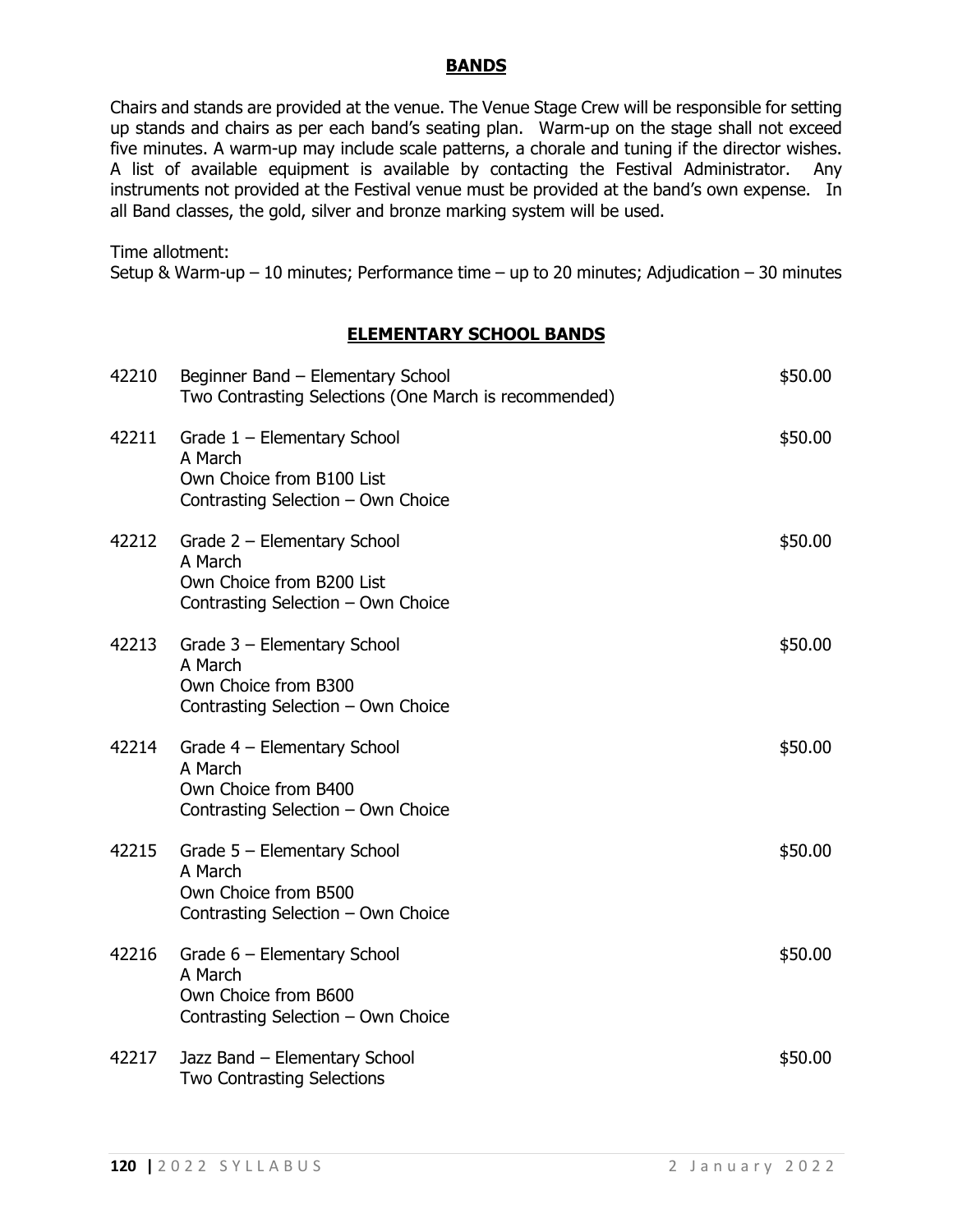## **MIDDLE SCHOOL BANDS**

| 42220 | Beginner Band - Middle School<br>Two Contrasting Selections (One March is recommended)                | \$50.00 |
|-------|-------------------------------------------------------------------------------------------------------|---------|
| 42221 | Grade 1 - Middle School<br>A March<br>Own Choice from B100 List<br>Contrasting Selection - Own Choice | \$50.00 |
| 42222 | Grade 2 - Middle School<br>A March<br>Own Choice from B200 List<br>Contrasting Selection - Own Choice | \$50.00 |
| 42223 | Grade 3 - Middle School<br>A March<br>Own Choice from B300<br>Contrasting Selection - Own Choice      | \$50.00 |
| 42224 | Grade 4 - Middle School<br>A March<br>Own Choice from B400<br>Contrasting Selection - Own Choice      | \$50.00 |
| 42225 | Grade 5 - Middle School<br>A March<br>Own Choice from B500<br>Contrasting Selection - Own Choice      | \$50.00 |
| 42226 | Grade 6 - Middle School<br>A March<br>Own Choice from B600<br>Contrasting Selection - Own Choice      | \$50.00 |
| 42227 | Jazz Band - Middle School<br><b>Two Contrasting Selections</b>                                        | \$50.00 |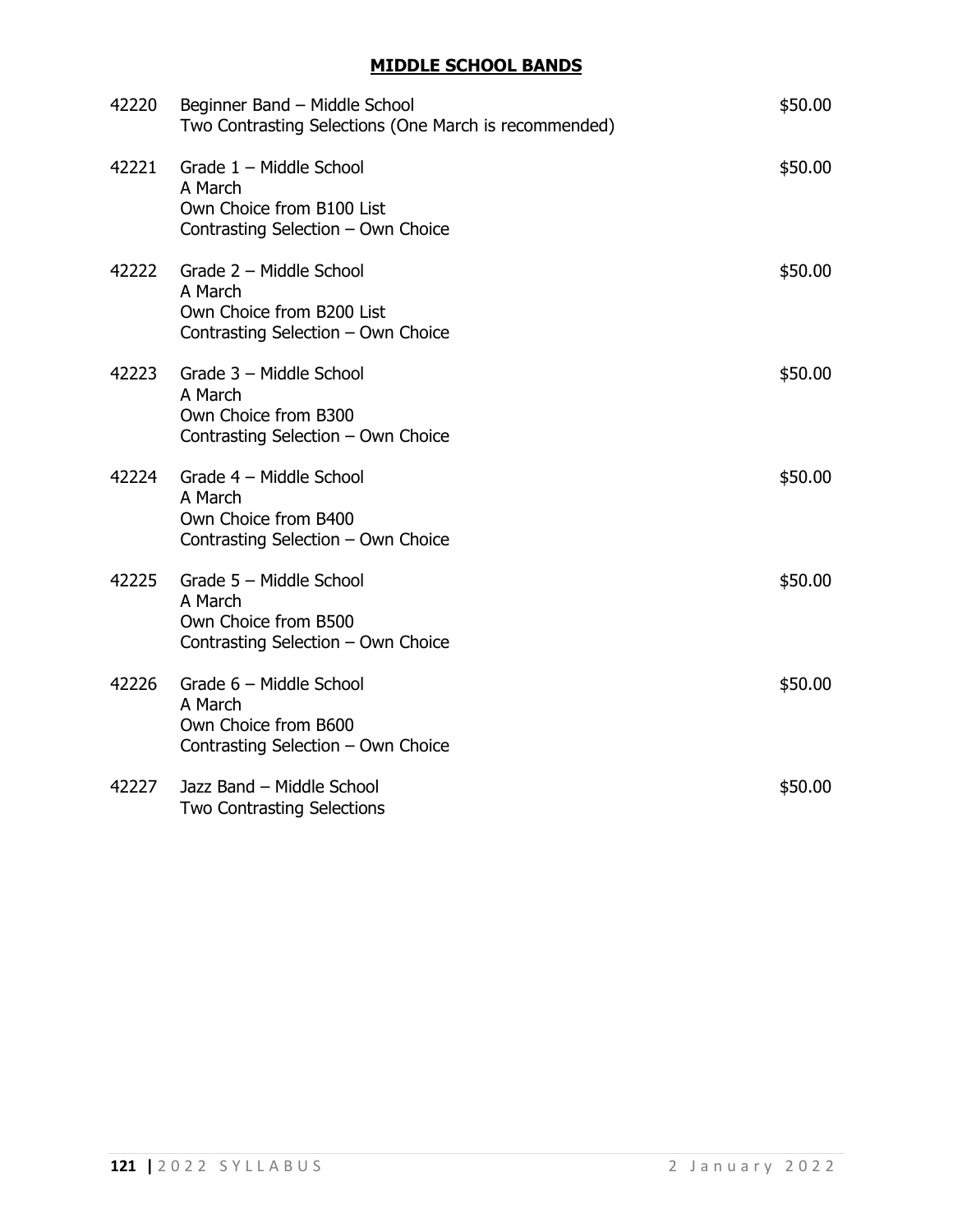## **HIGH SCHOOL BANDS**

|       | 42230 Beginner Band - High School<br>Two Contrasting Selections (One March is recommended)            | \$50.00 |
|-------|-------------------------------------------------------------------------------------------------------|---------|
| 42231 | Grade $1 -$ High School<br>A March<br>Own Choice from B100 List<br>Contrasting Selection - Own Choice | \$50.00 |
| 42232 | Grade 2 - High School<br>A March<br>Own Choice from B200 List<br>Contrasting Selection - Own Choice   | \$50.00 |
| 42233 | Grade 3 - High School<br>A March<br>Own Choice from B300<br>Contrasting Selection - Own Choice        | \$50.00 |
| 42234 | Grade $4$ – High School<br>A March<br>Own Choice from B400<br>Contrasting Selection - Own Choice      | \$50.00 |
|       | 42235 Grade 5 - High School<br>A March<br>Own Choice from B500<br>Contrasting Selection - Own Choice  | \$50.00 |
| 42236 | Grade 6 - High School<br>A March<br>Own Choice from B600<br>Contrasting Selection - Own Choice        | \$50.00 |
| 42237 | Jazz Band - High School<br><b>Two Contrasting Selections</b>                                          | \$50.00 |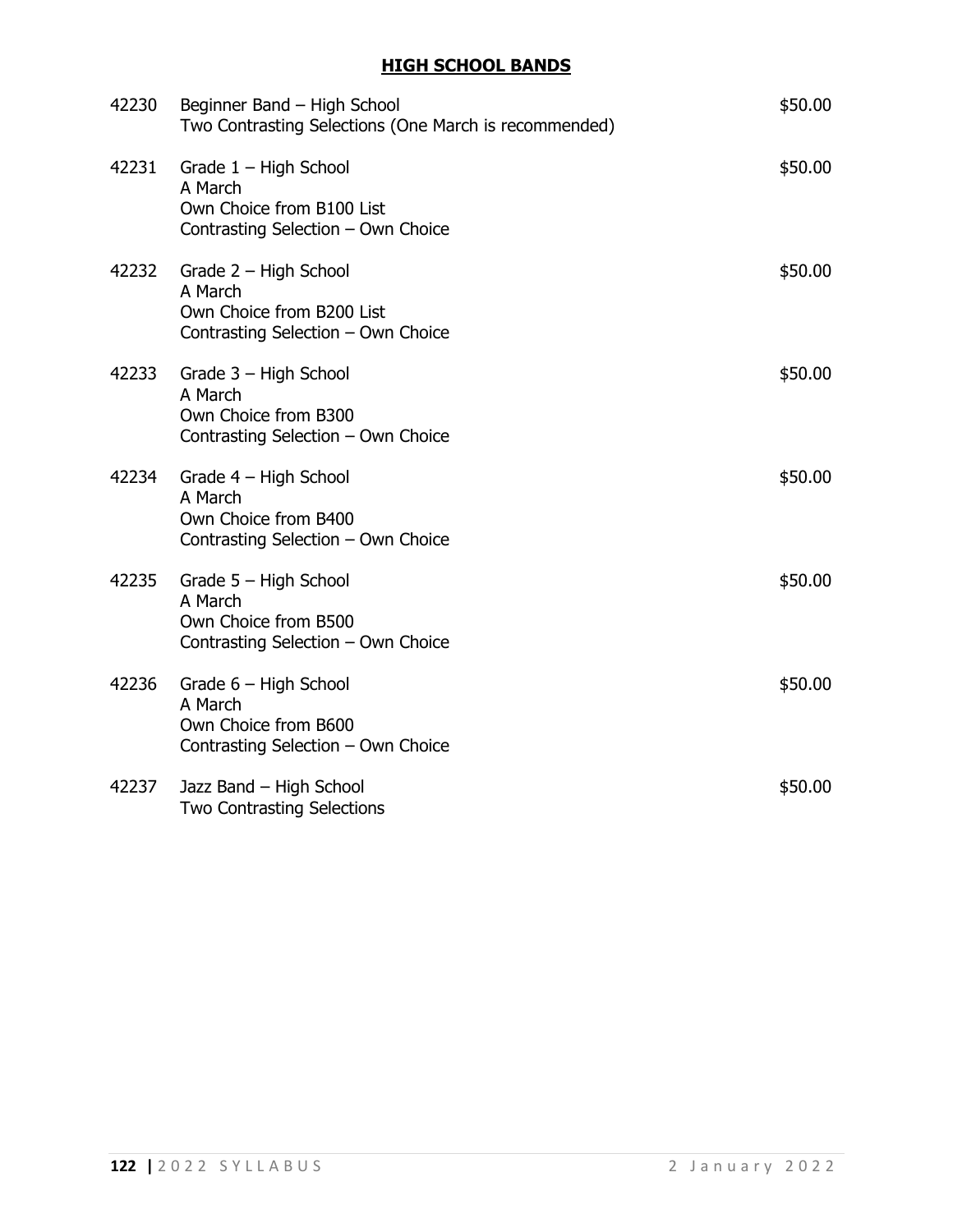# **DISTRICT/YOUTH BANDS**

| 42240 | Beginner Band - District/Youth<br>Two Contrasting Selections (One March is recommended)                      | \$50.00 |
|-------|--------------------------------------------------------------------------------------------------------------|---------|
| 42241 | Grade $1 -$ District/Youth<br>A March<br>Own Choice from B100 List<br>Contrasting Selection - Own Choice     | \$50.00 |
|       | 42242 Grade 2 - District/Youth<br>A March<br>Own Choice from B200 List<br>Contrasting Selection - Own Choice | \$50.00 |
| 42243 | Grade 3 - District/Youth<br>A March<br>Own Choice from B300<br>Contrasting Selection - Own Choice            | \$50.00 |
| 42244 | Grade 4 - District/Youth<br>A March<br>Own Choice from B400<br>Contrasting Selection - Own Choice            | \$50.00 |
|       | 42245 Grade 5 - District/Youth<br>A March<br>Own Choice from B500<br>Contrasting Selection - Own Choice      | \$50.00 |
| 42246 | Grade $6$ – District/Youth<br>A March<br>Own Choice from B600<br>Contrasting Selection - Own Choice          | \$50.00 |
| 42247 | Jazz Band - District/Youth<br><b>Two Contrasting Selections</b>                                              | \$50.00 |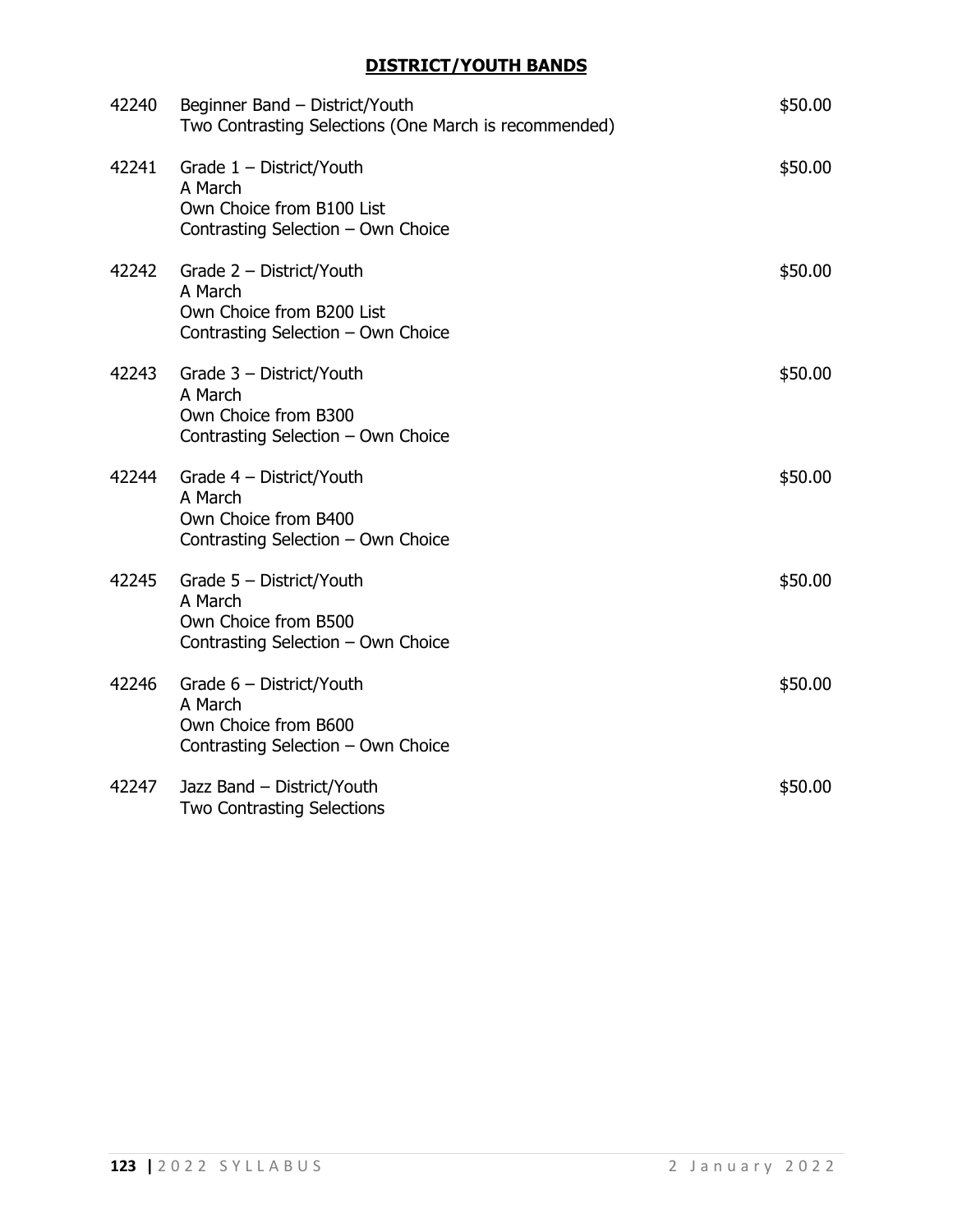# **ADULT BANDS**

| 42250              | Beginner Band – Adult<br>Two Contrasting Selections (One March is recommended)                          | \$50.00 |
|--------------------|---------------------------------------------------------------------------------------------------------|---------|
| 42251              | Grade $1 -$ Adult<br>A March<br>Own Choice from B100 List<br>Contrasting Selection - Own Choice         | \$50.00 |
|                    | $42252$ Grade $2 -$ Adult<br>A March<br>Own Choice from B200 List<br>Contrasting Selection - Own Choice | \$50.00 |
| 42253              | Grade $3 -$ Adult<br>A March<br>Own Choice from B300<br>Contrasting Selection - Own Choice              | \$50.00 |
| 42254              | Grade $4 -$ Adult<br>A March<br>Own Choice from B400<br>Contrasting Selection - Own Choice              | \$50.00 |
| 42255              | Grade $5 -$ Adult<br>A March<br>Own Choice from B500<br>Contrasting Selection - Own Choice              | \$50.00 |
| 42256              | Grade $6 -$ Adult<br>A March<br>Own Choice from B600<br>Contrasting Selection - Own Choice              | \$50.00 |
|                    | 42257 Jazz Band - Adult<br>Two Contrasting Selections                                                   | \$50.00 |
| <b>STEEL BANDS</b> |                                                                                                         |         |
| 42270              | Steel Band - Junior<br>Own Choice - 2 selections                                                        | \$25.00 |
| 42271              | Steel Band - Intermediate<br>Own Choice - 2 selections                                                  | \$25.00 |
| 42272              | Steel Band - Senior<br>Own Choice - 2 selections                                                        | \$25.00 |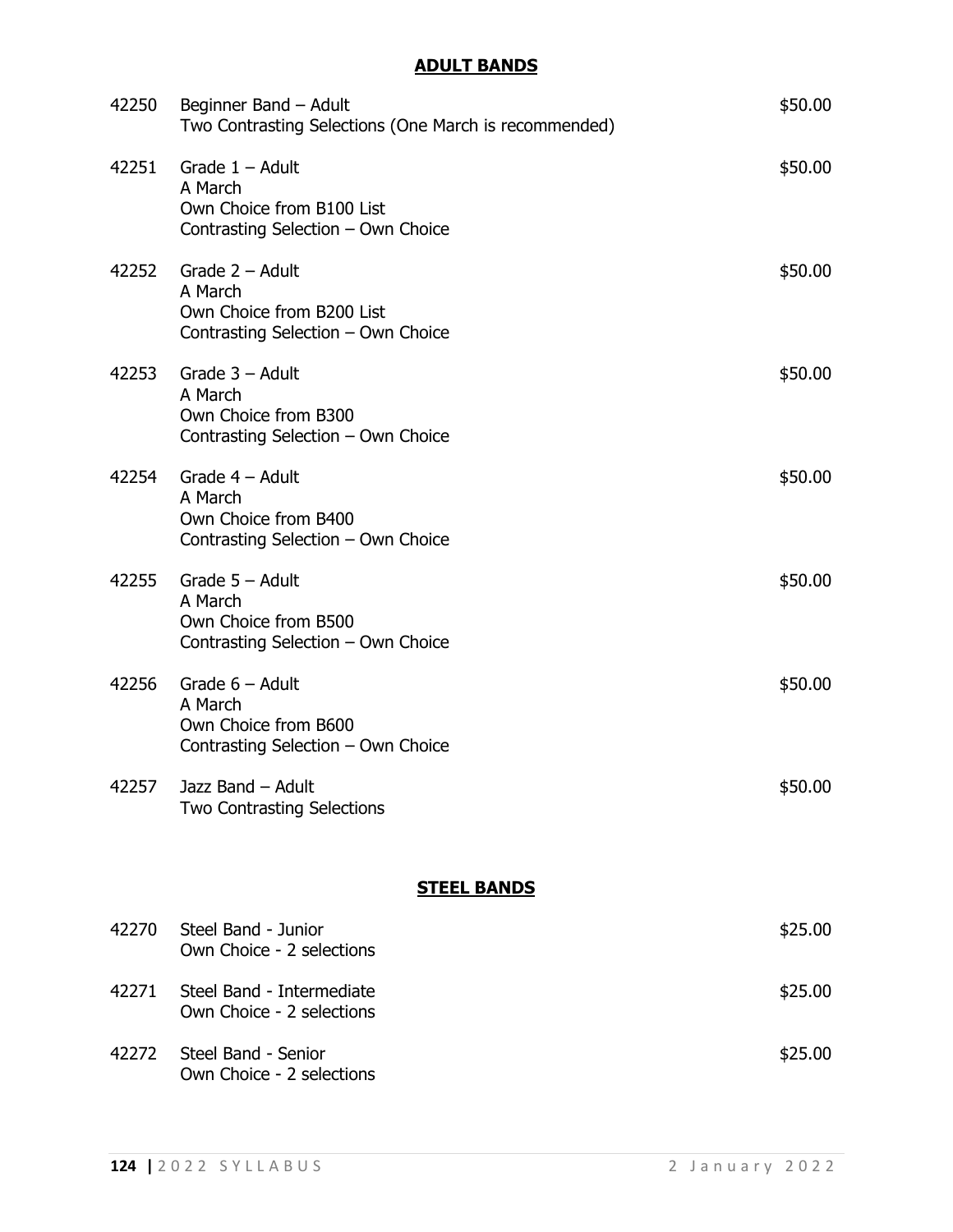### **WIND ORCHESTRAS**

In all Orchestra classes the gold, silver and bronze marking system will be used.

Orchestras should be entered based on the RCM level of the majority of the players. Up to 10% of the membership may fall outside of the specified grade levels.

| 50200 | Junior Wind Orchestra (RCM Prep to Grade 3)<br>Own Choice $-2$ selections          | \$50.00 |
|-------|------------------------------------------------------------------------------------|---------|
| 50201 | Intermediate Wind Orchestra (RCM Grade 3 to Grade 6)<br>Own Choice $-2$ selections | \$50.00 |
| 50202 | Senior Wind Orchestra (RCM Grade 6 to ARCT)<br>Own Choice $-2$ selections          | \$50.00 |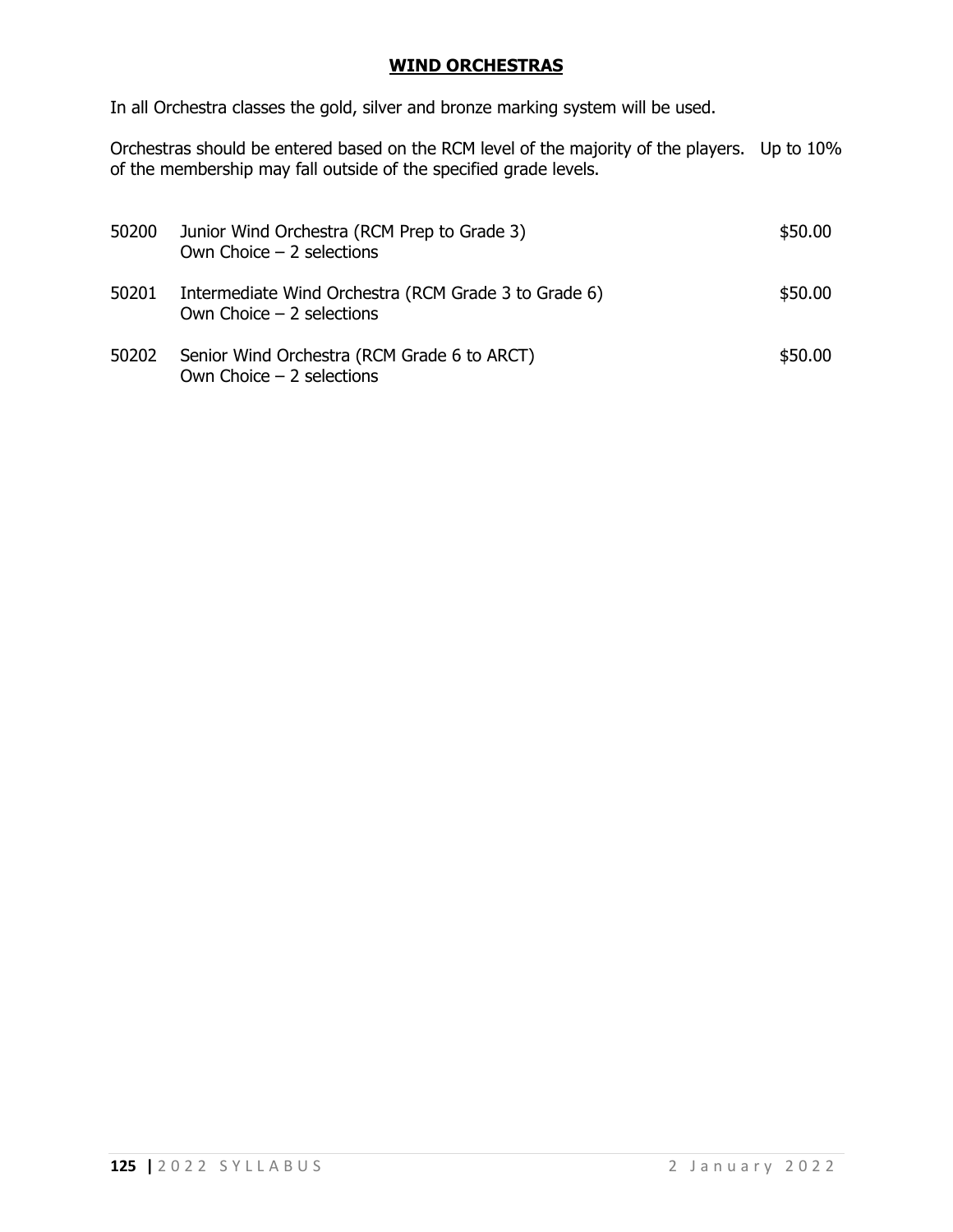### **CHAMBER ENSEMBLES**

Chamber Music is defined as a group that, while not being large or complete enough to be called an orchestra/symphony, consists of different instrument voicings (ie. String quartet, Wind quintet, Octet, etc). Groups may be as small as a duet or trio. Music must be selected at an equivalent level of technical difficulty. Ensembles may be conducted. To be considered for Provincial Chamber Music consideration, ensembles must not be conducted. In all Chamber Music classes, the gold, silver and bronze marking system will be used.

| 80300 | Beginner String Ensemble (RCM Preparatory to Grade 3)<br>Own Choice - 2 selections                                           | \$20.00 |
|-------|------------------------------------------------------------------------------------------------------------------------------|---------|
| 80301 | Junior String Ensemble (RCM Grade 4 to Grade 6)<br>Own Choice - 2 selections                                                 | \$20.00 |
| 80302 | Intermediate String Ensemble (RCM Grade 7 to Grade 9)<br>Own Choice - 2 selections                                           | \$25.00 |
| 80303 | Senior String Ensemble (RCM Grade 10 to ARCT)<br>Students up to and including high school age<br>Own Choice - 2 selections   | \$30.00 |
| 80304 | Open String Ensemble (RCM Grade 10 to ARCT)<br>Students of post-secondary age<br>Own Choice - 2 selections                   | \$30.00 |
| 80500 | Beginner Woodwind Ensemble (RCM Preparatory to Grade 3)<br>Own Choice - 2 selections                                         | \$20.00 |
| 80501 | Junior Woodwind Ensemble (RCM Grade 4 to Grade 6)<br>Own Choice - 2 selections                                               | \$20.00 |
| 80502 | Intermediate Woodwind Ensemble (RCM Grade 7 to Grade 9)<br>Own Choice - 2 selections                                         | \$25.00 |
| 80503 | Senior Woodwind Ensemble (RCM Grade 10 to ARCT)<br>Students up to and including high school age<br>Own Choice - 2 selections | \$30.00 |
| 80504 | Open Woodwind Ensemble (RCM Grade 10 to ARCT)<br>Students of post-secondary age<br>Own Choice - 2 selections                 | \$30.00 |
| 80600 | Beginner Brass Ensemble (RCM Preparatory to Grade 3)<br>Own Choice - 2 selections                                            | \$20.00 |
| 80601 | Junior Brass Ensemble (RCM Grade 4 to Grade 6)<br>Own Choice - 2 selections                                                  | \$20.00 |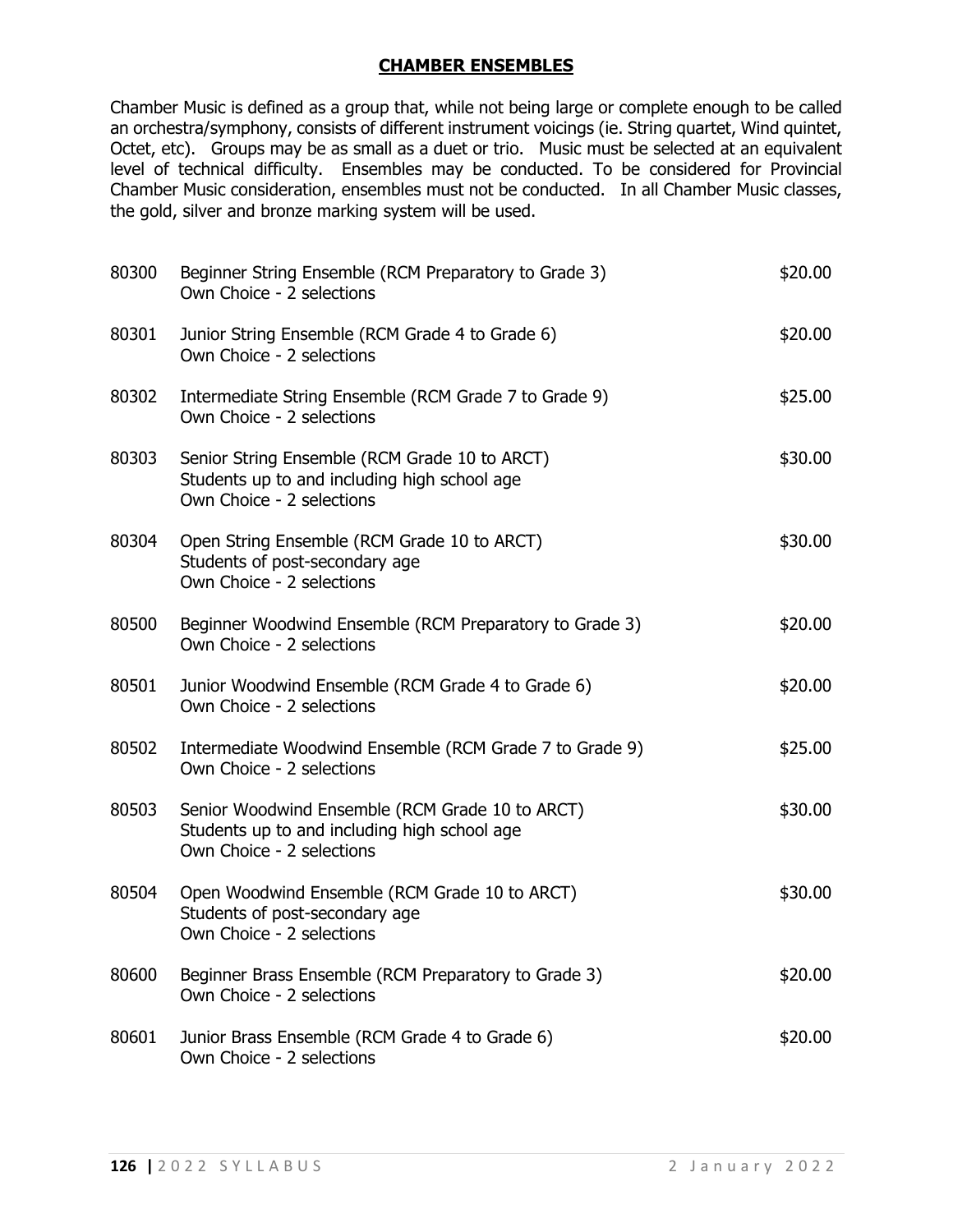| 80602 | Intermediate Brass Ensemble (RCM Grade 7 to Grade 9)<br>Own Choice - 2 selections                                                    | \$25.00 |
|-------|--------------------------------------------------------------------------------------------------------------------------------------|---------|
| 80603 | Senior Brass Ensemble (RCM Grade 10 to ARCT)<br>Students up to and including high school age<br>Own Choice - 2 selections            | \$30.00 |
| 80604 | Open Brass Ensemble (RCM Grade 10 to ARCT)<br>Students of post-secondary age<br>Own Choice - 2 selections                            | \$30.00 |
| 80700 | Beginner Percussion Ensemble (RCM Preparatory to Grade 3)<br>Own Choice - 2 selections                                               | \$20.00 |
| 80701 | Junior Percussion Ensemble (RCM Grade 4 to Grade 6)<br>Own Choice - 2 selections                                                     | \$20.00 |
| 80702 | Intermediate Percussion Ensemble (RCM Grade 7 to Grade 9)<br>Own Choice - 2 selections                                               | \$25.00 |
| 80703 | Senior Percussion Ensemble (RCM Grade 10 to ARCT)<br>Students up to and including high school age<br>Own Choice - 2 selections       | \$30.00 |
| 80704 | Open Percussion Ensemble (RCM Grade 10 to ARCT)<br>Students of post-secondary age<br>Own Choice - 2 selections                       | \$30.00 |
| 80800 | Beginner Mixed Instrument Ensemble (RCM Preparatory to Grade 3)<br>Own Choice - 2 selections                                         | \$20.00 |
| 80801 | Junior Mixed Instrument Ensemble (RCM Grade 4 to Grade 6)<br>Own Choice - 2 selections                                               | \$20.00 |
| 80802 | Intermediate Mixed Instrument Ensemble (RCM Grade 7 to Grade 9)<br>Own Choice - 2 selections                                         | \$25.00 |
| 80803 | Senior Mixed Instrument Ensemble (RCM Grade 10 to ARCT)<br>Students up to and including high school age<br>Own Choice - 2 selections | \$30.00 |
| 80804 | Open Mixed Instrument Ensemble (RCM Grade 10 to ARCT)<br>Students of post-secondary age<br>Own Choice - 2 selections                 | \$30.00 |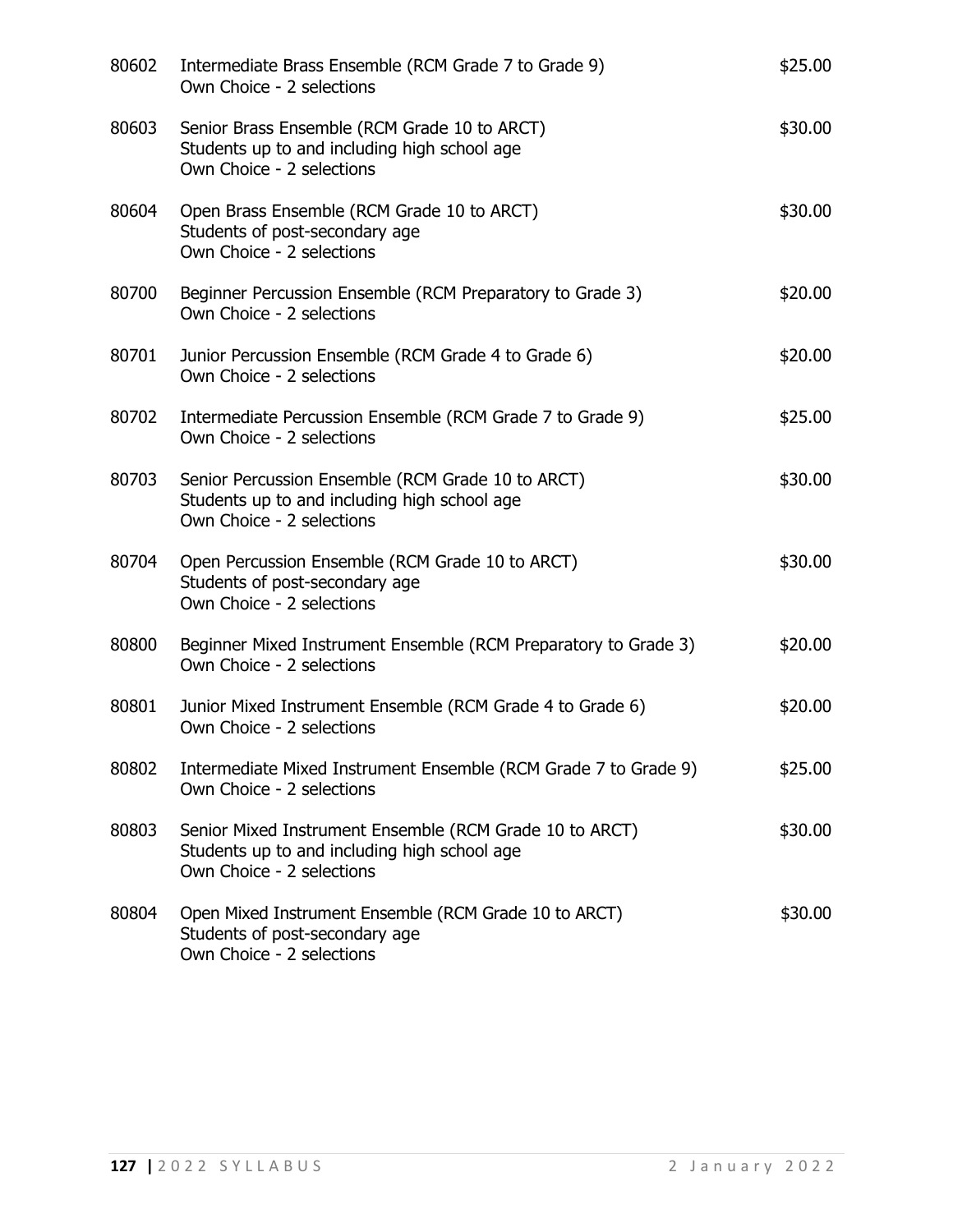### **ORIGINAL COMPOSITION**

- 1. Only unpublished works will be eligible.
- 2. Copies of Original Compositions are not required at the time of entry but **MUST** be received no later than April 10, 2020. Failure to submit compositions by the deadline may result in no mark being awarded. Please forward compositions to the Festival Administrator, Nadine Lane, at [info@nbfestivalofmusic.ca](mailto:info@nbfestivalofmusic.ca) or by mail to: NB Competitive Festival of Music, 5 Heritage Gardens, Saint John, NB E2M 5R7.
- 3. Competitors are asked to state on their entry form if any special arrangements are needed for the performance of their work (e.g. 2 pianos, a grand piano, etc.). Please state the number of minutes for performance time.
- 4. The composer will retain all rights to the compositions submitted.
- 5. Composers are encouraged to perform their own works. Emphasis will be placed on the composition not the performance.
- 6. Compositions may be considered to move on to the 2020 New Brunswick Provincial Music Finals Composition Class. For more details, and to ensure eligibility for Provincial consideration, please see Classes 2100 and 2200 of the 2020 Provincial Music Festival Finals Syllabus.

| 91011 | Vocal Solo - 11 and under<br><b>Original Composition</b> | \$16.00 |
|-------|----------------------------------------------------------|---------|
| 91014 | Vocal Solo - 14 and under<br>Original Composition        | \$16.00 |
| 91016 | Vocal Solo - 16 and under<br><b>Original Composition</b> | \$18.00 |
| 91018 | Vocal Solo - 18 and under<br><b>Original Composition</b> | \$22.00 |
| 91020 | Vocal Solo - Open<br><b>Original Composition</b>         | \$22.00 |
| 92011 | Piano Solo - 11 and under<br><b>Original Composition</b> | \$16.00 |
| 92014 | Piano Solo - 14 and under<br><b>Original Composition</b> | \$16.00 |
| 92016 | Piano Solo - 16 and under<br><b>Original Composition</b> | \$18.00 |
| 92018 | Piano Solo - 18 and under<br><b>Original Composition</b> | \$22.00 |
| 92020 | Piano Solo - Open<br><b>Original Composition</b>         | \$22.00 |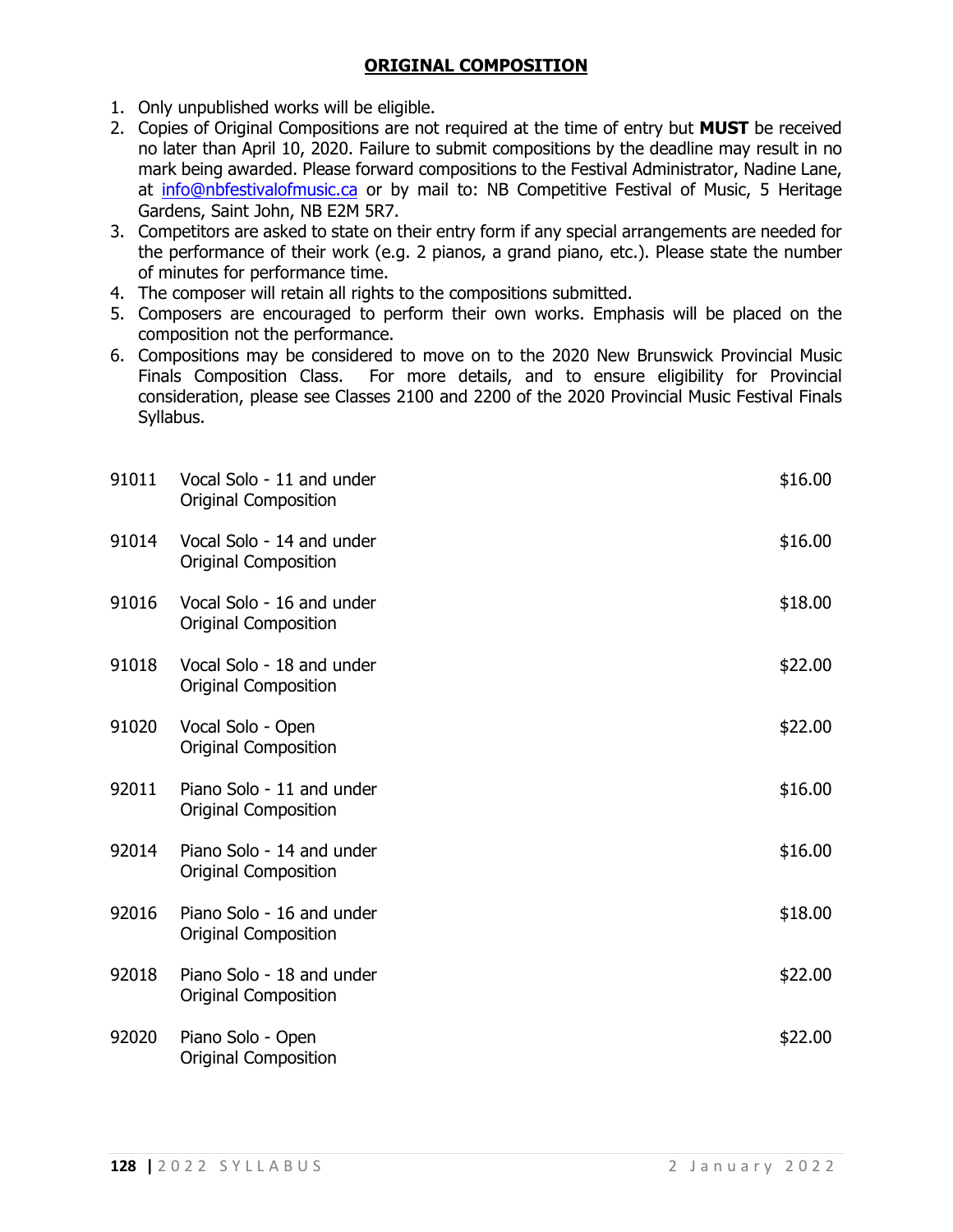| 98011 | Instrumental Solo - 11 and under<br><b>Original Composition</b>                   | \$16.00 |
|-------|-----------------------------------------------------------------------------------|---------|
| 98014 | Instrumental Solo - 14 and under<br><b>Original Composition</b>                   | \$16.00 |
| 98016 | Instrumental Solo - 16 and under<br>Original Composition                          | \$18.00 |
| 98018 | Instrumental Solo - 18 and under<br><b>Original Composition</b>                   | \$22.00 |
| 98020 | Instrumental Solo - Open<br><b>Original Composition</b>                           | \$22.00 |
| 99011 | Choral and/or Instrumental Ensemble - 11 and under<br><b>Original Composition</b> | \$16.00 |
| 99014 | Choral and/or Instrumental Ensemble - 14 and under<br><b>Original Composition</b> | \$16.00 |
| 99016 | Choral and/or Instrumental Ensemble - 16 and under<br><b>Original Composition</b> | \$18.00 |
| 99018 | Choral and/or Instrumental Ensemble - 18 and under<br><b>Original Composition</b> | \$22.00 |
| 99020 | Choral and/or Instrumental Ensemble - Open<br><b>Original Composition</b>         | \$22.00 |